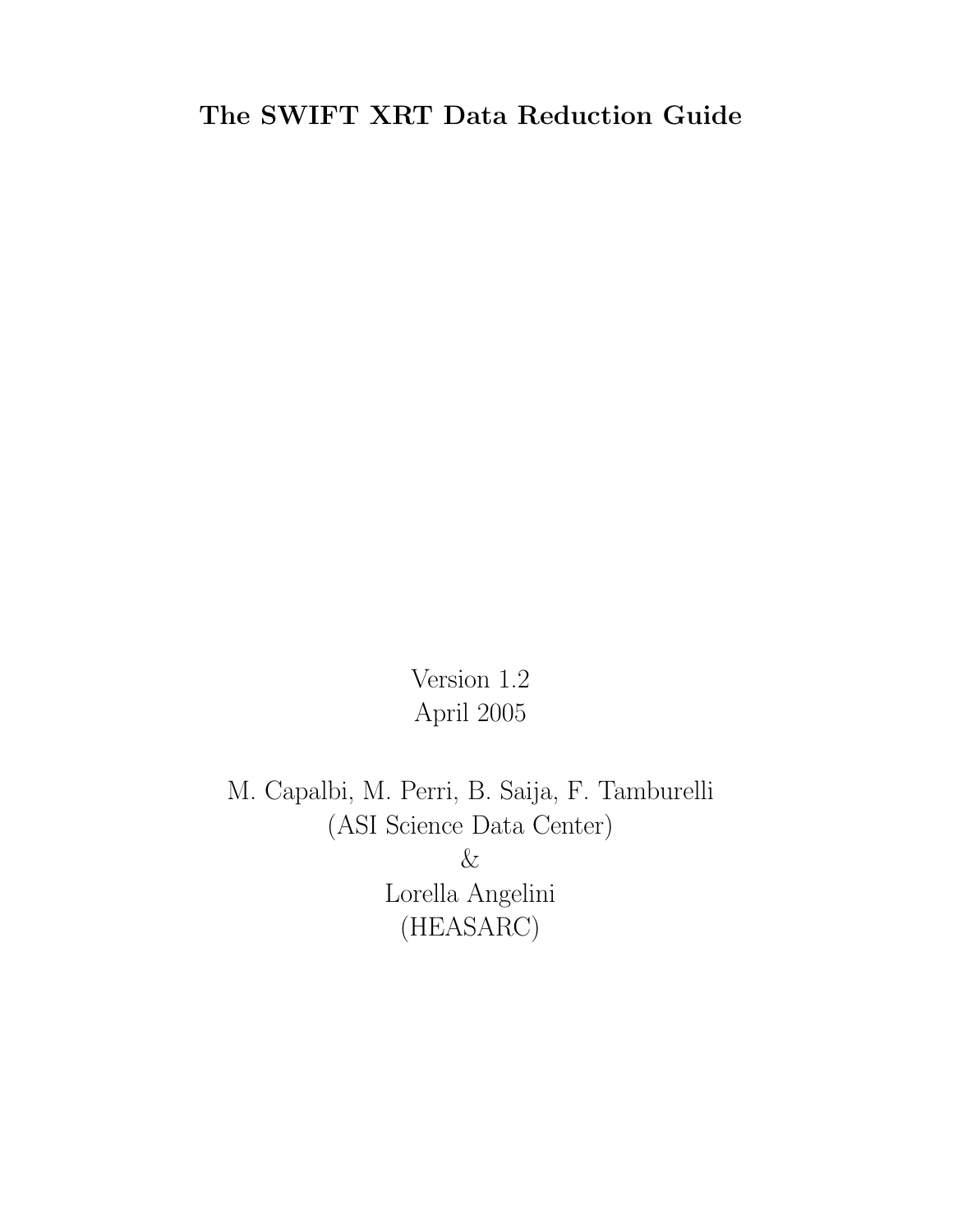# **Contents**

| $\mathbf{1}$ |     |                   | <b>INTRODUCTION</b>                                                  | $\mathbf{1}$   |
|--------------|-----|-------------------|----------------------------------------------------------------------|----------------|
|              | 1.1 |                   |                                                                      | $\mathbf{1}$   |
|              | 1.2 |                   |                                                                      | 1              |
|              | 1.3 |                   |                                                                      | $\overline{2}$ |
|              | 1.4 |                   |                                                                      | $\overline{2}$ |
| $\bf{2}$     |     | XRT modes         |                                                                      | $\bf{3}$       |
|              | 2.1 |                   |                                                                      | 3              |
|              | 2.2 |                   |                                                                      | $\overline{4}$ |
|              |     | 2.2.1             |                                                                      | $\overline{4}$ |
|              |     | 2.2.2             | Windowed Timing mode                                                 | 6              |
|              |     | 2.2.3             |                                                                      | $\overline{7}$ |
|              |     | 2.2.4             |                                                                      | 8              |
|              | 2.3 |                   | Classification of Events and Grade                                   | 8              |
|              | 2.4 |                   | XRT configuration: Changes post-launch                               | 8              |
| 3            |     | <b>DATA FILES</b> |                                                                      | 12             |
|              | 3.1 | Introduction      |                                                                      | 12             |
|              | 3.2 |                   | Basic file structure, Levels of Swift XRT Data and Filename          | 12             |
|              |     | 3.2.1             |                                                                      | 12             |
|              |     | 3.2.2             |                                                                      | 13             |
|              |     | 3.2.3             |                                                                      | 13             |
|              |     | 3.2.4             |                                                                      | 13             |
|              | 3.3 |                   |                                                                      | 14             |
|              |     | 3.3.1             | RAWX/Y, DETX/Y, X/Y and OFFSET Columns $\ldots \ldots \ldots \ldots$ | 14             |
|              |     | 3.3.2             |                                                                      | 15             |
|              |     | 3.3.3             |                                                                      | 16             |
|              |     | 3.3.4             |                                                                      | 16             |
|              |     | 3.3.5             | Other Relevant Columns                                               | 17             |
|              | 3.4 |                   |                                                                      | 17             |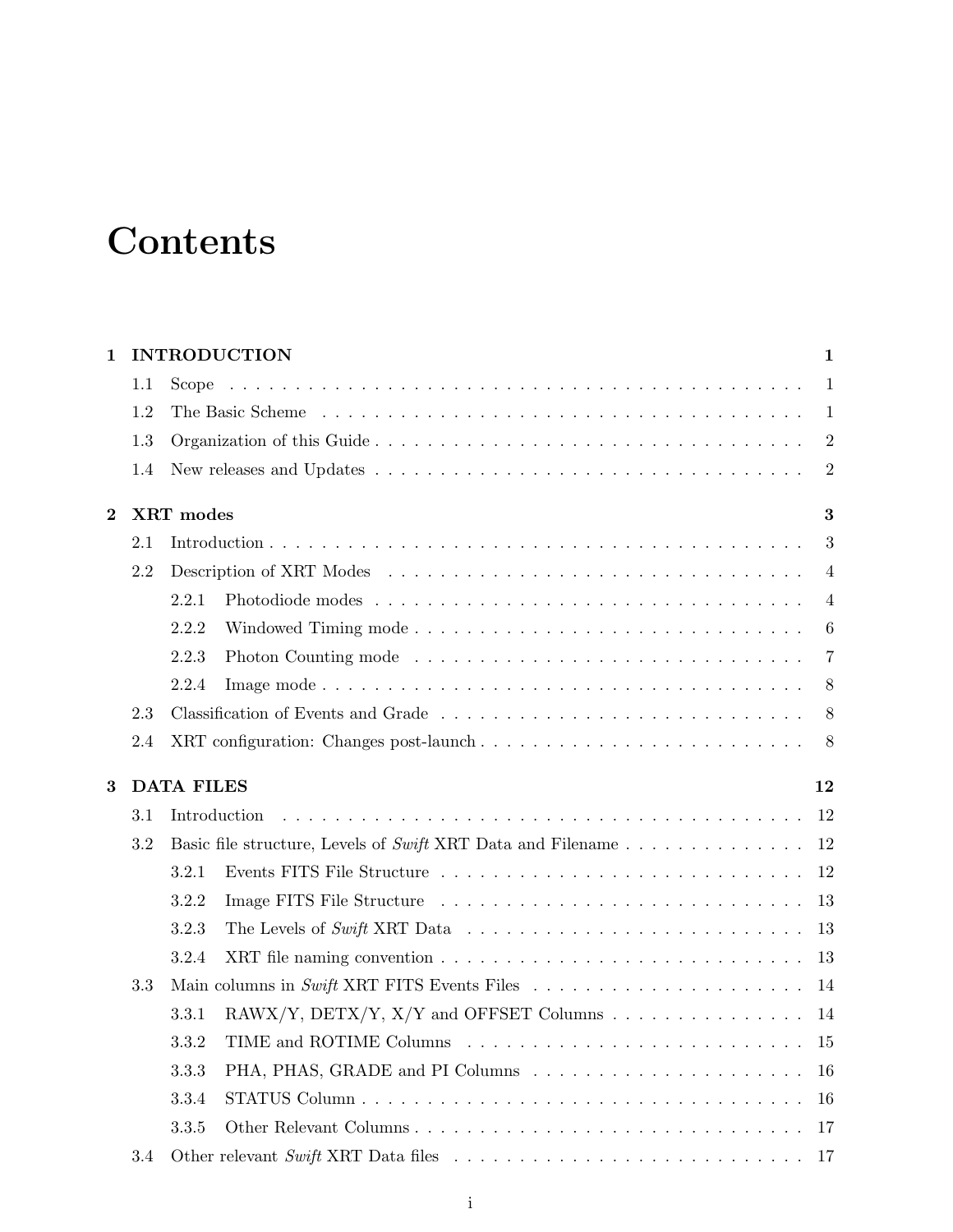|                |     | 3.4.1                                                                                                                                                                                                                         |    |
|----------------|-----|-------------------------------------------------------------------------------------------------------------------------------------------------------------------------------------------------------------------------------|----|
|                |     | 3.4.2                                                                                                                                                                                                                         | 18 |
|                |     |                                                                                                                                                                                                                               |    |
| $\overline{4}$ |     | Data Reduction                                                                                                                                                                                                                | 19 |
|                | 4.1 |                                                                                                                                                                                                                               | 19 |
|                | 4.2 | Stage 1                                                                                                                                                                                                                       | 20 |
|                |     | 4.2.1                                                                                                                                                                                                                         | 20 |
|                |     | 4.2.2                                                                                                                                                                                                                         | 22 |
|                | 4.3 |                                                                                                                                                                                                                               | 25 |
|                | 4.4 |                                                                                                                                                                                                                               | 25 |
|                | 4.5 |                                                                                                                                                                                                                               | 26 |
|                | 4.6 | Calculating the attitude corrected for the TAM $\ldots \ldots \ldots \ldots \ldots \ldots \ldots$                                                                                                                             | 27 |
|                | 4.7 |                                                                                                                                                                                                                               | 28 |
| 5              |     | <b>SCREENING CRITERIA</b>                                                                                                                                                                                                     | 31 |
|                | 5.1 |                                                                                                                                                                                                                               | 31 |
|                | 5.2 |                                                                                                                                                                                                                               | 31 |
|                | 5.3 |                                                                                                                                                                                                                               | 32 |
|                |     | 5.3.1                                                                                                                                                                                                                         | 32 |
|                |     | 5.3.2                                                                                                                                                                                                                         | 33 |
|                | 5.4 |                                                                                                                                                                                                                               | 34 |
|                | 5.5 | How to Screen the Data response to the set of the set of the set of the set of the set of the set of the set of the set of the set of the set of the set of the set of the set of the set of the set of the set of the set of | 35 |
|                |     | 5.5.1                                                                                                                                                                                                                         | 35 |
|                |     | 5.5.2                                                                                                                                                                                                                         | 35 |
|                |     | 5.5.3                                                                                                                                                                                                                         | 36 |
|                |     |                                                                                                                                                                                                                               |    |
| 6              |     | <b>Extraction of Products</b>                                                                                                                                                                                                 | 38 |
|                | 6.1 | Introduction                                                                                                                                                                                                                  | 38 |
|                | 6.2 |                                                                                                                                                                                                                               | 38 |
|                | 6.3 |                                                                                                                                                                                                                               | 40 |
|                |     | 6.3.1                                                                                                                                                                                                                         | 40 |
|                |     | 6.3.2                                                                                                                                                                                                                         | 41 |
|                |     | 6.3.3                                                                                                                                                                                                                         | 42 |
|                |     | 6.3.4                                                                                                                                                                                                                         | 43 |
|                |     | 6.3.5                                                                                                                                                                                                                         | 43 |
|                |     | 6.3.6                                                                                                                                                                                                                         | 44 |
|                | 6.4 |                                                                                                                                                                                                                               | 44 |
|                |     | 6.4.1<br>Extract spectra for Photon Counting mode data 44                                                                                                                                                                     |    |
|                |     |                                                                                                                                                                                                                               |    |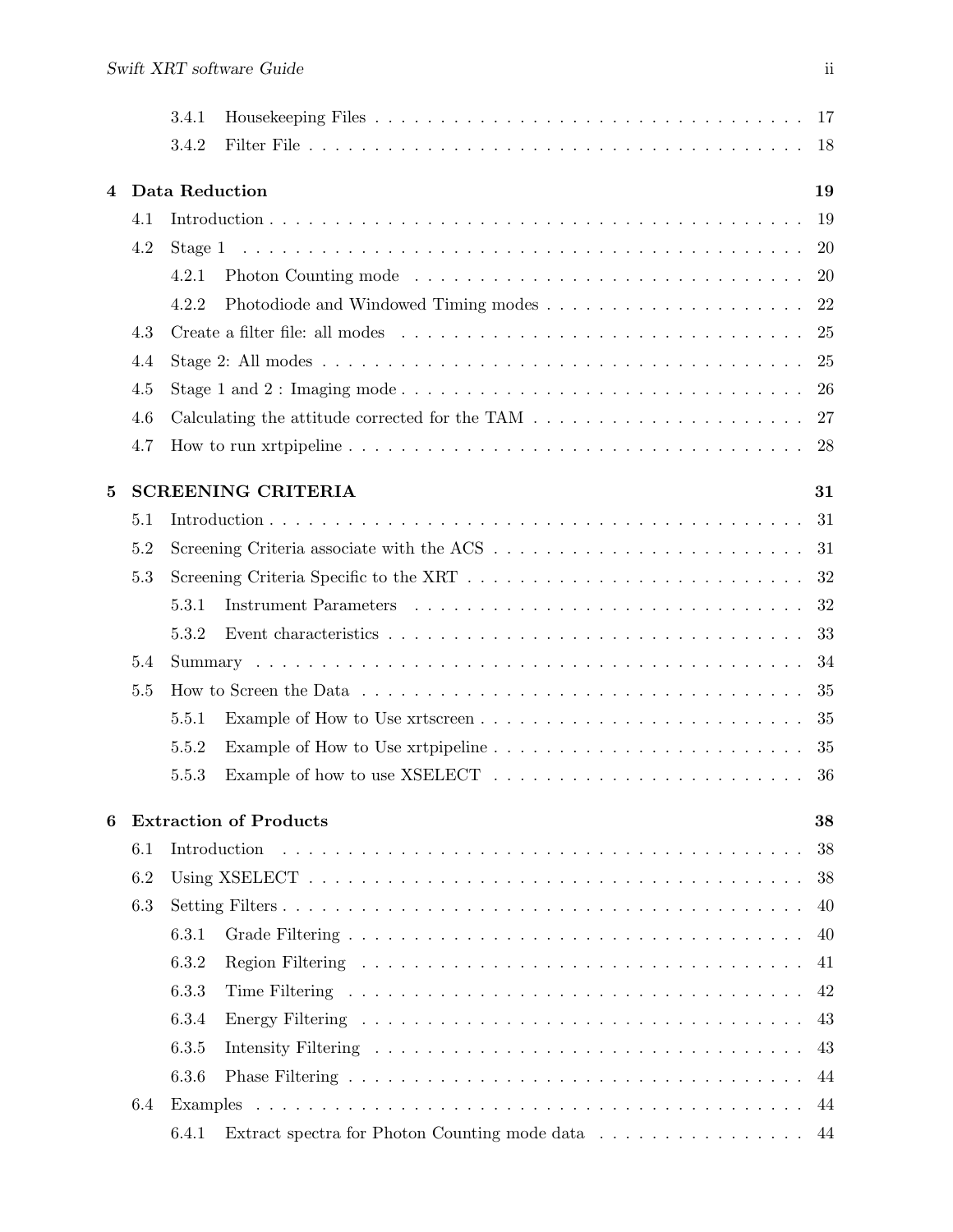|    |     | Extracting spectra for Photodiode mode using an intensity filter 48<br>6.4.2                                           |     |
|----|-----|------------------------------------------------------------------------------------------------------------------------|-----|
|    | 6.5 |                                                                                                                        |     |
| 7  |     | <b>XRT TDRSS messages</b>                                                                                              | 52  |
|    | 7.1 |                                                                                                                        | 52  |
|    | 7.2 |                                                                                                                        |     |
|    | 7.3 | Position, postage stamp and centroid error $\dots \dots \dots \dots \dots \dots \dots \dots \dots$                     | 53  |
|    | 7.4 |                                                                                                                        |     |
|    | 7.5 |                                                                                                                        | 55  |
| 8  |     | <b>Calibration Files</b>                                                                                               | 56  |
|    | 8.1 | Introduction                                                                                                           | 56  |
|    | 8.2 |                                                                                                                        | -57 |
|    |     | Calibration Files for the XRT Level 1 and Level 2 software $\ldots \ldots \ldots$<br>8.2.1                             | 57  |
|    |     | Calibration Files used in the analysis software for high level data products<br>8.2.2                                  | 57  |
|    |     | 8.2.3                                                                                                                  | 58  |
|    |     | 8.2.4                                                                                                                  |     |
|    |     | A FITS file structure                                                                                                  | 60  |
|    | A.1 |                                                                                                                        | -60 |
|    |     | A.1.1                                                                                                                  |     |
|    |     | Level 1a or the <i>ufre</i> File Format $\ldots \ldots \ldots \ldots \ldots \ldots \ldots \ldots 61$<br>A.1.2          |     |
|    |     | A.1.3<br>Level 2 or $cl$ File Format $\ldots \ldots \ldots \ldots \ldots \ldots \ldots \ldots \ldots \ldots \ldots 61$ |     |
|    | A.2 |                                                                                                                        |     |
|    |     | A.2.1                                                                                                                  |     |
|    |     |                                                                                                                        |     |
|    |     |                                                                                                                        |     |
|    | A.3 |                                                                                                                        | 65  |
|    |     | Level 1 or the $uf$ File Format $\ldots \ldots \ldots \ldots \ldots \ldots \ldots \ldots$<br>A.3.1                     | 65  |
|    |     | A 32                                                                                                                   | 67  |
|    | A.4 |                                                                                                                        | 67  |
|    | A.5 |                                                                                                                        | 69  |
|    |     | A.5.1                                                                                                                  | 69  |
|    |     | A.5.2                                                                                                                  | 69  |
|    | A.6 |                                                                                                                        | 69  |
|    | A.7 |                                                                                                                        | 72  |
| B. |     | XRT SOFTWARE HELP                                                                                                      | 74  |
|    |     |                                                                                                                        | 74  |
|    |     |                                                                                                                        |     |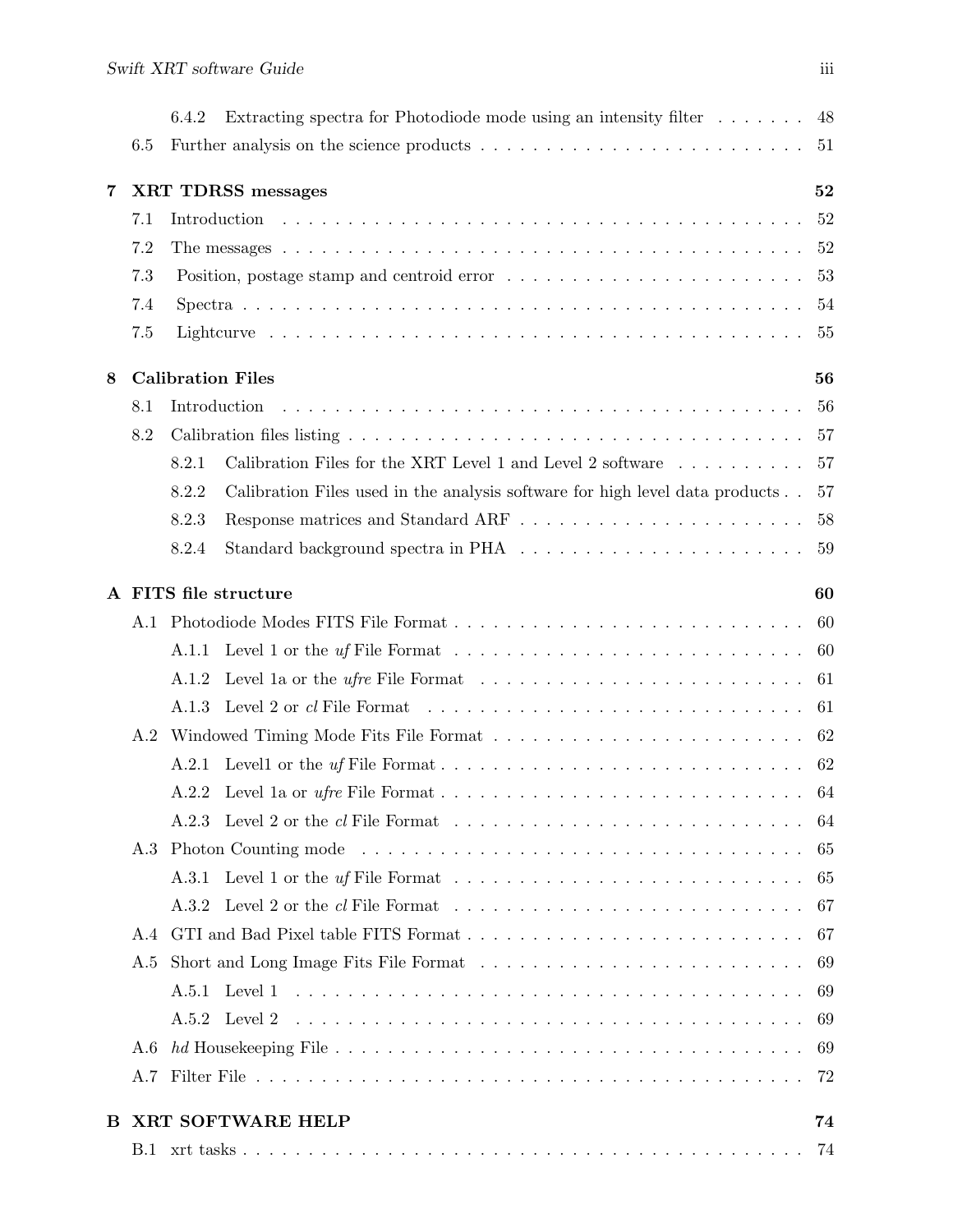|   | B.1.1                                |  |  |  |  |  |  |  |  |  |  |  |     |
|---|--------------------------------------|--|--|--|--|--|--|--|--|--|--|--|-----|
|   | B.1.2                                |  |  |  |  |  |  |  |  |  |  |  |     |
|   | B.1.3                                |  |  |  |  |  |  |  |  |  |  |  |     |
|   | <b>B.1.4</b>                         |  |  |  |  |  |  |  |  |  |  |  |     |
|   | B.1.5                                |  |  |  |  |  |  |  |  |  |  |  |     |
|   | B.1.6                                |  |  |  |  |  |  |  |  |  |  |  |     |
|   | B.1.7                                |  |  |  |  |  |  |  |  |  |  |  |     |
|   | B.1.8                                |  |  |  |  |  |  |  |  |  |  |  |     |
|   | <b>B.1.9</b>                         |  |  |  |  |  |  |  |  |  |  |  |     |
|   |                                      |  |  |  |  |  |  |  |  |  |  |  |     |
|   |                                      |  |  |  |  |  |  |  |  |  |  |  |     |
|   |                                      |  |  |  |  |  |  |  |  |  |  |  |     |
|   |                                      |  |  |  |  |  |  |  |  |  |  |  |     |
|   |                                      |  |  |  |  |  |  |  |  |  |  |  |     |
|   |                                      |  |  |  |  |  |  |  |  |  |  |  |     |
|   |                                      |  |  |  |  |  |  |  |  |  |  |  |     |
|   |                                      |  |  |  |  |  |  |  |  |  |  |  |     |
| C |                                      |  |  |  |  |  |  |  |  |  |  |  |     |
|   | ERROR CONDITION and WARNING MESSAGES |  |  |  |  |  |  |  |  |  |  |  | 101 |
|   |                                      |  |  |  |  |  |  |  |  |  |  |  |     |
|   | C.1.2                                |  |  |  |  |  |  |  |  |  |  |  |     |
|   | C.1.3                                |  |  |  |  |  |  |  |  |  |  |  |     |
|   | C.1.4                                |  |  |  |  |  |  |  |  |  |  |  |     |
|   | C.1.5                                |  |  |  |  |  |  |  |  |  |  |  |     |
|   | C.1.6                                |  |  |  |  |  |  |  |  |  |  |  |     |
|   | C.1.7                                |  |  |  |  |  |  |  |  |  |  |  |     |
|   | C.1.8                                |  |  |  |  |  |  |  |  |  |  |  |     |
|   | C.1.9                                |  |  |  |  |  |  |  |  |  |  |  |     |
|   |                                      |  |  |  |  |  |  |  |  |  |  |  |     |
|   |                                      |  |  |  |  |  |  |  |  |  |  |  |     |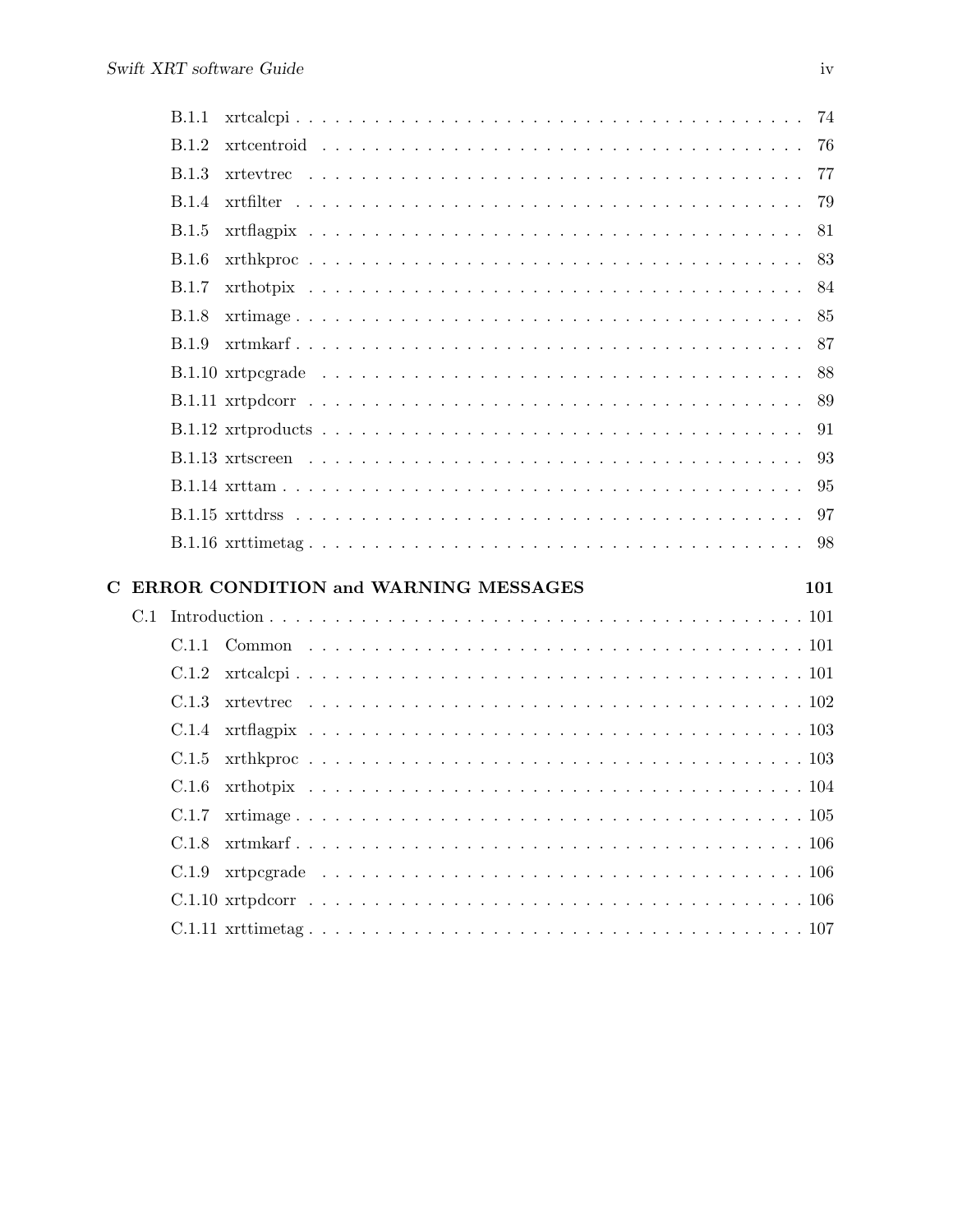## Chapter 1

# INTRODUCTION

### 1.1 Scope

This Guide describes the principles of the processing and reduction of Swift data taken with the X-ray Telescope (XRT) instrument. By reduction, we mean the preparation of data for analysis, a process which entails first calibration and screening of the data and then selecting the desired parts of the screened data from which higher-level data products (i.e., spectra, light curves and images) could be extracted.

This guide assumes that the data have already been downloaded from the archive and that the Swift software and calibration data provided in CALDB are installed and initialized.

The data reduction procedure for the Swift XRT uses tools that account for the calibration, aspect and algorithms specific to the XRT (XRTDAS) as well as generic tools, FTOOLs, used to manipulate the FITS data files. The main focus of this Guide is on :

- Swift XRT data files,
- the properties of the Swift XRT instrument and its modes, and
- the criteria for identifying good and bad data.

### 1.2 The Basic Scheme

The XRT Swift data are converted into FITS files at the Swift Data Center (SDC) which also runs the XRT pipeline. The pipeline outputs different levels of science data, which are subsequently archived, corresponding to stages of the processing pipeline. It also produces a filter file (mkf file), which contains the time-histories of various parameters to which good data can be referenced, identified and screened.

The stages of the pipeline include standard calibration, screening and filtering. At the first stage the science data are calibrated. When screening the data, the appropriate tools consult the science data files and the accompanying mkf files to produce a list of selected Good Time Intervals (GTI). These GTIs are used for extracting a list of screened events (maintaining the same FITS structure). The final stage is the filtering (spatial, temporal or spectral) of the events list, which is then binned appropriately for the extraction, of higher level data products in the standard FITS formats. The products, spectra, light curves, and images, can be read into multi–mission data analysis programs such as XSPEC, XRONOS and XIMAGE, respectively, or into any other packages that can handle these formats. Users can reproduce any stage of the pipeline, and therefore any level of the science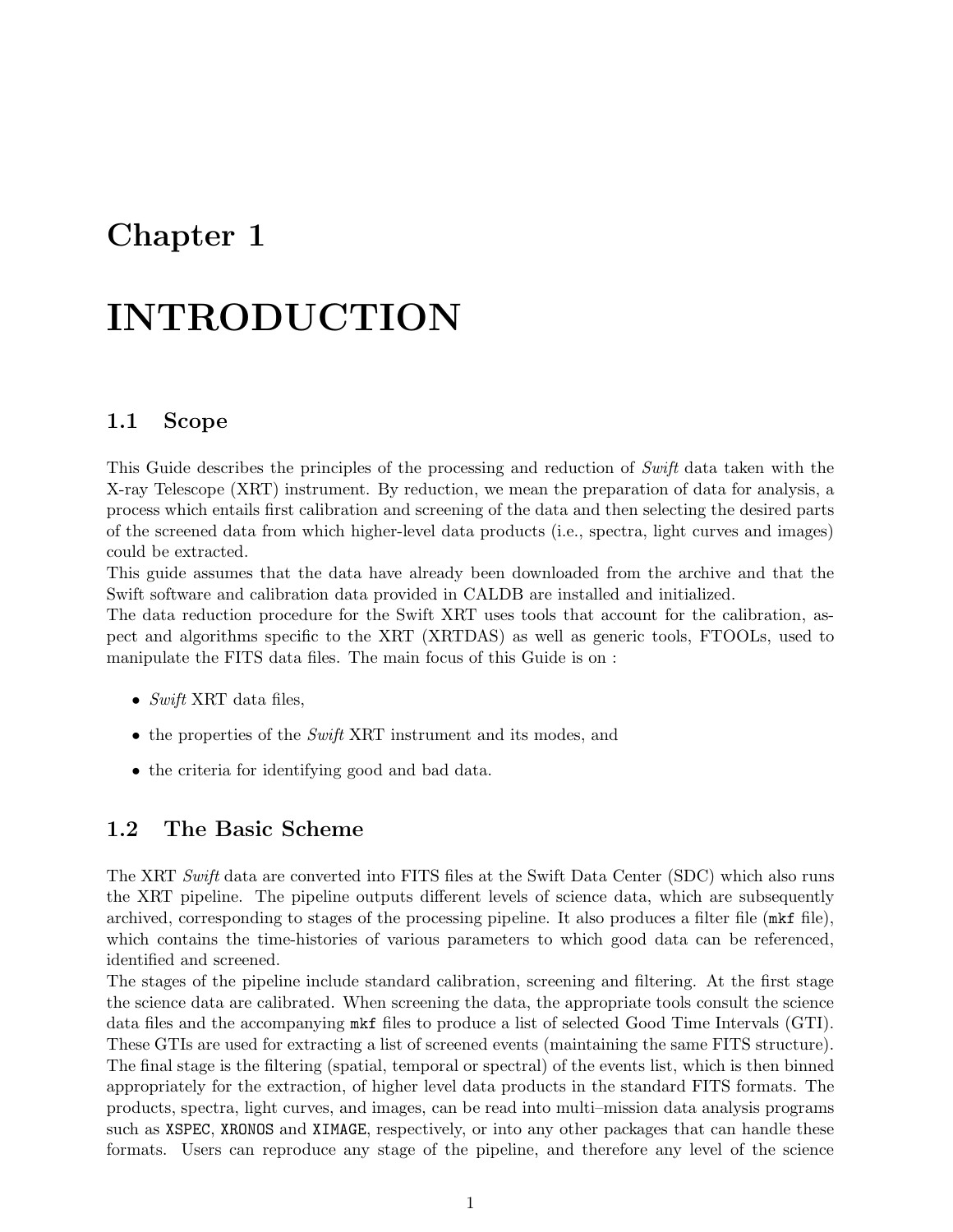data, either because of improved calibration files or because they wish to apply different screening and filtering criteria. This requires the use of a set of Swift XRT-specific and other multi-mission FTOOLS. Since the usage of these tools is repetitive, a script called xrtpipeline has been produced to take care of this task. xrtpipeline is the usual starting point in the reduction of Swift XRT data.

## 1.3 Organization of this Guide

- The second chapter describes the aspects of the XRT data modes that are related to data reduction and analysis. The special reduction techniques required by the various instrument modes are described.
- The third chapter is devoted to a brief description of the XRT FITS data files and of the mkf filter file, since familiarity with the basic structure of these files is important when reducing XRT data.
- The fourth chapter gives a description of the steps involved in the data reduction and the specific XRT tools used.
- The fifth chapter describes the generic screening criteria that must be applied to the data sets before these can be analyzed.
- The sixth chapter covers the next stage of the data reduction, namely how to filter subsets of your screened data before creating data products and the extraction of spectra light curves and images. Includes also example how to use these products.
- The seventh chapter is dedicated to the TDRSS messages.
- The eighth chapter is dedicated to the calibration files used in the data reduction software.
- First appendix : list of table formats for the science files.
- Second appendix : list of most common warnings and errors and possible solution.
- Third appendix : list of the individual helps for each of the XRT specific tasks.

## 1.4 New releases and Updates

This version of the guide is written based on the Swift software release version 2 that was exercised on data from the performance verification phase. During the performance verification activities, improvements and changes of the software, driven by the Swift observations and the on-orbit calibration, and the failure of the cooling system on the XRT have been incorporated in the current Swift software release and the guide updated accordingly.

The latest information on new software and calibration releases are posted at:

#### http://swift.gsfc.nasa.gov/

Request of additional information and bug reports can be entered in the 'Feedback form' located at that URL.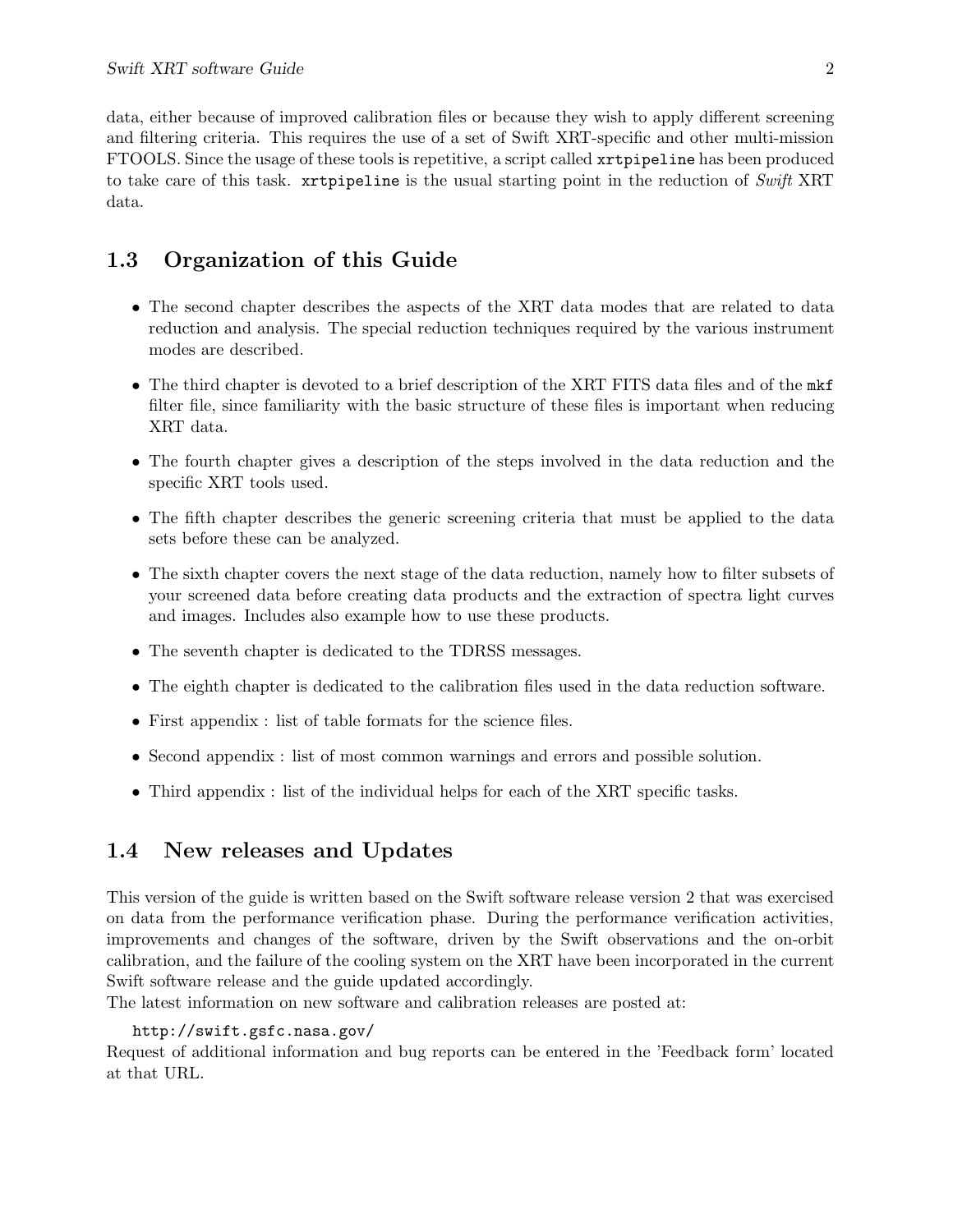## Chapter 2

# XRT modes

## 2.1 Introduction

This chapter describes the aspects of the XRT performance which users should be aware when reducing and analyzing data. In particular, the various XRT data modes are discussed alongside the special analysis techniques they require. The XRT uses grazing incidence Wolter I mirror (originally built for Jet-X) to focus X-rays onto a CCD detector similar to the EPIC MOS detector flown on XMM. The main XRT characteristics are listed in Table 1 and a complete description of the instrument is given in Burrows et al. 2003 (SPIE, 4851, 1320) and Hill et al. 2004 (SPIE,5165,217).

The dimension of the CCD on the XRT is 600x602 pixels and it is equipped with four calibration sources located at each corner of the detector. The energy of the of the sources are 5.9 keV and 6.4 keV. The location and the radius of the calibration sources in detector coordinates (see later the definition) are:

- Circle ( 35, 570,47) Cal 0
- Circle (573, 561,48) Cal 1
- Circle ( 36, 27,47) Cal 2

| Table 1: XRT Characteristics |                                             |  |  |  |  |  |  |  |  |
|------------------------------|---------------------------------------------|--|--|--|--|--|--|--|--|
| Telescope:                   | Wolter I $(3.5 \text{ m focal length})$     |  |  |  |  |  |  |  |  |
| Detector:                    | E2V CCD-22                                  |  |  |  |  |  |  |  |  |
| Pixel Size:                  | $40\mu$ m X $40\mu$ m                       |  |  |  |  |  |  |  |  |
| Pixel Scale:                 | 2.36 arcsec per pixel                       |  |  |  |  |  |  |  |  |
| Field of View:               | 23.6 X 23.6 arcmin                          |  |  |  |  |  |  |  |  |
| PSF:                         | 18 arcsec HPD at 1.5 keV                    |  |  |  |  |  |  |  |  |
|                              | 22 arcsec HPD at 8.1 keV                    |  |  |  |  |  |  |  |  |
| Position accuracy:           | 3 arcsec                                    |  |  |  |  |  |  |  |  |
| Energy Range:                | $0.2 - 10~{\rm keV}$                        |  |  |  |  |  |  |  |  |
| Energy Resolution:           | 140 eV at $5.9 \text{ keV}$ (at launch)     |  |  |  |  |  |  |  |  |
| Effective Area:              | 135 cm <sup>2</sup> at 1.5 keV              |  |  |  |  |  |  |  |  |
|                              | $20 \text{ cm}^2$ at $8.1 \text{ keV}$      |  |  |  |  |  |  |  |  |
| Sensitivity:                 | $2 \times 10^{-14}$ erg/cm2/s at $10^4$ sec |  |  |  |  |  |  |  |  |
|                              | in Photon Counting mode                     |  |  |  |  |  |  |  |  |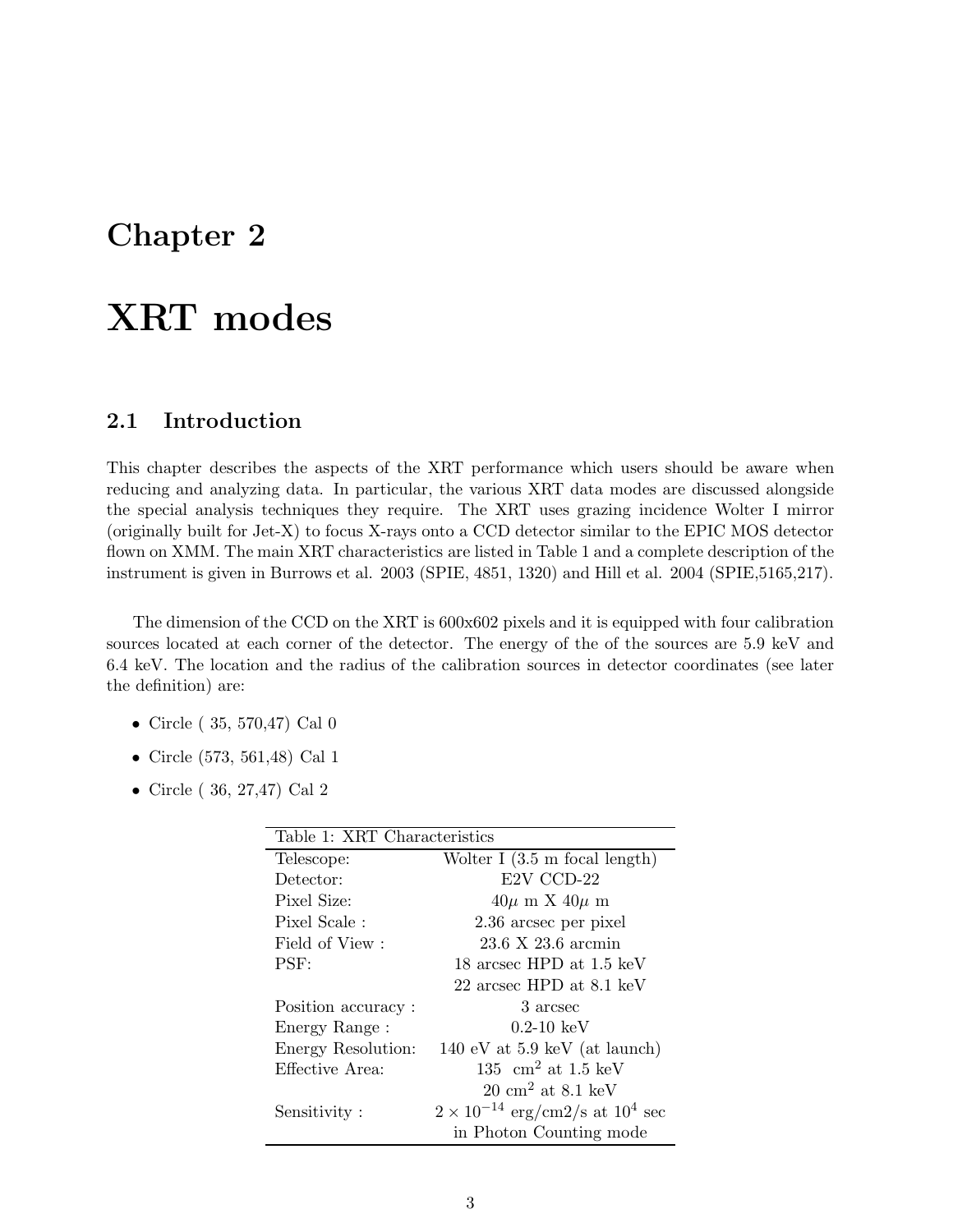• Circle (576, 20,44) Cal 3

i.e., calibration source 0 is at location (DETX, DETY)=(35,570) and has a radius of 47 pixels.

#### 2.2 Description of XRT Modes

The XRT can operate in two states: Auto and Manual state. The Manual state is used for calibration and the science modes can be commanded for a given observation. In Auto state the XRT automatically select the science mode according to the source count rate. The Auto state is the normal operating mode.

The XRT can operate in the following science modes in either Auto or Manual state:

- Image Long and Short (IM)
- Low rate (LR) and Piled-up Photodiode (PU)
- Windowed Timing (WT)
- Photon Counting (PC)

In Auto state, the sequence in which the modes are scheduled on board and the exposure time depend on the source brightness. Several parameters can be set for each of the modes and have been optimized since the beginning of the mission and they are listed at the end of this chapter. The Photodiode and Windowed Timing modes are also referenced within this guide as "Timing modes". The Swift observatory has two main observation types Automatic Target (AT), when a new GRB is detected and the satellite autonomously slews to the new position and Pre-Planned Target (PPT), when the observation is planned on ground and up-loaded to Swift. When observing a new GRB (AT) the XRT automatically schedules the different modes as shown in Figure 1. First it takes an image in Image mode to calculate the on-board source position and after run in sequence the following modes: Photodiode, Windowed Timing and Photon Counting, switching automatically between modes according with the source intensity. For PPT the same sequence is followed with the exception that the Image mode is not scheduled. When the spacecraft settle on the AT, the first data taken are analysed on-board and the results are sent to the ground via TDRSS as messages and distributed via the GCN. The content of these messages are described in the Chapter 7. Data from an Automatic or Pre-Planned Target observation are transmitted to the ground via the Malindi station.

The following sections describe the characteristics of the individual modes. A short summary is given in table 2.1 together with the flux level at which the XRT switches between modes.

In general, all modes are operated in high gain from the amplifier 1 except for imaging mode which requires a larger full scale response for the brighest burst and therefore is read out from amplifier 2 and in low gain.

#### 2.2.1 Photodiode modes

The Photodiode mode is designed for very bright sources and for high time resolution. This mode performs one serial clock shift and one parallel clock shift alternately and the result is a very rapid clocking of each pixel across any given point on the CCD. The charge is accumulated in the serial register during each parallel transfer, with the result that each pixel contains charge integrated over the entire field of view but not from the same instant in time. The stream of data is telemetered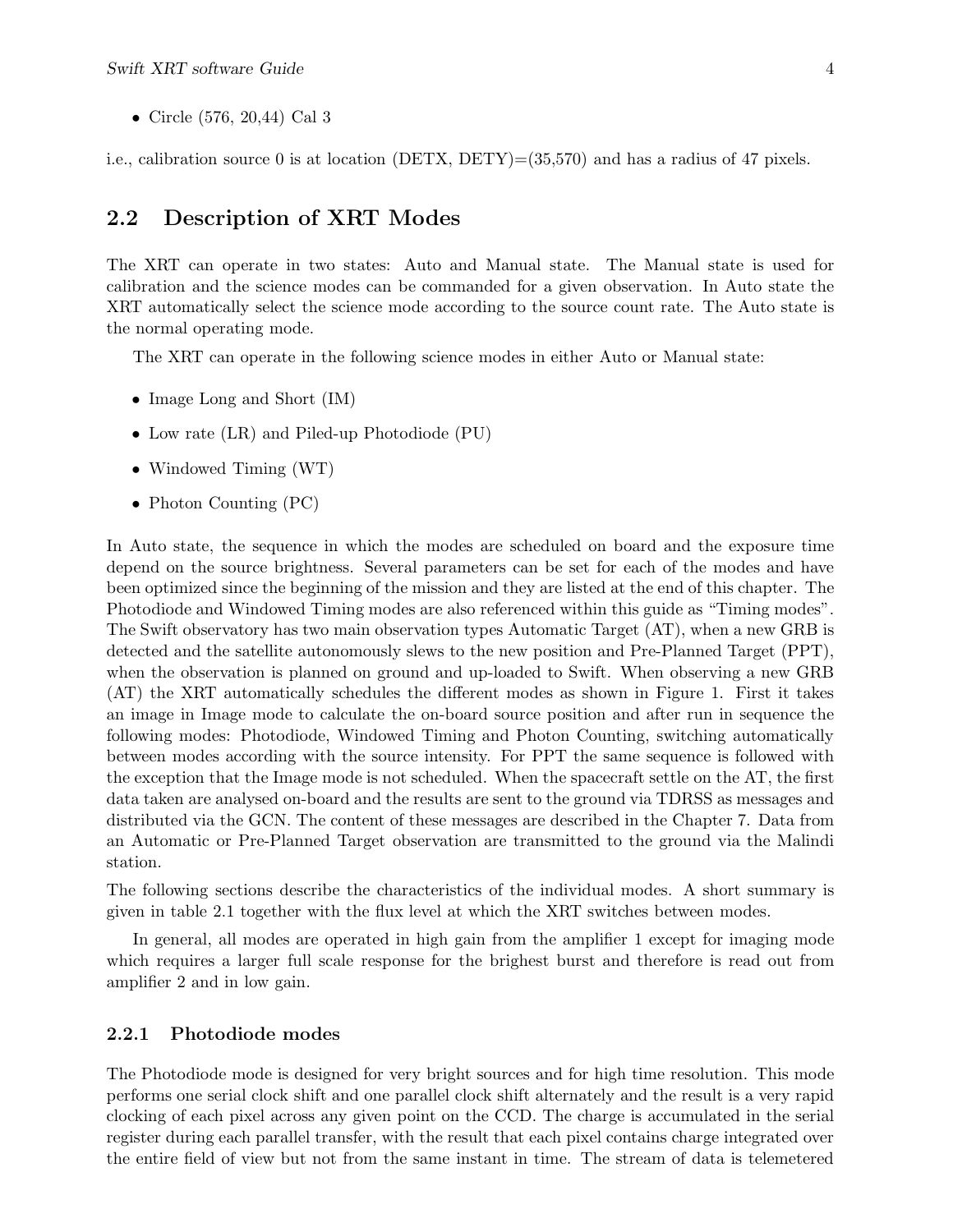

Figure 2.1: Sequence of the XRT mode for an Automatic Target

| Mode      | Image                | Spectral   | Time             | Cal sources            | On-board Event     | Flux level    |  |  |
|-----------|----------------------|------------|------------------|------------------------|--------------------|---------------|--|--|
|           | capability           | Capability | resolution       | in FOV                 | reconstruction     | mode switch   |  |  |
| PU & LR   | Yes<br>$\mathbf{no}$ |            | $0.14$ ms        | yes                    | no, done on-ground | $0.6-60$ Crab |  |  |
| <b>WT</b> | 1D                   | Yes        | $1.7 \text{ ms}$ | $\mathbf{n}\mathbf{o}$ | no, done on ground | $1-600$ mCrab |  |  |
| PC        | 2D                   | Yes        | $2.5$ s          | See window size        | ves                | $< 1$ mCrab   |  |  |
| ΙM        | 2D<br>No             |            | $0.1$ s (short)  | yes                    | not applicable     | $>140$ mCrab  |  |  |
|           | No                   |            | $2.5$ s (long)   |                        |                    | $< 5.6$ mCrab |  |  |

Table 2.1: Summary of the XRT mode characteristics. Note: the \* indicates that in Piled-up mode the spectral capability is limited because if the source flux is too high the spectrum is piled-up .

in 'pseudo-frames' consisting of events from N rows and 602 pixels, where N is a commandable parameter. This mode is used when the image is dominated by a bright GRB or a very strong source. Photodiode mode thus does not have spatial information but does produce a high resolution lightcurve and a spectrum.

The data are telemetered in two different ways : Low rate and Piled-up. In the Low rate mode only pixels above the lower level discriminator threshold are sent down, whereas in the Piled-up mode all pixels in the 'pseudo-frame' are sent down resulting in a more efficent telemetry format.

The on-board software can be set to either subtract the bias on-board before sending down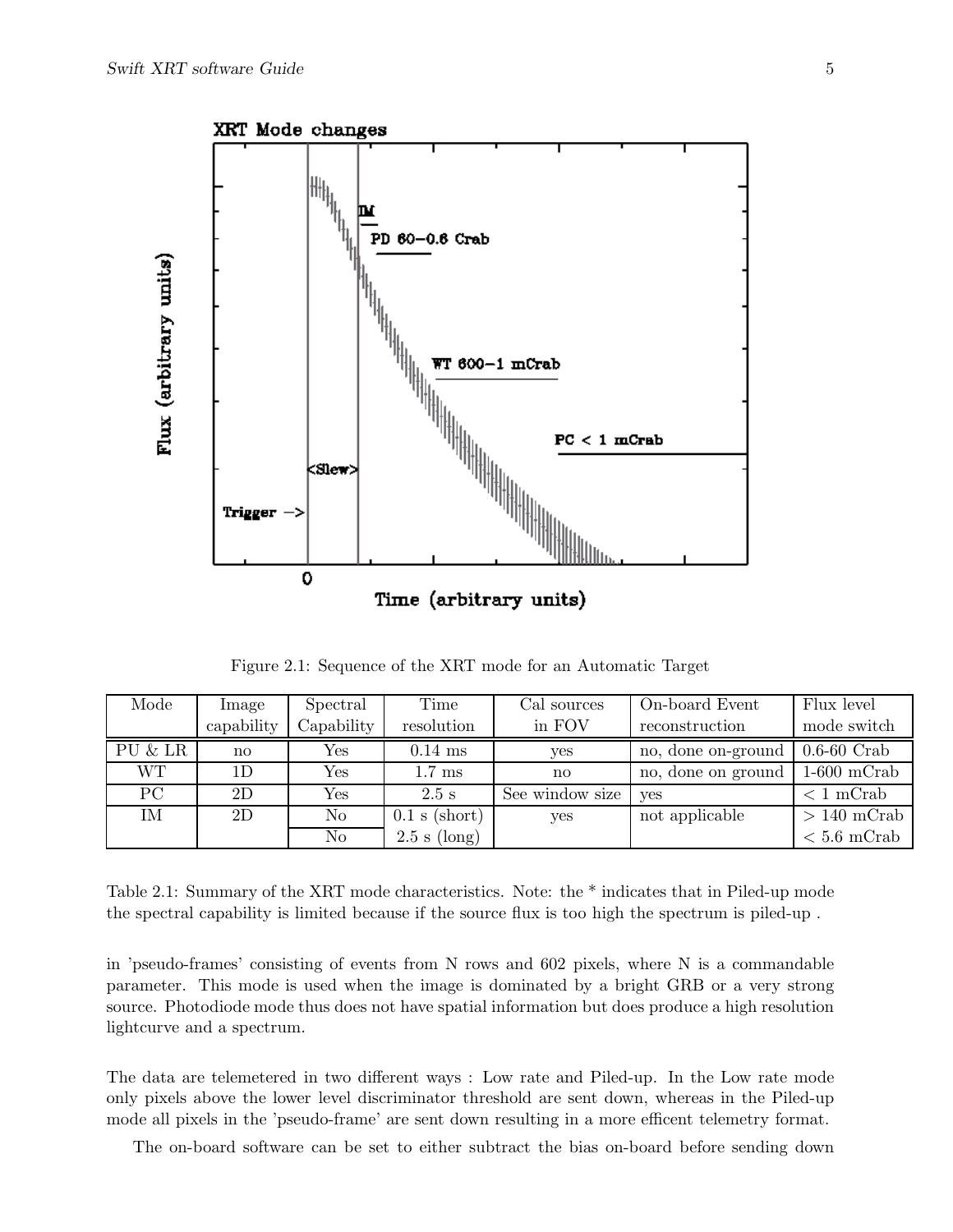the data (default), or to send down the data without bias subtraction. In Piled-up mode the bias calculated in the last Low-rate frame is used for the bias subtraction. In Low-rate the bias is recalculated every frame. The timing information is inserted into every frame of the telemetry stream. The time tag for each pixel is performed on the ground and requires the frame start time and the knowledge of the source location on the CCD.

The algorithm used to time tag the events assumes that the field of view is dominated by a single bright source and the approximation used is that every photon arrives on the CCD at the source position.

The first 1850 pixels in the first frame taken in Photodiode mode are not fully exposed due to the fact that there is a time delay before all pixels in the serial register have constant sky and background exposure. These partially exposed pixels are removed by the ground software.

Typically, in a CCD detector the charge cloud produced by an X-ray photon is not localized into one pixel but it is spread out over several pixels. The event reconstruction is not done on-board and therefore the telemetry does not include for each event the neighborhood matrix. The event reconstruction is performed on the ground, where pixels are evaluated to determine if the charge in the pixel is due to the main X-ray event or its diffusion. This process assigns the grade and the PHA value for each valid event.

In Photodiode mode the signals from calibration sources are mixed with the data and this has to be taken into account during spectral fitting by using an appropriate background spectrum. Since there is no imaging information in this mode, hot and flickering pixels can not be removed, but the impact is minimal due to the clocking speed in this mode. The time resolution of this mode is 0.14 ms. These modes are useful for fluxes up to 60 Crab and typically scheduled at the beginning of observation of a new GRB when the flux is high. Also data during the slews are collected in Low Rate Photodiode.

The initial data processing for the Photodiode mode has to account for the following :

- Remove partially exposed pixels
- Assign the proper arrival time to each event
- Subtract the bias only if the instrument is not configured to subtract the bias or insufficent bias has been sutracted. This is expected to occur sporadically.
- Reconstruct events and assign grade and PHA values. NOTE: During the data reduction of the Low-rate the split threshold can never be set less than the on-board lower level discriminator.

#### 2.2.2 Windowed Timing mode

The Windowed Timing mode is obtained by binning 10 rows in the serial register, i.e. compressing 10 rows into a single row, and then reading out only the central 200 columns of the CCD. It therefore covers the central 8 arcmin of the field of view and one dimensional imaging is preserved. The telemetered information is divided into frames, where each frame contains 600 rows. Similarly to the Photodiode mode, the timing information is inserted every 'pseudo' frame of 600 rows in the telemetry stream and the time tagging of each pixel is performed on the ground. The pixels in the first  $[60 + 0.5*(600/10)]$  rows are under exposed and removed during the data reduction. This requires the knowledge of the frame time and of the source position in detector coordinates. The Windowed Timing data are bias-subtracted on-board, and only pixels above the lower level discriminator threshold are telemetered.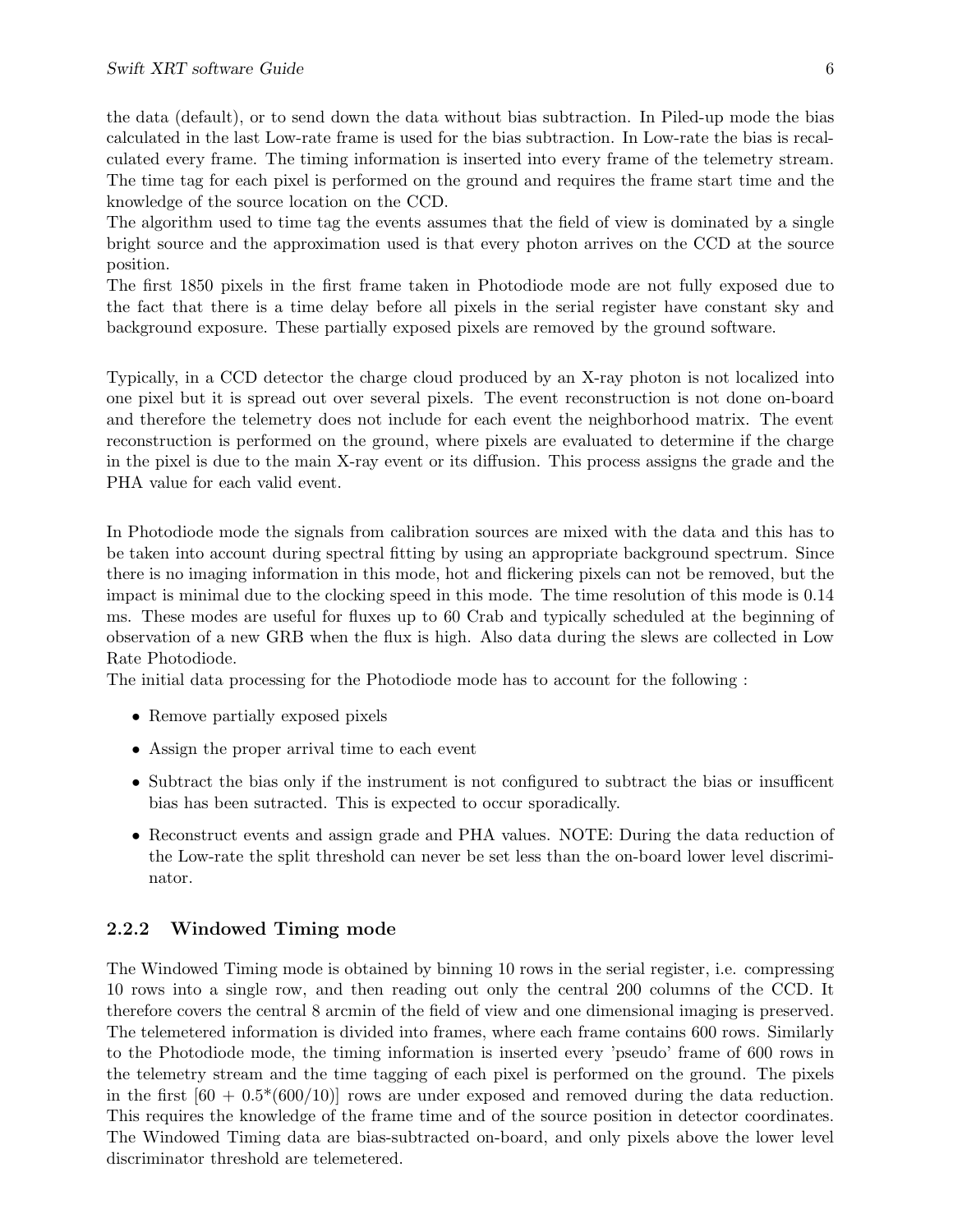Because the window setting includes only the central 200 columns, the calibration sources are not included. Event reconstruction is performed on the ground where grade and PHA values are assigned. Bad columns can be removed corresponding to one image dimension, but due to the fast clocking the charge accumulated from bad and hot pixels is usually below the lower level discriminator. The time resolution of this mode is 1.7 ms. This mode is useful for fluxes between 1-600 mCrab. The initial data processing for the Windowed Timing has to account for the following :

- Remove partially exposed pixels
- Assign the time to each event
- Reconstruct events and assign grade and PHA. NOTE: During the data reduction of the Windowed Timing the split threshold can never be set less than the on-board lower level discriminator.
- Flag bad columns

#### 2.2.3 Photon Counting mode

Photon counting mode retains full imaging and spectroscopic resolution but the time resolution is limited. A full field of view is accumulated every 2.5 sec and the CCD operates in what is known as 'frame-transfer' configuration. Each CCD frame is rapidly transferred into a framestore area, and then read out by clocking the frame store one row at a time into the serial register. The pixels are processed on board where the bias is subtracted, the lower level discriminator is applied and the events are reconstructed. The latter is done by testing if the central pixel of a 3x3 matrix is the local maximum and whether or not it falls between the event discriminator and upper level discriminator thresholds. Then the outer guard ring pixels (a 5x5 matrix) are tested to check if any exceeds the outer ring threshold. This eliminates most of the cosmic rays and chip defects.

For each valid event, the 3x3 matrix is telemetered. On the ground a single PHA value is reconstructed and the grade assigned according to the grade description given in the following sections. The calibration sources are included in the data when the window is set to the full field of view 600x600 pixels and these are removed on the ground when screening the data. During operation for most of the time the standard window setting is smaller (480x480 pixels) excluding the calibration sources and only a few frames for engineering purposes are taken with the full field of view each day. The time resolution of this mode is 2.5 seconds. This mode is useful for fluxes below 1 mCrab and is piled-up if there is more than 2 source count per frame.

The initial data processing for the Photon Counting mode has to do for the following :

- Flag bad pixels (as defined in CALDB)
- Flag thresholded events
- Flag calibration sources
- Calculate and Flag hot and flickering pixels
- Assign grade and PHA values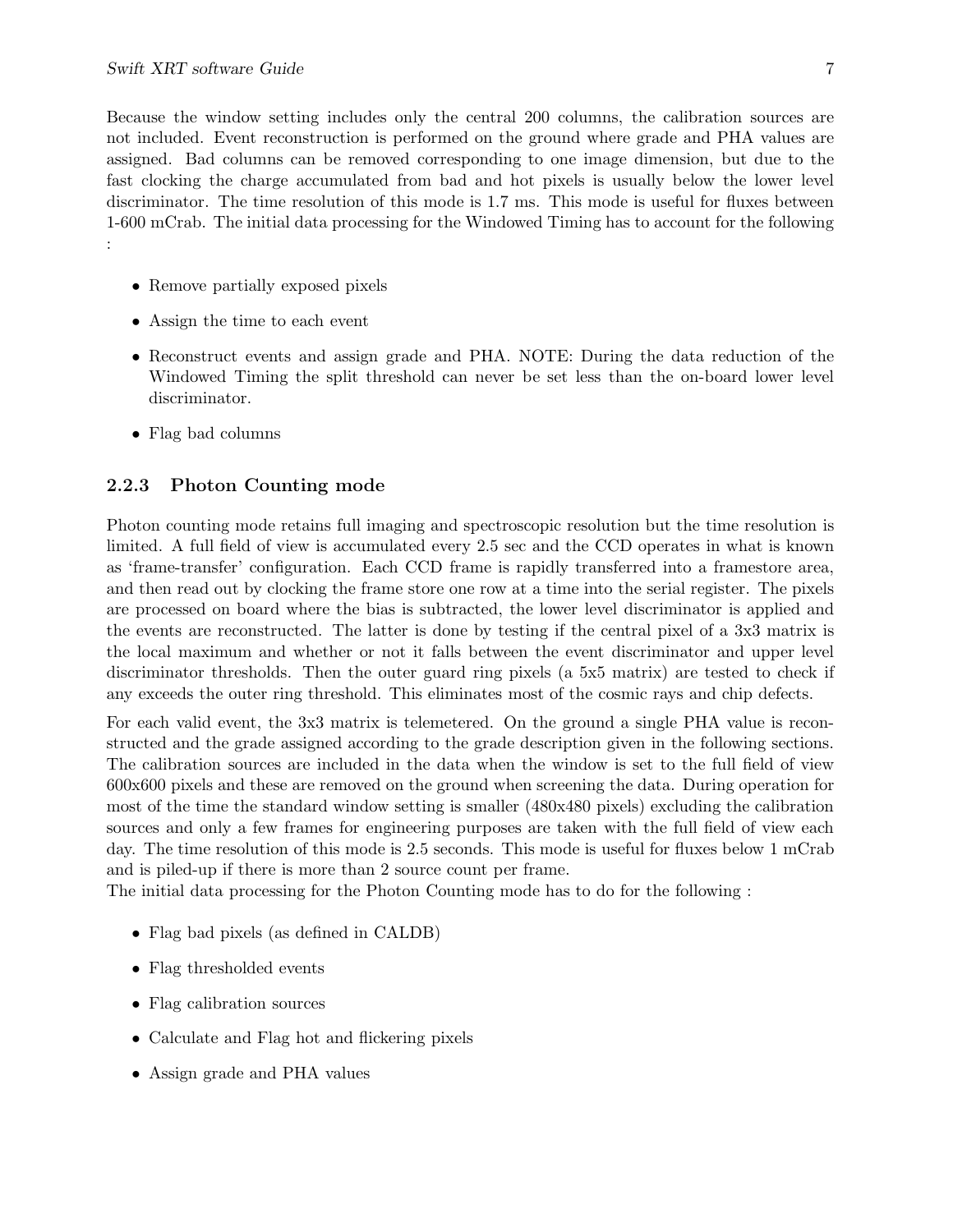#### 2.2.4 Image mode

Image mode is used by the XRT to obtain a rapid position of a new GRB. If the spacecraft slews to a new GRB, the XRT takes an image and processes the image on-board to determine its position. The CCD operates like an optical CCD, collecting the accumulated charge on the detector and reading out without any X-ray event recognition. The image will be highly piled-up and produces no spectroscopy data, but it is used to derive accurate position and flux estimates. The Image mode operates in low gain and can be used for fluxes between 25 mCrab and 45 Crab. Due to how the Image mode operate, the image is not a 2D histogram of the number of events but each pixel contains a DN (DN= Data Number, the native units for the amplifier's analog-to-digital converter) value proportional to the total charge accumulated in that pixel during an exposure.

Only pixels exceeding the lower level discriminator threshold are sent down. The detector bias is not subtracted on-board and also the calibration sources maybe included depending on the window setting. Depending on the source flux the exposure of image mode is automatically set on-board either to 0.1 or 2.5 seconds.

The initial data processing for the Imaging mode has to do the following:

- Subtract the bias
- Clean calibration sources
- Clean bad pixels

### 2.3 Classification of Events and Grade

To eliminate events due to charged particles and to obtain the expected energy resolution, Xray events from each readout are identified and classified. For the Photon Counting mode the distribution of the charge in the 3x3 matrix is classified according to a library of 32 grades (See fig. 2.2). For the Photon counting mode, grades in the range of 0-12 are considered good grades.

For Windowed Timing and Photodiode modes, it is not possible to use the above grade definition since the 3x3 matrix information is not available. A 7x1 matrix is instead used to reconstruct the events and to grade them according to a library of 15 grades (See fig. 2.3).

For Windowed Timing mode, grades in the range of 0-2 are considered good, instead the range between 0-5 are considered good for the Photodiode mode.

## 2.4 XRT configuration: Changes post-launch

Since launch the following configuration settings and parameters have been changed to optimize the instrument performance :

• Pre-Camera Door opens (Launch-12 Dec 2004): During the activation of the XRT it was discovered a problem with the Thermo-Electic Cooler that prevents to run the instrument at -100 Celsius. Running the instrument at highertemperature led to a number of configuration changes starting soon after the door was open throughout the performance verification phase. Other activities pre-opening the door included calibration of the gain and bias with door sources and testing various upper and lower level discriminator for all modes as function of temperature.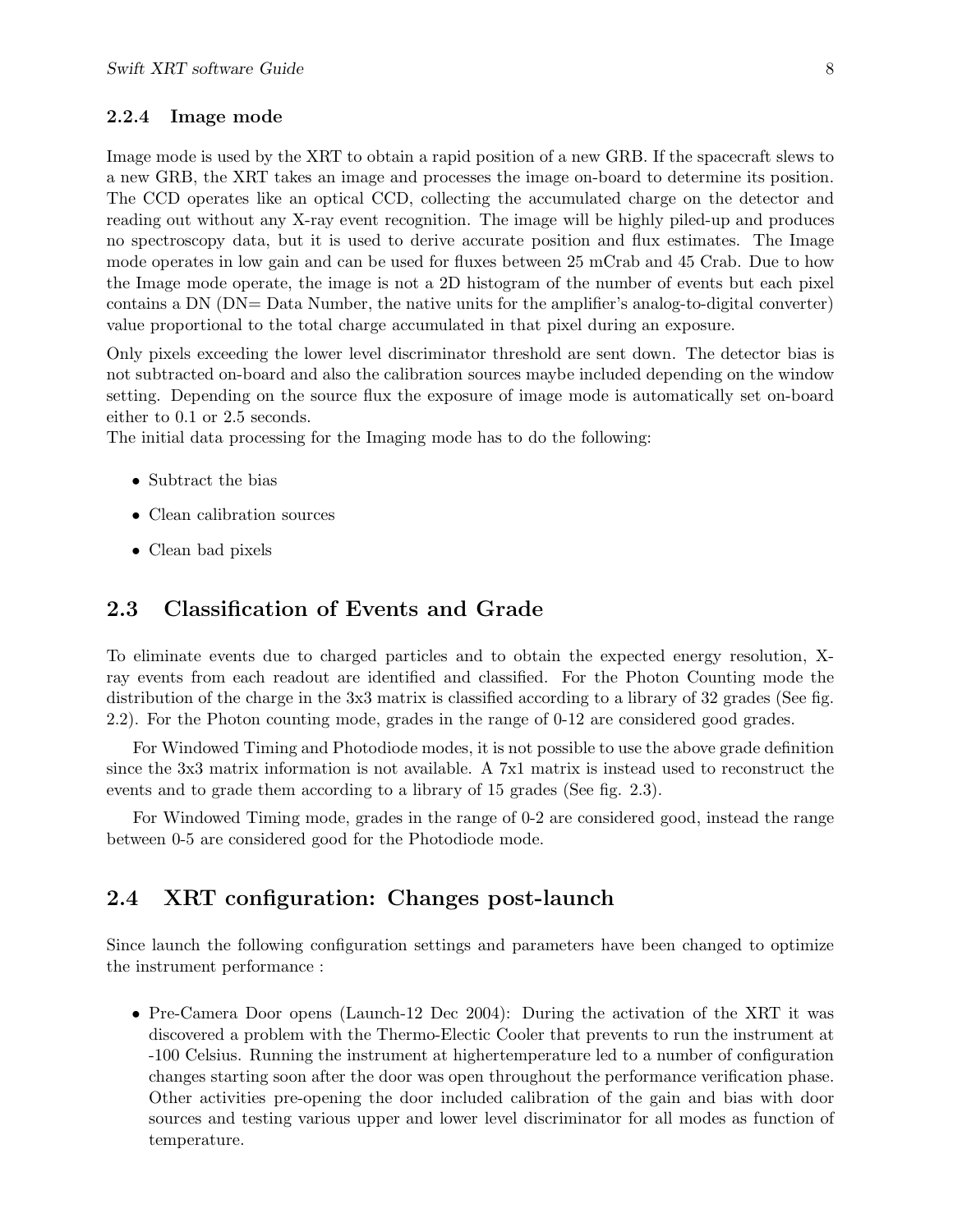- 12 Dec 2004 Camera Door open : First light on Cas A.
- 13-15 Dec 2004 Alignment to star tracker using optically bright stars. Update of the star tracker parameters on 1:55 UTC on 15th Dec and verify till the 18th of December. Data before the Dec 15th show a  $\sim 3$ arcmin offset.
- 13 Dec 2004-21 Jan 2005: Period in which instrument and spacecraft operation were optimized to control the XRT temperature Bias varies strongly with temperature and the bias thresholds were updated to mitigate the problem. Data taken during this period are to be analysed always by looking at the temperature first and discard any data when the CCD temperature is higher than -50 Celsius.
- 18 Dec 2005 Update the TAM reference positions. After this date the on-board position are correctly adjuted for the TAM correction.
- 30 Dec 2004 Change the default PC window setting from 490x490 to 480x480. The XRT FOV completly excludes the corner sources in the Photon counting mode.
- 18-21 Jan-2005 Calibration observations to verify the on-board position accuracy.
- 31 Jan 2005 (at 21:57 UTC) Remove the velocity aiding. The data taken before the 31 of January should be analyzed using the corrected attitude now available with data that were processed after Feb 2005.
- 1 Mar 2005 13:23 Decrease the size of the 'pseudo-frame' for the LR and PU modes, generating more frames per unit time
- 1 Mar 2005 13:23 Change the count rate level switch point from PC to WT for the Auto state. The switch point was incresed from 5 count/sec to 10 count/sec. This may cause pile-up if the source re-brightens when already the XRT has switched to PC.
- 14 Mar 2005 at 15:22 UTC Change the lower level discriminator to 70 for WT and PC modes. This change eliminates most of the bright earth effect which cause the bias to be underestimated.
- 14 Mar 2005 15:22 Upload final setting for the Image mode data to limit the number of false centroids calculated on-board in the case of faint GRB.
- 22 Mar 2005 12:30 Change the lower level discriminator to 80 for LR, PU , WT and PC modes. Better threshold esimated from ground analysis and uploaded on the spacecraft.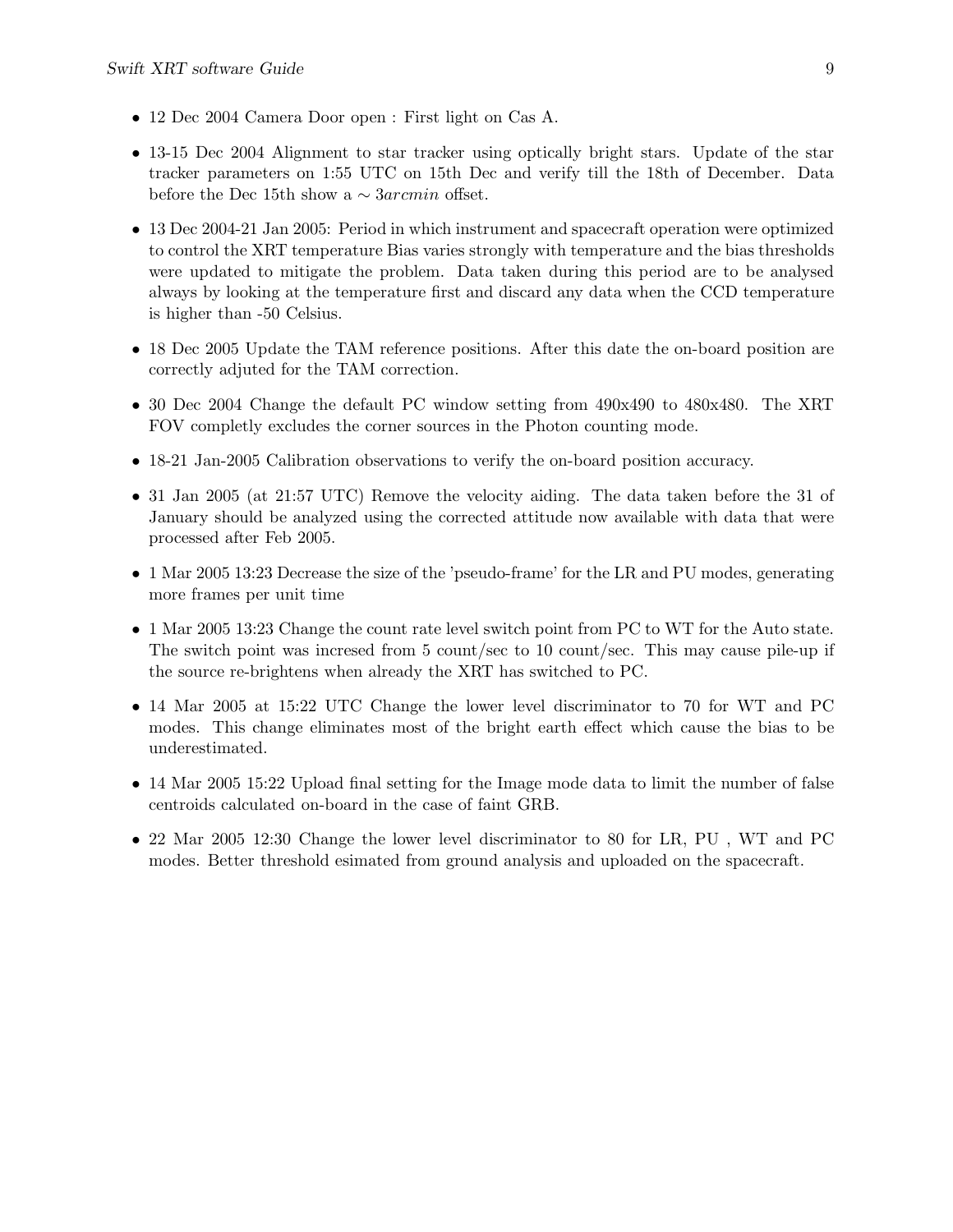







grade 5



 $grade 9$ 





grade 18











grade 2

grade 6

 $\frac{1}{\text{grade }10}$ 

grade 14

grade 19

grade 23

grade 27

grade 31

Local maximum over event threshold

- Pixel under split threshold
- Pixel over split threshold



grade 3

grade 7





grade 15













grade 12



grade 17

grade 21

grade 25



Figure 2.2: The definition of the XRT grades for Photon Counting mode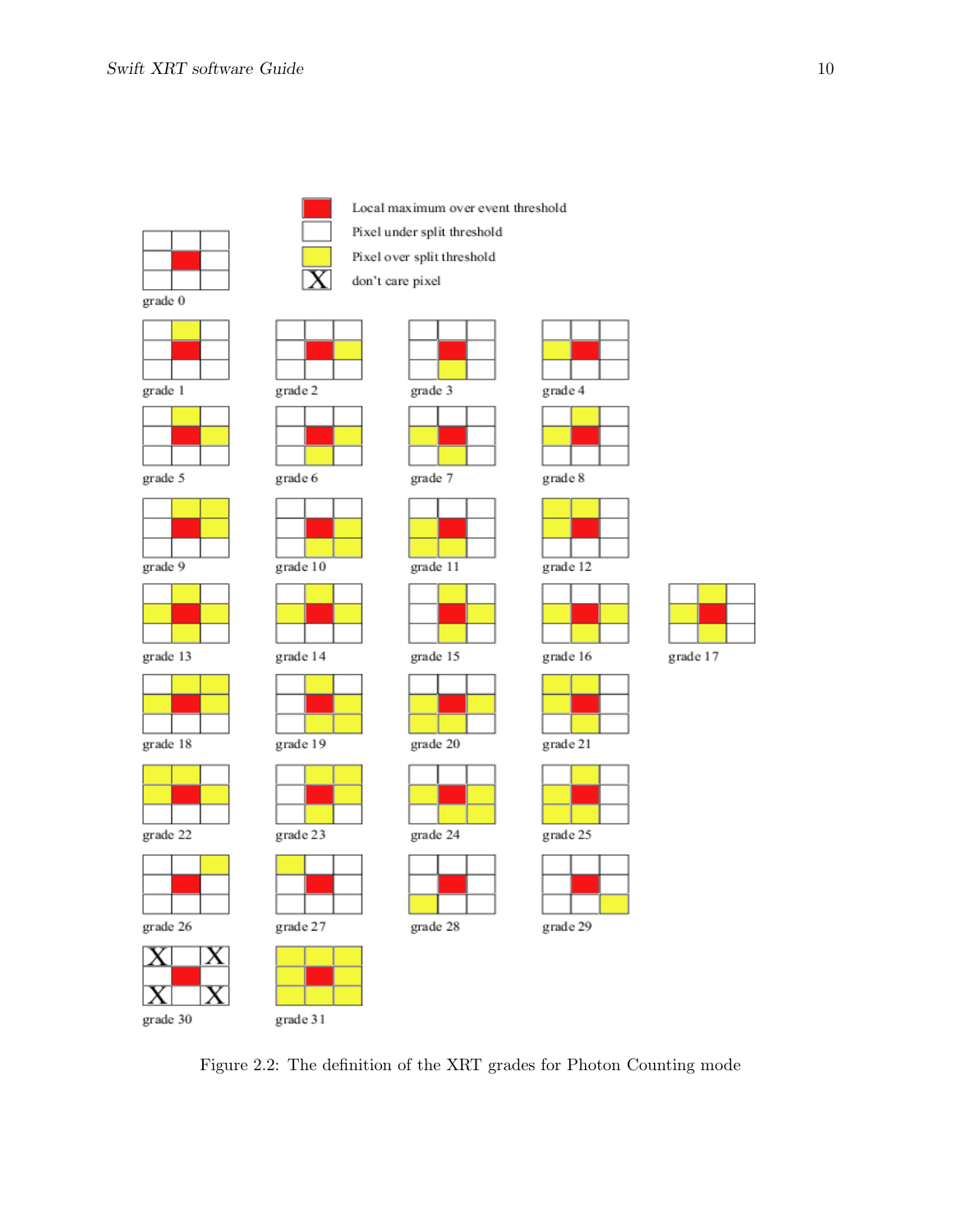

Local maximum over event threshold Pixel under split threshold Pixel over split threshold don't care pixel



Figure 2.3: The definition of the XRT grades for Timing modes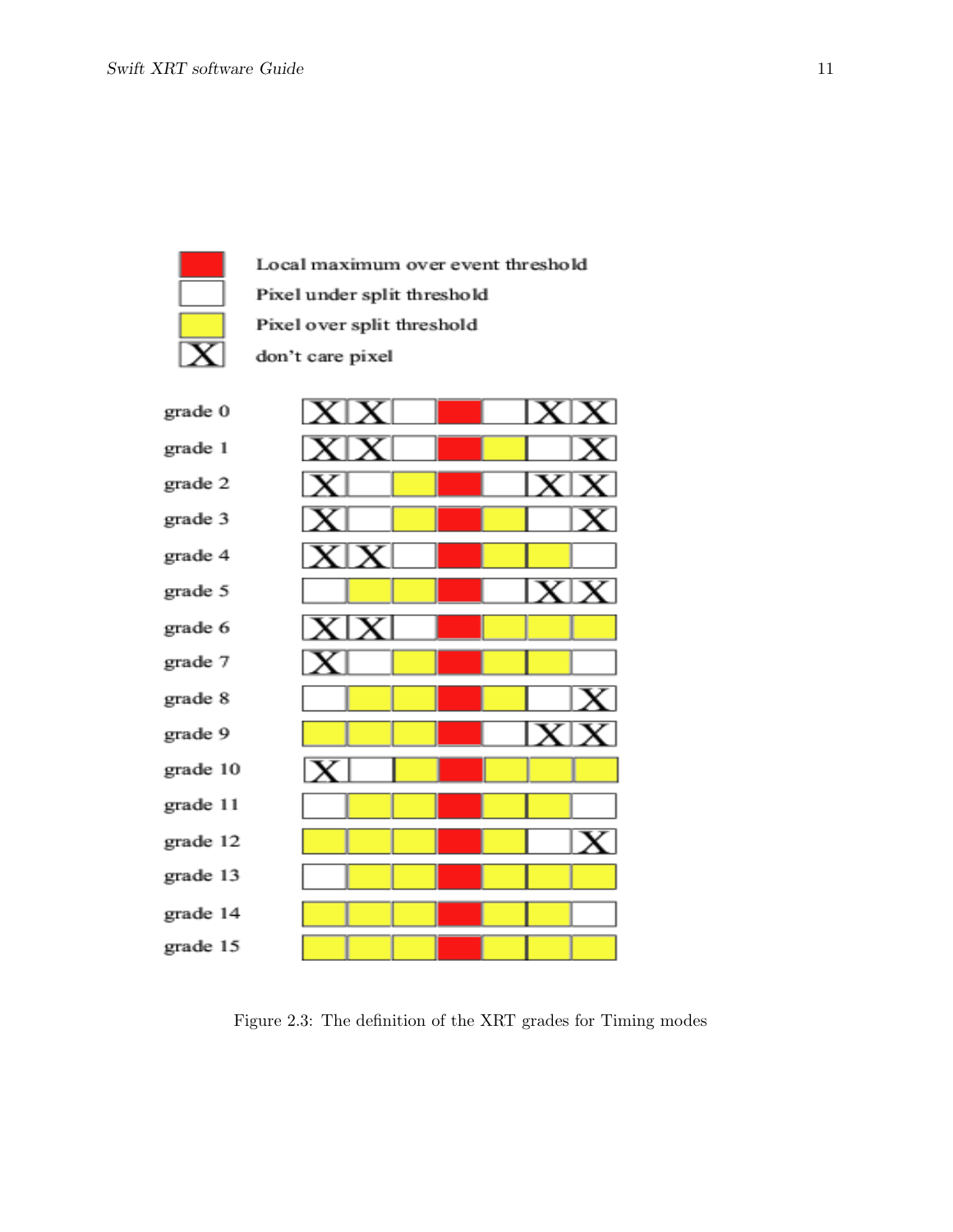## Chapter 3

# DATA FILES

### 3.1 Introduction

The Swift XRT science data can be collected using different readout modes, as discussed in the chapter 2. These are the Image, Piled Up Photodiode, Low Rate Photodiode, Windowed Timing, and Photon Counting modes. This chapter includes the description of the XRT science data files included in an observation, either from an Automatic or Pre-Planned Target. The content of the TDRSS data is described in 7. An observation includes several orbits, that are not contiguous. The data are distributed in FITS format files, each dedicated to a specific mode.

With the exception of Image mode, the structure of all Science files is an event list where each row includes parameters and associated flags for each event. For the Imaging mode, the data are stored using the FITS image extension, i.e. an image array. The FITS layout and keywords of the files follow the OGIP standards.

#### 3.2 Basic file structure, Levels of Swift XRT Data and Filename

#### 3.2.1 Events FITS File Structure

All the XRT Swift data in FITS event format have the following file structure :

- 1. Primary header,
- 2. Events extension,
- 3. Good Time Interval extension,
- 4. Bad pixel table.

The primary header contains general information about the mission, the instrument and the observation identifier. As with all FITS headers, this information is in the form of keywords with assigned values. No data are included. The event extension is in the form of a binary table called EVENTS, and contains complete description of the events themselves in the form of a time-ordered list of photon attributes, e.g. time, position and pulse-height information. The listed attributes depend on the mode. The GTI extension contains time intervals of good data according to the level of the processing. The GTI binary table has the same structure for all modes and for all levels The ground software adds a BADPIX extension in the event files for the Photon Counting and Windowed Timing modes containing the position of the pixels or columns that are flagged bad.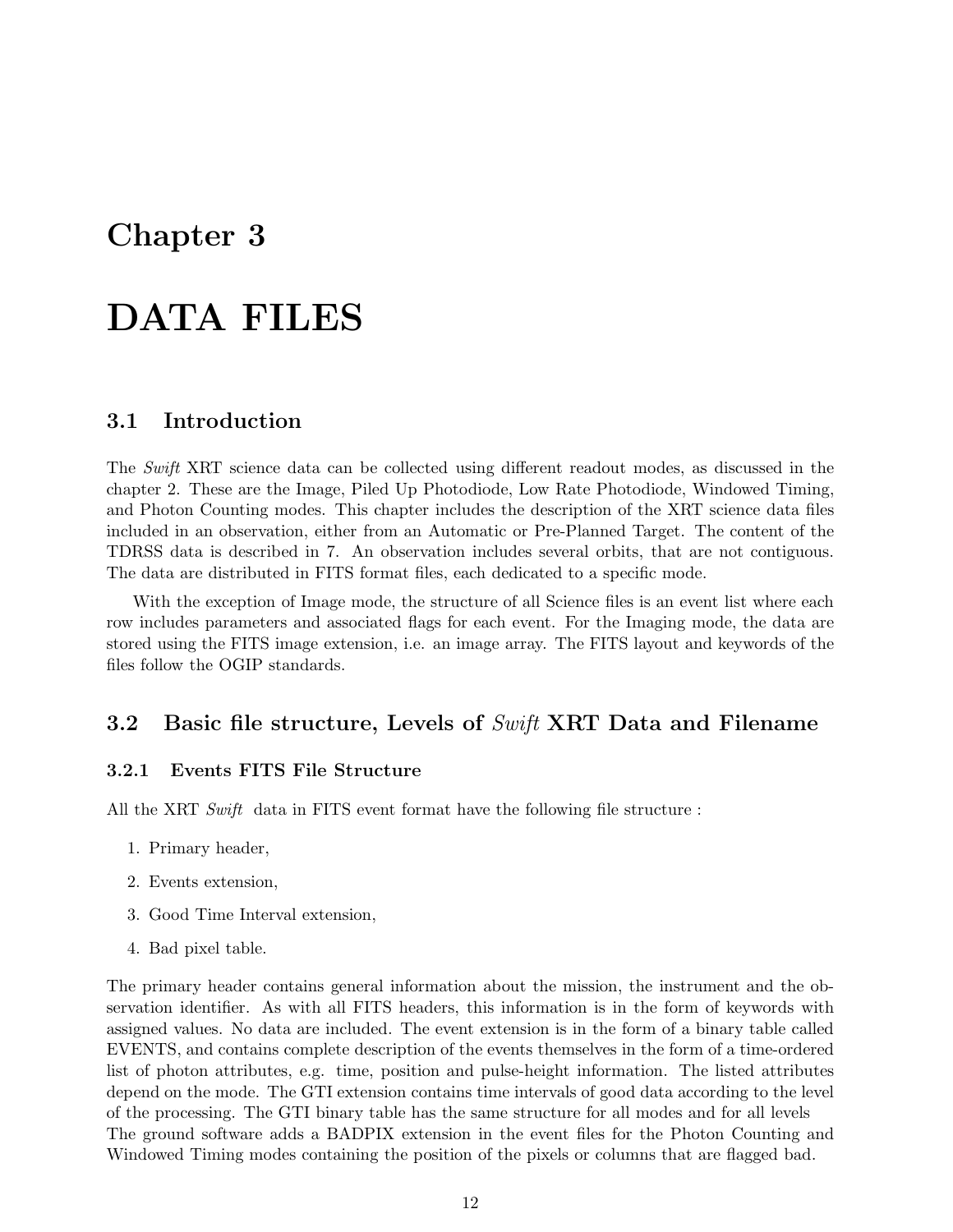#### 3.2.2 Image FITS File Structure

Data taken with the Image mode are stored in FITS image extension with the following file structure:

- 1. Primary header,
- 2. Image extension (s)

The primary header is similar to that of the event files. This is followed by image extensions as many as the number of exposure taken with the Image mode. Typically only one exposure is taken during normal operation. Therefore each image extension correspond a single exposure. Because of the Image mode characteristics, each pixel of the image array stores the intergrated charge collected in that pixel and does not correlate to a single count.

#### 3.2.3 The Levels of Swift XRT Data

There are two different levels of files produced by the processing and archived. These are:

1. Level 1 and Level 1a. The Level 1 event and image files are produced by a task that reformats the telemetry into FITS files. No information is lost in this process and additional information is calculated and added to the file. For each observation there is one file per readout mode. However if the window size is changed on-board (for the Windowed Timing and Photon Counting modes) or if the bias subtraction is switched on/off (in Photodiode modes) there is a different event file for each configuration. The data are taken in Low-rate Photodiode mode during the slews and the settling are stored in a separate file. For the Photodiode and Windowed Timing modes there is an intermediate level (1a) of files which is needed to associate the proper arrival time with the events (the telemetry reports just the frame time) and to reconstruct the events to assign grade and PHA values as this is not done on board for the timing modes.

Users that wish to apply their own screening should start from the Level 1 for the Photon Counting mode and Level 1a for the timing modes while users that wish to use different software default settings or another source position should start from the Level 1 for all modes.

2. Level 2. The Level 2 event files have been calibrated and screened through a standard screening process (see chapter 5 on standard screening). The structure is the same as Level 1 file, but depending on the mode, some of the columns may have been removed. Users can read the Level 2 event files into XSELECT and proceed immediately to extract higher level products such as images, light curves and spectra. The Level 2 image files from the Image mode have been calibrated and the sky coordinates included in the header aligned with the celestial north.

#### 3.2.4 XRT file naming convention

The file name format for the Swift XRT science files uses the following convention:

Event : 'sw[obs\_id]x[mm]/ww]/pp] [lev].[ext]'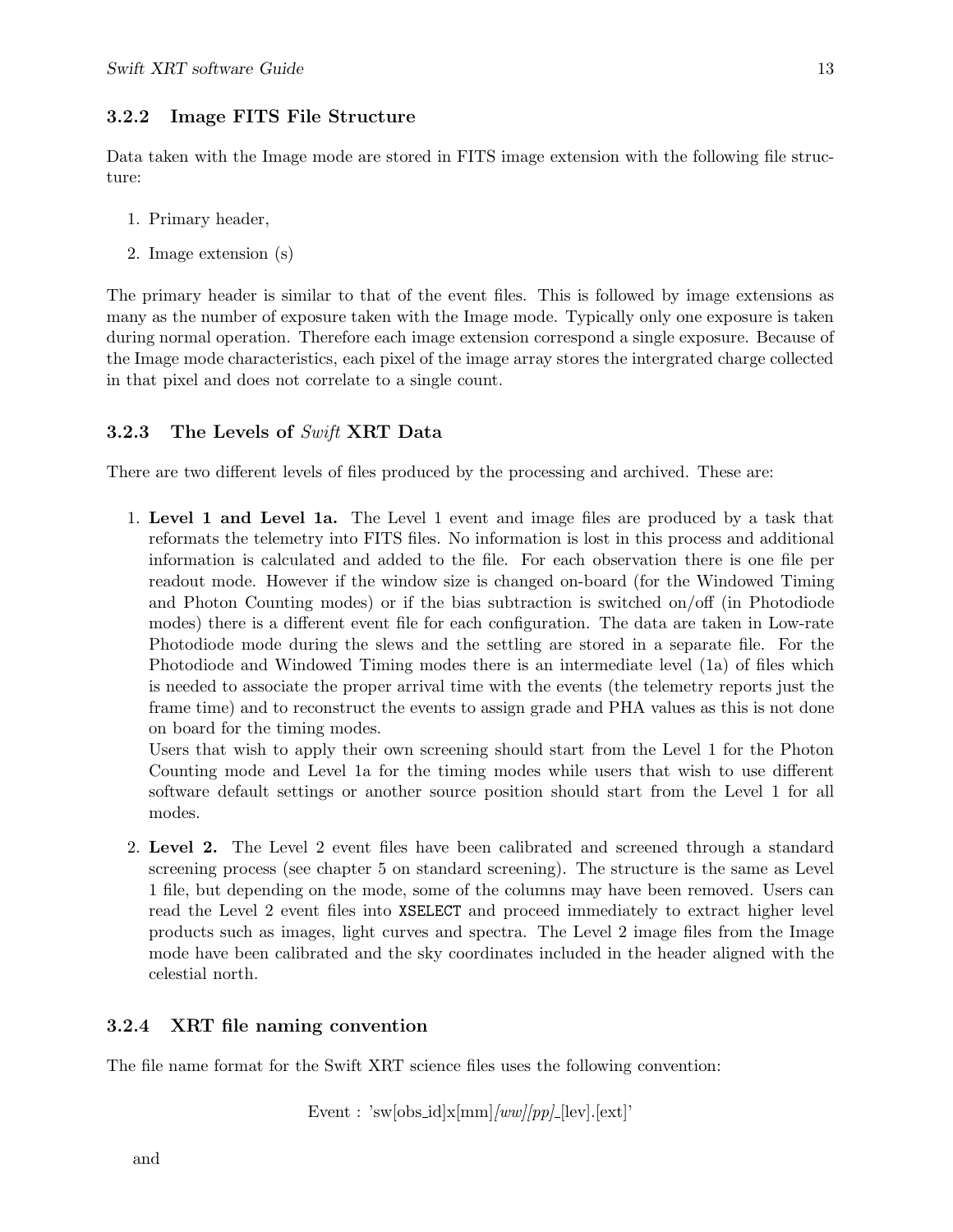Image : 'sw[obs id]x[mm] [lev].[ext]'

where:

- sw is a prefix to indicate the mission name (Swift).
- [obs\_id]x The obs\_id contains an 11 digits number to identify the observation and the x identifies the instrument (XRT).
- [mm] is a two character string that identifies the instrument operating modes. These are listed in the Table 3.1.
- [ww] identifies the window setting of the CCD in the Photon Counting and Windowed Timing event files. For the Photodiode modes instead it is used to identify if the bias has been subtracted on-board or not. In Photon Counting and Windowed Timing modes, this is set to 'wN' where is a running number from 1-9 and corresponds to a specific CCD window setting in each of the modes. The pre-launch settings are listed in the Table (3.1). In the Photodiode mode, this is set to 'bN' and identifies if the bias has been subtracted on-board or not, where N is either 0 (not subtracted) or 1. c=swifthea
- [pp] identifies if the event data were taken with the satellite in pointing mode  $po$ , or during a slew sl or during a settling phase sd (within 10 arcmin of the targets).
- [lev] gives the file level. The level is not a number, but an additional specifier to distinguish between different stages of processing; This is set to uf for the Level 1, ufre for the Level 1a and cl for the Level 2 event files. In the image file this is set to rw for the Level 1 and sk for the Level 2
- $[ext]$  the file extension. This is set to *even* for event files and to *img* for the image files

| Mode            | mm | <b>WW</b> | Windowed Timing | Photon counting | <b>WW</b> | Photodiode          |
|-----------------|----|-----------|-----------------|-----------------|-----------|---------------------|
| Photon Counting | pc | w1        | 100 columns     | $490x490$ pixel | b0        | Bias not subtracted |
| Windowed        | wt | w2        | 200 columns     | $500x500$ pixel | b1        | Bias subtracted     |
| Piled Up        | pu | W3        | 300 columns     | $600x600$ pixel |           |                     |
| Low Rate        | Ir | w4        | 400 columns     | $480X480$ pixel |           |                     |
| Imaging         | im | w5        | 500 columns     |                 |           |                     |

Table 3.1: Values for sub-mode mm and ww

## 3.3 Main columns in Swift XRT FITS Events Files

This section describes the important columns found in the event files. The complete listing of the columns for each of the event files is provided in the appendix A.

#### 3.3.1 RAWX/Y,  $\text{DETX/Y}$ ,  $\text{X/Y}$  and OFFSET Columns

For the XRT Photon Counting mode, the RAWX and RAWY columns give the discrete CCD pixel location of each event processed by the on-board electronics. The data processing, using the ground and in-flight calibrations, produces the DETX and DETY focal plane coordinates and X and Y sky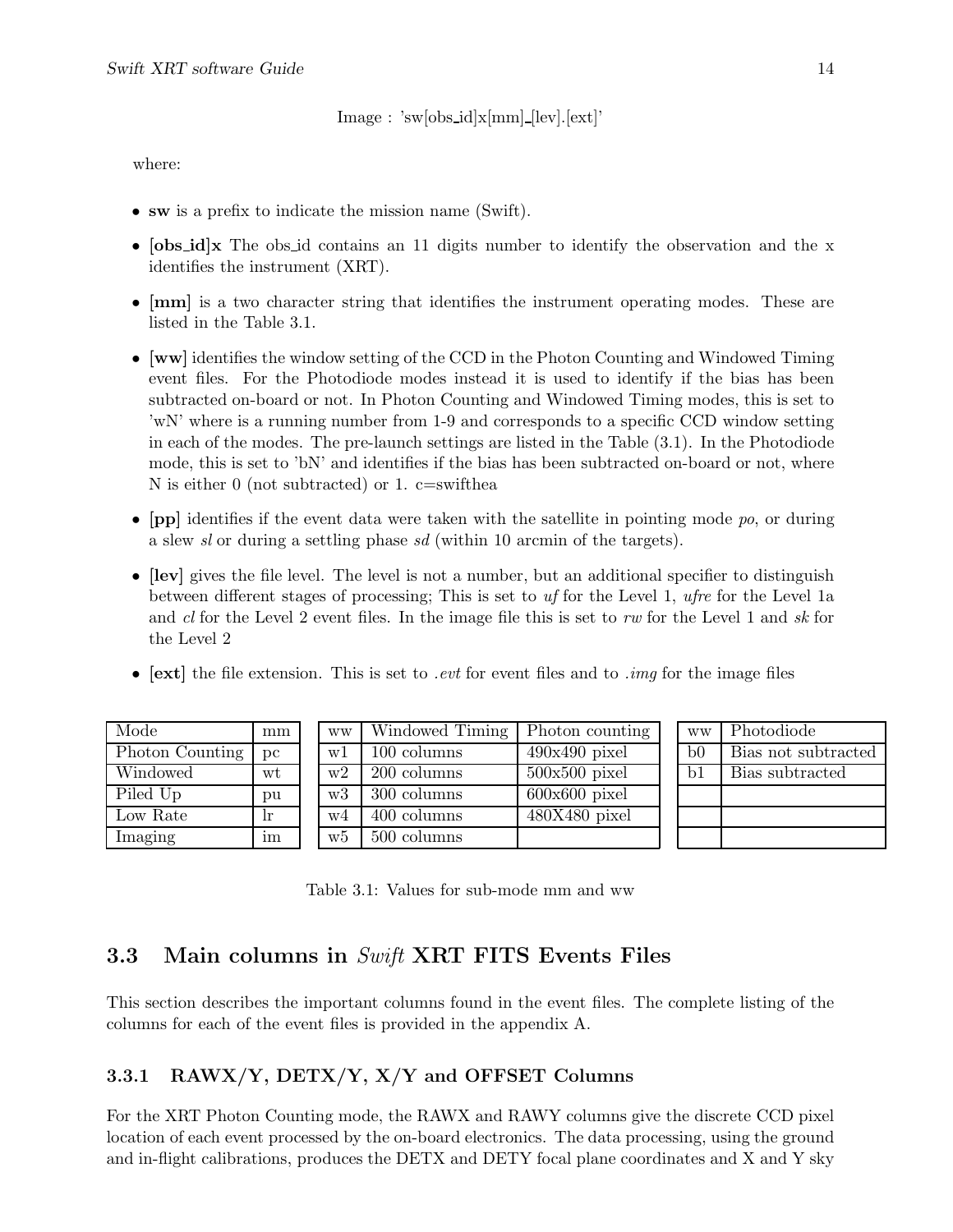coordinates. The data in each pair of columns are in units of pixels  $(0.040 \text{ mm/pixel}; 1 \text{ pixel} = 2.36$ arcsec). In the RAW coordinates, the pixels are numbered relative to the output amplifier. The DET cooordinates are the focal plane coordinates. They are amplifier independent, in a 'looking down ' orientation and with the DETY flipped relative to the spacecraft coordinate system. The aspect solution is applied to the focal plane coordinates (i.e., DETX, DETY) to produce the sky coordinates (i.e., X, Y). Each event is projected back onto the sky on a tangent plane, and a binned sky image is formed with the X and Y axes oriented along RA and DEC, respectively.

In the Windowed Timing mode, the column RAWX contains the telemetered spatial information, while RAWY is a counter incremented by one when a row (sum of 10 CCD rows) is read out. The Photodiode mode does not have positional information at all, while the temporal information is put into the OFFSET column. To reconstruct the photon arrival time for a given pixel in Timing modes, it is necessary to know the location on the CCD of the source image. Ground software assumes that the CCD is dominated by at most one bright source, so it is possible to make the approximation that every photon arrived at the source position. In Windowed Timing mode, the DETX is the focal plane coordinates transformed starting from the RAWX coordinate, while the DETY corresponds to the assumed source position used to calculate the photon arrival time of the events. The X and Y columns are the sky coordinates where the Y values are obtained from the source position. In Photodiode mode, DETX and DETY are both corresponding to the source position used to time tag the events. If data are taken during the slew, the software uses the detector coordinates of the center of the CCD and filled these columns accordingly. Photodiode mode data do not contain X and Y columns.

#### 3.3.2 TIME and ROTIME Columns

The TIME column contains the time assigned to each event and it is given in seconds after the reference time. This is January 1st, 2001 UTC. In the header of the FITS file the reference time is expressed in the TT time system and the values (in units of days) are written in the keywords MJDREFI and MJDREFF. The keywords values are the following :

TIMESYS= 'TT' MJDREFI = 51910 MJDREFF = 7.4287037e-4

where MJDREFF contains the offset between the UTC and TT on January 1 2001. The time value stored in the TIME column has different meaning depending on the mode:

• Photon Counting mode:

The values in the TIME column are the CCD exposure start times This means that all the events within the same readout have the same time. The time resolution of these data is 2.5073 seconds.

• Windowed Timing and Photodiode modes :

The values in the TIME column corresponding to the arrival time of the photons are derived by the ground software using the source position. The timing information telemetered that give the time associated to each read-out frame is stored in the ROTIME column.

The times in the columns always reference to the beginning of the integration time. This is recorded in the header of the fits file in the keyword TIMEPIXR set to 0.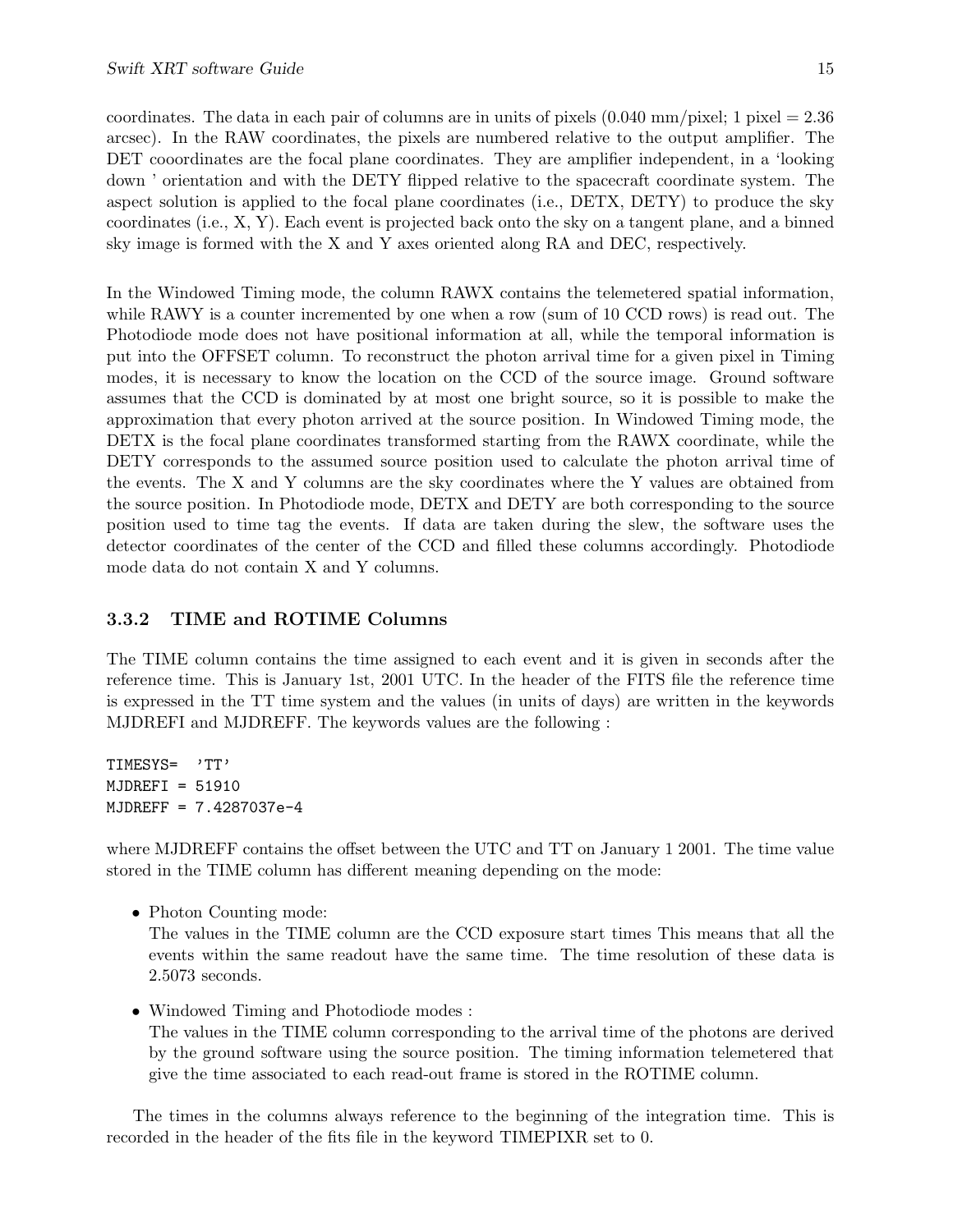#### 3.3.3 PHA, PHAS, GRADE and PI Columns

The existence and the content of these columns depend on the data mode and on the file level.

• PHAS:

For Photon Counting, the telemetry contains the DN values of the event and a 3x3 pixels neighborhood centered on this. These values are stored in the PHAS vector column of the Level 1 FITS file as a 9 element array. The first element PHAS[1] corresponds to the central pixel of the 3x3 array; PHAS[2] and PHAS[4] are the lower left and right corner pixels and the PHAS[7] and PHAS[9] are the upper left and right corner pixels of the 3x3 array. For Timing modes, the event recognition is done by the ground software, using a 7x1 vector. Therefore the Level 1 of the timing modes does not contain the PHAS column, but optionally this is added by the processing in the Level 1a.

• PHA and GRADE:

The ground software calculates a single PHA value for each event and a number that describes the grade of the event stored the GRADE column. For Photon Counting mode these columns are filled in the Level 1 FITS file. For Timing modes, the PHA column of the Level 1 file contains the DN values telemetered, while in the Level 1a the PHA column contains values calculated by ground software after event reconstruction and the content of the PHA column is copied into a new column named EVTPHA.

• PI:

the PI (Pulse Invariant) column is derived by gain-correcting the PHA values. This column is filled by ground software in Level 1 files for Photon Counting and Level 1a for Timing Modes.

#### 3.3.4 STATUS Column

This column contains a bit mask flag describing the quality of the event. The column is populated during the data calibration that creates the Level 1 or 1a files.

The possible flags are :

b0000000000000000 Good event

b0000000000000001 Event falls in bad pixel from CALDB

b0000000000000010 Event falls in bad pixel from on board Bad Pixels Table

b0000000000000100 Event falls in dead pixel

b0000000000001000 Event falls in hot pixel

b0000000000010000 Event falls in user bad pixel

b0000000000100000 Point

b0000000001000000 Column

b0000000010000000 Event has PHAS[1]< Event Threshold

b0000000100000000 Event has a neighbor bad from bad pixels list

b0000001000000000 Bad event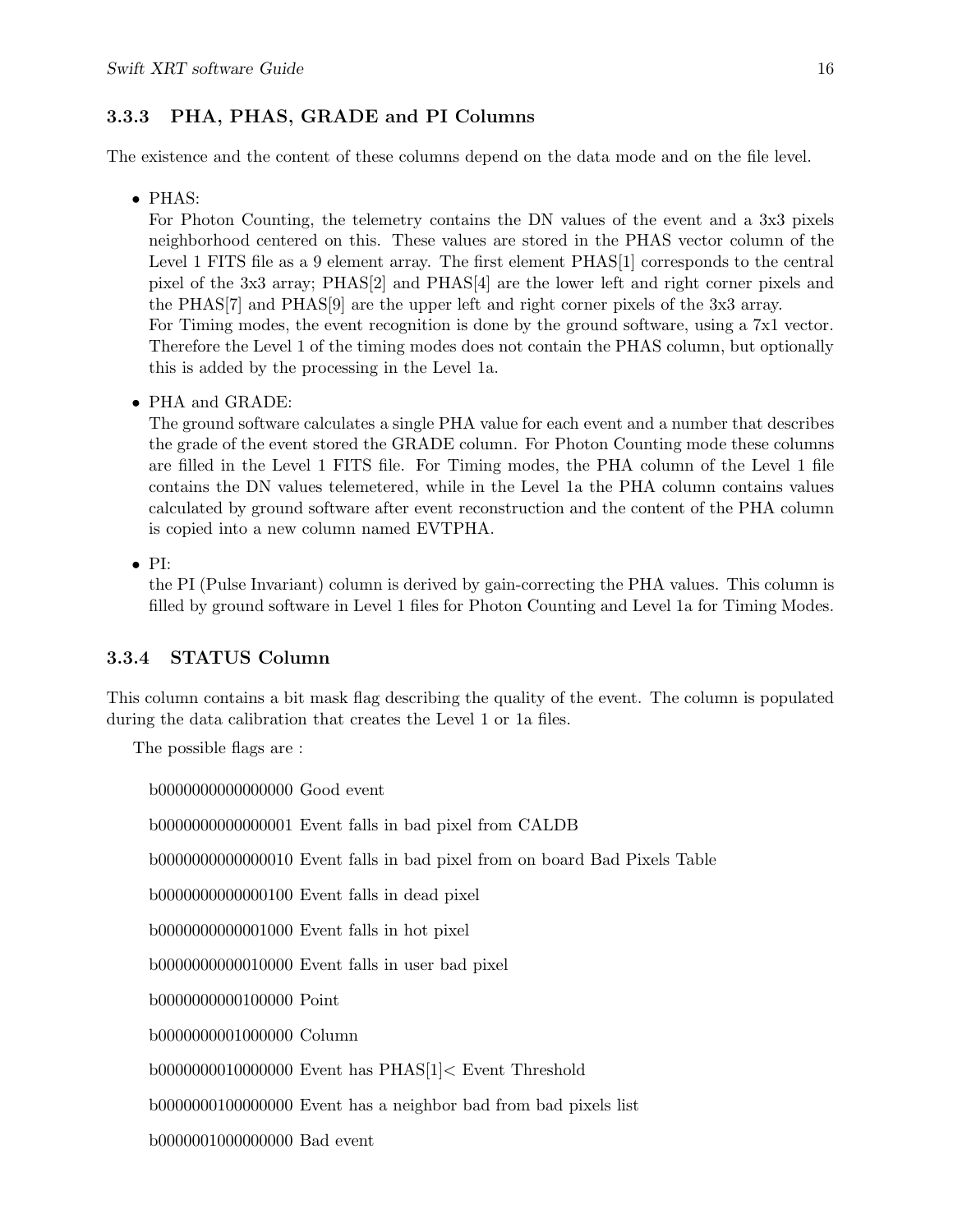b0000010000000000 Event from calibration source 1 b0000100000000000 Event from calibration source 2 b0001000000000000 Event from calibration source 3 b0010000000000000 Event from calibration source 4 b0100000000000000 Saturated pixel b1000000000000000 Event falls in flickering bad pixel

#### 3.3.5 Other Relevant Columns

There are also the following additional columns

• Amp

contains the value of the amplifier used to read the data.

• CCDFrame

contains the frame number. Note the values within this column are recycled for each orbit during an observation.

• PixsAbove

contains the number of pixels above the split threshold which are considered in the computation of the PHA value. It is an optional column for Timing modes, which the users can add to the Level 1a FITS file.

• RAWPHA

is present only in Photodiode FITS files and contains the original telemetered DN value before the bias subtraction if it is performed.

• EVTPHA

is added by the ground software to the Level 1a FITS files, before event reconstruction moves the content of the PHA column into it.

## 3.4 Other relevant Swift XRT Data files

#### 3.4.1 Housekeeping Files

Within an observation, the XRT has three types of housekeeping file. Two contain the information stored in the header and trailer of the science packet data the last contains engineering values. The HK file structure consists of an empty primary header and a FITS binary extension. The file name uses the following convention :

Housekeeping : 'sw[obs id]x[hh].hk'

where [hh] is set to hd and tr to identify the hk file containing the values stored in the header and trailer of the science data packet respectively, and en for the engineering data.

The hd file is used in the XRT data reduction software. The hd file includes columns for each of the parameters found in the header of the science packet regardless if the parameter is common to all the read-out modes. Each row contains the values found in one frame of a specific mode.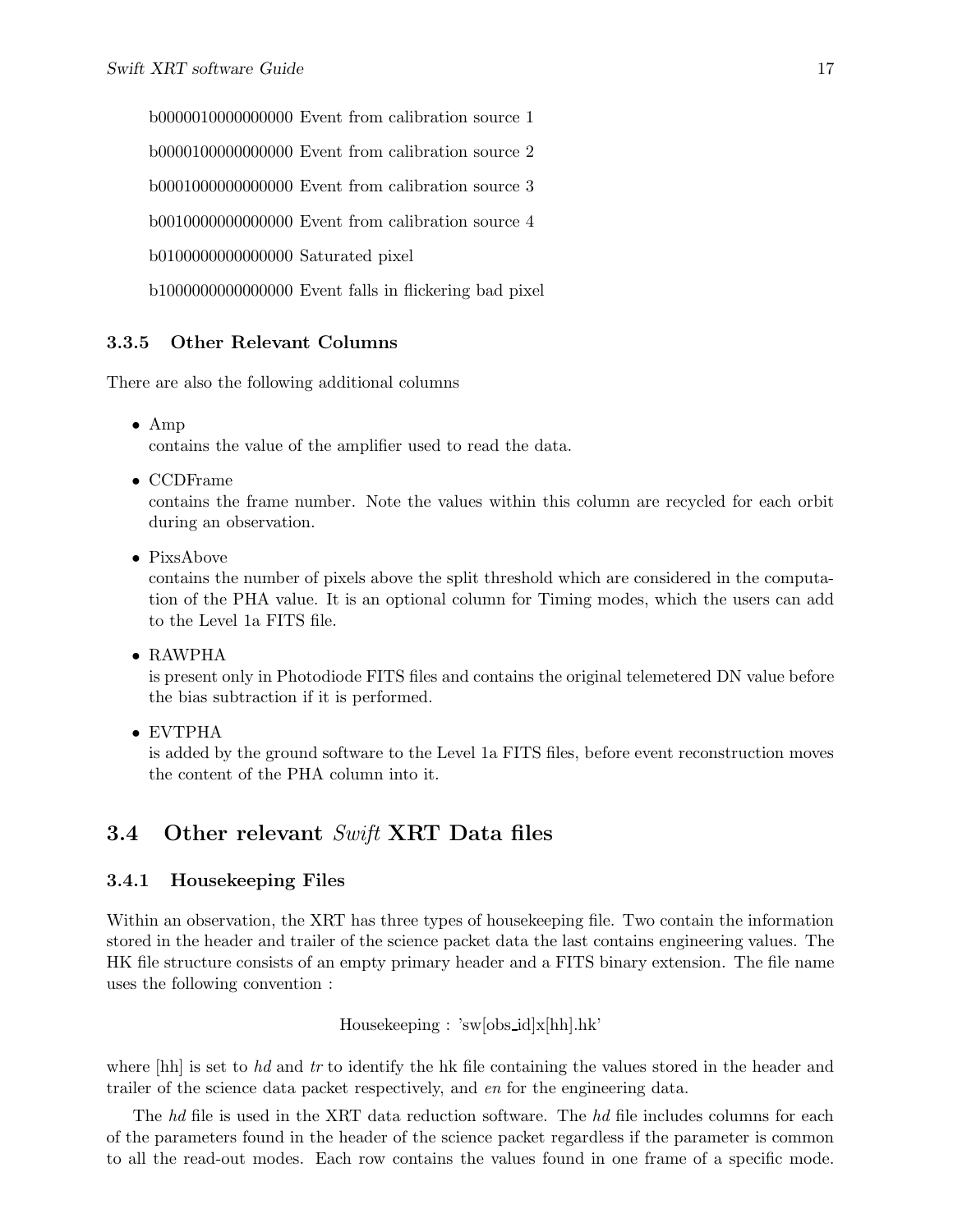The appendix A lists all the columns present in the hd file. The XRT ground software uses the following columns contained in this file to build the filter file (See section A.7 for details):

• CCDTemp: the CCD temperature given in Celsius; • PixGtULD: the total number of pixels with DN greater than the Upper Level Discriminator; • Vod1 and Vod2: the measured values of the Output Drain Voltage for Amp1 (left Amp) and Amp2 (right Amp); • Vrd1 and Vrd2: the Reference Voltage for Amp1 and Amp2; • Vsub: the measured Substrate Bias Voltage; • Vbackjun: the Back Junction Bias Voltage; • Baselin1 and Baselin2: Baseline Voltage for Signal Chain A and Chain B. • TIME: CCD frame Start Time. • ENDTIME:

CCD frame End Time.

The chapter 5 describes how these parameters are used and the ranges allowed.

#### 3.4.2 Filter File

The Filter file or mkf file contains a subset of housekeeping, orbit and attitude information, as well as derived parameters such as Earth elevation angle which are useful for the XRT data screening. The filter file is generated on ground by the task makefilter. These information are stored in a binary table extension of the mkf file in the form of a time-ordered list of rows. When given a screening criterion, e.g. elevation angle  $> 10$  degrees, the selection tool will go through the mkf file to find all the Good Time Intervals (GTI) which satisfy the specified criterion. The column included in the mkf file used by the XRT software are listed in the appendix A.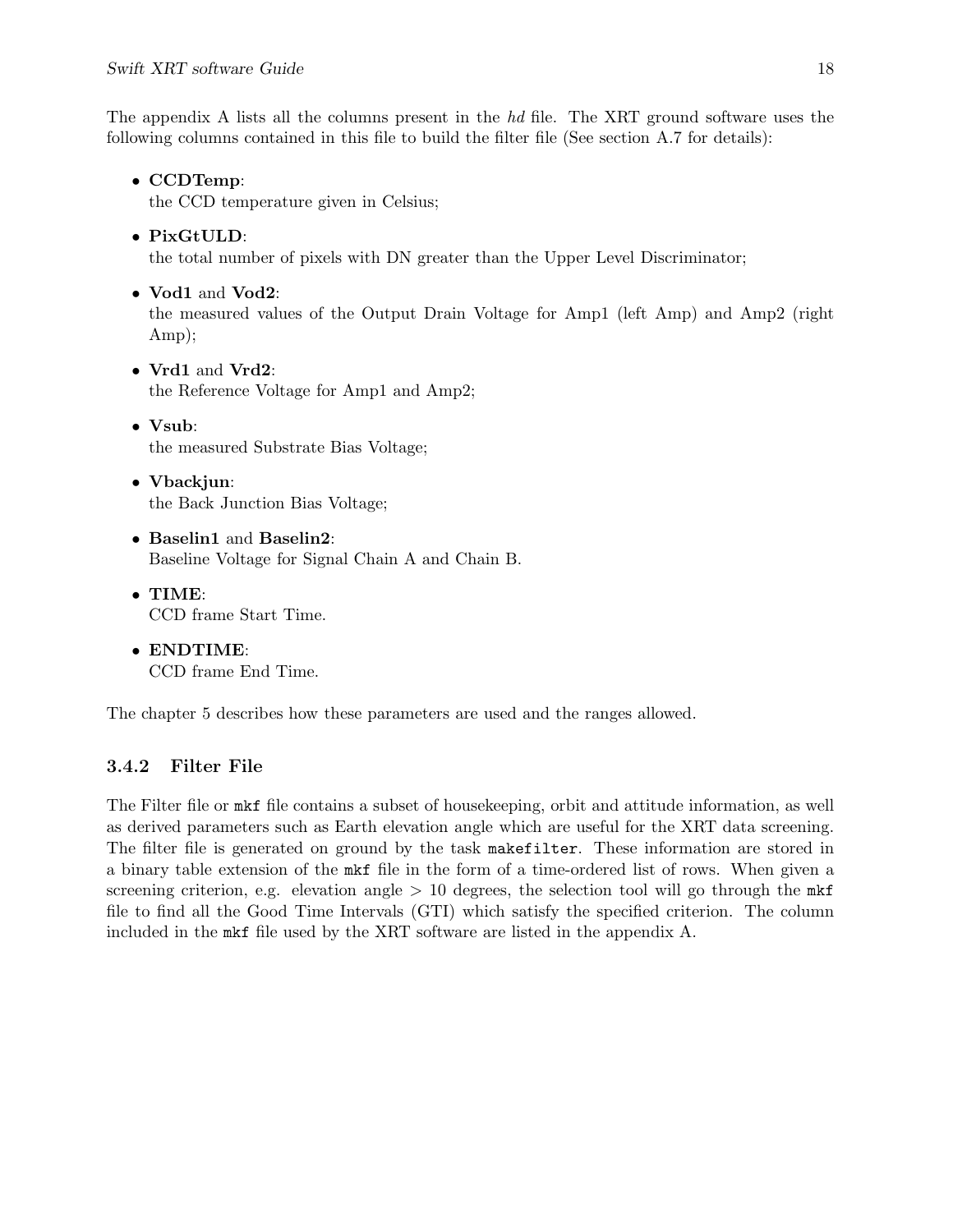## Chapter 4

# Data Reduction

## 4.1 Introduction

In this chapter we describe the steps that are involved in creating the screened event files. The starting point is the Level 1 data as stored in the archive, and we review which tasks and the order in which they should be applied during the processing. The same steps described here are coded in the perl script 'xrtpipeline'.



Figure 4.1: The flow diagram of the XRTDAS pipeline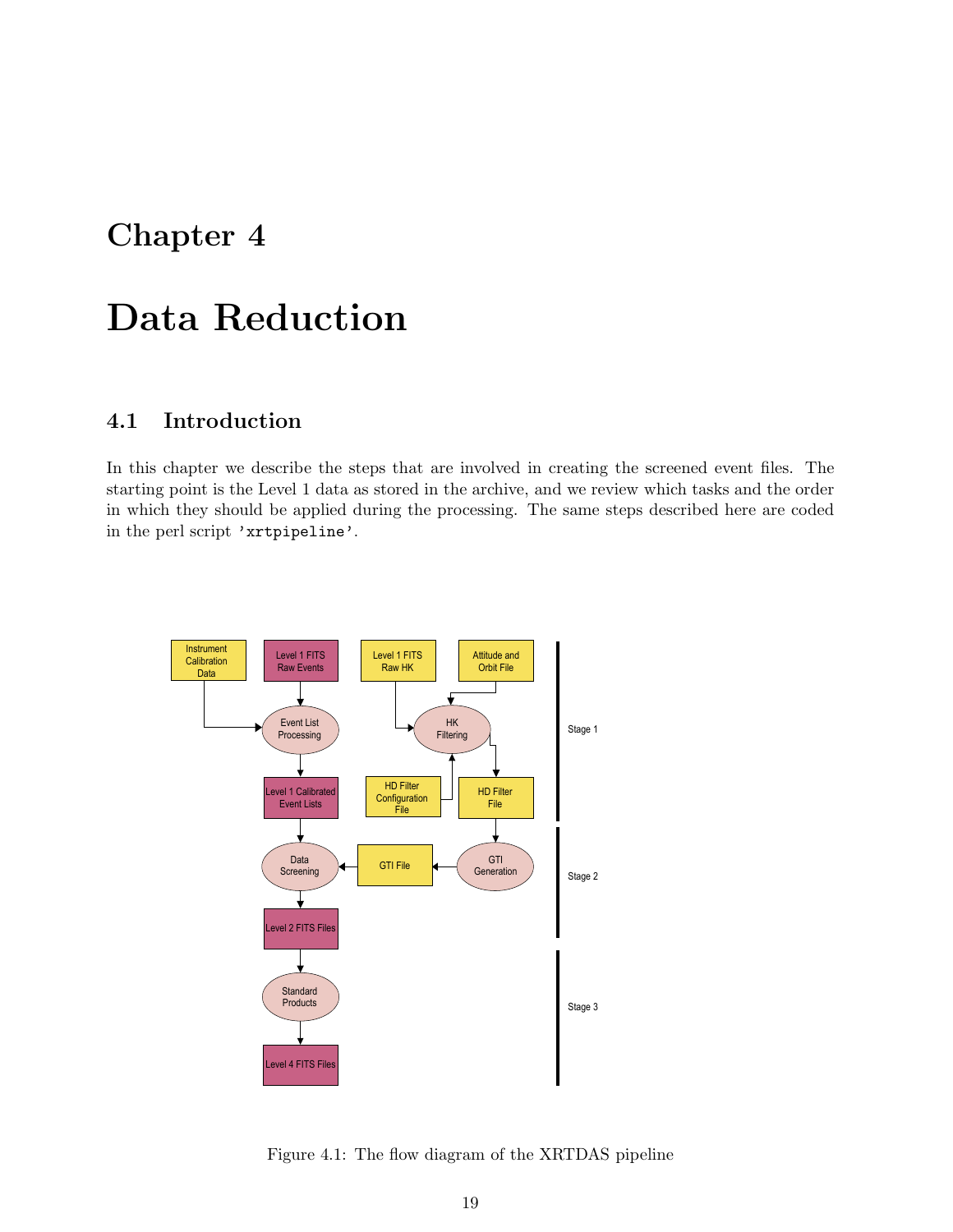To generate cleaned event files, there are two main stages:

- Stage 1. At this stage the data are calibrated. There are many differences in the procedure to calibrate the Photon Counting and the Timing modes (Windowed Timing and Photodiode), mainly because of the different information telemetered for these modes. The processing involves identification of bad pixels or bad columns, coordinates transformation, time tagging of events, reconstruction of events, computation of the PHA and PI values, and elimination of the piledup frames and partially exposed pixels.
- Stage 2. This stage mainly screens the events calibrated during the Stage 1 process, by applying conditions for specified parameters. The screening uses the GTIs obtained by setting conditions on instrument-specific housekeeping parameters, and on the attitude and orbit related quantities. Additional selections are applied on the GRADE and the STATUS columns.

The Level 1 (Photon Counting and Timing modes) and Level 1a (Timing modes) data, that are stored in the Swift archive, are the output of the Stage 1 processing. However the same tasks can be re-run if new information, such as improved calibration, attitude or source position, becomes available for these files. The Level 2 files stored in the Swift archive are the output of the Stage 2 process. Users starting from the Stage 1 output files can create customized Level 2 files by applying different screening criteria compared to the criteria applied by the standard processing. The following sections give a walk through of data reduction software to generate the Level 1 and 2 files. The individual software tasks are invoked in the examples with the minimum number of parameters. The individual help of the tasks and the allowed parameters are included in the appendix B of this guide. Also the common software errors and warnings are listed in the from appendix C. The examples for the PC, PU and WT modes use a source position of 171.101 and 14.23 deg in RA and Dec and the XRT Level 1 science and HK data, the attitude and the mkf file from the sequence, '00055250019'. For the Image mode the sequence '00113120000' is used instead. The calibration files used in the XRT tasks are not shown as input parameters in the examples because they are defined in hidden parameters and are automatically taken from CALDB, with the exception of the teldef file used in the general task 'coordinator'.

The same steps and more are coded in a script 'xrtpipeline'. Example of how to run 'xrtpipeline' is included at the end of this chapter.

#### 4.2 Stage 1

#### 4.2.1 Photon Counting mode

To generate the calibrated Photon Counting mode outputs the following steps are run in sequence (see flow chart in Fig 4.2 ):

• *coordinator*: Transform the coordinates from the raw values telemetered to detector and sky coordinates taking into account the satellite attitude.. The command to run 'coordinator' uses the following inputs parameters:

coordinator teldef=swx20010101v004.teldef attfile=sw00055250019sat.fits.gz eventfile=sw00055250019xpcw4po\_uf.evt ra=171.101 dec=14.23 randomize=yes aberration=no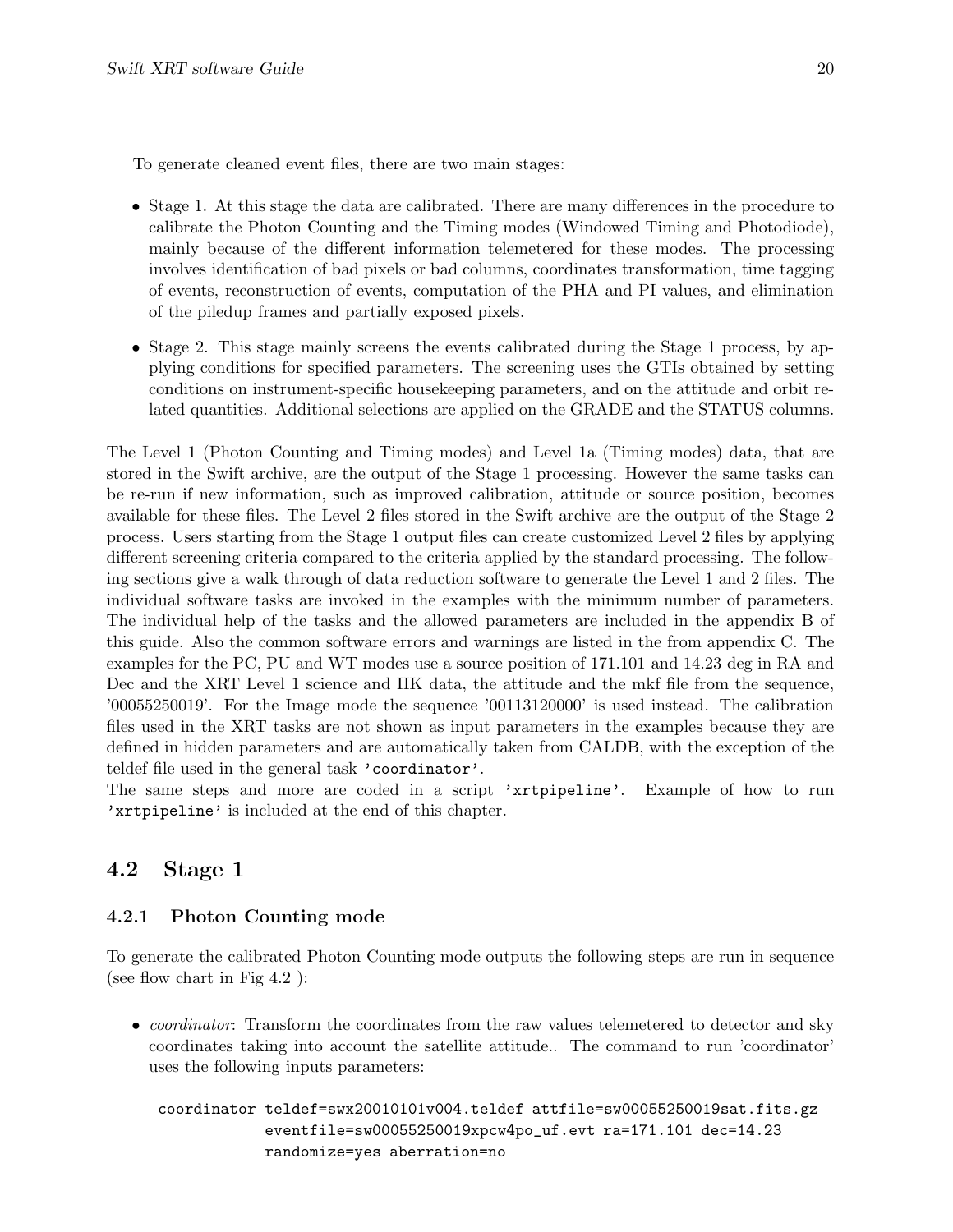This task requires the event file, the attitude file, the telescope definition file (teldef) and the source coordinates as inputs.

The standard attitude file can be modified by the measurements of the Telescope Alignment Monitoring  $(TAM)$  on board  $Swith$  and input in place of the standard attitude in 'coordinator'. This corrected attitude allows the position determination accuracy to be refined. By default the standard processing uses the standard attitude non corrected for the TAM.

• *xrtflagpix*: Flags known detector bad pixels and the calibration sources. By default the bad pixel list is read from the relevant CALDB file and the flags are written (or over-written) in the STATUS column of the input file (when 'outfile' is set to NONE). Events corresponding to bad pixels and bad column locations and also events associated with the corner calibration sources are flagged and their values set in the STATUS column, in accordance with the definitions given in section 3.3.4 of the event file. The basic command to run xrtflagpix has the following input parameters:



Figure 4.2: The flow diagram for the Stage 1 processing of the Photon Counting modes

#### xrtflagpix outfile=NONE infile=sw00055250019xpcw4po\_uf.evt hdfile=sw00055250019xhd.hk.gz

• *xrtpcgrade*: Calculate a single PHA value and assign a grade to the event. In the Photon Counting mode, each event has associated nine PHA values which are stored in the column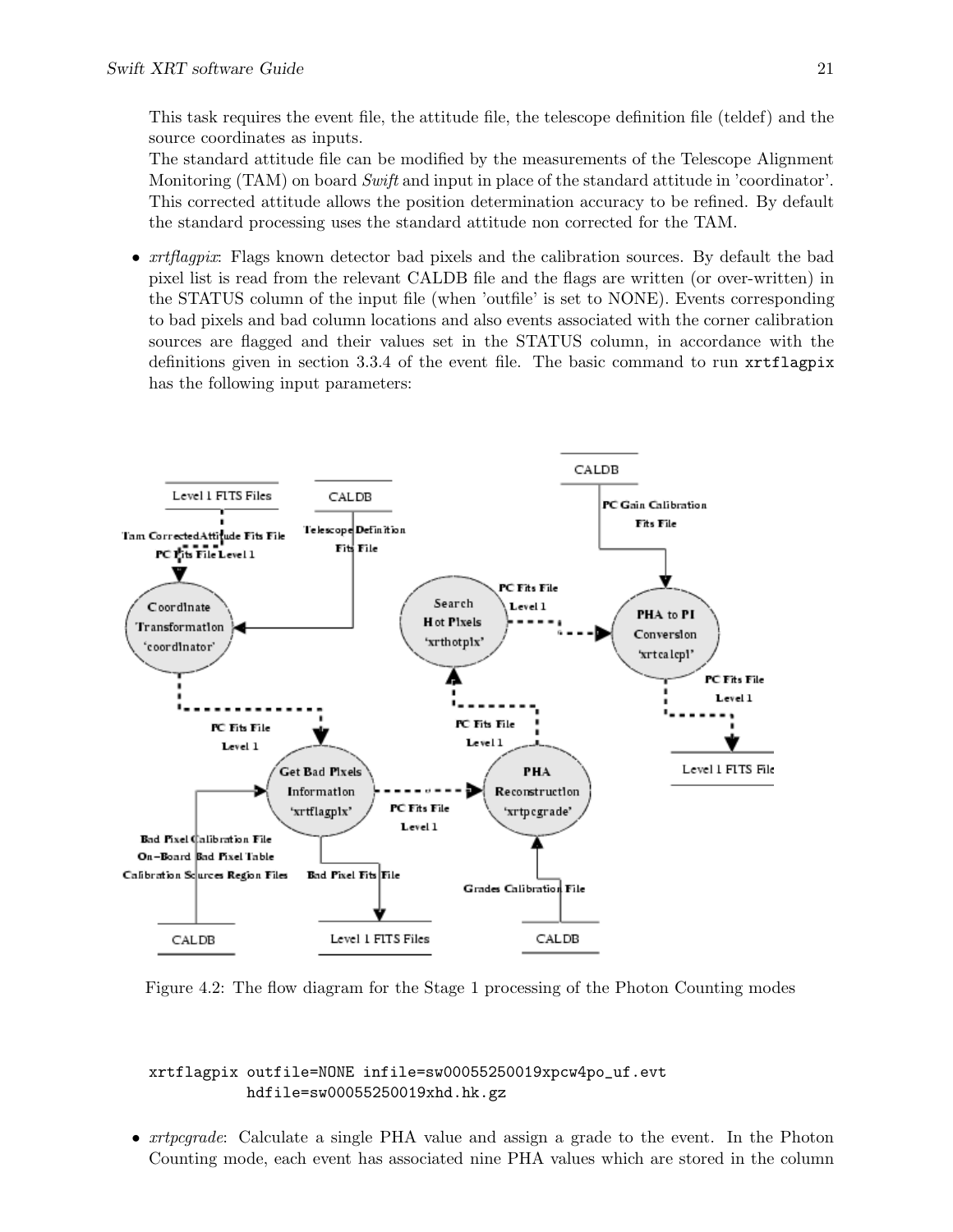PHAS, corresponding to the central pixel and to the eight surrounding pixels. The basic command to run xrtpcgrade has the following input parameters:

xrtpcgrade outfile=NONE infile=sw00055250019xpcw4po\_uf.evt

The single PHA is calculated by summing all the values in the PHAS column of the pixels above the split threshold. The number of pixels above the split threshold (as defined on board), considered in the computation of the PHA value, is stored in the column named PixsAbove. The split threshold can be changed setting the parameter 'split'. The grade values are assigned according to the scheme given in Chapter 2. The assigned values are stored in the column GRADE.

• *xrthotpix*: Flag anomalous pixels (hot and flickering). Search for hot and flickering pixels by applying a statistical test. The basic command to run xrthotpix has the following input parameters:

xrthotpix outfile=NONE infile=sw00055250019xpcw4po\_uf.evt phamin=0 phamax=4095

The pixels with PHA ¡ 'phamin' and PHA ¿ 'phamax' will be ignored by the task.

• *xrtcalcpi* Compute the Pulse Invariant (PI) values. The PI values are calculated accounting for temporal changes in gain, induced by radiation damage, for the gain temperature dependence and for small differences in gain with the position, due to the Charge Transfer Inefficiency (CTI). The basic command is :

xrtcalcpi outfile=NONE infile=sw00055250019xpcw4po\_uf.evt hdfile=sw00055250019xhd.hk.gz

The gain is read from the relevant CALDB file and the calculated value is written in the column PI of the input file (when 'outfile' is set to NONE).

#### 4.2.2 Photodiode and Windowed Timing modes

The steps described below are used to calibrate the Photodiode and Windowed Timing modes. The steps for these modes are similar although there are differences due to the difference information telemetered. For each of the steps below it is indicated if it refers to Windowed Timing only or Photodiode only or both.

• *xrthkproc* Compute the frame start and end time using the source coordinates. As explained in Chapter 2 for the Timing modes, the photon arrival time is assigned on ground because it depends on the source position. In order to generate Good Time Intervals (GTI) from the HK parameters, the same algorithm to time tag the events is also applied to the frame times stored in the HK files. The basic command uses the following inputs:

xrthkproc hdfile=sw00055250019xhd.hk outfile=sw00055250019xhdtc.hk attfile=sw00055250019sat.fits.gz srcdetx=300 srcdety=300

where the input is the  $hd$  HK file found in the archive and srcdetx and srcdety are the position in detector coordinates of the source. This operation is required for both Photodiode and Windowed Timing modes. It should be run for any improved source position and before the task that time tags the events (xrttimetag).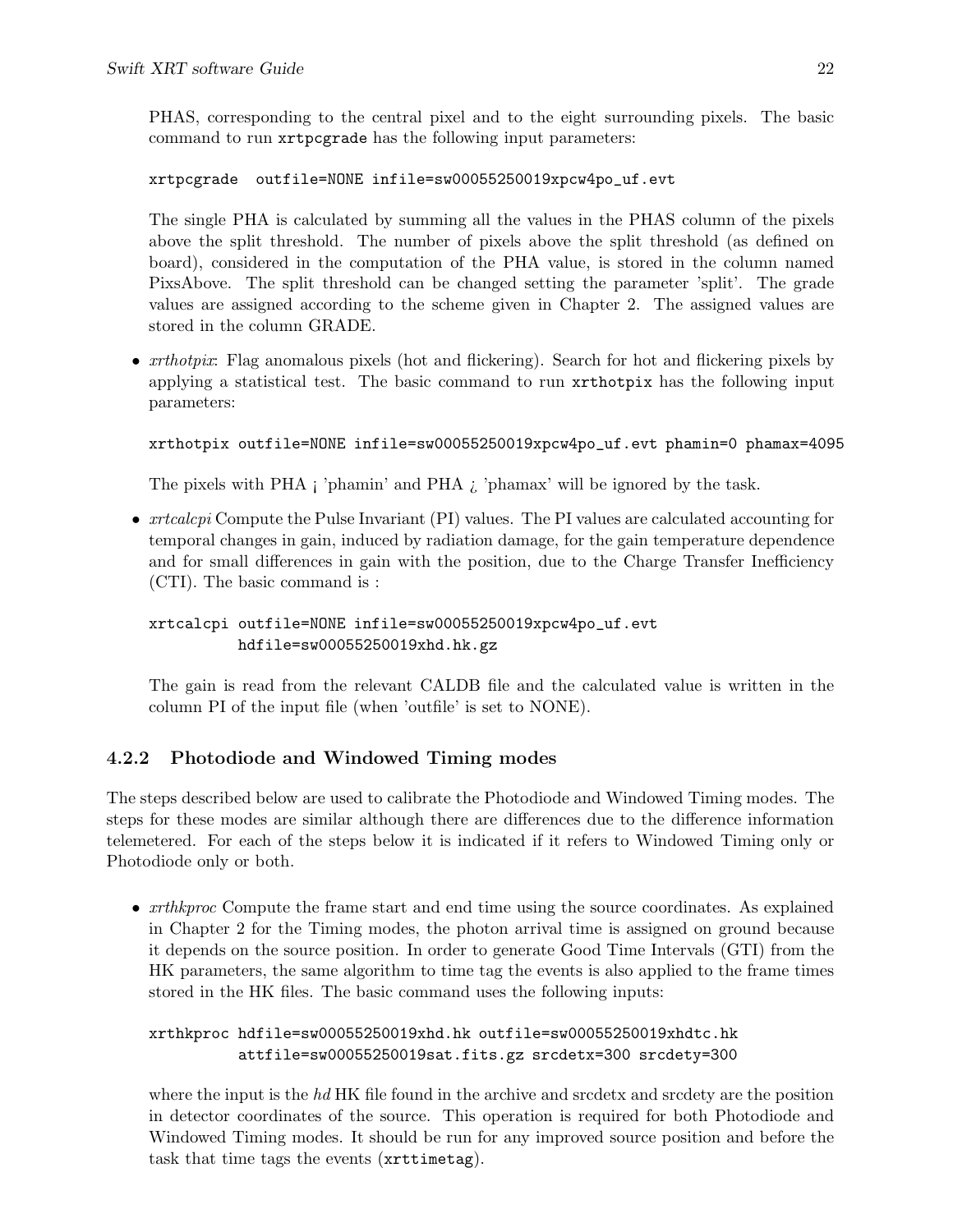

Figure 4.3: The flow diagram for the Stage 1 processing of the Photodiode mode

• *xrtflagpix* Flag bad columns for Windowed Timing mode. Because the Windowed Timing retains only one-dimensional position information, bad columns rather than pixels need to be flagged and later removed from the events list. Note that for Windowed Timing, it is not necessary to flag the corner sources because the calibration sources are already excluded on board from the data. The basic command to run xrtflagpix has the following input parameters:

xrtflagpix outfile=NONE infile=sw00055250019xwtw2po\_uf.evt

By default the bad column list is read from the relevant CALDB file and the flags are written (or over-written) in the STATUS column of the input file (when 'outfile' is set to NONE)

• *xrttimetag* Assign photon arrival times to the events. For the timing modes, the assignment of the photon arrival times is done on the ground since it requires the detector coordinates of the source position. This task also computes the appropriate event coordinates, the event time and the START and STOP values for the GTI extension of the event file. The basic command for xrttimetag uses the following inputs:

```
xrttimetag infile=sw00055250019xlrb1po_uf.evt outfile=NONE
   hdfile=sw00055250019xhdtc.hk attfile=sw00055250019sat.fits.gz
   usehkkey=no usesrcdet=no srcra=171.101 srcdec=14.23
   ranom=171.101 decnom=14.23 npixels=1850 percent=30
```
The input parameters 'npixels' and 'percent' are used only for the Photodiode mode, and indicate the number of pixels not fully exposed and the percentage of events over the ULD. To exclude the not fully exposed events a GTI extension is calculated, however these event are not filtered out by this task. The input parameter 'usesrcdet' flags if the task uses the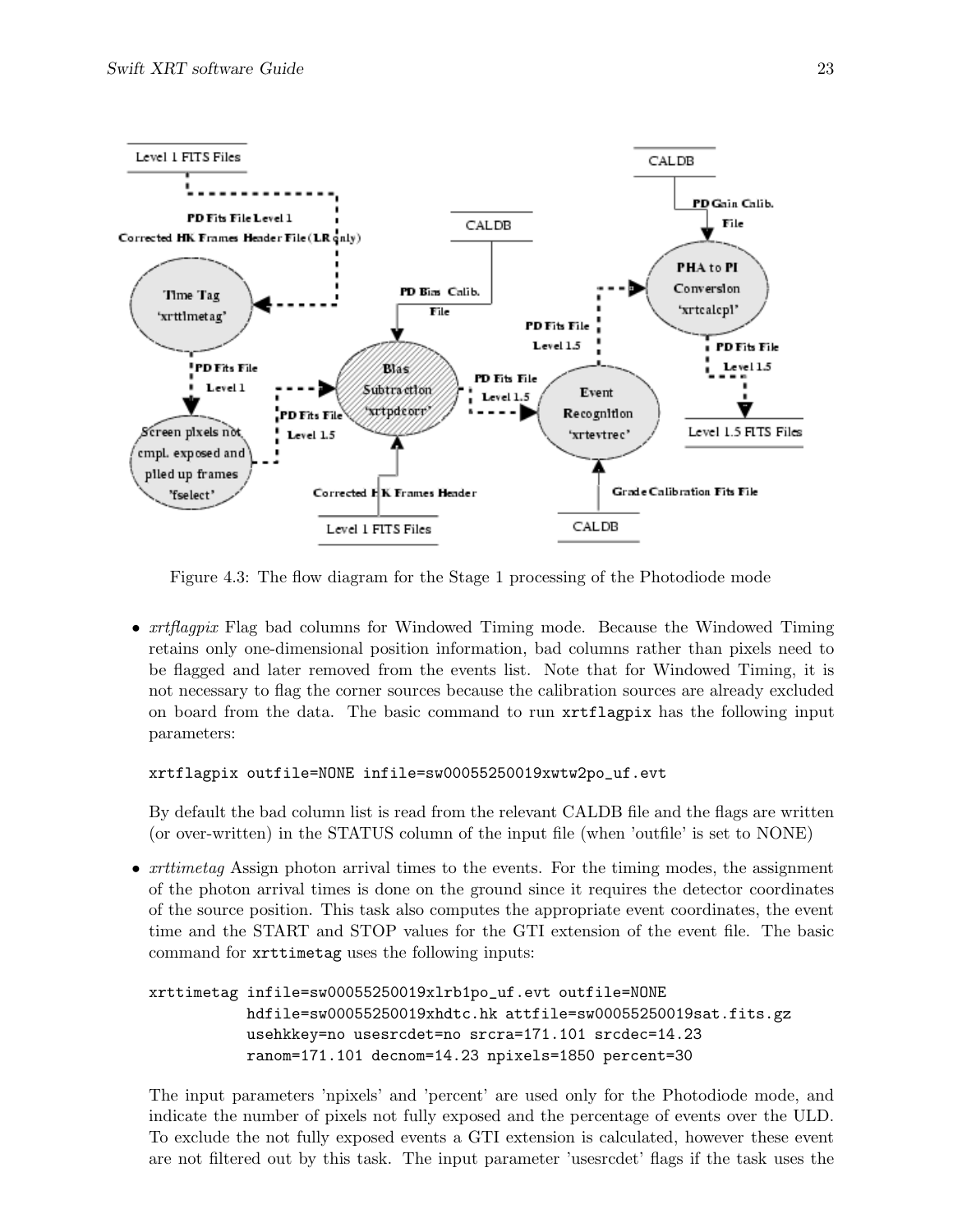

Figure 4.4: The flow diagram for the Stage 1 processing of the Windowed Timing mode

source ra and dec (as in the above example) or the detector coordinates via the parameters 'srcdetx' and 'srcdety'.

• *fselect* Remove pixels not fully exposed for the timing modes. While 'xrttimetag' calculates GTIs to exclude pixels that are not fully exposed, these events are still present in the file. Using 'fselect' with the following input parameters applies the GTI and removes the not fully exposed events from the file :

#### fselect outfile=sw00055250019xlrb1po\_ufre.evt expr=gtifilter\(\) infile=sw00055250019xlrb1po\_uf.evt

These pixels have to be removed before going further with data analysis to avoid including the non fully exposed pixels in the event recognition calculation and the grade assignment.

• *xrtpdcorr* Remove the bias from the Photodiode mode. PHA values for the Photodiode mode are by default telemetered with the bias already subtracted. However the on-board software can be set to sent data without subtracting the bias. If this occurs, the bias subtraction is done on ground using the task xrtpdcorr with the command:

#### xrtpdcorr infile=sw00055952001xlrb0po\_uf.evt hdfile=sw00055952001xhd.hk.gz outfile=NONE method=SG

The event file has an header keyword BIASONBD set to 'T' to flag if the bias has been subtracted on board.  $xrtpdecorr$  checks this keyword and if set to  $F$  calculates and subtracts the bias.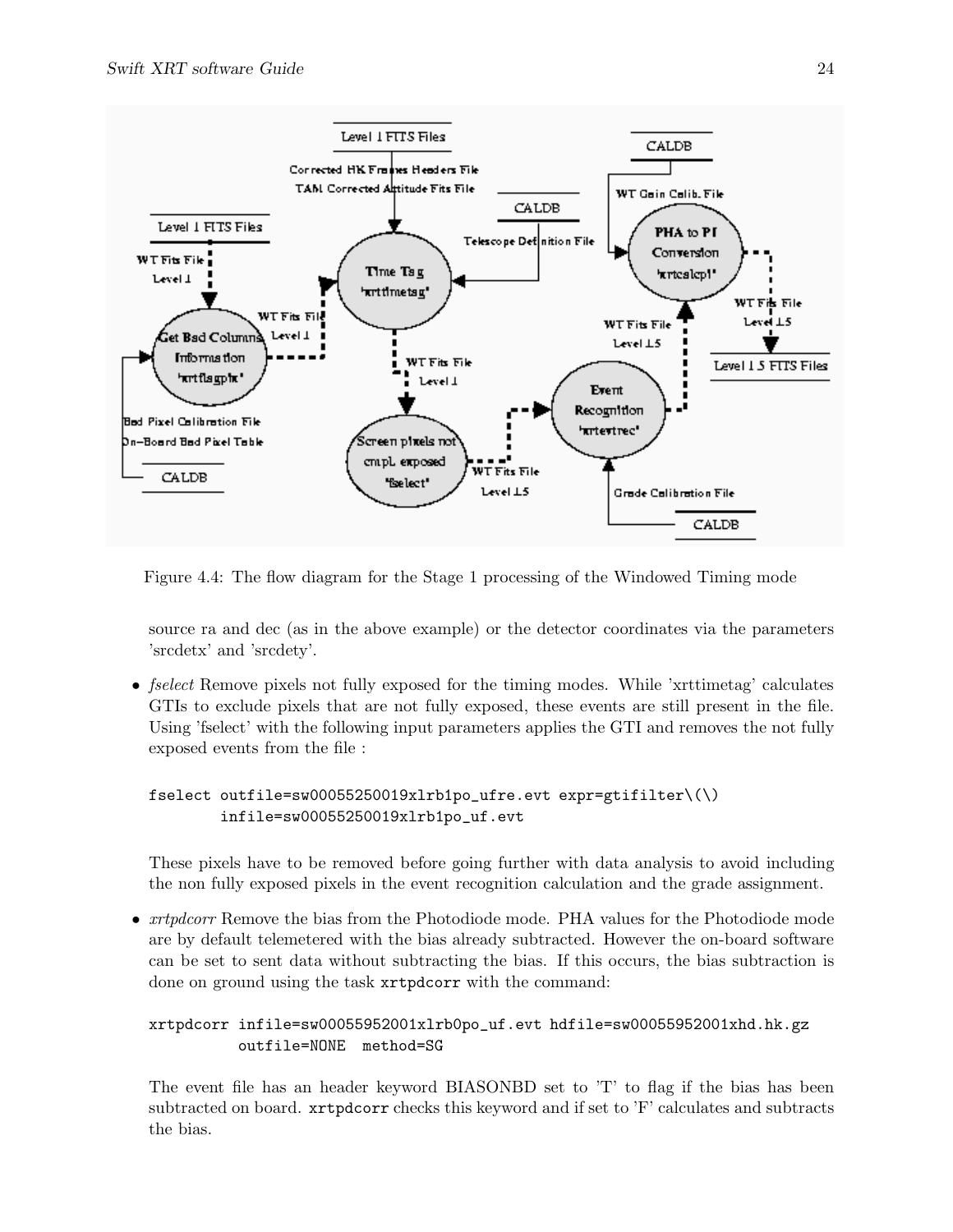• *xrtevtrec* Reconstruct the events, assign PHA value and GRADE. For Timing modes the event recognition is done on the ground, and is performed by checking the neighborhood of each local maximum which is 7x1 pixel wide. The PHA column is filled with the value obtained by summing up the PHA of the central pixel with that of the surrounding pixels above the split threshold, and an event GRADE is assigned to each pixel that is recognized as valid event. The basic command uses the following input parameters:

```
xrtevtrec infile=sw00055250019xlrb1po_uf.evt event=80 split=80
   outfile=sw00055250019xlrb1po_ufre.evt hdfile=sw00055250019xhd.hk
```
It requires as input the event and split threshold, which by default are set to the lower level discriminator value.

• *xrtcalcpi* Assign Pulse Invariant (PI) values. As in the Photon Counting mode, the last step for the Timing modes is to compute the PI values. This is done with the same task xrtcalcpi used for the Photon Counting mode. The basic input parameters are:

xrtcalcpi infile=sw00055250019xlrb1po\_ufre.evt outfile=none hdfile=sw00055250019xhd.hk

where the input files are the outputs of xrtevtrec.

## 4.3 Create a filter file: all modes

• *xrtfilter* Create a filter file from housekeeping and attitude data. The filter file contains a list of parameters, some related to the specific setting of the instrument HK and some due to the attitude data (see Appendix A).

The basic command to run xrtfilter has the following input parameters:

xrtfilter ranom=171.101 decnom=14.23 hdfile=sw00055250019xhd.hk outdir=./ attfile=sw00055250019sat.fits.gz alignfile=swalign20041115v012.fits

where the 'infile' is the  $hd$  HK file and 'attname' parameter is the attitude file. The output file, (mkf), is used to generate GTI based on the parameter values included that are applied at Stage 2 to screen the data. Therefore the filter file has to be generated before starting the Stage 2 for all event modes or the processing of the Imaging mode. NOTE: the filter file in the archive already includes all the specific parameters for the XRT, therefore this step can be ignored and/or used to include new parameters in the file.

## 4.4 Stage 2: All modes

The second stage involves the screening of the events. The screening criteria can be grouped in three categories:

- those associated with the attitude.
- those associated with the instrument HK parameters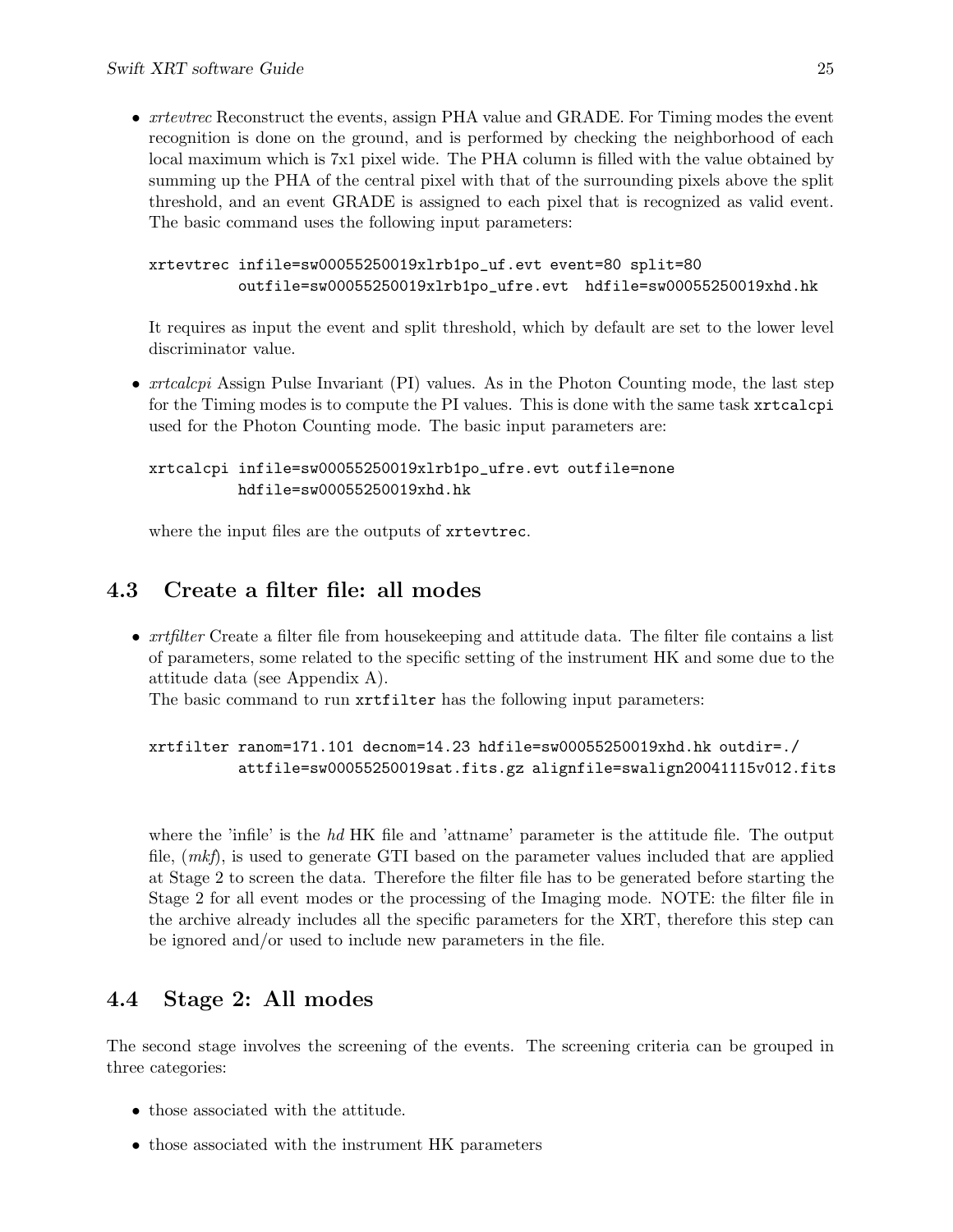

Figure 4.5: The flow diagram for the Stage 2 processing all modes

• those associated with the properties of the events

Chapter 5 gives a description of the different parameters used for the screening. The task xrtscreen calculates GTIs based on a boolean expression (which includes the instrument HK and attitude-related parameters) applied on the filter file  $(mkf)$ . Then, it cleans the data using the calculated GTI and a boolean expression that operates on the columns STATUS and GRADE to eliminate all bad events and select on specific grades. The command for the Windowed Timing mode is showed below as example:

```
xrtscreen mkffile=sw00055250019s.mkf.gz createinstrgti=yes
   outfile=sw00055250019xpcw4po_cl.evt createattgti=yes
   infile=sw00055250019xpcw4po_uf.evt gtiscreen=yes outdir=./
   evtscreen=yes gtiexpr=default exprgrade=default expr=default
```
## 4.5 Stage 1 and 2 : Imaging mode

The processing of the Image mode data involves subtracting the bias, cleaning for bad and saturated pixels, and eliminating the calibration sources. This is done via the xrtimage task. To check if an Image exposure is within the nominal setting of instrument HK or attitude parameters, a set of GTI is created using the task xrtscreen with the following input parameters:

```
xrtscreen mkffile=sw00113120000s.mkf.gz gtiscreen=no createinstrgti=yes
   createattgti=no outfile=none obsmodescreen=yes outdir=./ evtscreen=no
   expr=none gtiexpr="DEFAULT" gtifile=sw00113120000xim_rwclgti.fits
   infile=sw00113120000xim_rw.img.gz
```
The GTI output can be used in input to xrtimage to exclude an exposure that does not satisfy the good HK or attitude setting and while calibrating the image. The basic command to run xrtimage uses the following input parameters :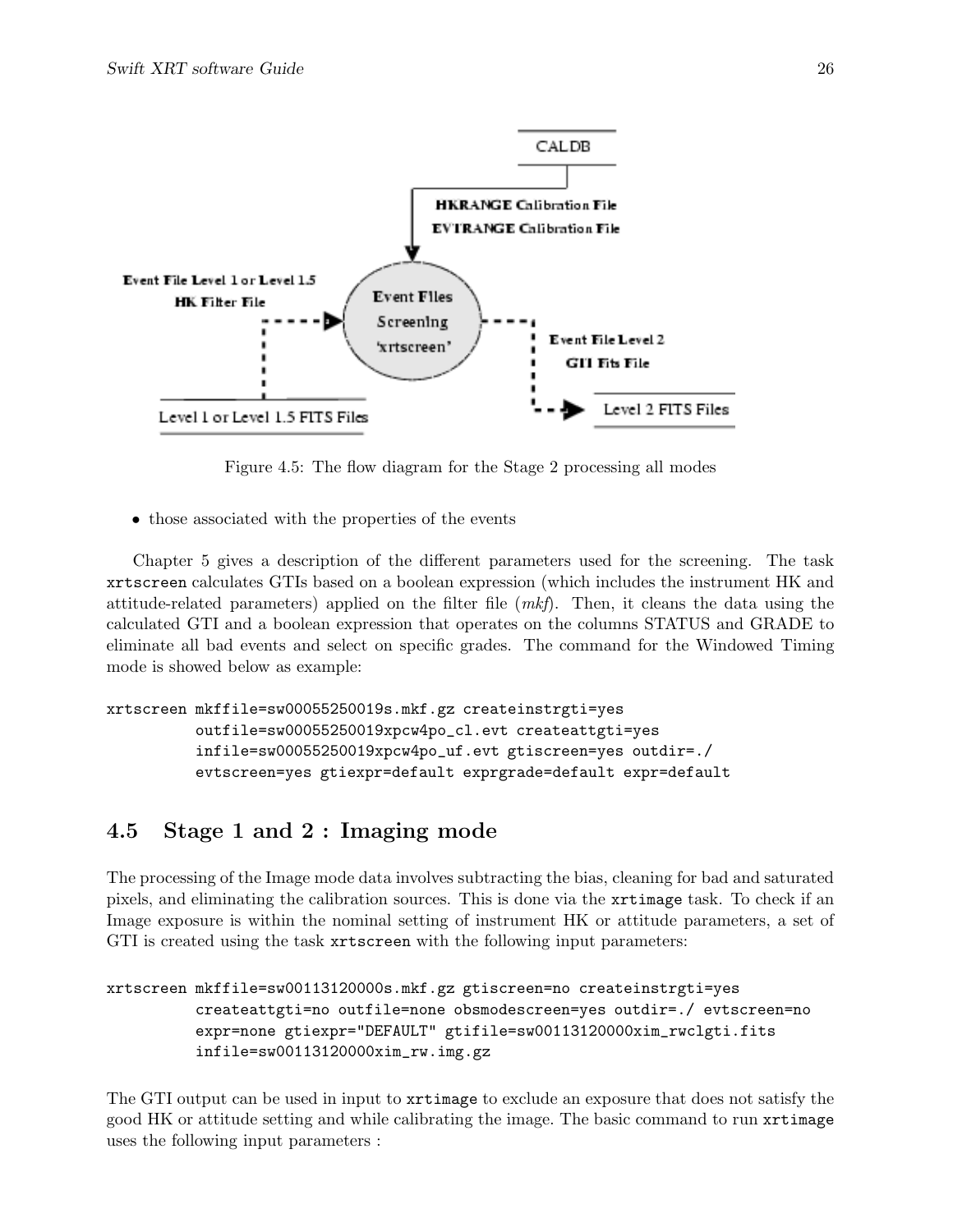

Figure 4.6: The flow diagram for the processing of the Imaging mode

#### xrtimage outfile=sw00113120000xim\_rwcl.img infile=sw00113120000xim\_rw.img.gz gtifile=sw00113120000xim\_rwclgti.fits gtiscreen=yes

If the parameter gtiscreen is set to 'no' the screening for the GTI is not done and all the Image exposures within a file are processed. If instead is set yes, the task checks that each Image exposure is fully included in the GTI and if not this is not processed and not included in the output file of xrtimage

Since only few exposures are taken with the Image mode, if users want to retain all exposures without checking if these fall in a good time interval,  $xrtimage$  should be run with gtiscreen=no. Next step is to transform the images, from RAW to SKY coordinates. The task swiftxform calculates this transformation and the basic command uses the following input parameters :

```
swiftxform infile=sw00070915001xim_rwcl.img to=SKY method=DEFAULT
    outfile=sw00070915001xim_sk.img ra=247.84 dec=2.15
    attfile=sw00113120000sat.fits.gz teldeffile=swx20010101v004.teldef
```
Note that the pixel values in the images are not counts but instead correspond to the total integrated charge detected in the pixel.

## 4.6 Calculating the attitude corrected for the TAM

The Telescope Alignment Monitor (TAM) measurements provide a fine correction to the coordinates and improve their accuracy. The TAM correction is applied to the attitude, by using the task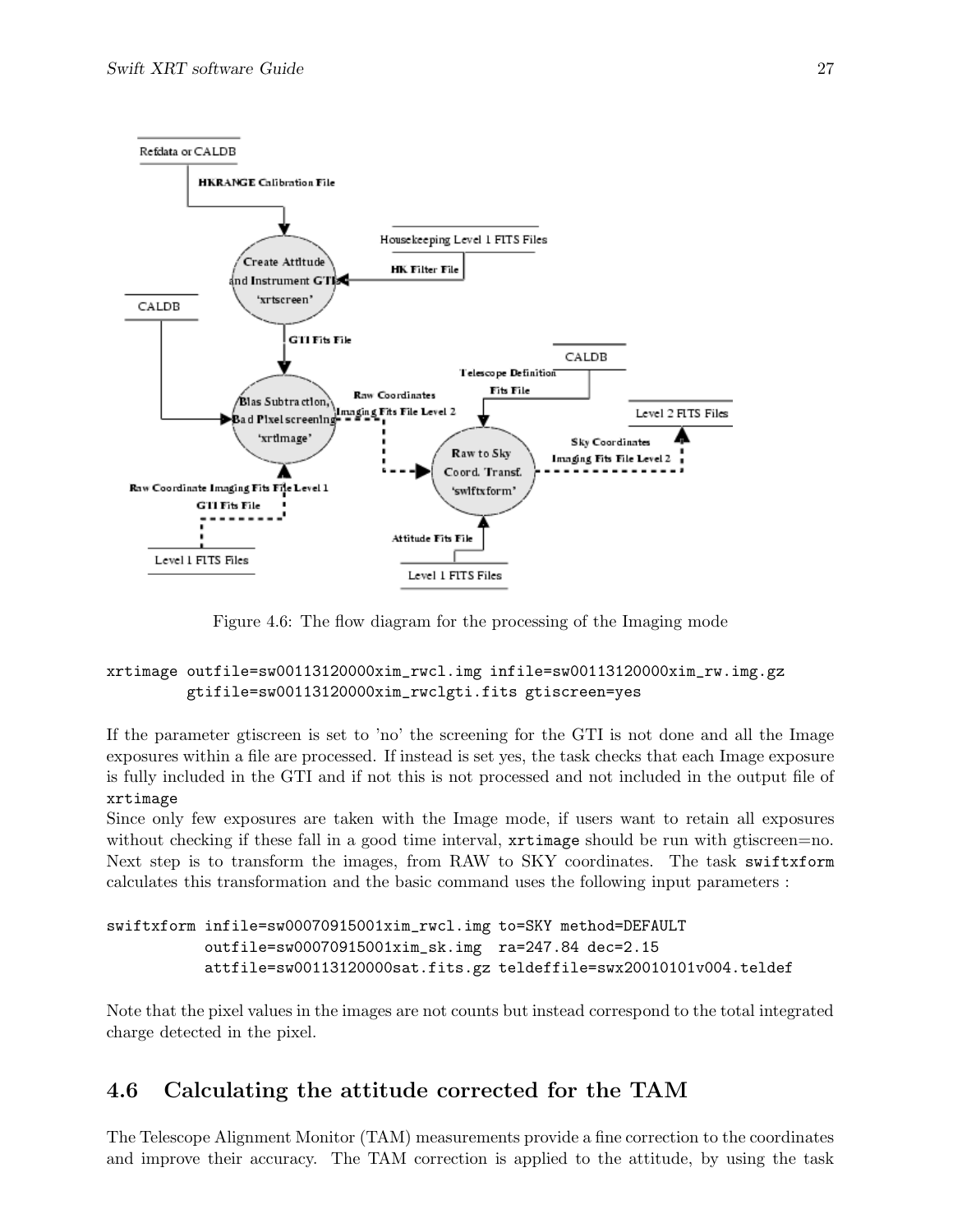'xrttam'. The basic command uses the following input parameters:

```
xrttam hdfile=sw00113120000xhd.hk.gz outdir=./ outattfile=DEFAULT
attfile=sw00113120000sat.fits.gz outtamfile=DEFAULT
```
The output of *xrttam* is the attitude file corrected by the TAM. To improve the coordinates accuracy for the modes with imaging information, the attitude corrected for the TAM is input to coordinator which calculates the sky X and Y coordinates of the event, instead of the normal attitude.

#### 4.7 How to run xrtpipeline

All the above steps have been implemented in the *xrtpipeline* script. The script allows the user to set several parameters, many of which have been already set to a default. xrtpipeline assumes that users have downloaded the data from the archive and it searches in the sequence directory for the appropriate input files required to run the individual tasks as listed in the previous sections. The typical directory structure of the data in the archive is the following :

/auxil /xrt /bat /uvot /log /tdrss | /event /image /hk /products

xrtpipeline uses files that are located in the auxil and xrt directories. Specifically, from the auxil directory it uses the attitude file, the two line element file and/or the make filter file. From the xrt directory, it uses the Level 1 events and image files in the /event and image directories respectively, and the header file located in the /hk directory. The outputs of the *xrtpipeline* consists of Level 1 files re-calibrated according to the CALDB files in use, and Level 2 files, e.g. screened events, for each of the read out modes and each of the observing modes (slew, pointing or settling) included in an observation. It also outputs standard lightcurve, spectra and arfs for PC, WT, and PD data for the targets (in FITS and GIF) and sky images of the full field of view for Image, Windowed Timing and Photon Counting mode (in FITS and GIF). By default, xrtpipeline also generates the make filter file used for screening.

Note: the spectra and lightcurves within *xrtpipeline* are derived using *xselect* on a default region for the Photon Counting and Windowed Timing data. All products for all modes are not background subtracted.

The input parameters of *xrtpipeline* include all of those necessary to run the tasks listed in this chapter as well as parameters needed to run subsets of the data processing stages. The important parameters needed to start the data reduction at different stages are the 'entrystage' and 'exitstage'. The values for these parameters range from 1-3 and they reproduce the stages shown in figure 4.1. The value for 'entrystage' should always be higher than the value of 'exitstage'. By setting these parameters, it is possible for example to apply different screening criteria to the calibrated event files without re-running the entire processing. Another possible use of these parameters is the generation of the Level 2 files which can than be used by xselect to extract source spectra, lightcurves with user-defined settings. Listed below are six examples of how to run *xrtpipeline*.

1. The basic xrtpipeline command uses the following required input parameters:

xrtpipeline indir=./00035020003 outdir=./output steminputs=sw00035020003 srcra=OBJECT srcdec=OBJECT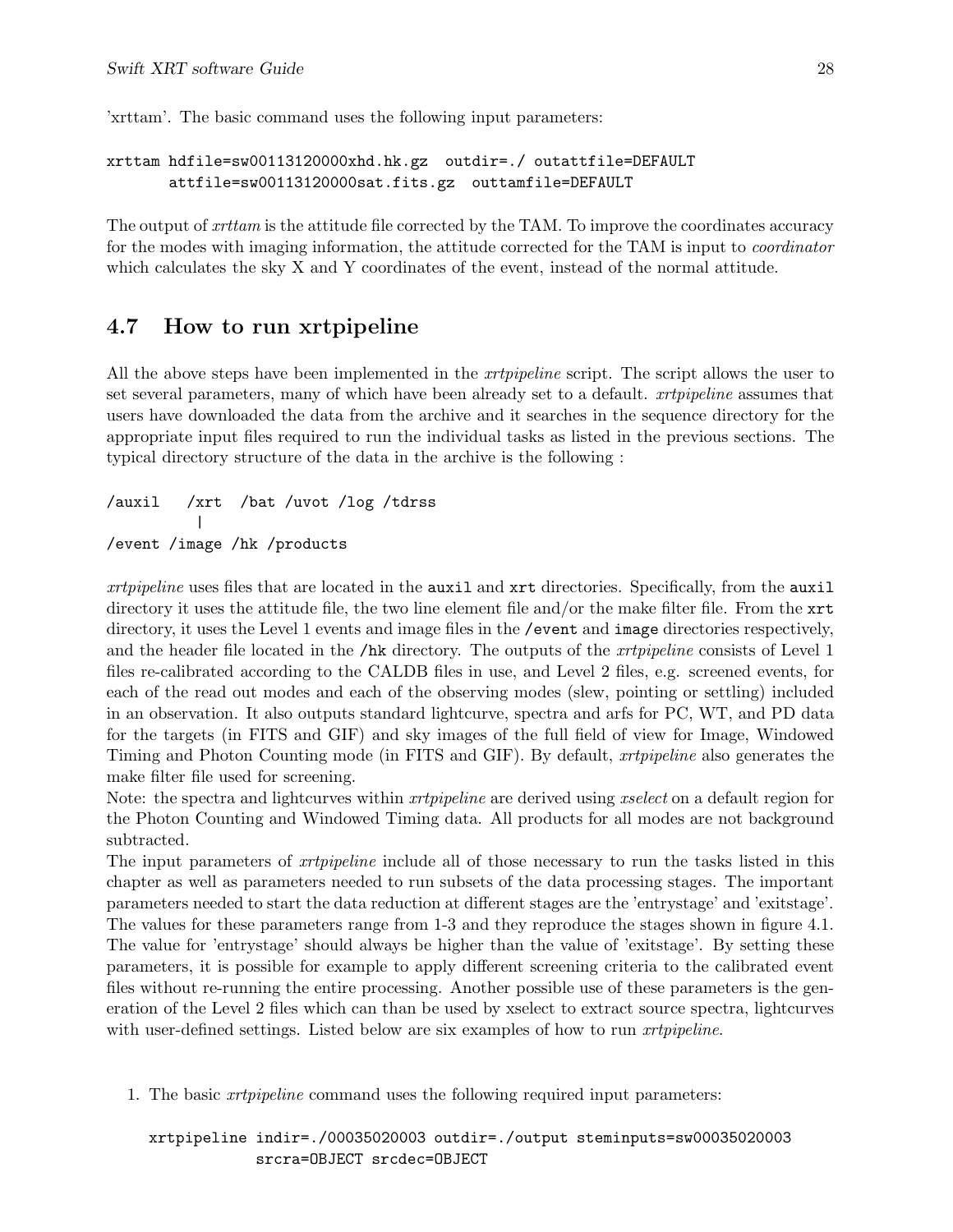where 'indir' is the directory name where the data files are located, 'outdir' is the output directory (this must exist on disk), 'steminputs' is the common root for the filenames and 'srcra' and 'srcdec' are the source RA and Dec. By setting the values of srcra and srcdec to OBJECT the code looks at the keywords RA OBJ and DEC OBJ for the source coordinates and RA PNT and DEC PNT for the pointing position present in the event files.

2. The following command shows how to set the pointing position to a non default value by setting the parameters 'pntra', 'pntdec' and 'roll'. This is useful when for example the pointing position is calculated for a time interval different than the standard one listed in the RA PNT and DEC PNT keywords.

```
xrtpipeline indir=./00035020003
     steminputs=sw00035020003 outdir=./output srcra=OBJECT
     srcdec=OBJECT pntra=217.14 pntdec=42.68 pntroll=0.0
```
3. The next command shows how to specify source coordinates different than the default, obtained for example by different measurements or from a catalog, by setting the parameters 'srcra' and 'srcdec'. In addition, since the parameter 'createmkffile' is set to 'no', xrtpipeline does not derive the make filter file but uses the one already available in the /auxil directory. Finally, the images extracted during the processing are plotted on the screen since the parameter 'display' is set to 'yes' (default is 'no').

```
xrtpipeline indir=./00035020003
     steminputs=sw00035020003 outdir=./output srcra=217.135978237
     srcdec=42.6717438456 display=yes createmkffile=no
```
4. In this example xrtpipeline run a different grade selection on the Level 1 files created in a previous run of xrtpipeline and generates new Level 2 and 3 files. This is achieved by setting the parameters 'entrystage' and 'exitstage' to 2 and 3 respectively. The new screening criteria, the grades in this example, are set in the parameters 'exprpcgrade' 'exprwtgrade' 'exprpdgrade' and they are applied to the Level 1 files found in the directory 'output' since 'evtfilesfromarchive' set to 'no'.

```
xrtpipeline indir=./00035020003 steminputs=sw00035020003 outdir=./output
     srcra=217.135978237 srcdec=42.6717438456 entrystage=2 exitstage=3
     evtfilesfromarchive=no exprpcgrade="0" exprwtgrade="0-2"
     exprpdgrade="0-2" clobber=yes
```
5. In this example, only the Low-rate Photodiode mode data obtained during pointing mode for time intervals when the CCD temperature was between -102 and -47 are processed. The mode is selected via the parameter 'datamode', where the possible value are: lr, Low-rate, pu, Piled-up, pc, Photon Counting, wt, Windowed timing, and im, Image. The expression on the temperature is specified in the parameter 'gtiexpr' and is applied to the makefilter file that generates the good time intervals. The parameter 'obsmode' allows the user to select data taken during 'POINTING' (as in the example), 'SETTLING' (within 10 arcmin of the source) or the 'SLEW'.

xrtpipeline indir=./00035020003 steminputs=sw00035020003 outdir=./output srcra=OBJECT srcdec=OBJECT obsmode=POINTING datamode=lr gtiexpr="CCDTemp>=-102&&CCDTemp<=-47"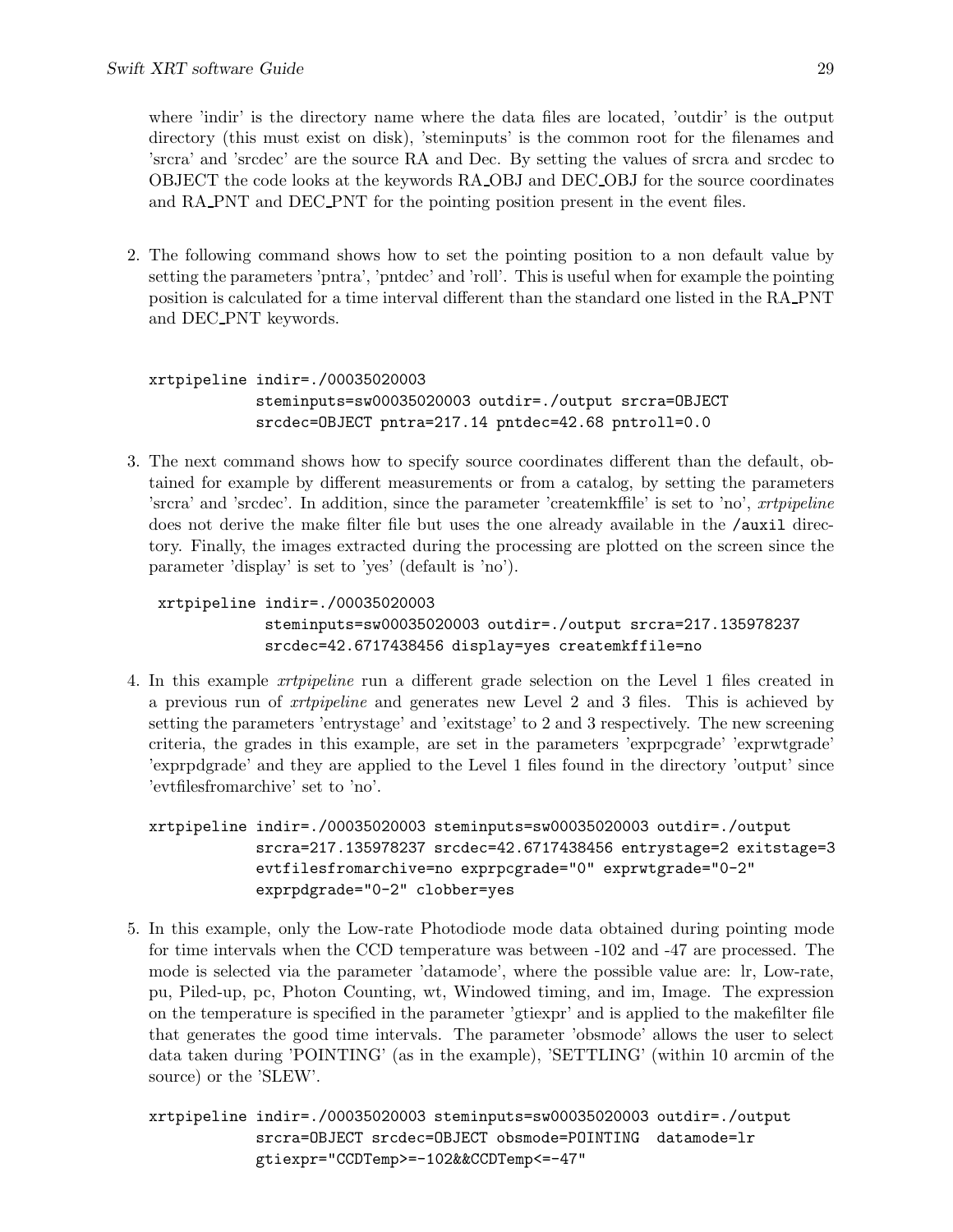6. This example shows how to use 'cleancols' and another screening parameter,'obsmodescreen'. The first if set to 'no' does not copy the optional columns from Level 1 to the Level 2 files. The second acts on the make filter file that defines whether the spacecraft is in slew, within 10 arcmin of the source or in pointing position.

#### xrtpipeline indir=./00035020003 steminputs=sw00035020003 outdir=OUTDIR srcra=OBJECT srcdec=OBJECT obsmodescreen=no cleancols=no

When 'obsmodescreen' is set to 'yes', the *xrtpipeline* adds to the expression used to generate GTIs, the screening related to the observation mode. These are :

"SETTLED==0&&TEN\_ARCMIN==0"

to select data taken during slew;

```
"SETTLED==0&&TEN_ARCMIN==1"
```
to select data taken in 10 arcmin from the source, and "SETTLED==1" to select data in pointing)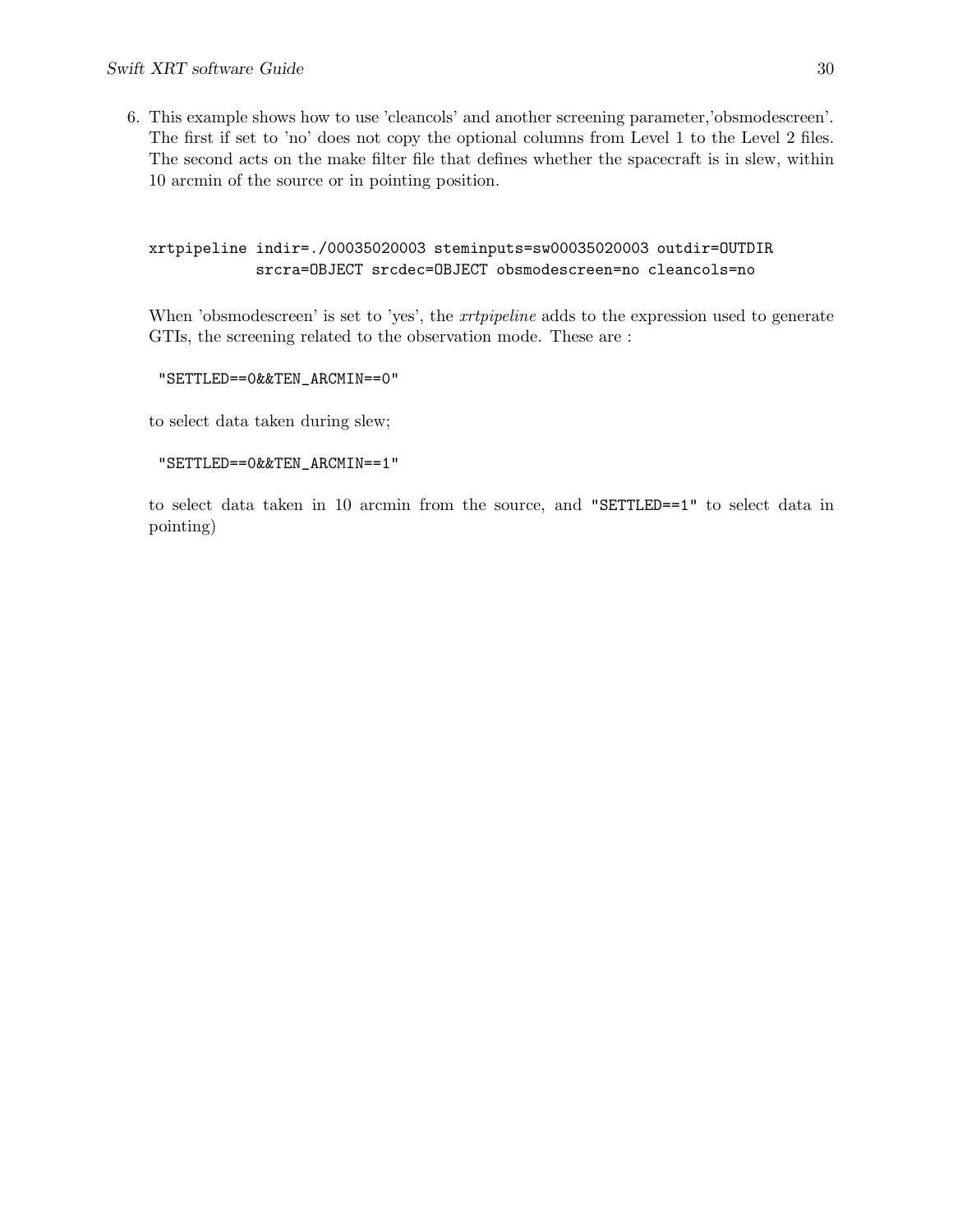## Chapter 5

# SCREENING CRITERIA

## 5.1 Introduction

The Swift XRT data as collected on-board include 'bad' events which have to be rejected in the course of data analysis, because they are for a number of reasons inappropriate for scientific analysis. This chapter lists the criteria and the methods that can be used to filter out these data. Standard data screening is carried out during processing at SDC, and the cleaned events lists (Level 2) are placed in the archive. The standard screening criteria have been defined by the XRT instrument team to provide a good balance between rejecting bad events without compromising signal-to-noise, and the convenience of providing users with a manageable set of criteria.

Although normally these standard cleaned event lists are used to extract images, light-curves and spectra, users may want to apply their own data screening criteria, which may be looser or tighter than the standard ones. In this case, users needs to understand the kind of data screening that should normally be applied to the data before extracting the high-level scientific products.

The screening criteria are set by selecting on parameters that are either present in the make filter (mkf) file or in columns in the event file. To apply different screening criteria compared to the standard ones, users have to start from the Level 1 data for Photon Counting Mode and the Level 1a data for Photodiode and Windowed Timing mode using the FITS files that can be taken from the archive.

Alternatively, to tighten the range of values for the parameters used in the standard screening criteria users can start from the Level 2 files. The new screening criteria are applied to the data using xrtscreen, xrtpipeline or XSELECT software tasks and may be specified using a Fortran-like style (e.g., ELV.gt.5) or a C-like style (ELV  $> 5$ ).

## 5.2 Screening Criteria associate with the ACS

One set of screening criteria are obtained by considering parameters related to the satellite position. These parameters are included in the mkf and are used to generate GTIs where their values are within specified ranges. During the PV phase the following set of parameters were found to be effective when screening the data on several observations. These parameters are part of the standard screening in xrtpipeline, but they can be overwritten by setting a new experession in the xrtpipeline parameter 'gtiexpr' (see examples).

• The Elevation angle, **ELV** and Bright Earth **BR\_EARTH**, the first is the angle between the Earth's limb and the pointing direction, the second is an angle between the pointing direction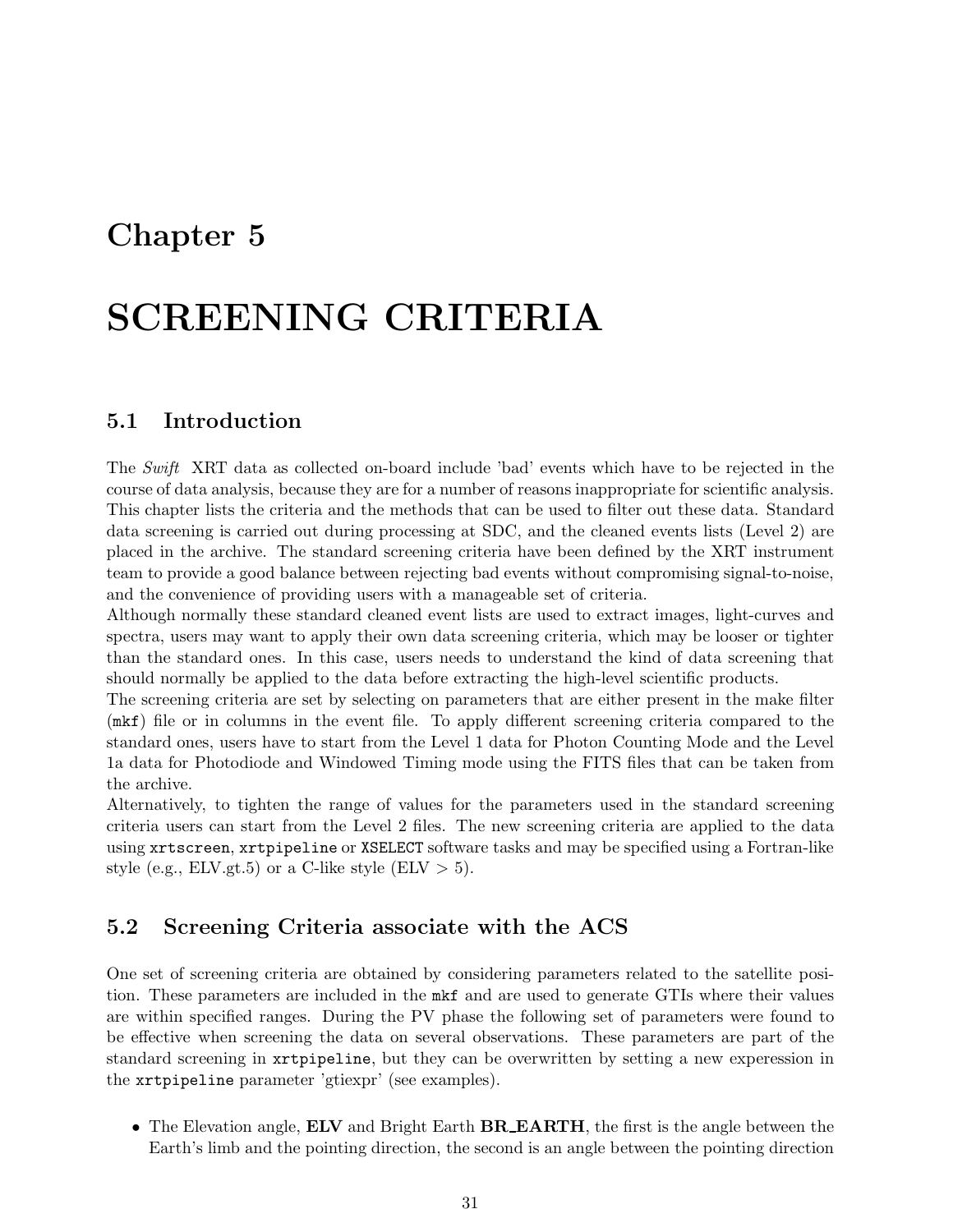of the satellite and the day-night terminator. Data are excluded when the ELV is lower than 45 deg and the **BR\_EARTH** is lower than 120.

- The ANG DIST is the angular distance in deg between the nominal pointing position and the pointing vector. Data should be included using an angular distance of 0.08 deg.
- The Sun Angle, **SUN\_ANGLE** is the angle in deg between the sun center and the pointing direction. Its value should be always bigger than 45 deg.
- The Moon Angle, **MOON\_ANGLE** is the angle in deg between the moon center and the pointing direction. Its value should be always bigger than 30 deg.

The names in **bold** are the column names in the most file. During the mission, the ranges for these parameters will be optimized and the standard values will be documented in this chapter. The South Atlantic Anomaly (SAA) has not been included since on-board the instrument do not collect data when enter the SAA if is in Auto state. Data can be collected during the SAA only if the instrument is in Manual State typically used during calibration, or if the spacecraft slews on a GRB during an SAA. In the latter case data are collected in Image mode first and after of few ms of Pileup Photodiode. In this case user do not want screen by the SAA but the data need to be carefully evaluated.

## 5.3 Screening Criteria Specific to the XRT

There are two groups of screening parameters which are specific to the XRT. The first is associated with the instrumental parameters  $(HK)$  and the second with characteristics of the events themselves.

### 5.3.1 Instrument Parameters

Screening on specific instrument parameters is done to ensure that data are always included within certain specific boundaries which are considered the best for the instrument's performance. The standard expressions used are listed below for each of the HK parameters considered:

- CCDTemp  $>= -102 \&\&CCDTemp \le -47$ ; where CCDTemp is the temperature of the CCD
- Vod1 > = 29.82 & Vod1  $\leq$  30.25; where Vod1 is the Output Drain Voltage for Amp 1 (left Amp)
- Vod2 > = 29.30 & Vod2  $\leq$  29.80; where Vod2 is the Output Drain Voltage for Amp 2 (right Amp)
- Vrd1 > = 16.40 && Vrd1 < = 16.80; where Vrd1 is the Reference Voltage for Amp 1
- Vrd2 > = 16.45 && Vrd2 < = 16.90; where Vrd2 is the Reference Voltage for Amp 2
- Vsub  $>= -0.1$  & Vsub  $<= 0.1$ ; where Vsub is the Substrate Bias Voltage
- Vbackjun  $\ge$  = -0.1 & Vbackjun  $\le$  = 0.1; where Vbackjun is the Back Junction Bias Voltage
- BaseLin1 > = 0.1 & BaseLin1 < = 0.4; where Baseline1 is the Baseline Voltage for Signal Chan A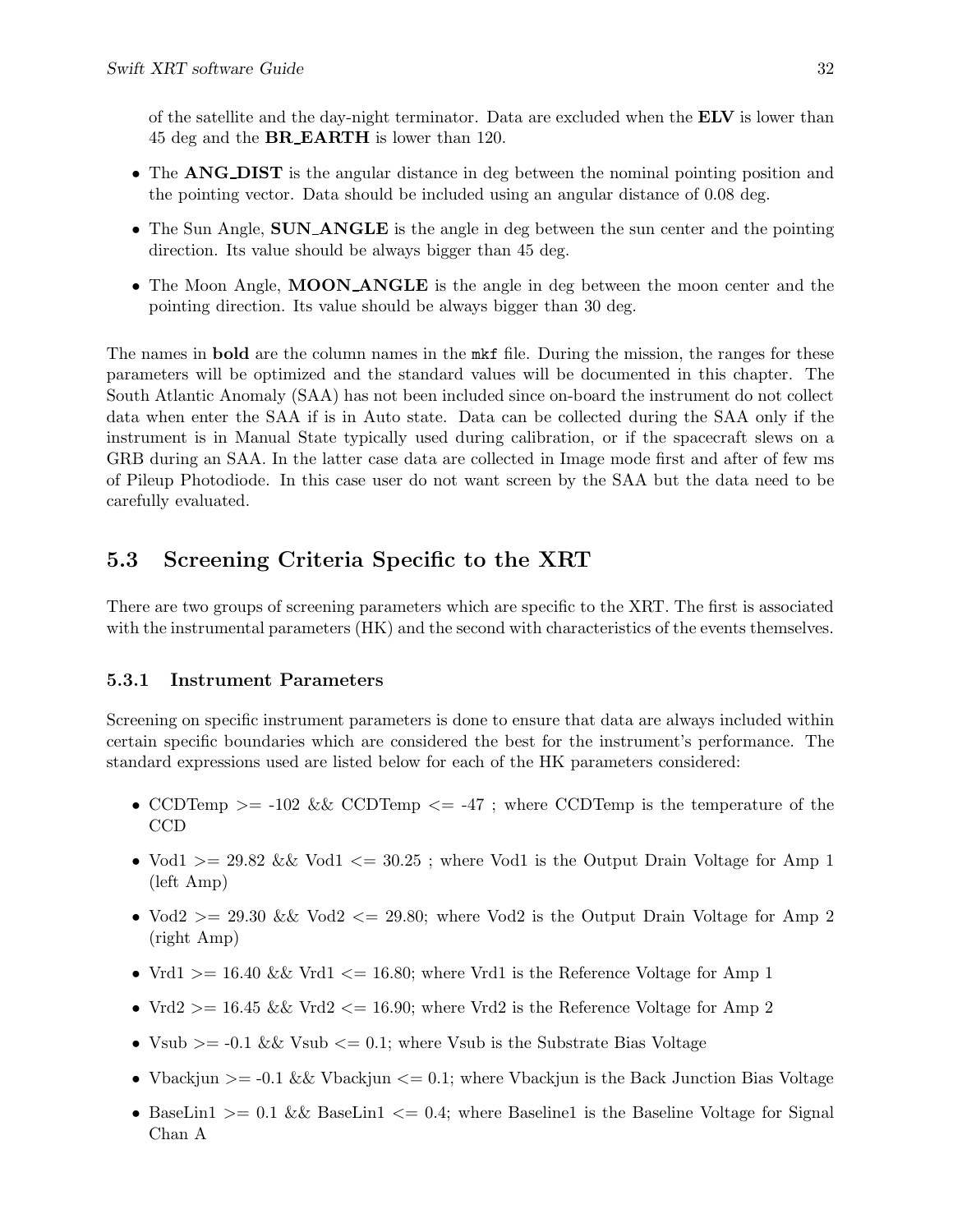• BaseLin2  $> = 0.1$  & BaseLin2  $\lt = 0.1$ ; where Baseline 2 is the Baseline Voltage for Signal Chan B

These parameters are listed in the mkf file. The screening criteria on these HK parameters together with those associated with the ACS are used to generate GTIs for when the events are considered 'good'. NOTE: The above parameters are not expected to change but for the temeprature. It is in fact recommended to always plot the temperature values versus time to access the overall temperature behaviour during on observation. This can be achived by using fplot or fv either with the **mkf** file or with the XRT **xhd.hk** and plot the column CCDTemp versus TIME.

### 5.3.2 Event characteristics

The current XRT specific screening criteria are :

- Removal of calibration sources
- Removal of bad pixels (dead, hot and flickering) and pixels below the event threshold for earth limb screening
- Removal of saturated pixels
- Grade selection
- Removal of partially exposed pixels (photodiode mode)
- Removal of telemetry saturated frames

#### Calibration Sources, Bad Pixels and Events Above Threshold

When the XRT is operated in Photon Counting mode, the data telemetered down can include the four corner calibration sources if the XRT was running in full window configuration. The pixels associated with the calibration sources are flagged with special values in the STATUS column.

When the XRT is operated in Photon Counting or Windowed Timing modes, bad pixels or bad columns can be identified and flagged with special values in the STATUS column.

While for all modes except for the Pileup Photodiode only data within threshold boundaries are telemetered down, on the ground when the events are reconstructed, it is possible to "create" an event above threshold or a saturated one for which the PHA value is above 4095. These events are flagged and a special value set in the STATUS column.

For Photon Counting it is possible to increase on ground the event threshold, to further exclude effect due to the bright earth, by setting within xrtflagpix the threshold for the central pixel higher than the lower level discriminator, set on-board at 80. The expression used to remove calibration sources, bad pixels, central events below the threshold and saturated pixels is

 $STATUS == b0$ 

### Grade Selection

The grade is a description of the shape of the charge spread created by an event in a CCD. Certain grades have better spectral resolution than others (grade 0 has the best resolution) or are more likely to be X-ray events. There are 32 grades defined for the XRT (as described in chapter 3) for the Photon Counting mode and 15 for the Photodiode and Windowed Timing modes. The standard grade selection for each of the modes is :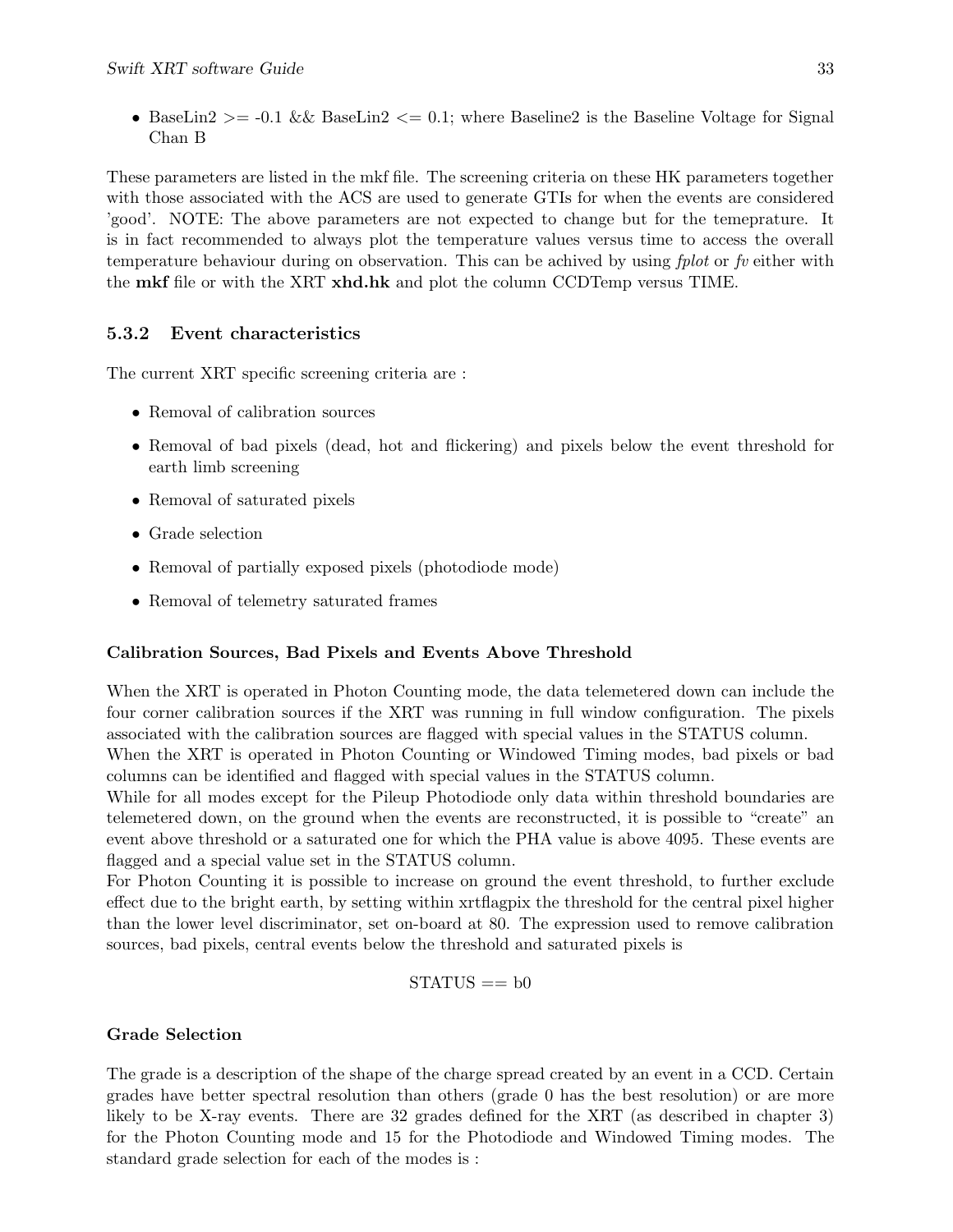- Photon Counting  $GRADE \ge 0$  & GRADE  $\le 12$
- Photodiode  $GRADE \geq 0$  & GRADE  $\leq 5$
- Windowed Timing  $GRADE \geq 0$  &&  $GRADE \leq 2$

#### Partially Exposed Pixels, Telemetry-Saturated Frames or Piled-up Frames

These are special categories of screening that are applied when generating the Level 1a from the Level 1 in Photodiode. They are listed here for completeness and it is foreseen that users would not have to screen for these criteria.

In the Photodiode mode, at the start of the first frame there are events that are not fully exposed. These events must be eliminated before the event reconstruction takes place, otherwise there will be an incorrect assignment of the grade. This is achieved by calculating appropriate event GTIs with the 'xrttimetag' task.

The same task also calculates the GTI to exclude telemetry-saturated frames that should not be used to obtain flux estimates. The GTIs, excluding both partially exposed pixels and telemetrysaturated frames, are used to filter out the events when creating the Level 1a data files.

## 5.4 Summary

The following is a summary of the typical screening criteria that should be applied to XRT data:

- 1. Removal of bad pixels (dead, hot and flickering) and pixels below the event threshold for earth limb screening
- 2. Remove calibration sources
- 3. Select grades in the range of
	- 0-12 for the Photon Counting
	- 0-2 for Windowed Timing
	- 0-5 for Photodiode
- 4. Select events based on a minimum elevation angle (ELV) and bright earth (BR EARTH)
- 5. Select events based on angular distance (ANG DIST)
- 6. Select events based on minimun sun and moon angle (SUN ANGLE and MOON ANGLE)
- 7. Select events corresponding to housekeeping parameter values included in the fixed ranges
- 8. Remove partially exposed events (Photodiode and Window Timing) and saturated frames (Photodiode).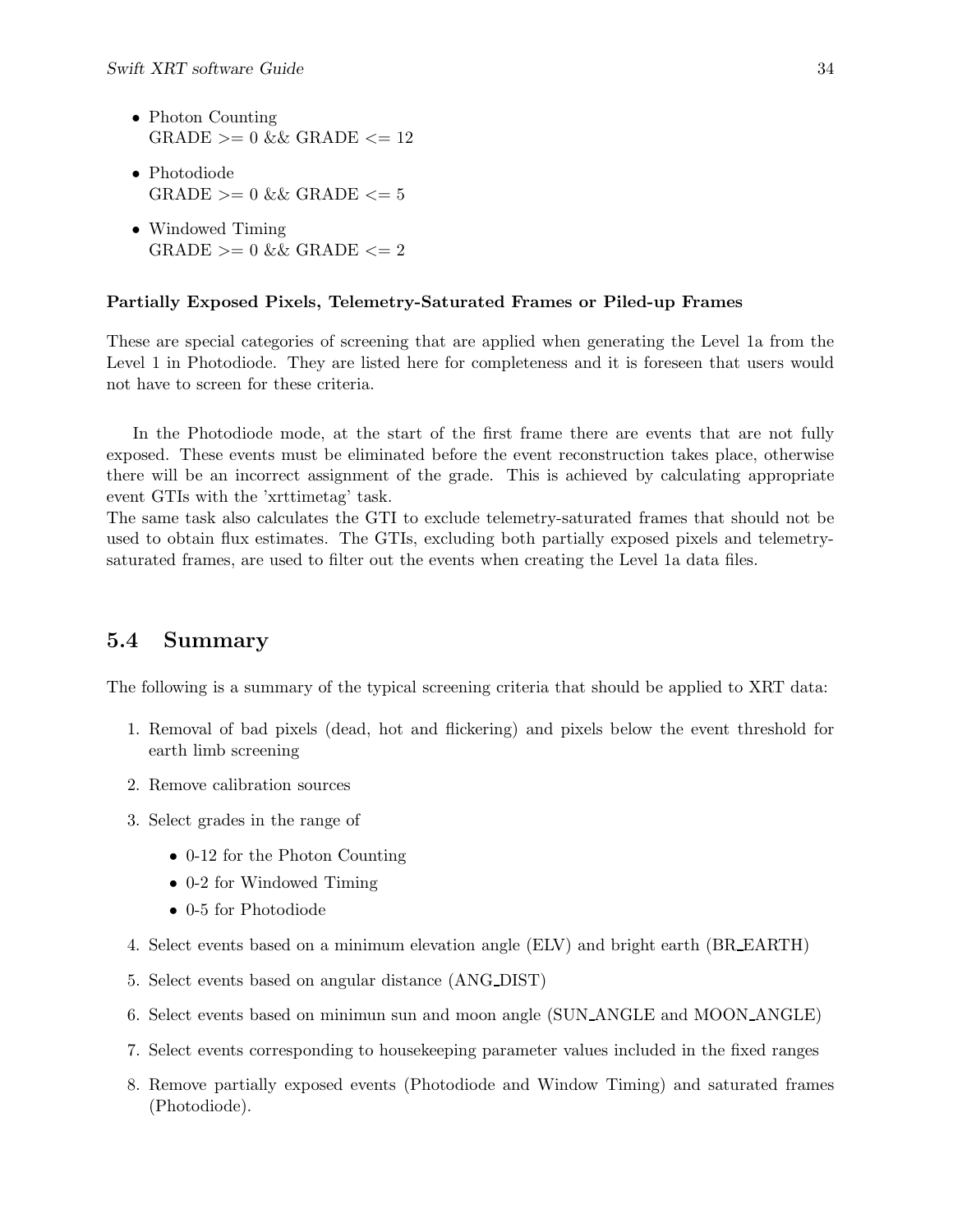## 5.5 How to Screen the Data

There are three methods that allow the user to perform customized screening. These are implemented with the following programs:

### • xrtscreen

This is a perl script that runs all the XRT tasks and allows the user to specify screening criteria via the following input parameters: 'gtiexpr', 'exprgrade', and 'expr'. The script uses XSELECT and/or fselect to screen the event list. If all the default criteria are selected in xrtscreen, the result will be a set of cleaned events lists identical to those produced by the standard SDC processing.

### • xrtpipeline

This is a perl script that runs all the XRT tasks, including xrtscreen, and, starting from the Level 1 found in the archive recreates all the other data files. If an observation contains data in different modes or mode settings, they will all are processed. Within xrtpipeline, the screening criteria are specified via the following input parameters: 'gtiexpr', 'exprpcgrade', 'exprpdgrade', 'exprwtgrade', 'exprpc', 'exprpd' and 'exprwt'.

### • XSELECT

The expressions specified in the xrtscreen or xrtpipleine screening criteria parameters can be replicated and applied by running XSELECT in stand-alone mode (which is in fact the main workhorse used by the above scripts).

### 5.5.1 Example of How to Use xrtscreen

Let us assume that, after examining the Level 2 data taken with the Photon counting mode already cleaned by the standard criteria, the user decides to select only event with grades in the range of 0-2 and a different cut-off rigidity which is tighter that the standard one. These new criteria can be specified in xrtscreen by:

```
xrtscreen mkffile=sw00055250019s.mkf createinstrgti=yes outdir=./
          outfile=sw00055250019xpcw4po_cl_new.evt evtscreen=yes
          createattgti=yes infile=sw00055250019xpcw4po_cl.evt gtiscreen=yes
          gtiexpr="ANG_DIST<0.08" exprgrade=0-2 expr=DEFAULT
```
where the criteria on the cut-off rigidity are translated into GTIs by looking at the COR\_SAX column listed in the mkf file. The GTI are applied by setting the 'gtiscreen' parameter to yes. The grade selection in contrast is done by selecting on the column GRADE in the event file and is applied by setting the parameter 'evtscreen' to yes.

### 5.5.2 Example of How to Use xrtpipeline

When using *xrtpipeline*, users have to start from the Level 1 file. Following the example above the command will be

```
xrtpipeline srcra=171.1014 srcdec=14.2305 indir=../00055250019 outdir=./
            steminputs=sw00055250019 gtiexpr="ANG_DIST<0.08" exprpcgrade=0-2
            expprpc=DEFAULT
```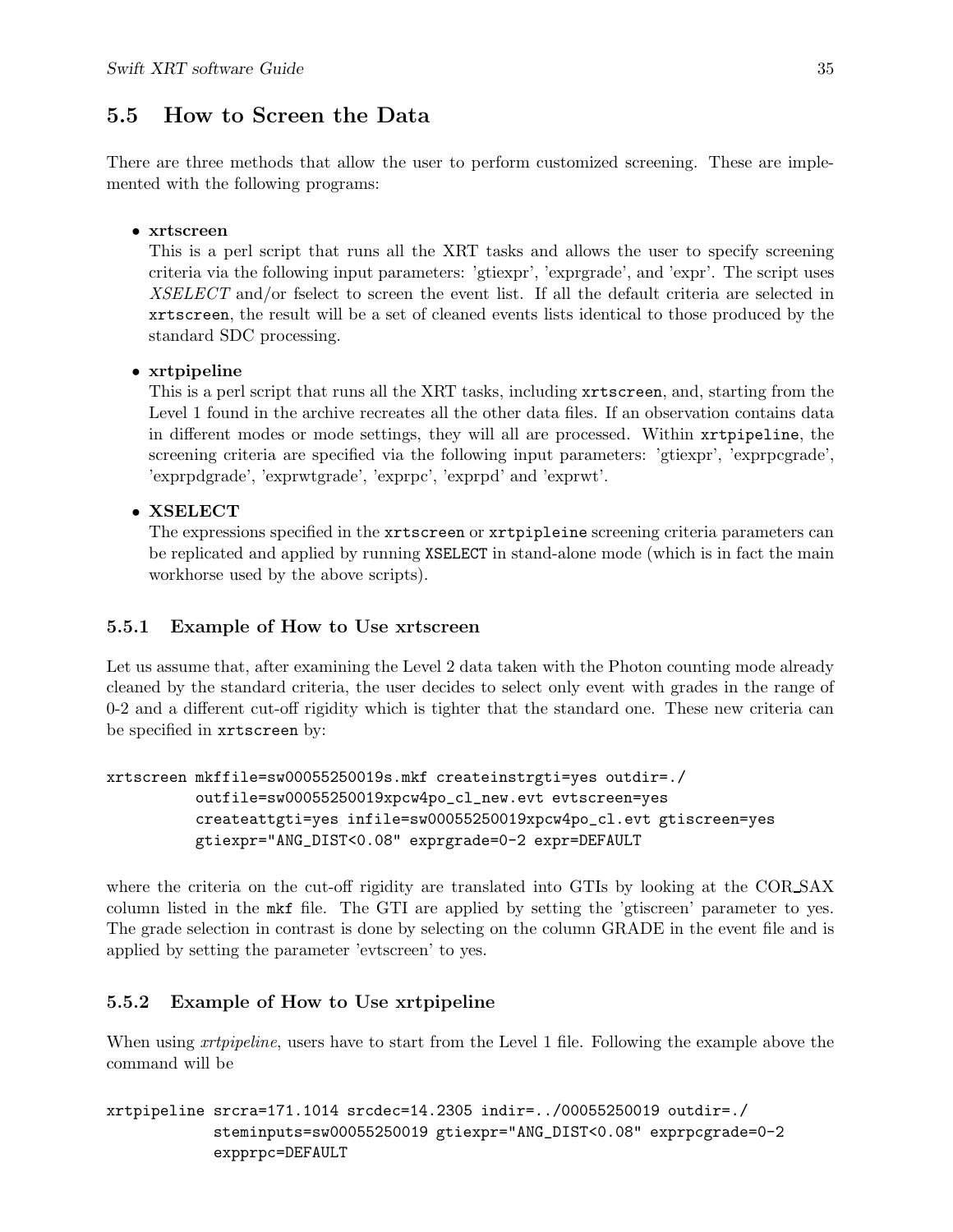Note that in this case the mkf file is generated within the script and the Level 2 file of the Photon Counting mode will be screened only for these two criteria and by the default setting for the parameter 'expprpc' which applies the screening to the STATUS column.

#### 5.5.3 Example of how to use XSELECT

Using XSELECT, it is possible to screen the data interactively and also to extract the high-level products, as shown in the next chapter.

Within XSELECT, it is possible to reproduce the screening expression specified in xrtscreen via the parameters 'gtiexpr','exprgrade', and 'expr' by using the XSELECT commands 'select mkf', 'select event' and 'filter grade'. The first command allows the user to specify an appropriate boolean expression and the desired ranges of values for generating a GTI from the parameters listed in the mkf file. For example:

```
xsel:Swift-XRT > select mkf "ANG_DIST<0.08&&CCDTemp>-102&&CCDTemp<-50"
> Enter the filter file directory >[.]
```
The second command allows the user to select on the event STATUS column for the expression used in the xrtscreen parameters 'expr'. For example :

```
xsel:Swift-XRT > select event "status==b0'
```
The last command, 'filter grade', allows the user to select the event file for a specific range of grades (e.g. 'filter grade  $0-2$ ,  $4$ ' select grade  $0, 1, 2$  and  $4$ ).

The above example can be reproduced within XSELECT using the following commands :

```
==========================================================================================
                      ** XSELECT V2.2a **
> Enter session name >[xsel]
xsel:ASCA > read events sw00055250019xlrb1po_cl.evt
> Enter the Event file dir >[.//]
Got new mission: SWIFT
> Reset the mission ? >[yes]
Notes: XSELECT set up for SWIFT
Time keyword is TIME in units of s
Default timing binsize = 1.0000
Setting...
Image keywords = DETX DETY with binning = 1
WMAP keywords = DETX DETY with binning = 1
Energy keyword = PI with binning = 1
Getting Min and Max for Energy Column...
Got min and max for PI: 0 1023
Got the minimum time resolution of the read data: 0.14000E-03
```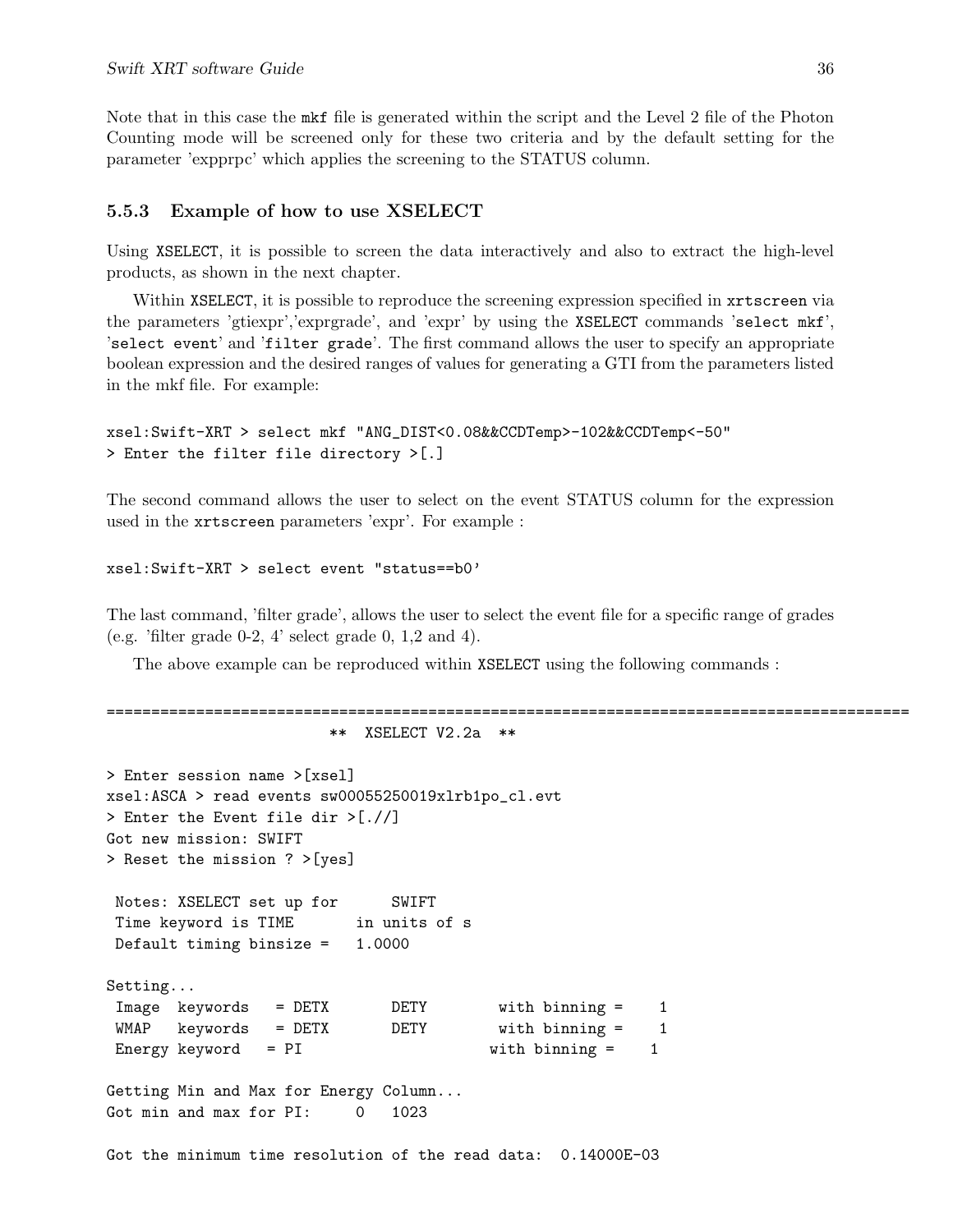```
MJDREF = 5.1910000742870E+04 with TIMESYS = TT
 Number of files read in: 1
******************** Observation Catalogue *********************
Data Directory is: /local/swift/00055250019_out/
HK Directory is: /local/swift/00055250019_out/
        OBJECT OBS_ID DATE-OBS DATAMODE
      1 PG1121+145 00055250019 2005-04-05T LOWRATE
xsel:SWIFT-XRT-LOWRATE > select mkf "ANG_DIST<0.08" mkf_name=sw00055250019s.mkf mkf_dir=./
xsel:SWIFT-XRT-LOWRATE > filter grade 0-2
xsel:SWIFT-XRT-LOWRATE > extract events
=================================================================================================
```
where the 'select' and 'filter' commands set the screening criteria and 'extract' applies these screening criteria to the event file.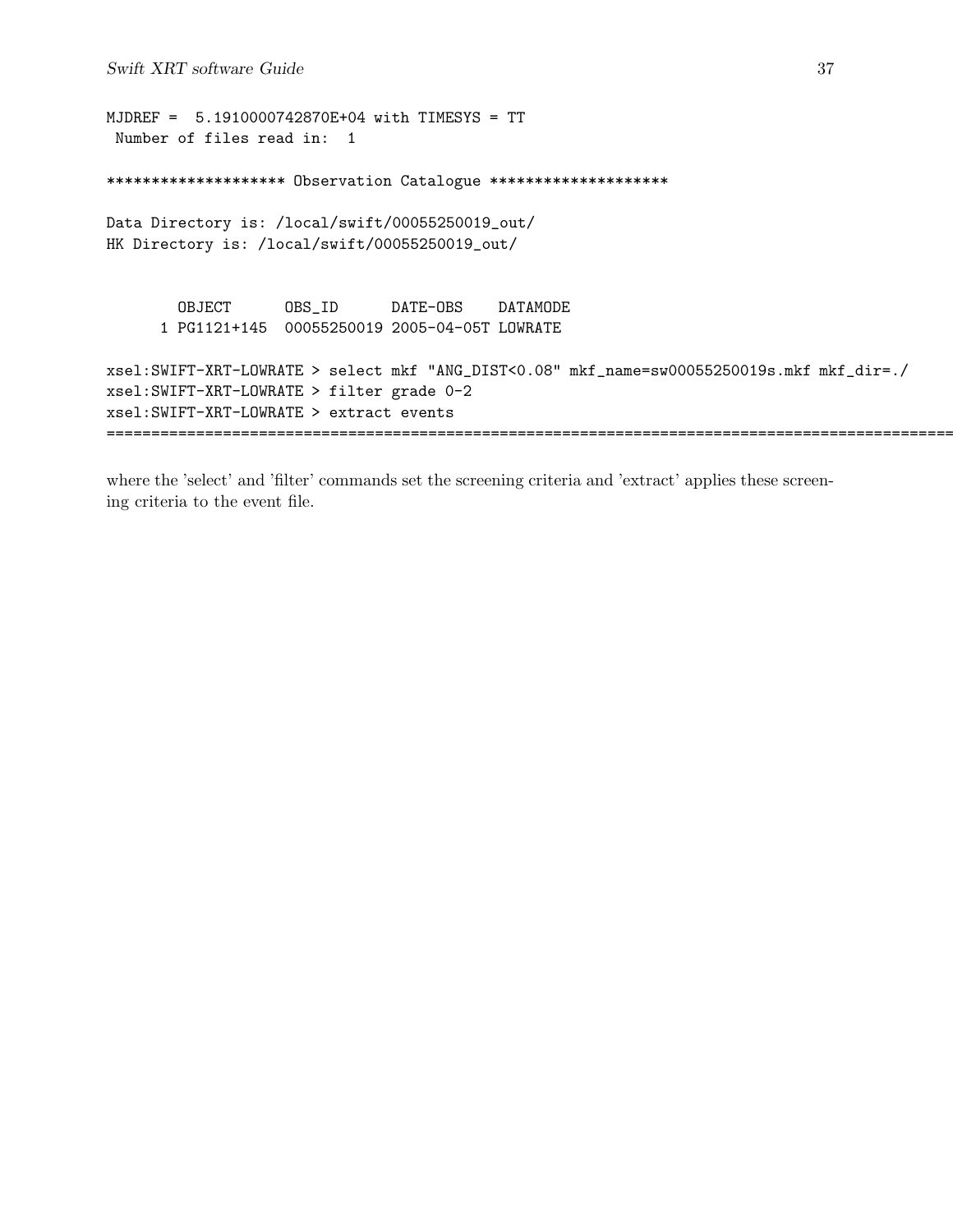## Chapter 6

# Extraction of Products

## 6.1 Introduction

This chapter describes how to extract the high-level products from the Level 2 screened event files using XSELECT. The following products can be extracted for the different XRT modes:

- Photon Counting : 2D Image, Lightcurve, Spectrum
- Windowed Timing : 1D Image, Lightcurve, Spectrum
- Photodiode : Lightcurve and Spectrum

The following sections show how to use XSELECT, set filters, and give examples for how to extract products and prepare the data for further analysis.

## 6.2 Using XSELECT

For each XRT mode, XSELECT has a number of default settings in place that users may change via the XSELECT command 'set'. The default settings include the names of the columns to extract the spectrum, the weighed map (WMAP) placed in the primary header of the spectrum, the image and a default binning for the lightcurve which can be different from time resolution of the data. For example, when reading the Photon Counting mode data, the following defaults are set and shown on the screen :

> xselect

\*\* XSELECT V2.2a \*\*

```
> Enter session name >[xsel]
xsel:ASCA > read events sw00050300005xpcw4po_cl.evt
> Enter the Event file dir >[.//]
Got new mission: SWIFT
> Reset the mission ? >[yes]
Notes: XSELECT set up for SWIFT
 Time keyword is TIME in units of s
```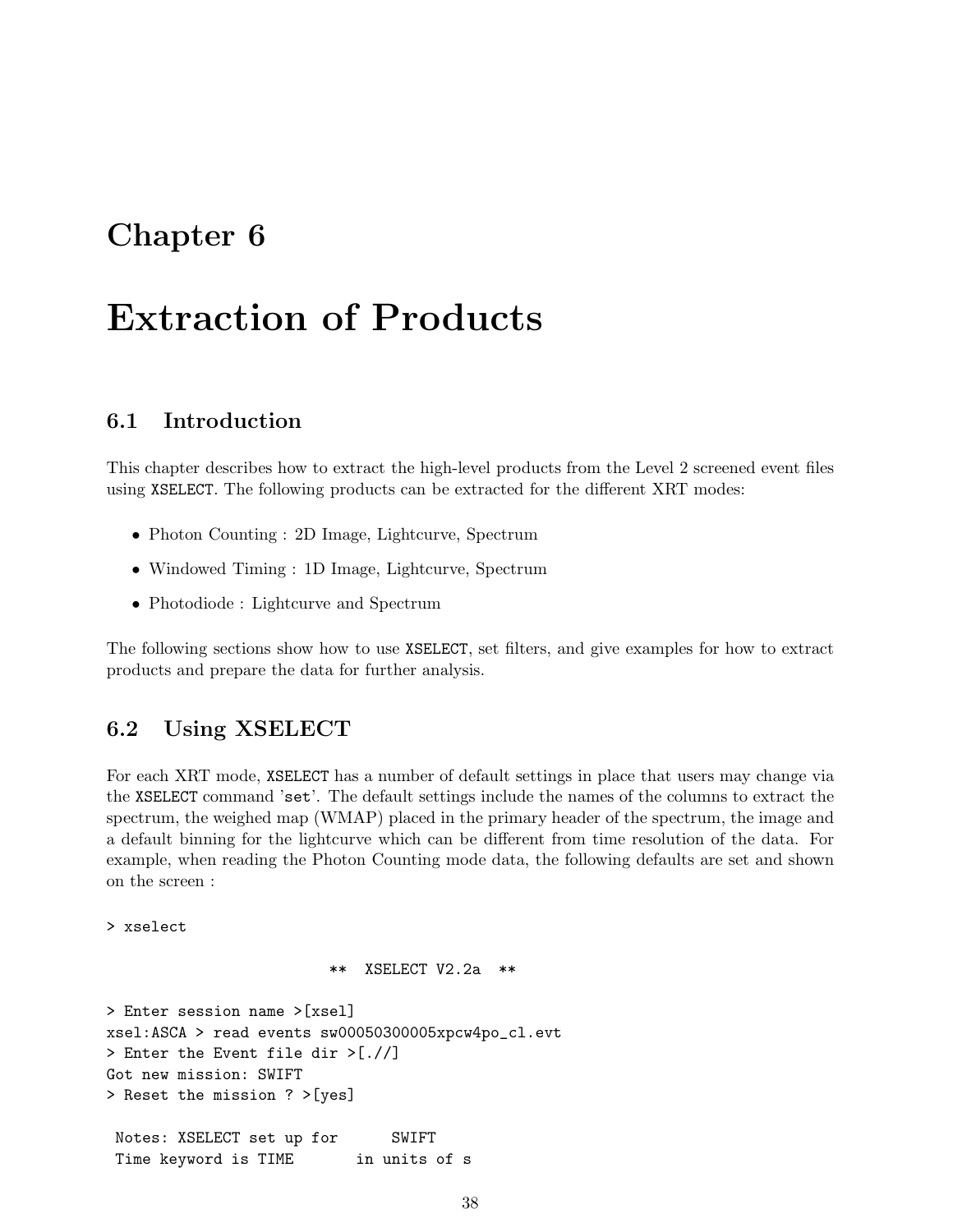Default timing binsize = 5.0000 Setting... Image keywords = X Y with binning = 1 WMAP keywords = X Y with binning = 1 Energy keyword = PI with binning = 1 Getting Min and Max for Energy Column... Got min and max for PI: 0 1023 Got the minimum time resolution of the read data: 2.5073 MJDREF = 5.1910000742870E+04 with TIMESYS = TT Number of files read in: 1 \*\*\*\*\*\*\*\*\*\*\*\*\*\*\*\*\*\*\*\* Observation Catalogue \*\*\*\*\*\*\*\*\*\*\*\*\*\*\*\*\*\*\*\* Data Directory is: /local/swift/ HK Directory is: /local/swift/ OBJECT OBS\_ID DATE-OBS DATAMODE 1 Mrk876 00050300005 2005-01-26T PHOTON

xsel:SWIFT-XRT-PHOTON >

Thus as the default, the image is created using the columns X and Y of the event file; the spectrum is obtained from the PI column, the WMAP stored in the primary of the spectrum is from the X and Y columns and the default lightcurve binning is set to 5 seconds.

The default settings for the "Timing Modes" differ in the standard lightcurve binning set to 1 second. The default image and WMAP coordinates for the Photodiode Mode are both set to DETX and DETY, but this mode does not have image capability and the coordinates correspond to the source position on the detector.

To extract products, the XSELECT command 'extract' is used, followed by the product type (e.g. 'extract image', 'extract curve', 'extract spectrum'), or 'extract all' creates an image, a spectrum and a lightcurve. The XSELECT command 'save' followed by the product type and a filename writes the selected products to files, or 'save all' writes the latest products extracted an image, a spectrum and a lightcurve simultaneously to separate files sharing a root filename. Using the example above :

| xsel: SWIFT-XRT-PHOTON > extract all                 |         |      |             |      |       |       |          |
|------------------------------------------------------|---------|------|-------------|------|-------|-------|----------|
| $extraction v4.47$ 1 Dec 2004                        |         |      |             |      |       |       |          |
| Getting FITS WCS Keywords                            |         |      |             |      |       |       |          |
| Doing file: /local/swift/sw00050300005xpcw4po_cl.evt |         |      |             |      |       |       |          |
| 100% completed                                       |         |      |             |      |       |       |          |
| Total                                                | Good    |      | Bad: Region | Time | Phase | Grade | Cut      |
| 4772                                                 | 4772    |      |             | 0    | Ω     | 0     | $\Omega$ |
| Grand Total                                          | Good    | Bad: | Region      | Time | Phase | Grade | Cut      |
| 4772                                                 | 4772    |      | O           | 0    | 0     | 0     | Ω        |
| 12040.<br>in                                         | seconds |      |             |      |       |       |          |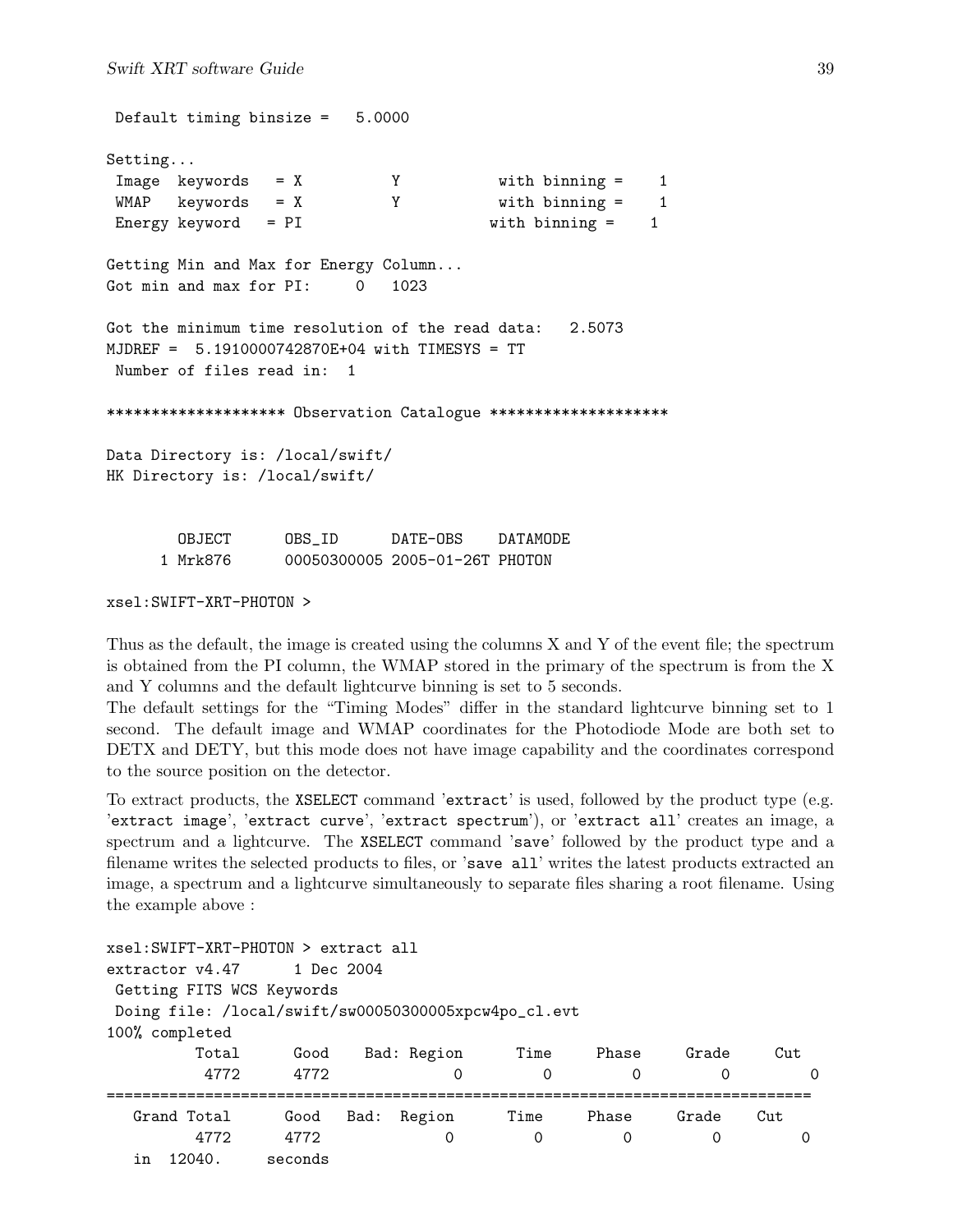Fits light curve has 4772 counts for 0.3963 counts/sec Thresholding removed more than half the bins Try exposure=0.0 on the extract command in xselect or lcthresh=0.0 if running extractor stand-alone Spectrum has 4772 counts for 0.3963 counts/sec ... written the PHA data Extension Image has 4772 counts for 0.3963 counts/sec xsel:SWIFT-XRT-PHOTON > save all source\_pc Saving the Spectrum: Wrote spectrum to source\_pc.pha Saving the Image: Wrote image to file source\_pc.img

```
Saving the Light Curve:
Wrote FITS light curve to file source_pc.lc
xsel:SWIFT-XRT-PHOTON >
```
Any products extracted as in the above example do not have any data filtering applied. Within XSELECT it is possible to set and apply the following types of filters: region (positional), grade, time, energy, intensity and phase. For the XRT modes with imaging capability (Photon Counting and Windowed Timing), it is recommended to filter the data for the region containing the source. The other types of filters are optional and depend on the desired type of analysis. The following section shows how to apply these various filters.

To extract background information, the procedure is different for each of the modes. In Photon Counting mode, the background should be selected from a source free region seen in the image. For the Windowed timing mode, the source should appear in the middle of the 1-D image, therefore the background can be selected using in regions on either site of the source. In Photodiode mode the background should instead be derived from the data acquired during the slew.

## 6.3 Setting Filters

The XSELECT command 'filter' allows the user set the different type of filters, and these are then applied to the data using the 'extract' command.

It is possible to enter multiple filters, for example a region, time and intensity filter, and all three filters will be applied the next time that the 'extract' command is invoked. It is also possible to remove a filter with the command 'clear' followed by the filter type. For example 'clear region source.reg' removes the region filter named 'source.reg'.

The command 'show filters' allows the user to check what filters are in place, and it is recommended to do this before using the 'extract' command.

### 6.3.1 Grade Filtering

The XRT Level 2 event files are screened for a set of recommended grades. However, users may want to further restrict this selection to specific grade settings. The selection is applied by testing on the GRADE column in the event file. The XSELECT command to enter a selection on grade is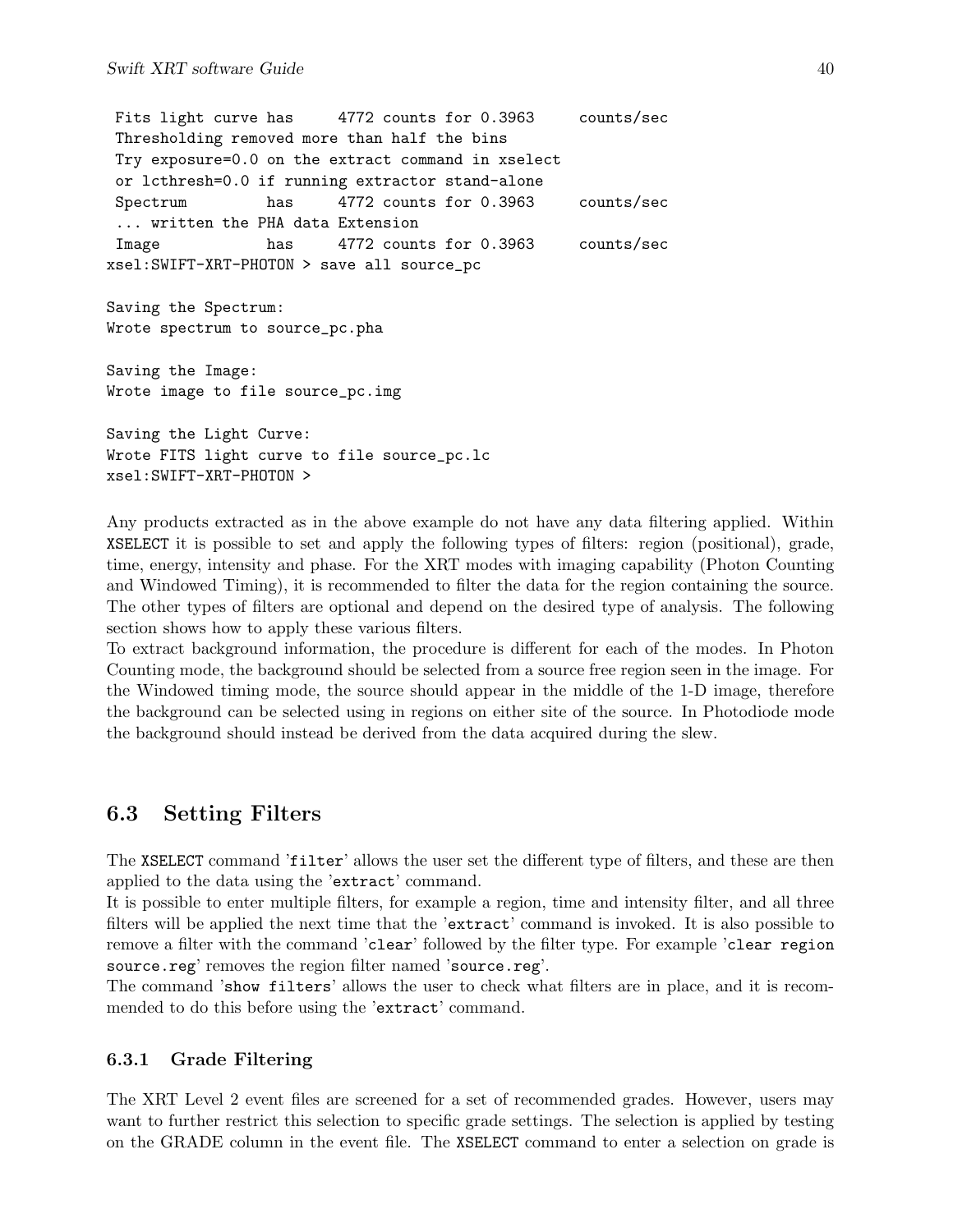'filter grade' followed by a single grade number  $(e.g. 0)$ , a range  $(e.g. 0-2)$ , an upper limit  $(e.g. 0)$  $<$  4), or a lower limit (e.g.  $>$  3). Example:

```
filter grade 0
```
filter grade 0-2

where the first command selects only event with grade 0, and the second command select events with grades in the 0-2 range. Users should be awarded that the XRT response matrices are made for specific grade selection, therefore this selection cannot be arbitrary. By default, the XRT Level 2 file contain events with the following grade selection: 0-12 for the Photon Counting mode, 0-5 for the Photodiode mode and 0-2 for the Windowed Timing mode. Response matrices are also available for the following grade selection: 0 for all three modes, 0-2 for the Photodiode mode and 0-4 for the Photon Counting mode.

## 6.3.2 Region Filtering

To create a region filter, users have first to examine the image and then select the region so as to include the source of interest. This type of filter applies only to the Photon Counting and Windowed Timing XRT modes, since only these modes have position information. For the Photodiode, mode no region selection is necessary. The region files can be created within XSELECT with the following steps:

- 1. Users should decide whether they want to work in SKY coordinates (default) or DETECTOR coordinates and change the coordinates setting using the command 'set image sky' or 'set image detector' for SKY and DETECTOR, respectively.
- 2. Extract an image from the event file read in XSELECT using the 'extract image' command.
- 3. Plot the image with the 'plot image' command which invokes ds9.
- 4. Create the region file within 'ds9' in the usual way, selecting on a region menu the shape of the region, the file format and the file coordinates system. By default, the region file format is set to ds9 and the coordinates system to 'physical', and this creates a region in pixel space using the original pixel numbering associated with the columns chosen to create the image. Alternatively, by setting the coordinates system to 'WCS' the region files are written using sky coordinates. For a circular shape, examples of the content of the region file for different coordinates system and file format are :

| fk5;circle(359.99051,0.00098221334,20.849088") | WCS. format DS9              |  |  |
|------------------------------------------------|------------------------------|--|--|
| circle(515,502,8.8444329)                      | Physical, format Ciao SAOtng |  |  |

Notes: (1) Region files can also be created with fv and XIMAGE and imported into XSELECT; (2) The procedure to define regions for the background is the same as for the source.

To set the region filter in XSELECT, the command is 'filter region region.reg' where the region.reg is the region file created with ds9 or other external software. For the Photon Counting mode with 2D positional information, the shape of the region should be a circle for a point-like source. The 90% of the PSF at 1.5 keV is enclosed by a 20 pixels radius circle (corresponding to  $\sim$  47 arcsec) and is weakly dependent on the off-axis angle. An example of the circle region in pixels is therefore :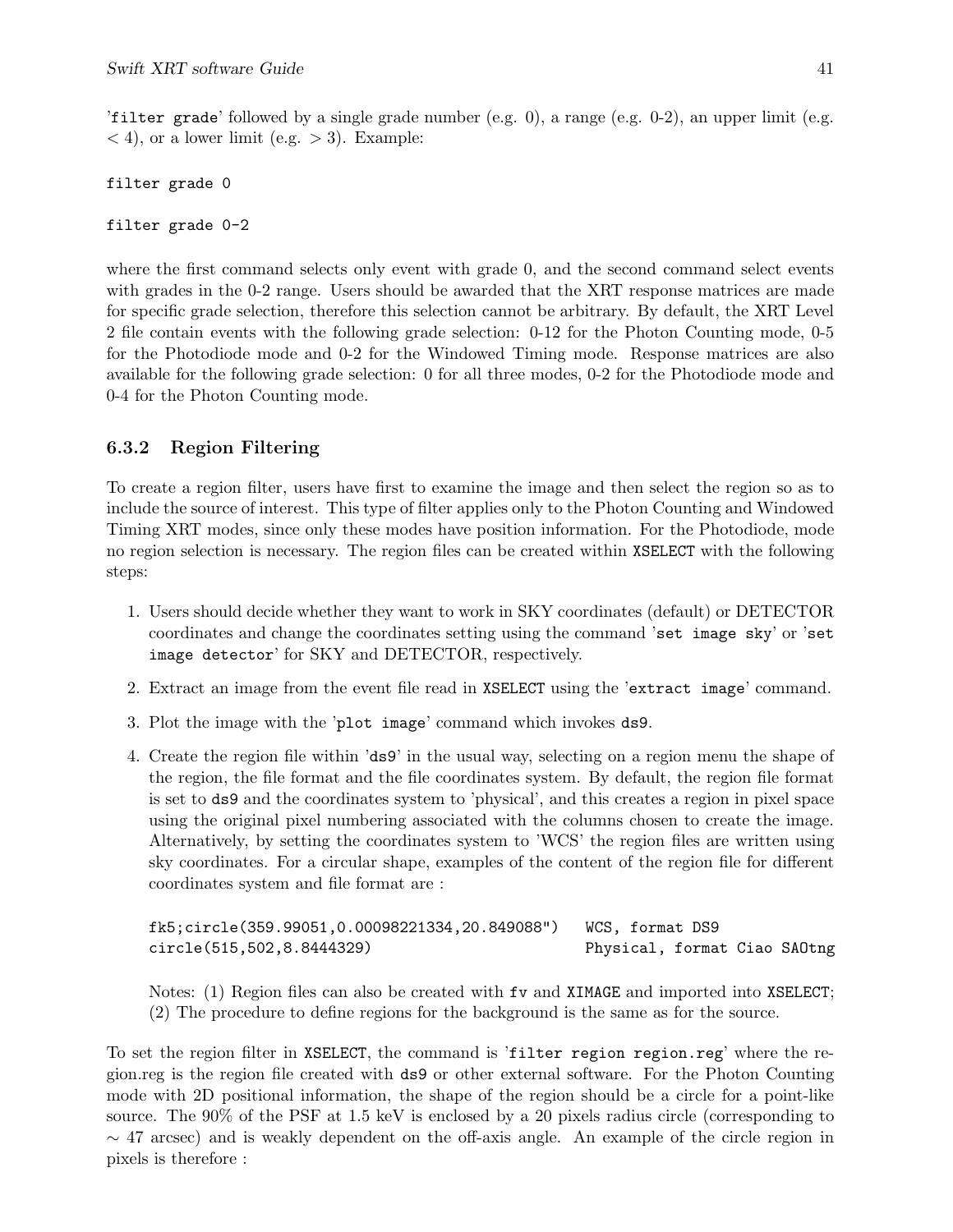CIRCLE(455.7, 501.2, 20.0)

where (455.7, 501.2) are the coordinates of the center of the circle and 20 is the radius of the circle in pixels.

For the Windowed Timing mode, the region shape is instead a box, since only 1D positional information is available along the DETX coordinate. A box region is specified by five parameters: the X and Y center, the width, the height and an angle. The recommended width is 40 pixels, with an height large enough to include all the photons in the Y dimension. The BOX rotation angle should be in degrees and is set to zero when extracting products in detector coordinate and to roll-90 if the products are extracted in sky coordinates (where 'roll' is the spacecraft roll angle expressed in degrees). An example of a box region in pixel using the same center as above and a rotation angle of 50 degrees and a Y-dimension of 30 pixels.

```
BOX(455.7, 501.2, 40.0, 30.0, 50.0)
```
### 6.3.3 Time Filtering

There are three different methods to select data based on time. These are :

- 1. Specifying parts of the light curve with the mouse cursor. The selected times are captured in a FITS GTI file. The command is 'filter time cursor';
- 2. Entering the start and stop times at the keyboard. The selected times are captured in a FITS GTI file. The command is 'filter time UT' or 'filter time SCC' or 'filter time MJD';
- 3. Entering a file containing the desired start and stop times. The command is 'filter time file filename'

The intervals within each file are subjected to a logical OR operation, i.e., an event has to fall within one of the GTIs listed in a file to be accepted as a good event. It is possible to enter time selection using more than one method. In this case the filters are combined using a logical AND operation. An event has to fall within every GTI in each time filter file to be accepted as a good event. The time filters can be applied to all XRT modes.

### Cursor Time Filtering

To use the cursor method to select time, users first have to extract a lightcurve and then use the command 'filter time cursor'. The lightcurve is plotted together with a set of instruction to use the cursor to select part of the lightcurve. Leaving the cursor selection, a GTI temporary file is created containing the selected times, which will be used when the next 'extract' command is issued. The effect of this filter can be removed with the 'clear time cursor' command. The temporary file can be saved using the command 'save time cursor filename', otherwise it is deleted upon exiting XSELECT.

### Keyboard Time Filtering

The keyboard method allows users to enter the start and stop time from the keyboard. The times can be specified with different formats :

1. Universal Time (UT), in which case the command is 'filter time ut' and the format for the time is, e.g., 2003-12-18T17:18:05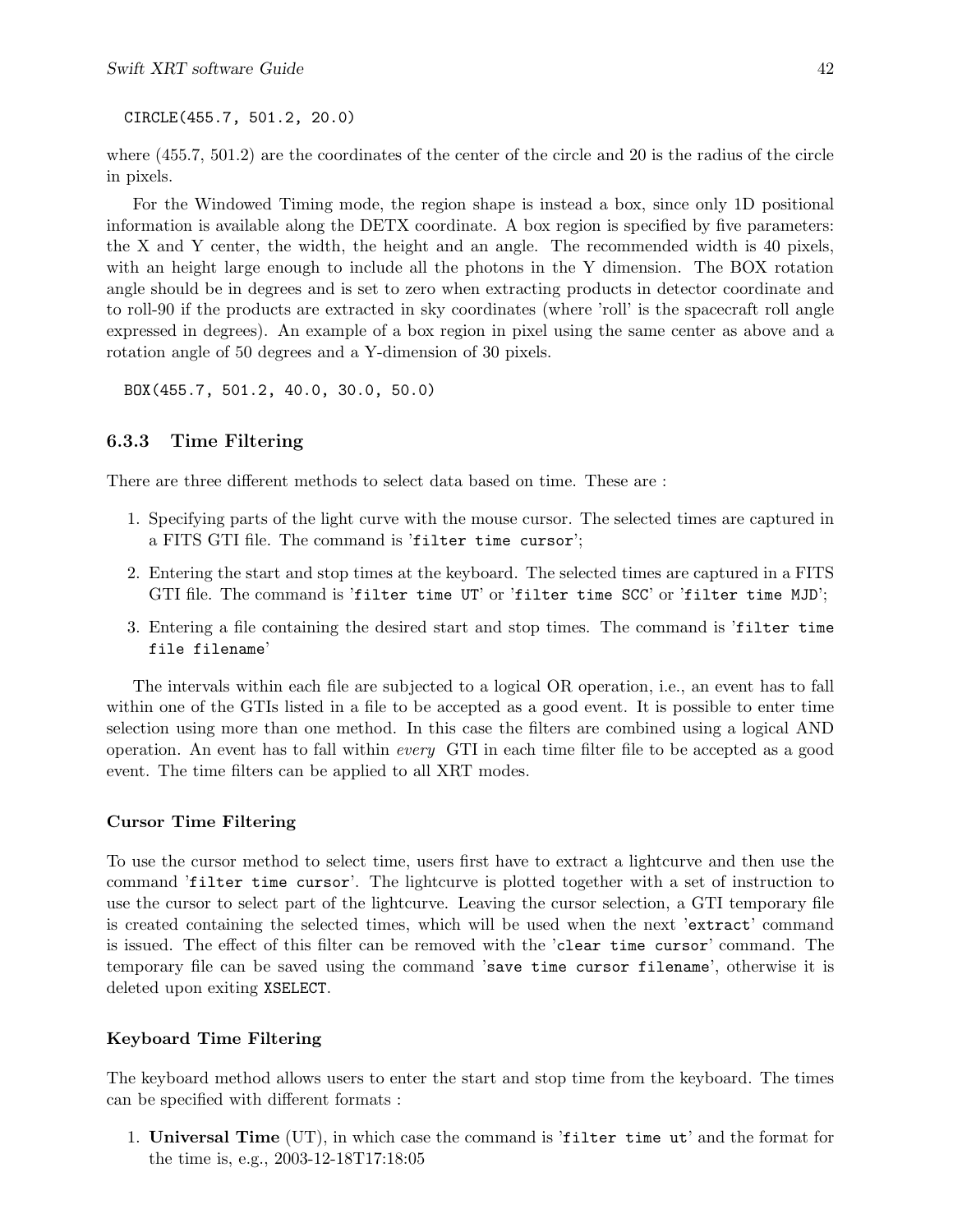- 2. SpaceCraft Clock Time (SCC), in which case the command is 'filter time scc' and the format for the time is, e.g., 9.372975399487495E+07 or 93729753.99487495.
- 3. Modified Julian Day (MJD), in which case the command is 'filter time mjd' and the format for the time is, e.g., 52991.66012956046

The selected times are written to a GTI temporary file and will be used next time the 'extract' command is issued. The effect of this filter can be removed with the 'clear time cursor' command. The temporary file can be saved using the command 'save time keyboard filename', otherwise it is deleted when exiting XSELECT. If a lightcurve was previously extracted, entering the command, 'filter time scc' will cause the light curve to be plotted and the selection is via the cursor (as for the cursor time filtering).

### Time filtering from files

This method allows users to enter a filename (either ASCII or FITS), containing the start and stop time necessary to filter the data, with the command 'filter time file filename' where filename is the name of the file containing the start and stop times. The ASCII file contain pairs, one per line, of the start and stop times, specified as Space Craft clock time (units are seconds) , as for example :

9.372975399487495E+07 9.374917324292182E+07 9.376167806128120E+07 9.378212711987495E+07

The FITS file has the GTI format. To remove the effect of this time filter, the command 'clear time ASCII' removes any ASCII GTI file and 'clear time fits' removes any FITS GTI file.

### 6.3.4 Energy Filtering

Energy filters are useful ways to extract lightcurves or images for specific energy bands. The XRT event files do not have an energy column but to each photon a PHA and PI channel is assigned, and the energy selection is via these columns. To set an energy filter, users have to first define the energy column, and then input a lower and upper channel range. This is achieved by the following commands:

- set phaname PI, which sets the PI column as the energy column.
- filter pha\_cutoff 100-700, which filters all data within the channel range 100-700 of the PI column.

Note: for the XRT the spectral information is by default extracted from the PI column, since its values are corrected for temporal and temperature changes in the gain and for positional gain variation (Charge Transfer Inefficiency, CTI). In PI space the energy-to-channel conversion is approximately linear and is about  $PI = 100*E$ , where the E is the the energy in keV. The energy filters can be applied to all XRT modes.

### 6.3.5 Intensity Filtering

To define an intensity filter, users have to first extract and plot a lightcurve and then use the command 'filter intensity min-max' where min and max is the range of intensity selected.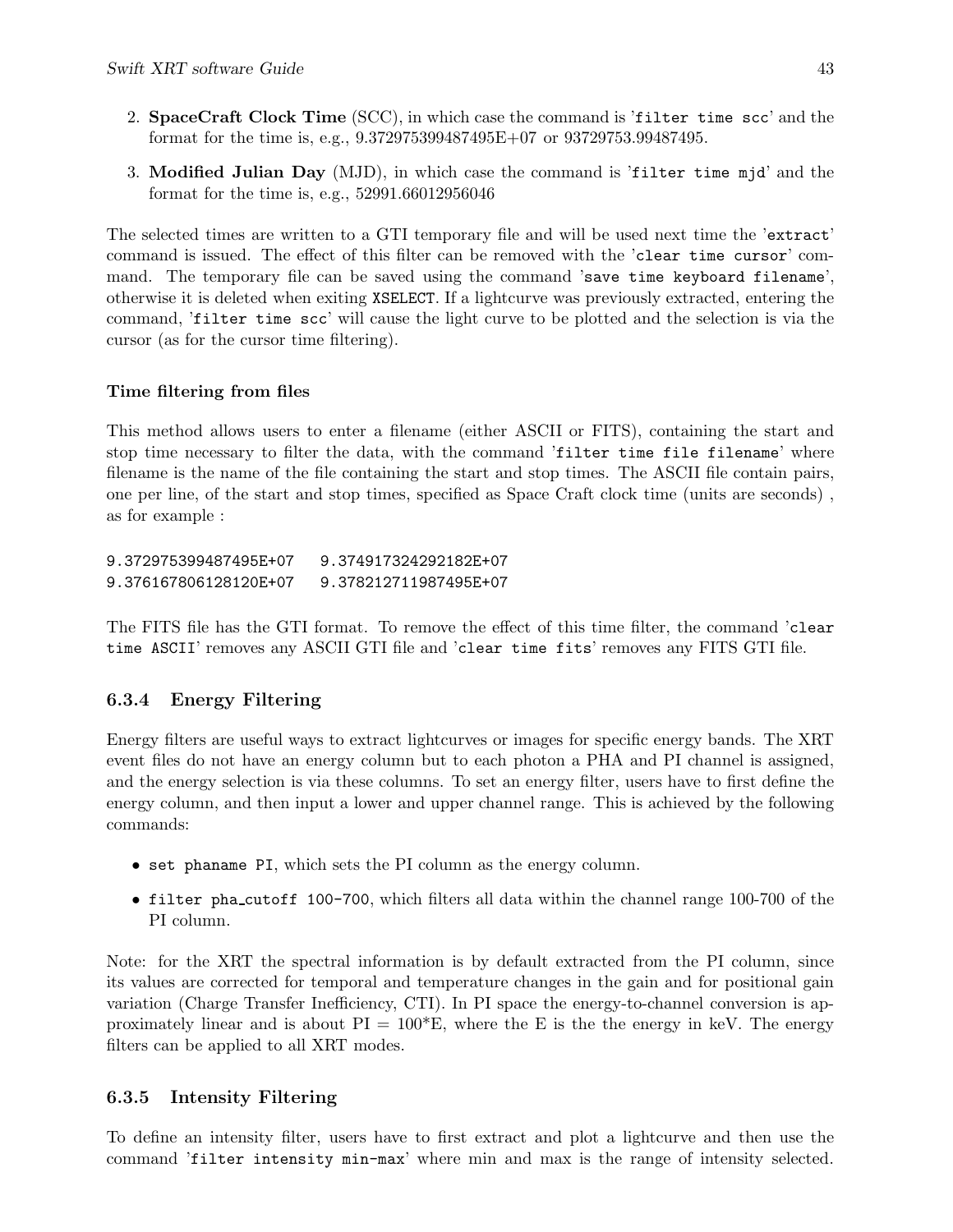This filter generates a temporary GTI file where each interval corresponds to times where the intensity is included in the specified range. The filter is used next time the 'extract' command is issued. The temporary file can be saved using the command 'save time keyboard filename', otherwise it is deleted upon exiting from XSELECT. The effect of this filter can be removed with the 'clear intensity' command. Please note that any energy filters used to create the lightcurve will be applied in conjunction with the intensity filter the next time the 'extract ' command is issued, unless they are cleared before extracting the product. If, for example, the intensity filter is created using selections made based on a light curve in the soft energy band, the energy filter should be cleared before extracting the spectrum or else all events in the soft energy band will be filtered out.

### 6.3.6 Phase Filtering

To set a phase filter, users have to specify an epoch, a period and a phase range using the command 'filter phase epoch period ph1-ph2'. For example :

filter phase 52991.66012956046 0.00782407 0.0-0.2

will cause events to be extracted between the phases of 0 and 0.2, where the full range in phase is 0-1. The first argument is the epoch of phase zero in MJD, while the second argument is the period in days (676 seconds, in this case). The command clear phase removes a phase filter.

## 6.4 Examples

### 6.4.1 Extract spectra for Photon Counting mode data

The example below is an XSELECT log of the commands used to generate a spectrum for the source and background in the Photon Counting mode. The image generated in sky coordinates (the default setting is the X and Y columns) is also saved.

- Start-up XSELECT and read a Photon Counting mode data file
- Extract an image and save to a file
- Display the image
- Select the regions for the source and the background in ds9 (the commands for the selection in ds9 are not shown, but the results are in Fig 2.1)

===============================================================================

> xselect

\*\* XSELECT V2.2a \*\*

> Enter session name >[xsel] xsel:ASCA > read events sw00050300005xpcw4po\_cl.evt > Enter the Event file dir >[.//] Got new mission: SWIFT > Reset the mission ? >[yes]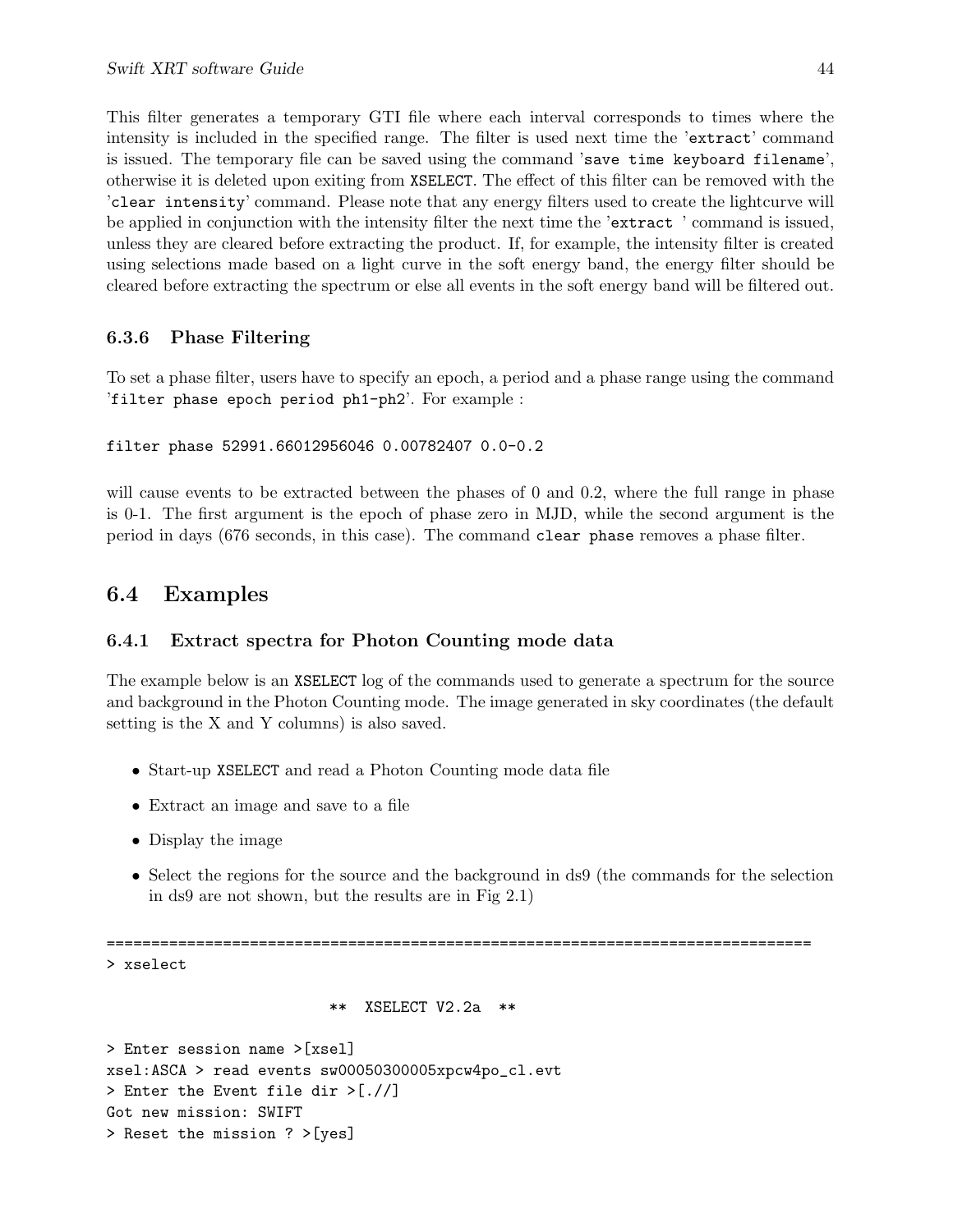Notes: XSELECT set up for SWIFT Time keyword is TIME in units of s Default timing binsize = 5.0000 Setting... Image keywords = X Y with binning = 1 WMAP keywords = X Y with binning = 1 Energy keyword = PI with binning = 1 Getting Min and Max for Energy Column... Got min and max for PI: 0 1023 Got the minimum time resolution of the read data: 2.5073 MJDREF = 5.1910000742870E+04 with TIMESYS = TT Number of files read in: 1 \*\*\*\*\*\*\*\*\*\*\*\*\*\*\*\*\*\*\*\* Observation Catalogue \*\*\*\*\*\*\*\*\*\*\*\*\*\*\*\*\*\*\*\* Data Directory is: /local/swift/ HK Directory is: /local/swift/ OBJECT OBS\_ID DATE-OBS DATAMODE 1 Mrk876 00050300005 2005-01-26T PHOTON xsel:SWIFT-XRT-PHOTON > extract image extractor v4.47 1 Dec 2004 Getting FITS WCS Keywords Doing file: /local/swift/sw00050300005xpcw4po\_cl.evt 100% completed Total Good Bad: Region Time Phase Grade Cut 4772 4772 0 0 0 0 0 =============================================================================== Grand Total Good Bad: Region Time Phase Grade Cut 4772 4772 0 0 0 0 0 in 12040. seconds Image has 4772 counts for 0.3963 counts/sec xsel:SWIFT-XRT-PHOTON > save image image\_pc.img Wrote image to file image\_pc.img xsel:SWIFT-XRT-PHOTON > plot image ===============================================================================

After the region has been selected :

- Set the source region filter
- Extract source spectrum
- Save the source spectrum to a file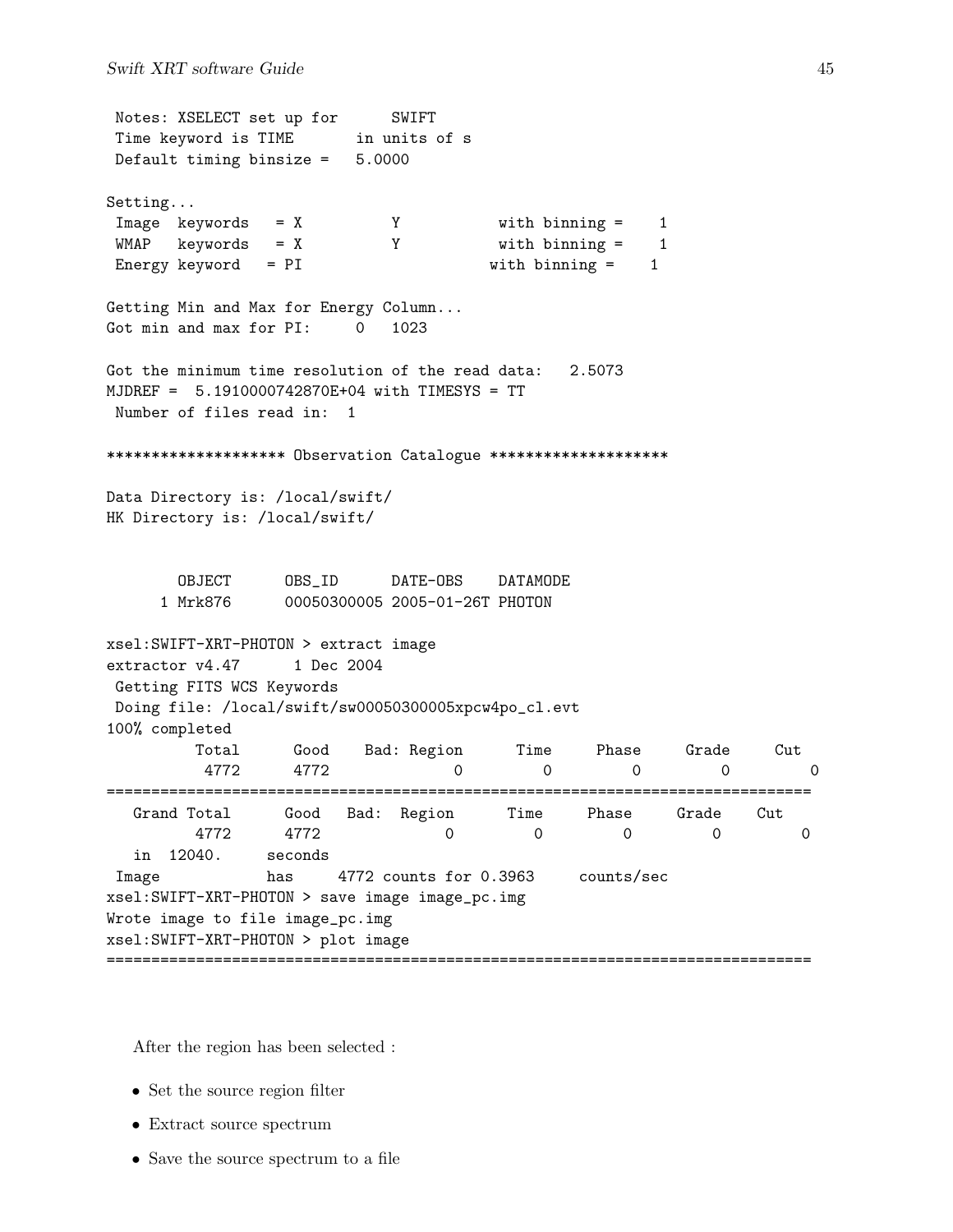

Figure 6.1: Image Plot with the source and background region selected

- Remove filter source region file
- Set the background region filter
- Extract background spectrum
- Save a background spectrum to a file
- $\bullet\,$  Remove filter background region file

================================================================================================= xsel:SWIFT-XRT-PHOTON > filter region source.reg xsel:SWIFT-XRT-PHOTON > extract spectrum extractor v4.47 1 Dec 2004 Getting FITS WCS Keywords Doing file: /local/swift/sw00050300005xpcw4po\_cl.evt 100% completed Total Good Bad: Region Time Phase Grade Cut 4772 2331 2441 0 0 0 0 =============================================================================== Grand Total Good Bad: Region Time Phase Grade Cut 4772 2331 2441 0 0 0 0 in 12040. seconds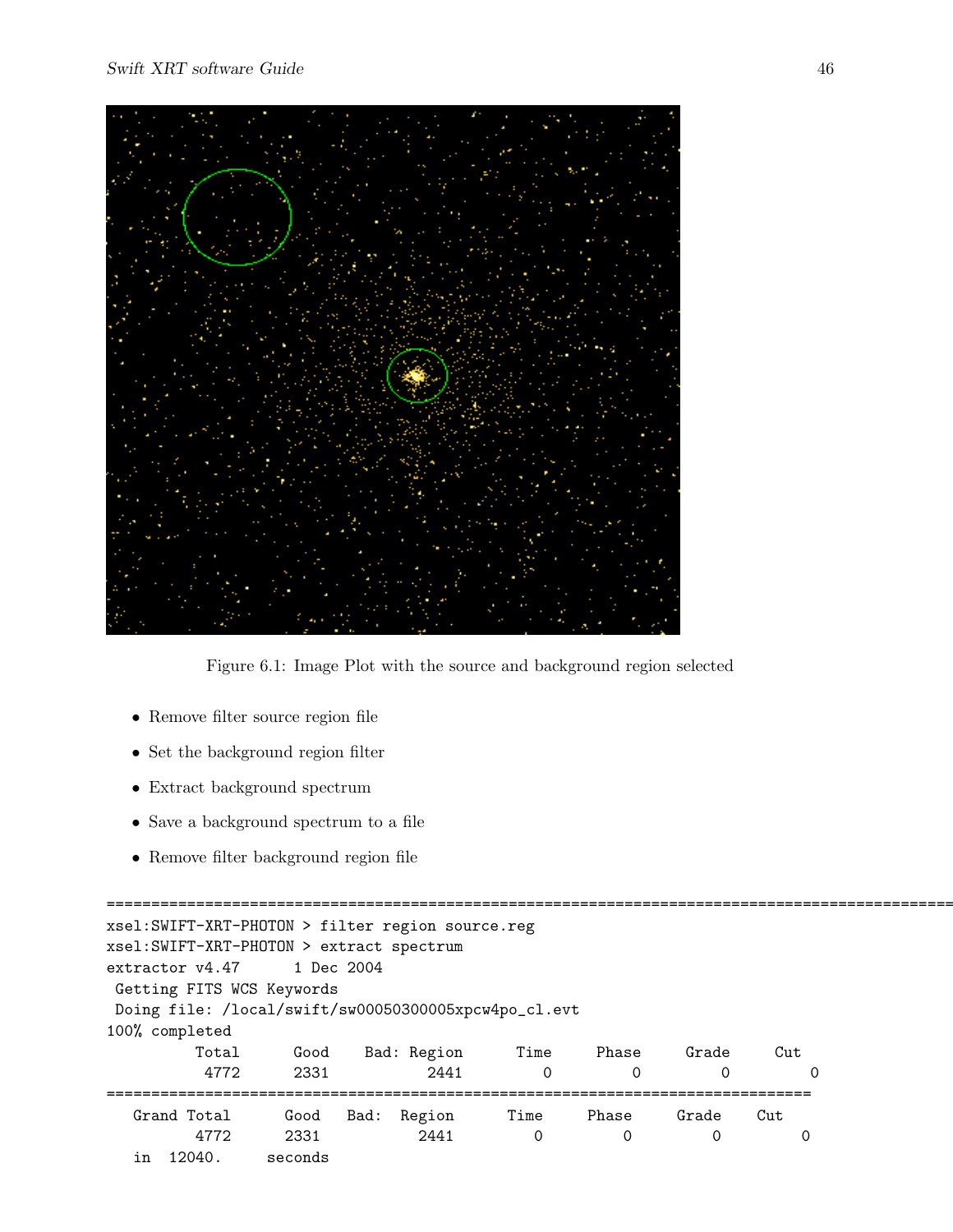#### Swift XRT software Guide 47

```
Spectrum has 2331 counts for 0.1936 counts/sec
 ... written the PHA data Extension
xsel:SWIFT-XRT-PHOTON > save spectrum src_pc.pha
Wrote spectrum to src_pc.pha
xsel:SWIFT-XRT-PHOTON > clear region
xsel:SWIFT-XRT-PHOTON > show status
            *** Status of XSELECT ***
Plot device is /XS
*** MISSION ***
SWIFT NONE XRT PHOTON
Time keyword is TIME in units of s
Default timing binsize = 5.0000
Minimum timing resolution: 2.5073
Energy keyword is PI with binning 1
Max and min for PI : 0 1023
Image keywords = X Y with binning = 1
WMAP keywords = X Y with binning = 1
*** DATA ***
The data directory is /local/swift/
The obscat xsel_read_cat.xsl has been made.
One data file has been read in.
GTI files are in use.
*** PRODUCTS ***
A spectrum has been accumulated.
An image has been accumulated.
*** SELECTIONS ***
    NONE
*** FILTERS ***
    NONE
xsel:SWIFT-XRT-PHOTON > filter region back.reg
xsel:SWIFT-XRT-PHOTON > extract spectrum
extractor v4.47 1 Dec 2004
Getting FITS WCS Keywords
Doing file: /local/swift/sw00050300005xpcw4po_cl.evt
100% completed
```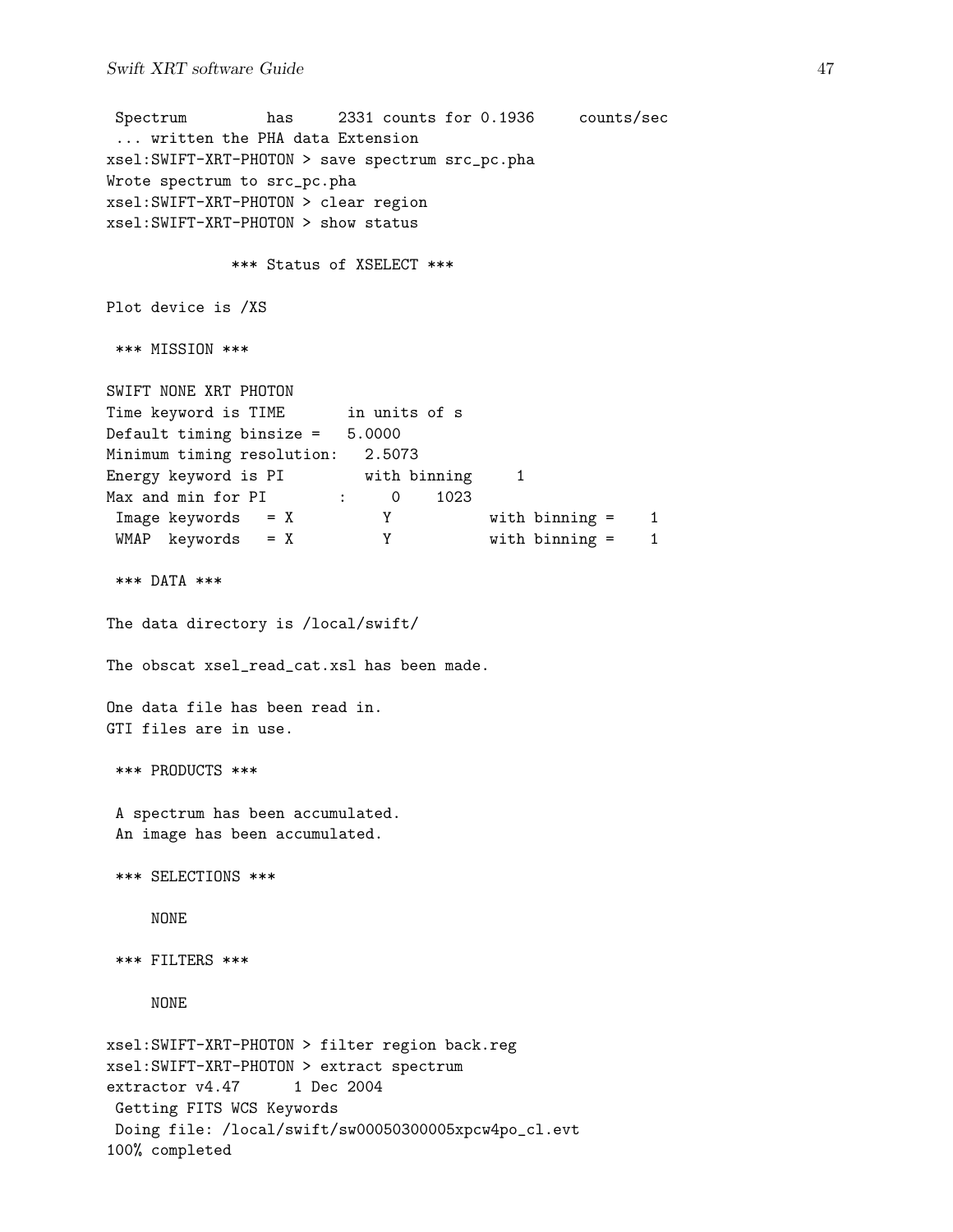|                                                 | Total | Good        |      | Bad: Region    | Time                                | Phase      | Grade      | Cut             |
|-------------------------------------------------|-------|-------------|------|----------------|-------------------------------------|------------|------------|-----------------|
|                                                 | 4772  | 26          |      | 4746           | 0                                   | Ω          | 0          | $\Omega$        |
| Grand Total                                     | 4772  | Good<br>-26 | Bad: | Region<br>4746 | Time<br>$\Omega$                    | Phase<br>0 | Grade<br>0 | Cut<br>$\Omega$ |
| 12040.<br>in                                    |       | seconds     |      |                |                                     |            |            |                 |
| Spectrum<br>written the PHA data Extension      |       | has         |      |                | 26 counts for 2.1595E-03 counts/sec |            |            |                 |
| xsel: SWIFT-XRT-PHOTON > save spectrum back.pha |       |             |      |                |                                     |            |            |                 |
| Wrote spectrum to back.pha                      |       |             |      |                |                                     |            |            |                 |
| xsel: SWIFT-XRT-PHOTON > clear region           |       |             |      |                |                                     |            |            |                 |
|                                                 |       |             |      |                |                                     |            |            |                 |

### 6.4.2 Extracting spectra for Photodiode mode using an intensity filter

The example below is the XSELECT log of the commands used to generate an intensity-selected spectrum for the Photodiode Mode. For this mode, there is no region selection applied because of its lack of positional information. The sequence used is from ground calibration data where two different intensity levels were included.

- Read the Photodiode mode event file
- Change setting to the new mode
- Set a grade selection to use only events with grade 0
- Extract and plot the lightcurve of all the data with 1 second binning

================================================================================================= > xselect \*\* XSELECT V2.2a \*\* > Enter session name >[xsel] xsel:ASCA > read events sw00073701002xlrb1po\_cl.evt > Enter the Event file dir >[./] Got new mission: SWIFT > Reset the mission ? >[yes] Notes: XSELECT set up for SWIFT Time keyword is TIME in units of s Default timing binsize = 1.0000 Setting... Image keywords = DETX DETY with binning = 1 WMAP keywords = DETX DETY with binning = 1 Energy keyword = PI with binning = 1 Getting Min and Max for Energy Column...

Got min and max for PI: 0 1023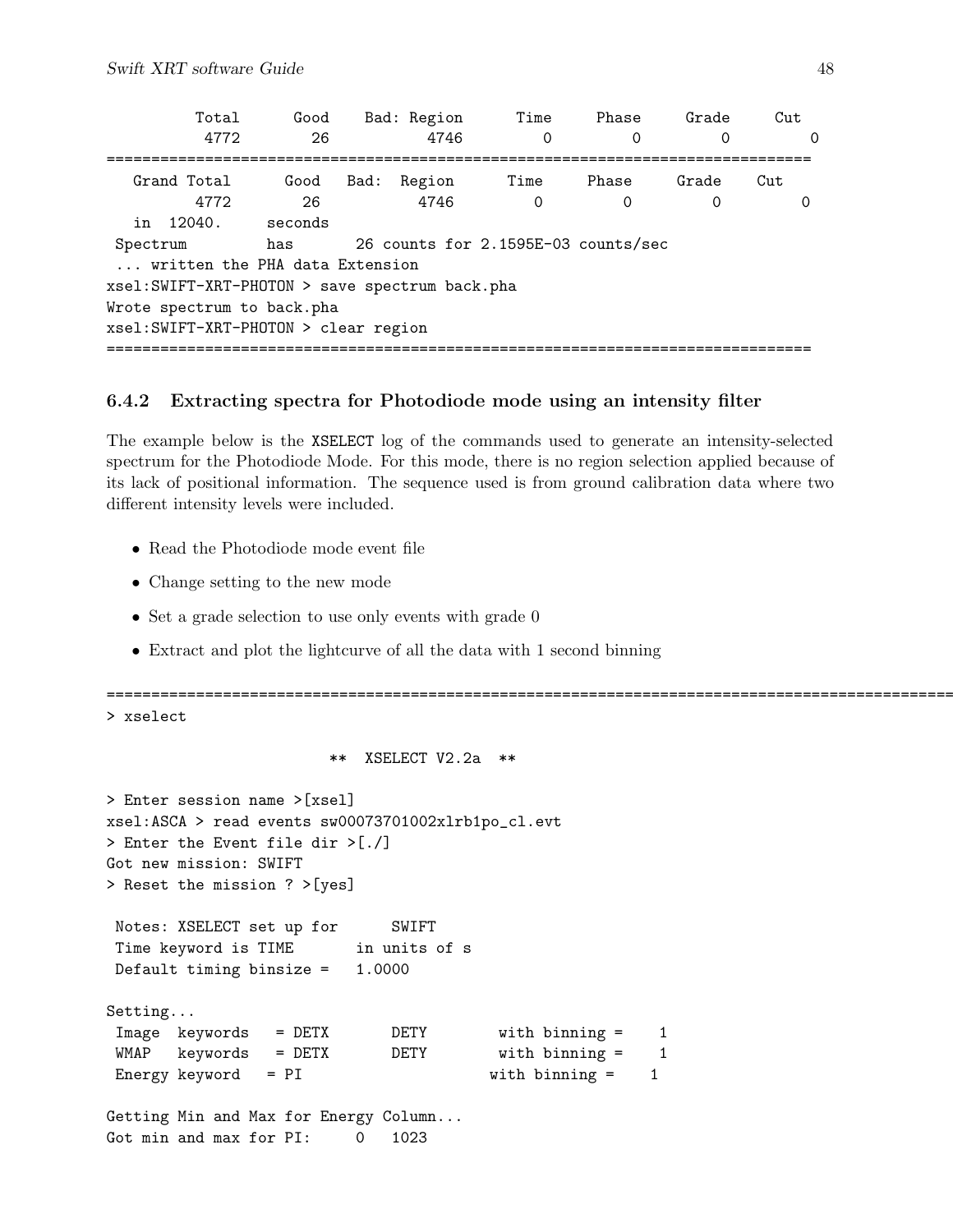Got the minimum time resolution of the read data: 0.14000E-03 MJDREF = 5.1910000742870E+04 with TIMESYS = TT Number of files read in: 1 \*\*\*\*\*\*\*\*\*\*\*\*\*\*\*\*\*\*\* Observation Catalogue \*\*\*\*\*\*\*\*\*\*\*\*\*\*\*\*\*\*\*\* Data Directory is: /local/swift HK Directory is: /local/swift OBJECT OBS\_ID DATE-OBS DATAMODE 1 XRT Ground 00073701002 2001-01-14T LOWRATE xsel:SWIFT-XRT-LOWRATE > filter grade 0 xsel:SWIFT-XRT-LOWRATE > extract curve  $extraction v4.48$  9 Dec 2004 Getting FITS WCS Keywords Doing file: /local/swift/sw00073701002xlrb1po\_cl.evt 100% completed Total Good Bad: Region Time Phase Grade Cut 120660 82643 0 0 0 38017 0 =============================================================================== Grand Total Good Bad: Region Time Phase Grade Cut 120660 82643 0 0 0 38017 0 in 165.24 seconds Fits light curve has 82643 counts for 500.1 counts/sec Thresholding removed more than half the bins Try exposure=0.0 on the extract command in xselect or lcthresh=0.0 if running extractor stand-alone xsel:SWIFT-XRT-LOWRATE > plot curve PLT> r y 0 2000 PLT> p PLT> quit =================================================================================================

- Set the intensity filter
- Extract the spectrum
- Save the spectrum to a file
- Exit XSELECT

```
xsel:SWIFT-XRT-LOWRATE > filter intensity 300-600
Making GTI to implement intensity selection with Boolean expression:
 * RATE .GE. 300.0 .AND. RATE .LE. 600.0
PREFR keyword not found, using prefr = 0.5
```
=================================================================================================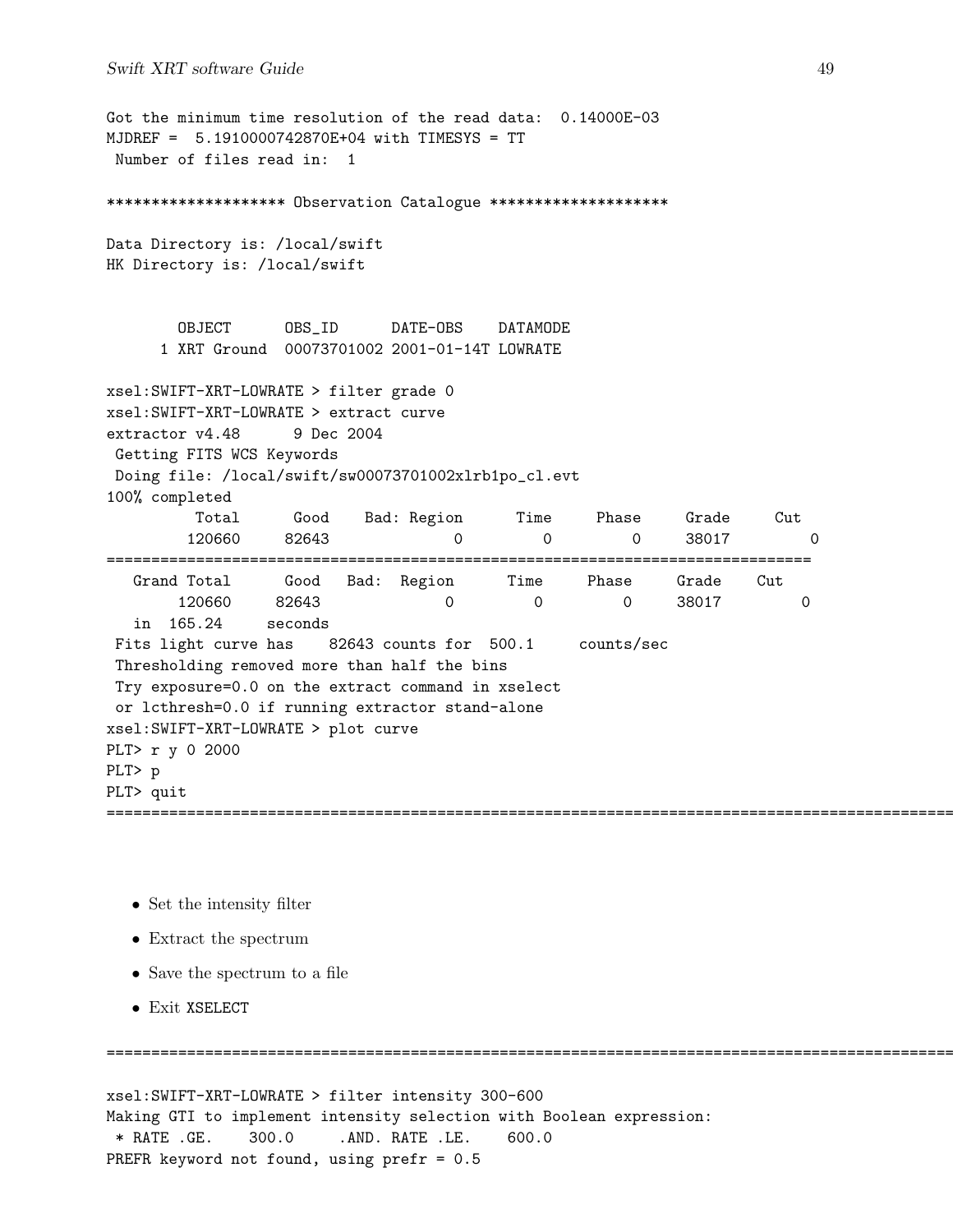

Figure 6.2: Curve Plot from which the Intensity values are selected

```
POSTFR keyword not found, using postfr = 0.5
xsel:SWIFT-XRT-LOWRATE > extract spectrum
extractor v4.48 9 Dec 2004
Getting FITS WCS Keywords
Doing file: /local/swift/sw00073701002xlrb1po_cl.evt
100% completed
        Total Good Bad: Region Time Phase Grade Cut
       120660 29108 0 83502 0 8050 0
===============================================================================
  Grand Total Good Bad: Region Time Phase Grade Cut
      120660 29108 0 83502 0 8050 0
  in 86.500 seconds
Spectrum has 29108 counts for 336.5 counts/sec
 ... written the PHA data Extension
xsel:SWIFT-XRT-LOWRATE > save spectrum source_lr.pha
Wrote spectrum to source_lr.pha
xsel:SWIFT-XRT-LOWRATE > quit
> Save this session? >[yes] no
=================================================================================================
```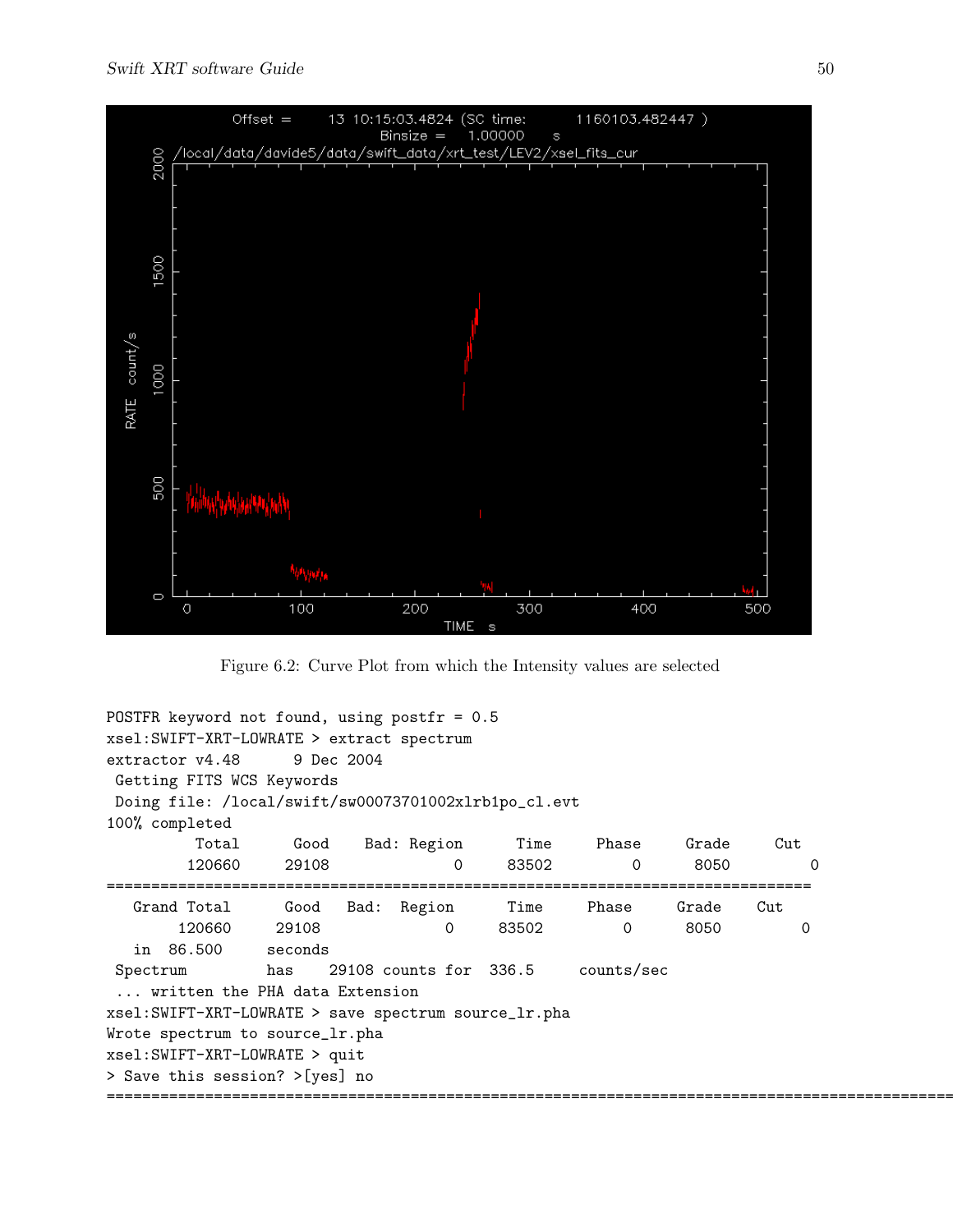## 6.5 Further analysis on the science products

The spectra, lightcurves and images can be used as input to XSPEC, XRONOS, and XIMAGE or any other software analysis software packages that accept the XSELECT outputs. After having creating the source and background spectra, spectral analysis packages (for example XSPEC) require response matrices and ancillary response files (arfs). For the XRT, the response matrices, for a specific set of grades, are available in CALDB (see also chapter 8). CALDB also contains a set of standards arf files derived for on-axis position and standard extraction radius, however arf at arbitrary detector positions and different extraction radius can be derived using the task xrtmkarf. For example to create an arf for the spectrum extracted with the Photodiode mode, xrtmkarf can be run as :

### xrtmkarf phafile=source\_lr.pha srcx=300 srcy=300 outfile=source\_lr.arf psfflag=no

where the source position has been entered in detector coordinates and here were set to the detector center. CALDB needs to be initialized since the task uses many of the calibration file.

One of the common usage of the XRT images is to derive the position of the GRB and its error. This is accomplished with the specific XRT tasks xrtcentroid which uses XIMAGE to derive the centroid and calibration information stored in CALDB to derive the error. In interactive mode this task can be run as in the following example:

### xrtcentroid infile=sw<obs\_id>xpcwnpocl.evt outfile=DEFAULT outdir=./ calcpos=yes interactive=yes

which accepts as input an event file or an image and outputs an ASCII file containing the position and its error.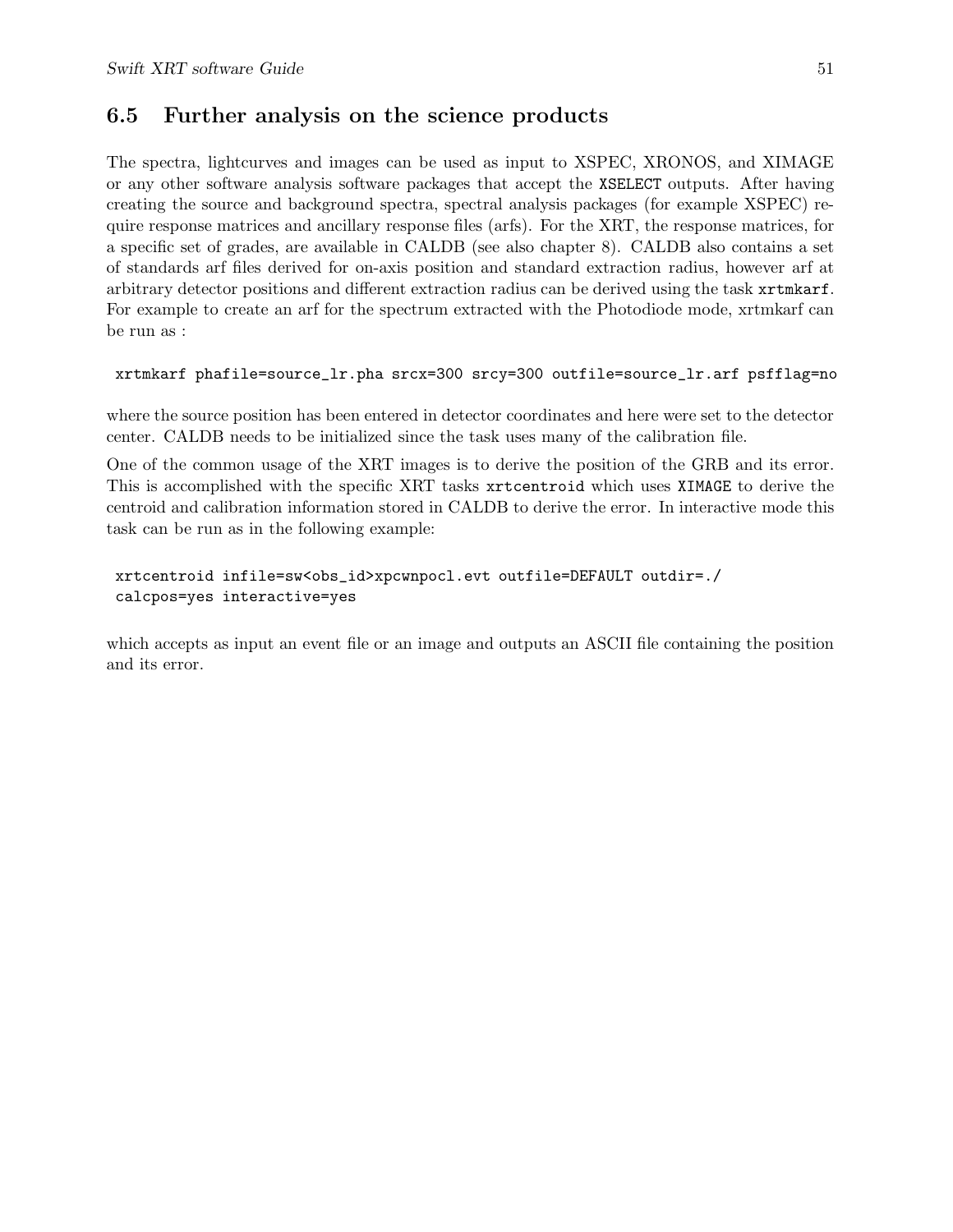## Chapter 7

# XRT TDRSS messages

## 7.1 Introduction

For each new trigger detected by the BAT, the three instruments, the Figure of Merit algorithm, or the spacecraft can send messages on-ground via TDRSS, which are then broadcast by the GCN reporting on the first look at the new source. For the XRT, these TDRSS messages will be generated only if the satellite has slewed to the new position. The XRT TDRSS messages contain the results of on-board processing of the data acquired during the very first look at the new position. The data on which these results are based are later relayed via Malindi and included in the first observation at this new position.

## 7.2 The messages

The XRT messages containing the on-board processing results are :

- A position message reporting the XRT position of the new source as calculated on board.
- A postage stamp image centered on the XRT position of the new source.
- A centroid error-message reporting the reason why the source position could not be calculated on board.
- A spectrum in Photodiode mode and one in Windowed timing mode.
- A lightcurve.

The messages are formatted in FITS using either the primary header or a binary table extension. The information from the position and the centroid error messages is provided as keywords in a primary header of a FITS file with an empty array. The postage stamp image is stored in the primary header and the spectra and the lightcurve instead are in binary table extensions. The filenames of the XRT messages are :

| XRT centroid   | sw[obs_id]msxce.fits   |
|----------------|------------------------|
| XRT image      | sw[obs_id]msxim_rw.img |
| XRT spectrum 1 | sw[obs_id]msxlr_rw.pha |
| XRT spectrum 2 | sw[obs_id]msxwt_rw.pha |
|                |                        |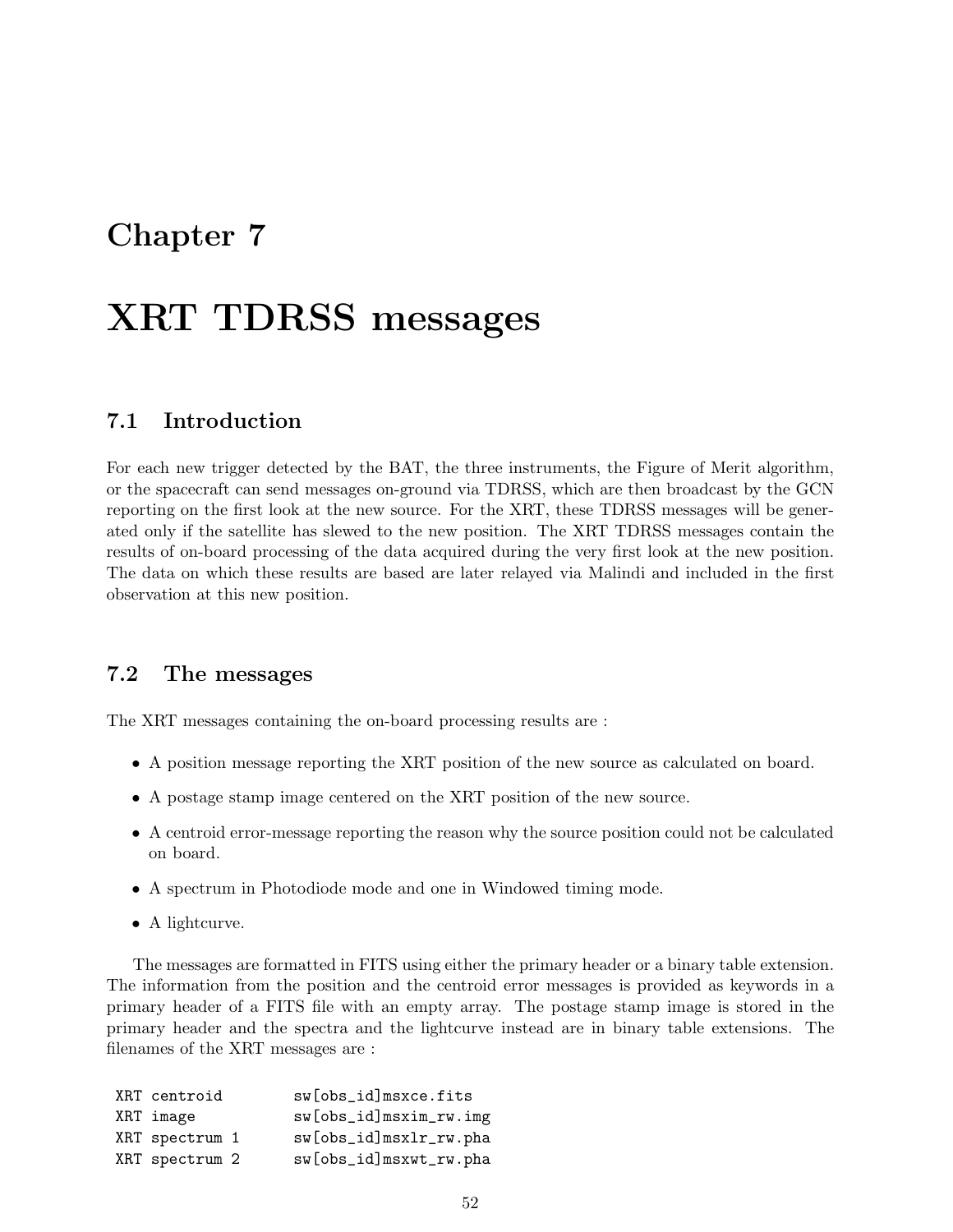XRT no centroid sw[obs\_id]msxno.fits XRT lightcurve sw[obs\_id]msx.lc

On the ground the postage stamp image and the spectra are processed to produce files suitable for image and spectral analysis. The task *xrttdrss* applies the necessary transformations and produces three additional files that are also archived.

xrttdrss can process the postage stamp image and spectra individually or simultaneously, and it is run at the GCN before these messages are broadcast. For example, if both the postage stamp and the spectra are available, the command is :

xrttdss imagefile=file1 spec1file=file2 spec2file=file3

or

```
xrttdss imagefile=file1 spec1file=NONE spec2file=NONE
```
if instead only the postage stamp image is available.

## 7.3 Position, postage stamp and centroid error

If the on-board XRT centroid was successful, the XRT sents out the position message. This includes the position of the source (J2000), the total rate observed, corresponding to the total charge (DN) per second, and the sqrt of the charge. These values are stored in the following keywords :

| XRA_OBJ  | / [deg] XRT RA location of GRB or Object  |
|----------|-------------------------------------------|
| XDEC OBJ | / [deg] XRT DEC location of GRB of Object |
| RATEDN   | / [adu/s] DN charge in standard window    |
| SQRTDN   | / Sqrt of the DN                          |

The RATEDN corresponds to the total charge collected in the window (sub-image) used to calculate the centroid.

The postage stamp image calculated on-board is obtained using the Image mode data (0.3-10 keV) and it is sent only if the centroid could be determined on-board. It is a 51x51 pixel image (2'x 2') in RAW coordinates (as defined in Chapter 3) and the bias has not been subtracted. Onground the bias is subtracted, the image is transformed in a 'looking up' orientation, and the FITS world coordinate system keywords are written in the header. The resulting image is rotated with respect to the celestial north by the roll angle. The ground processing also calculates the error in the centroid, the total charge after bias subtraction, its rate, and the flux in  $\text{erg/cm}^2\text{/s}$  using a standard conversion factor. These values are stored in the following keywords :

| $XRTBIAS =$  | / Bias calculated on ground [always applied]         |
|--------------|------------------------------------------------------|
| $ERRCTRD =$  | / error on the XRT centroid position                 |
| $SRCFLUX =$  | / $[erg/cm**2/s]$ source flux $(0.3-10 \text{ keV})$ |
| $TOTALDN =$  | / Total DN value after bias subtraction              |
| $RATEDN =$   | / DN rate value (DN/EXPOSURE)                        |
| $CONVFACT =$ | / Conversion factor DN/s to 0.3-10keV flux           |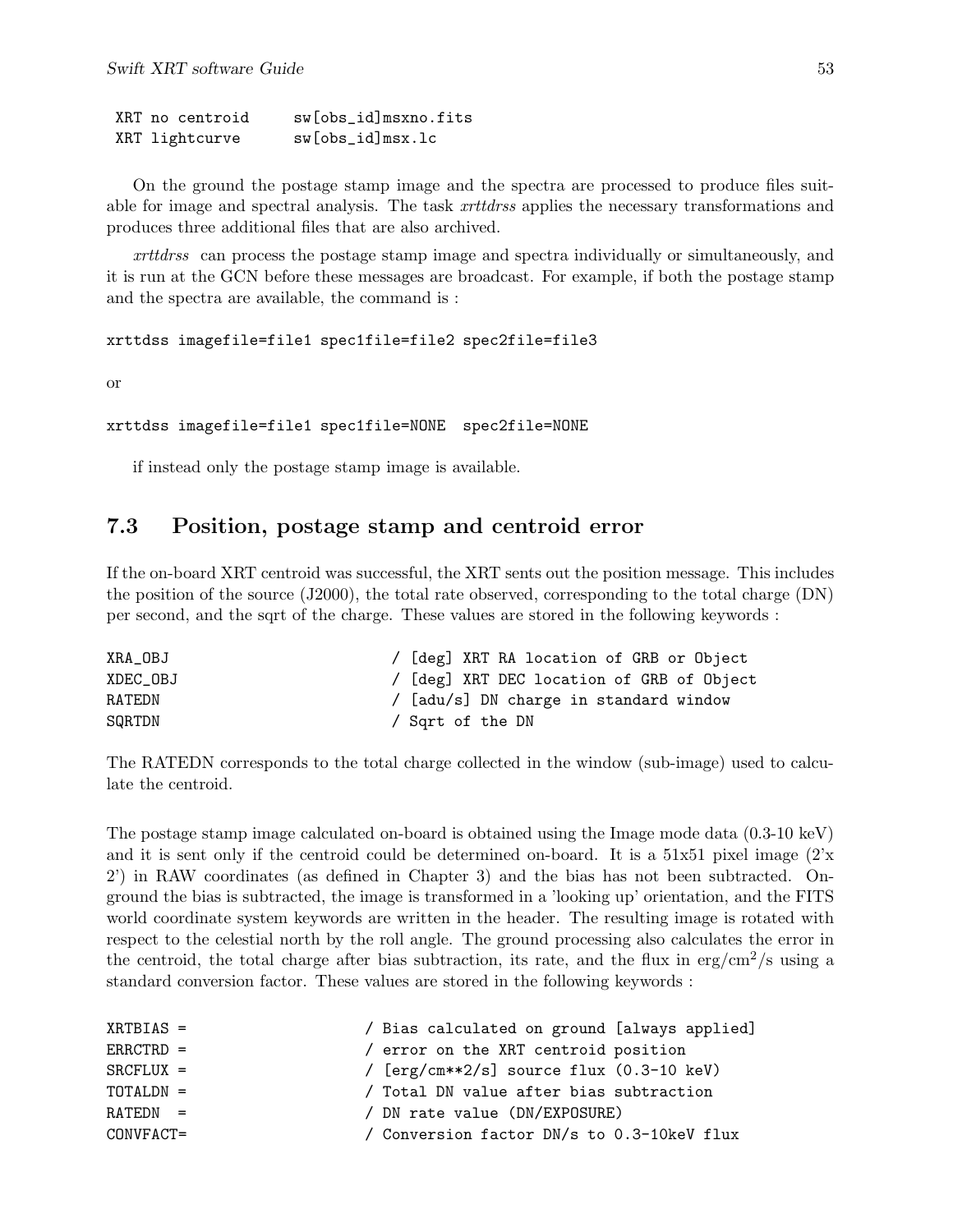The TOTALDN is calculated using all 51x51 pixels in the image.

If the XRT cannot determinate a centroid position for the new discovered source, it sends down a centroid error message. This includes several diagnostics and an error flag reporting the reasons why the centroid could not be determined. The error flag is stored in the keyword ERRFLAG and it is set to one of the following values:

```
COMMENT ERRFLAG 1=no source found in the image
COMMENT 2=algorithm did not converge
COMMENT 3=standard deviation too large
COMMENT 0xFFFF= general error
```
## 7.4 Spectra

After the postage stamp image, the XRT sends down spectra obtained from the timing modes (Photodiode and Windowed Timing mode). The number of spectra depends on the source count rate. Each spectrum contains a 1024 bin histogram in PHA (not PI) binned by a factor of 4 compared to the original PHA array. The file format is compatible with the XSPEC format and contains the following columns:

| TTYPE          | <b>TFORM</b> | TUNIT | TLMIN                    | TLMAX                    | Description                |
|----------------|--------------|-------|--------------------------|--------------------------|----------------------------|
| <b>CHANNEI</b> |              | chan  |                          | $1023\,$                 | Channel number             |
| <b>COUNTS</b>  |              | count | $\overline{\phantom{0}}$ | $\overline{\phantom{a}}$ | Total count in the channel |

The spectra are calculated without applying on-board event recognition, and therefore all pixels are included. In Photodiode mode, the spectra is accumulated using the entire field of view, including the corner Fe-55 calibration sources. Therefore, the spectra include the Mn K-alpha and K-beta emission lines at 5.9 and 6.4 keV. In Windowed Timing mode, the spectra includes all pixels in the 1-D window. The standard window setting is of 200 pixels, therefore the corner calibration sources are not included. The on-board software can send these spectra in different ways: the PD spectrum can have the bias subtracted (default) or not, and the WT spectrum can include also all the counts collected in PD mode or not. The keyword BIASLVL in the header of the PD spectrum reports the bias value, if it has been subtracted on-board, otherwise it is set to 0. The keyword DATAMODE in the header of the WT spectrum is set to MIXED if the counts are from both the WT and PD mode data, otherwise it is set to WINDOWED if the counts are from only from the WT mode data (default setting).

The task xrttdrss processes the two spectra. The output spectral files can be used for approximate spectral analysis with XSPEC using the appropriate PHA response matrix in PHA available for the TDRSS spectra (see Chapter 8). The spectra are not background-subtracted and the PD spectrum contains the line energy from the corner calibration sources. The calibration database contains ready-made background spectra for the PD and WT mode in PHA that can be used in XSPEC. These spectra give a qualitative view of the source spectral characteristics, but it is recommended that users derive the source spectra from the science data available through Malindi for any detailed quantitative analysis.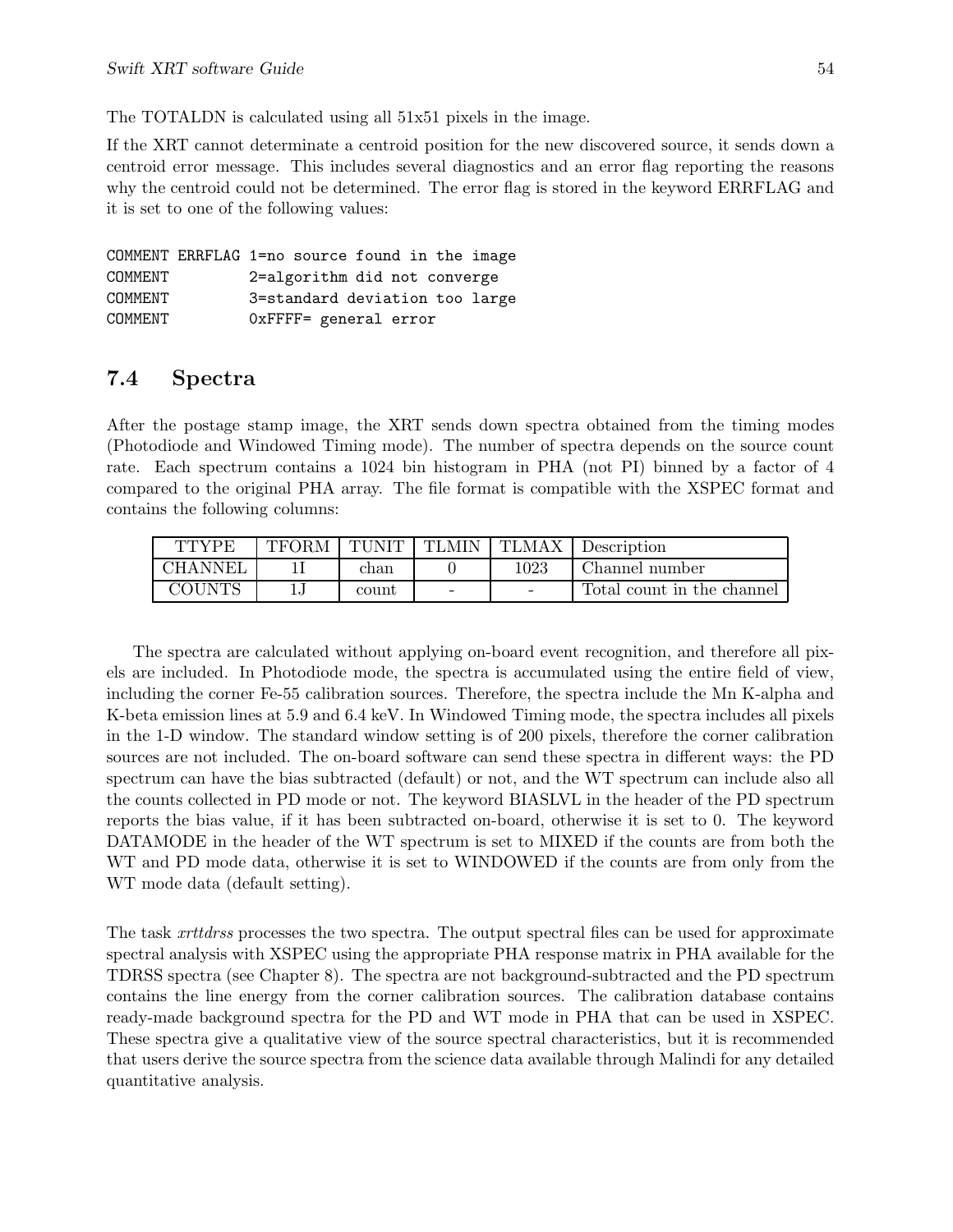## 7.5 Lightcurve

The last XRT message is a lightcurve. The lightcurve contains data from all event modes, where each bin contains the observed count rate in one frame of data. The bin integration time therefore varies across the lightcurve and is set to the frame exposure for the different modes. These are 8.2623, 1.0675 and 2.5073 seconds for the PD, WT and PC, respectively. The lightcurve contains a maximum of 100 bins and its length in time depends on the scheduled mode. The file format is a binary table extension with the following columns:

| <b>TTYPE</b>   | TFORM TUNIT |         | Description                                |
|----------------|-------------|---------|--------------------------------------------|
| <b>TIME</b>    | 1 D         |         | Time associated with the bin               |
| RATE           | 1E          | count/s | Total rate in the bin                      |
| <b>TIMEDEL</b> | 1D          |         | Integration of the bin                     |
| <b>XRTMODE</b> |             |         | Numeric value indicating the XRT data mode |

The TIME column records the bin time at the end of the integration. The values in the column RATE are accumulated on-board without accounting for event reconstruction or any other correction and should only be used to work out the qualitative behavior of the time decay of the source intensity.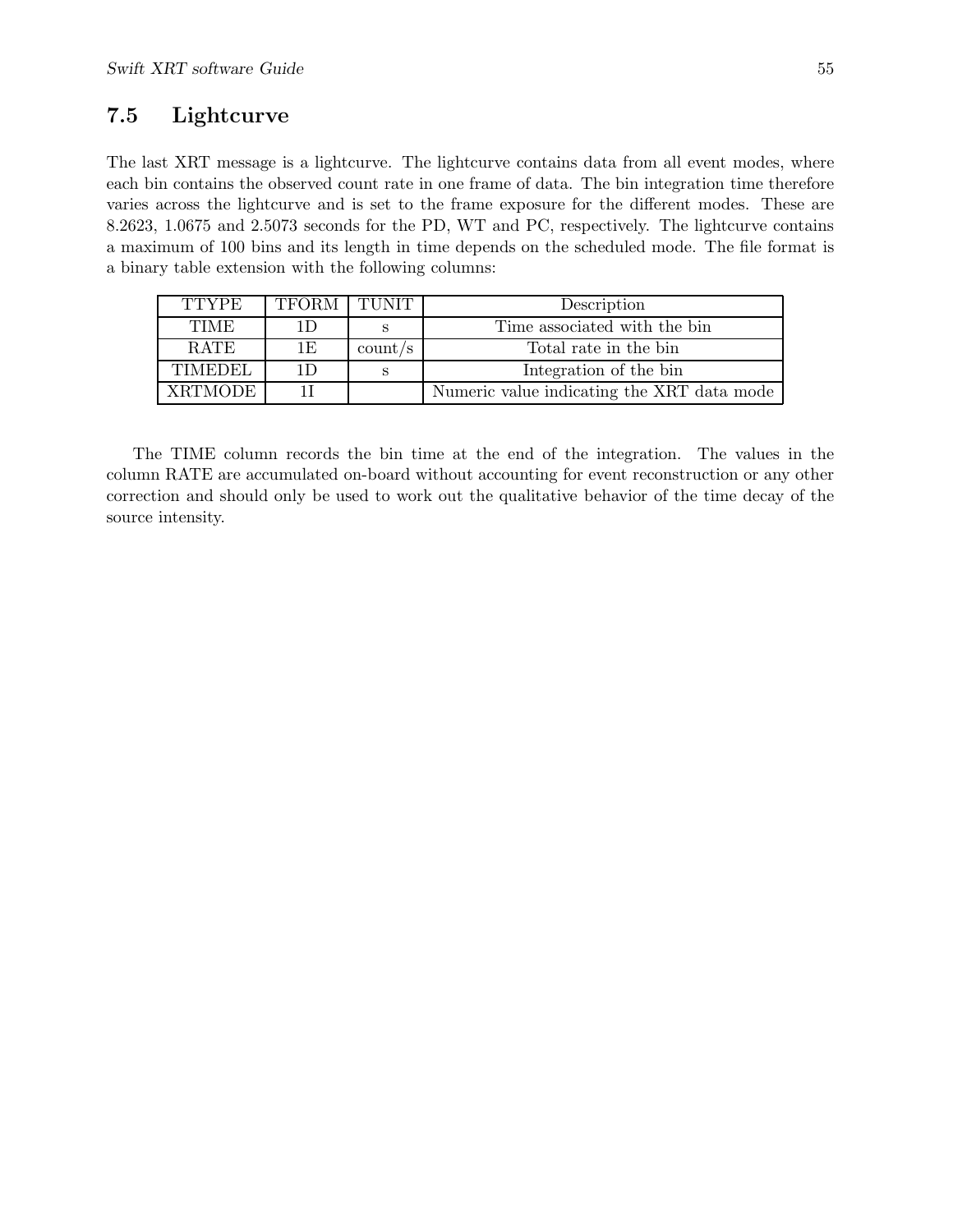## Chapter 8

# Calibration Files

## 8.1 Introduction

The software interfaces with the calibration information via the Calibration Database (CALDB). CALDB consists of a collection of files, each dedicated to a specific aspect of the calibration, organized in a specific directory structure. Software retrieves the CALDB files by querying an index file, that contains records of the calibration file and their validity.

The CALDB files for the XRT can be divided in three categories:

- Files used by the software to calibrate events, for example, to calculate the PI values, or to record standard screening criteria.
- Files used in the analysis of the extracted products, for example, the response matrices.
- Files not used directly by the software containing instrument characteristics and included in the calibration database for archival purposes.

The following sections list the XRT CALDB files that are directly used by the XRT software tasks and in the analysis of the extracted products. The complete list of XRT calibration files and their format are described in a separate document, "Description of the XRT Calibration Files", available from

http://heasarc.gsfc.nasa.gov/docs/caldb/swift/.

The calibration files are named according to the following convention:

swx[datatype][date]v[ver].[ext]

where [datatype] provides an identifier for the calibration data, [date] indicates the first date of validity of the file and [ver] is the version number for that file. At any time during the mission the calibration files are available from the above web address.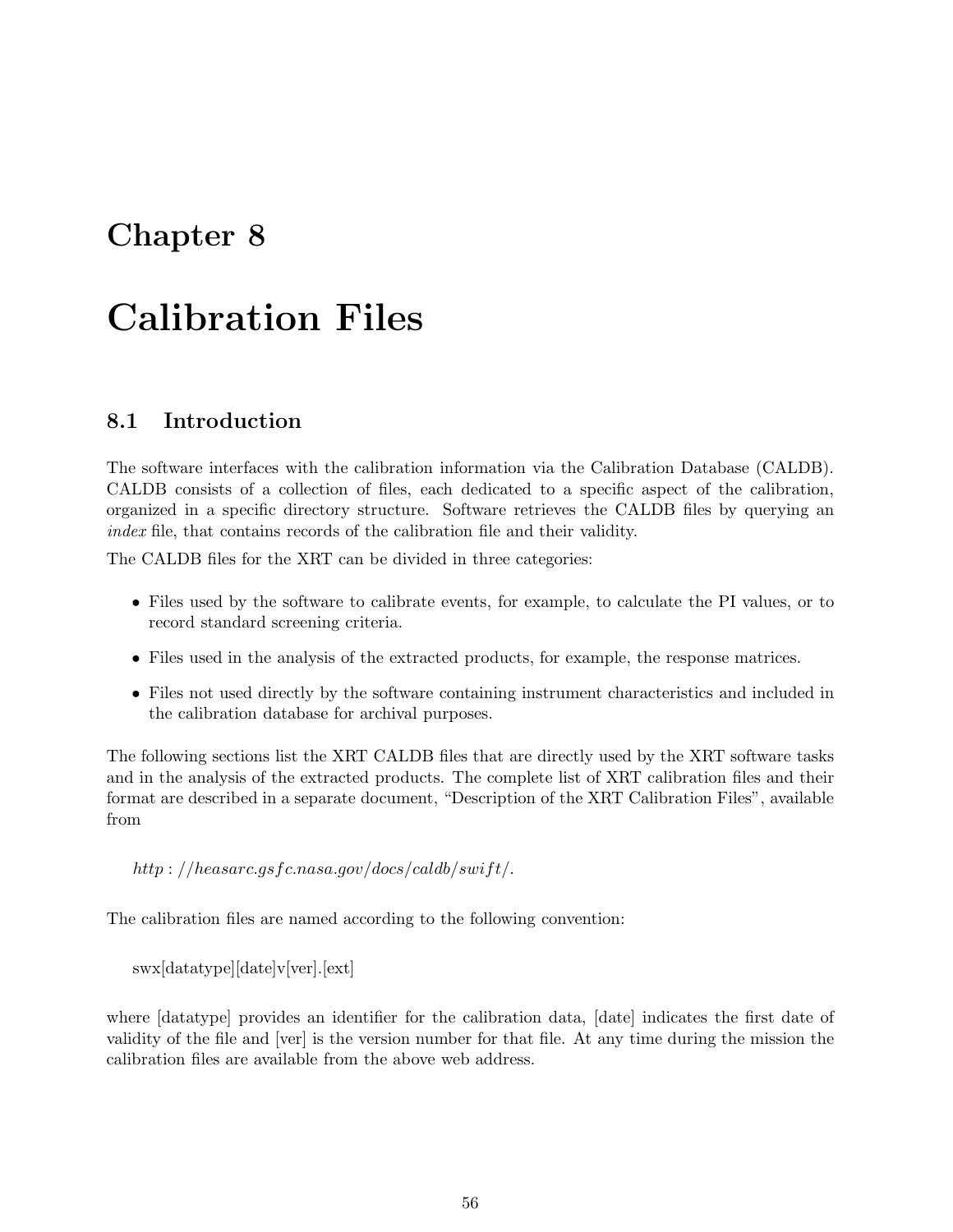## 8.2 Calibration files listing

The tables in this section provide a quick reference for the calibration files required by the software tasks described in 4 and by the software used to analyse the high level data products (spectra and images).

Each table contain four columns. The first lists the name of the software task; the second the XRT mode for which that task is applicable; the third gives a brief description of the calibration files used by the task and the last column is the [datatype] in the filename of the calibration file and/or the file extension ([ext]) if different from '.fits'.

## 8.2.1 Calibration Files for the XRT Level 1 and Level 2 software

This list includes the calibration files used to produce the XRT Level 1 and Level 2 event files and directly used in the software described in the 4. Their names can be constructed using the [datatype]. For example the event grade calibration file defined pre-launch and valid also during the operation is is named swxgrade20010101v002.fits.

| Software Task | Mode     | Calibration File Description | $[\text{datatype}]/[\text{ext}]$ |
|---------------|----------|------------------------------|----------------------------------|
| coordinator   | PC       | Telescope definition         | .teldef                          |
| xrtflagpix    | PC WT    | Bad pixel lists              | badpix,onboardbp                 |
|               |          | Calibration source regions   | region                           |
| xrtpcgrade    | PC       | Event Grade for PC           | pcgrade                          |
| xrtcalpi      | PC PU WT | Instrument Gain              | pcgain, pdgain, wtgain           |
| xrthkproc     | PD WT    | Telescope definition         | teldef.                          |
| xrttimetag    | PD WT    | Telescope definition         | teldef.                          |
| xrtpdcorr     | PD       | Bias for the PD mode         | pdbias                           |
| xrtevtrec     | PD WT    | Event Grade for PD and WT    | pdgrade, wtgrade                 |
| xrtfilter     | All      | Configuration for prefilter  | preconf                          |
|               |          | Configuration for makefilter | mkfconf                          |
| xrtscreen     | All      | Standard HK values           | hkrange                          |
|               |          | Standard Event screening     | evtrange                         |
| xrtimage      | IM       | Bad pixel                    | badpix, on board bp              |
|               |          | Calibration source region    | region                           |
|               |          | Bias for IM mode             | imbias                           |
| swiftxform    | IM       | Telescope definition         | teldef.                          |
| xrttam        | All      | Reference TAM Position       | tamref                           |

| Table 8.1: Level 1 $\&$ 2 Calibration Files |  |
|---------------------------------------------|--|
|---------------------------------------------|--|

### 8.2.2 Calibration Files used in the analysis software for high level data products

This list includes the calibration files required to calculate an error on a position obtained from the PC and IM mode data and to create an ancillary response file (ARF), which is than used for spectral analysis.

CALDB also includes a standard ARF generated for an on-axis position with a standard extraction radius for the Photon Counting, and Windowed Timing modes and considering the entire detector for the Photodiode mode (see below).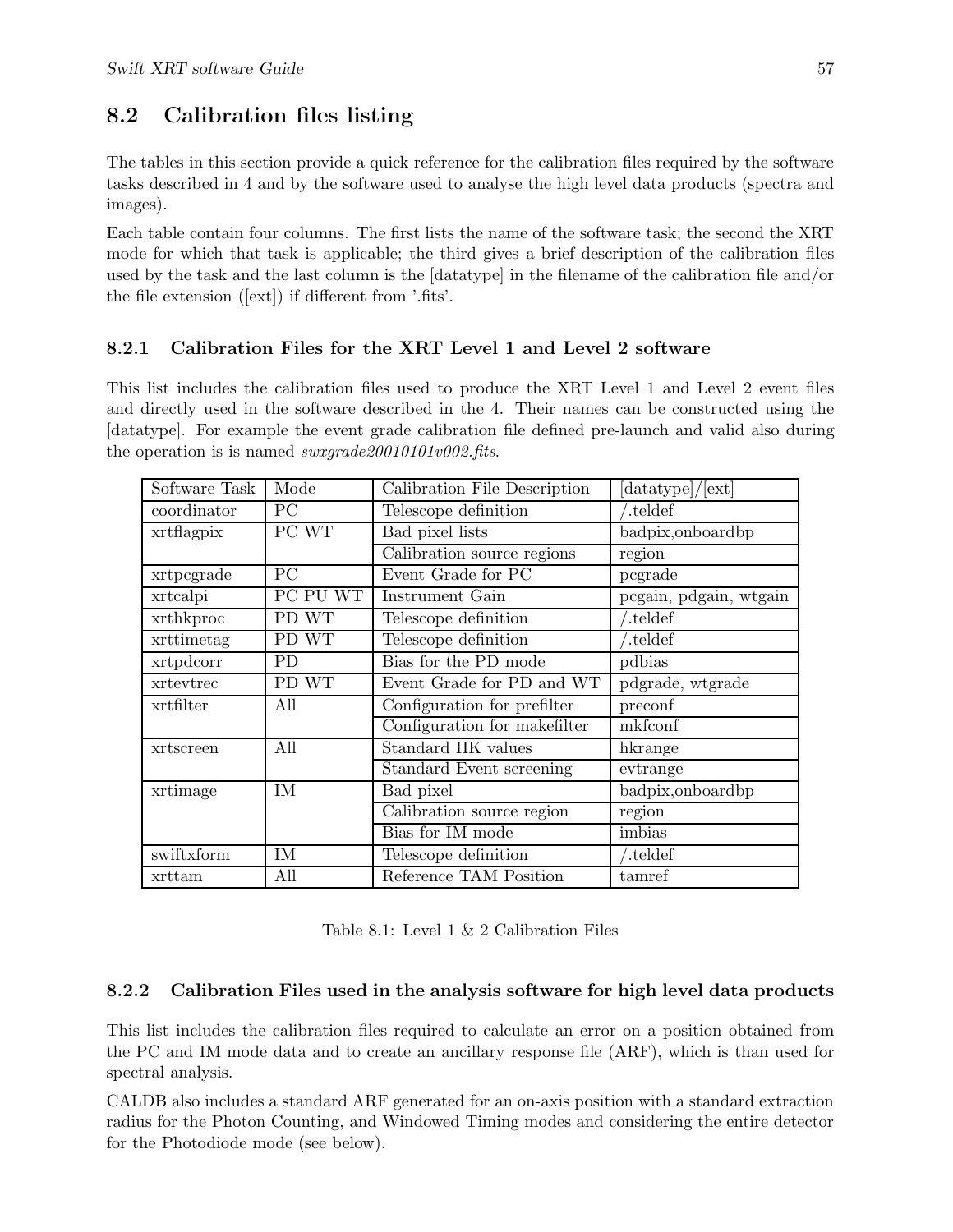| Software Task | Mode  | Calibration File Description                | [datatype]/[ext]     |
|---------------|-------|---------------------------------------------|----------------------|
| xrtmkarf      |       | $\overline{PC}$ PU WT   Filter transmission | ftrans               |
|               |       | Vignetting                                  | vign                 |
|               |       | <b>PSF</b>                                  | psf                  |
|               |       | Effective area                              | effarea              |
|               |       | Response Matrix                             | (see section on rmf) |
|               |       | Empirical arf                               | (see section on rmf) |
| xrtcentroid   | PC IM | Position error                              | posserr              |

Table 8.2: Level 1 Photodiode Modes Fits File Events Table Columns

### 8.2.3 Response matrices and Standard ARF

The XRT response matrices that are available in CALDB are prepared for a standard events grade setting. There are two sets of responses. One set is suitable for spectra extracted in PI using the events data, the other is for spectra accumulated on-board and sent on the ground via the TDRSS messages.

The table 8.3 provides a quick reference of the responses which are appropriate for spectra extracted in PI from the event data, where the first and second columns list the applicable range of grades and the XRT data mode. The last column gives the [datatype] for the filename.

| Grade | Mode      | $[{\rm datatype}]/[{\rm ext}]$                           |
|-------|-----------|----------------------------------------------------------|
| 0:0   | PC PD WT  | pc0 <sub>-</sub> , pd0 <sub>-</sub> , wt0 <sub>-</sub> , |
| 0:2   | PD WT     | $pd0to2$ , wt $0to2$                                     |
| 0:4   | <b>PC</b> | $pc0$ to4                                                |
| 0:5   | <b>PD</b> | pd0to5                                                   |
| 0:12  | PC        | $pc0$ to $12$                                            |

|  | Table 8.3: Response matrices |  |
|--|------------------------------|--|
|--|------------------------------|--|

For example the response matrices valid for grade 0 and grade 0-2 for the Photon Counting mode are named swxpc0 20010101v006.rmf and swxpc0to2 20010101v006.rmf respectively where the date and version number will change during the mission.

The second set includes two additional responses for spectra accumulated on-board with the PD and the WT modes in PHA and sent via TDRSS. These responses should not be used with the spectra extracted in PI from the event modes. Their [datatype] is 'pdmspha' and 'wtmspha' for the PD and WT modes respectively. Their filenames is therefore swxpdmspha 20010101v006.rmf and swxwtmspha 20010101v006.rmf for the PD and WT modes respectively where the date and version number will change during the mission. NOTE: User should be aware that the spectra send via TDRSS should be used with caution since they are binned on-board considering all pixels. Although there are response matrices available these were released to facilitate the mapping into energy and any spectral analysis should be considered preliminary and any finding should be confirmed by extracting the spectra in PI from the calibrated event file before publication.

Currently the calibration is still on-going and there are two different methods to calculate the arfs using xrtmkarf: physical where the basic calibration files such as filter transmission, effective area, PSF and vignetting are used to generate the arf (the xrtmkarf parameter 'inarffile' should be set to NONE) and empirical where already made ARFs stored in CALDB are corrected for the PSF and Vignetting. These already made ARFs were obtained by adjusting the ARF to fit the Crab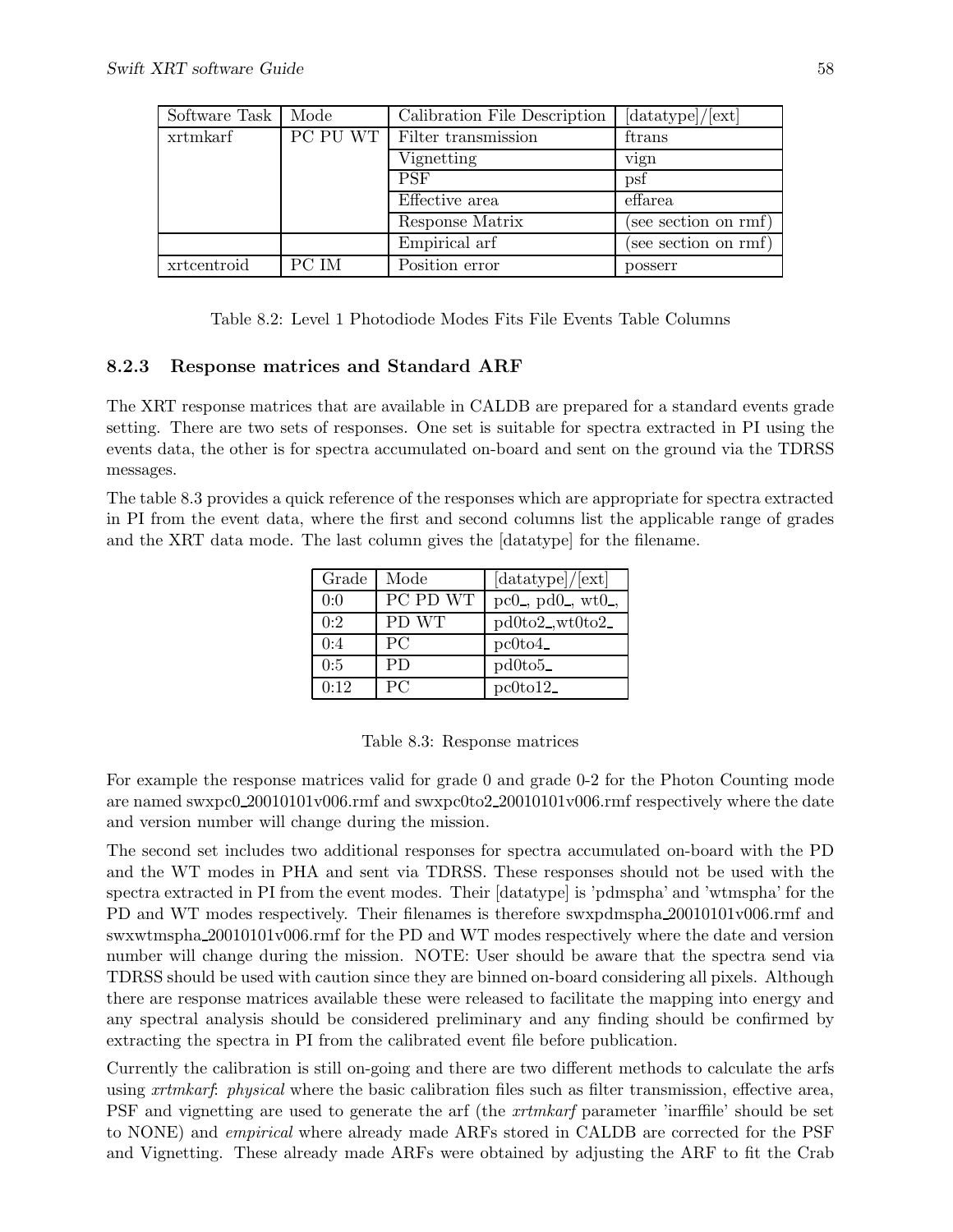spectrum by using the latest response matrices, therefore they are also grade dependent and use the same naming convention adopted for the rmf. CALDB includes the standard on-axis ARFs, generated as above, for the Photon Counting, Windowed Timing and Photodiode modes.

### 8.2.4 Standard background spectra in PHA

Pre-launch background spectra derived in PHA channels are available from CALDB. These are 1024 channel spectra binned by a factor of four compared to the normal PHA range and include only the detector background counts. The pre-launch background spectra are available for the Photodiode, Windowed Timing and Photon Counting mode data. Their filenames are swxlrbkgpha[date]v[ver].pha, swxwtbkgpha[date]v[ver].pha and swxpcbkgpha[date]v[ver].pha for the three modes respectively.

They are suitable to subtract the detector background in spectra extracted using the PHA column in the event file and rebinned by four. They are not suitable if the source spectra is extracted using the column PI in the event file.

The PD and WT mode spectra sent down via TDRSS are not background subtracted and these background files can used within XSPEC to account for the detector background particularly important for the PD spectra since includes the emission from the corner calibration sources.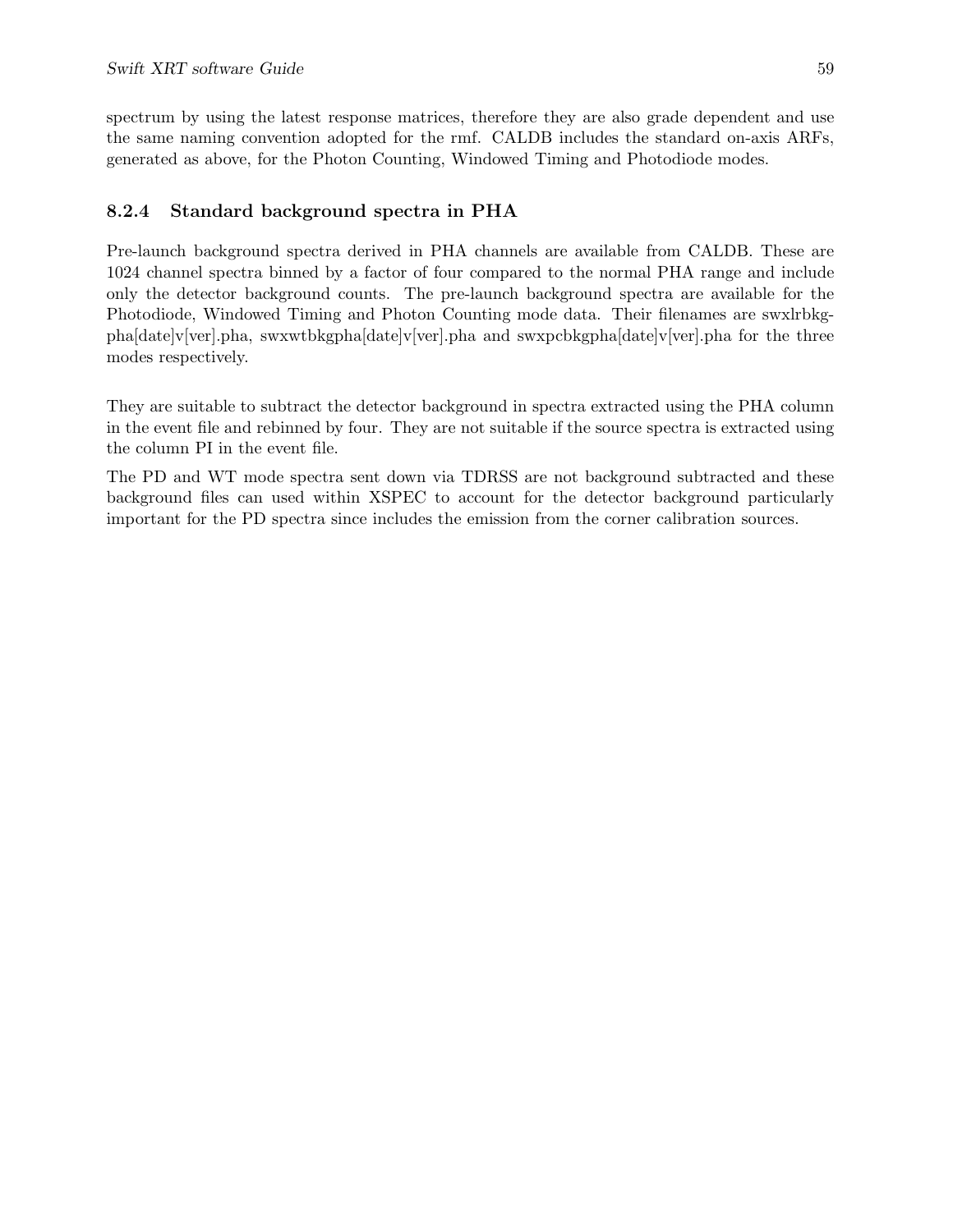# Appendix A

# FITS file structure

## A.1 Photodiode Modes FITS File Format

## A.1.1 Level 1 or the uf File Format

The Low rate and the Pileup photodiode modes have both the same format. The file structure is :

| HDU. | Type            | EXTNAME       | Dim(col) | Description          |
|------|-----------------|---------------|----------|----------------------|
|      | PRIMARY         |               |          | Primary Header       |
|      | <b>BINTABLE</b> | <b>EVENTS</b> | 37(9)    | Events Extension     |
|      | <b>RINTARLE</b> | <b>GTI</b>    | 16(2     | <b>GTI</b> Extension |

Table A.1: Level 1 Photodiode Modes Fits File structure

| <b>TTYPE</b>  | <b>TFORM</b> | <b>TUNIT</b>             | <b>TLMIN</b>             | <b>TLMAX</b> | <b>TZERO</b> | Description                    |
|---------------|--------------|--------------------------|--------------------------|--------------|--------------|--------------------------------|
| <b>TIME</b>   | 1D           | S                        |                          |              |              | Calculated Photon Arrival Time |
| CCDFrame      | 1J           | $\overline{\phantom{0}}$ | $\overline{\phantom{a}}$ |              | 2147483648   | CCD Frame Number               |
| <b>OFFSET</b> | 1J           | pixel                    | $\overline{\phantom{0}}$ |              |              | Offset counter                 |
| <b>DETX</b>   | 1 I          | pixel                    |                          | 600          |              | Det X position of target       |
| <b>DETY</b>   | 1 I          | pixel                    |                          | 600          |              | Det Y position of target       |
| <b>PHA</b>    | 1J           | chan                     |                          | 4095         |              | DN value Bias subtracted       |
| Amp           | 1B           |                          |                          |              |              | Amplifier Number (1 or 2)      |
| <b>ROTIME</b> | 1D           | S                        |                          |              |              | Frame ReadOut Time             |

Table A.2: Level 1 Photodiode Modes Fits File Events Table Columns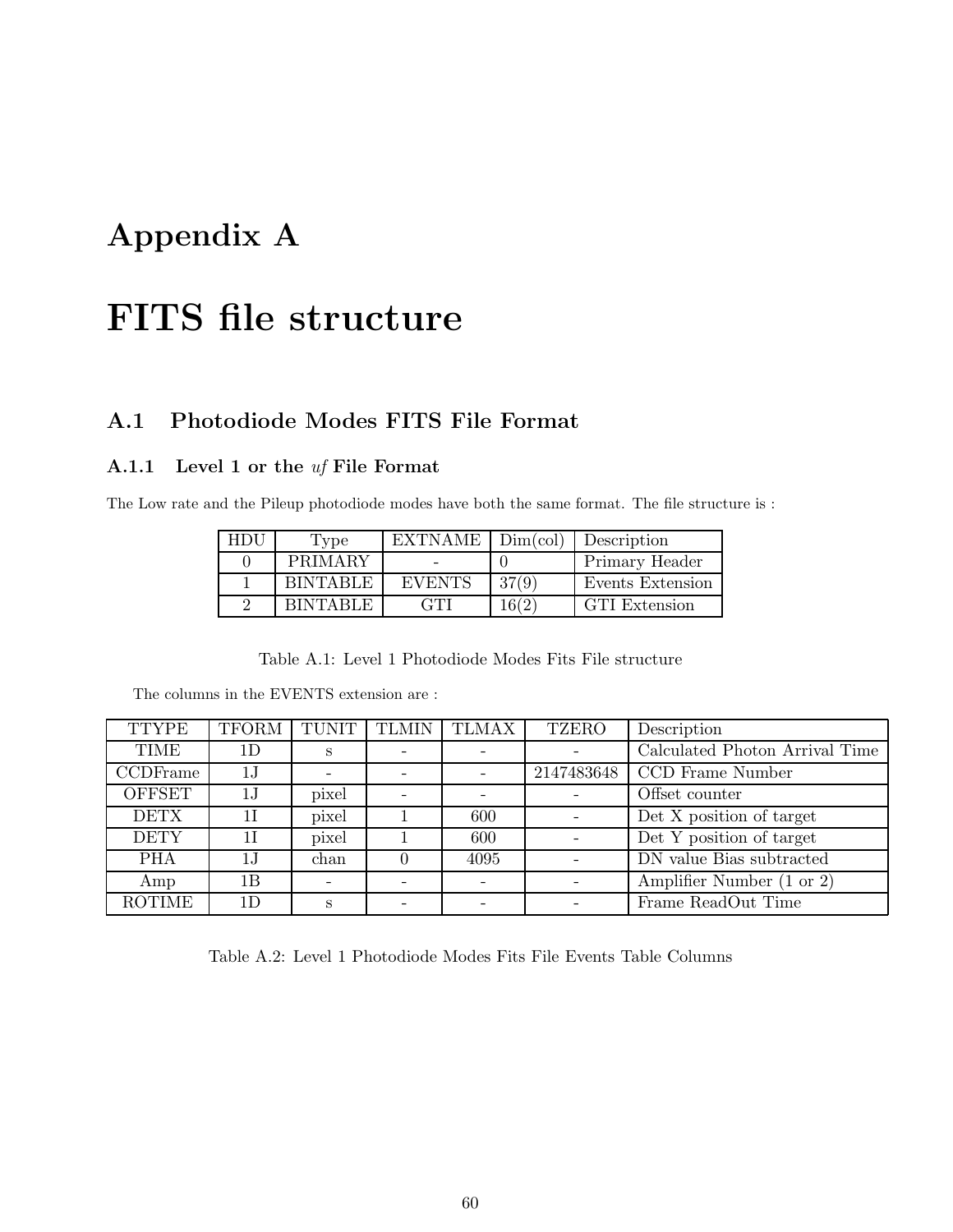### A.1.2 Level 1a or the ufre File Format

The file structure is :

| HDU | Type            | <b>EXTNAME</b> | Dim(col) | Description           |
|-----|-----------------|----------------|----------|-----------------------|
|     | PRIMARY         |                |          | Primary Header        |
|     | <b>BINTABLE</b> | <b>EVENTS</b>  | 49(12)   | Events Extension      |
| 9   | <b>BINTABLE</b> | <b>GTI</b>     | 16(2)    | <b>GTI</b> Extension  |
| २   | <b>BINTABLE</b> | <b>BIAS</b>    | 12(2)    | <b>BIAS</b> Extension |

|  |  | Table A.3: Level 1a Photodiode Modes Fits File structure |  |  |  |  |
|--|--|----------------------------------------------------------|--|--|--|--|
|--|--|----------------------------------------------------------|--|--|--|--|

The columns in the EVENTS extension are :

| <b>TTYPE</b>  | TFORM          | <b>TUNIT</b>      | <b>TLMIN</b>   | <b>TLMAX</b> | <b>TZERO</b> | Description                      |
|---------------|----------------|-------------------|----------------|--------------|--------------|----------------------------------|
| TIME          | 1D             | S                 |                |              |              | Calculated Photon Arrival Time   |
| CCDFrame      | 1J             | $\qquad \qquad -$ |                |              | 2147483648   | CCD Frame Number                 |
| <b>OFFSET</b> | 1J             | pixel             |                |              |              | Offset counter                   |
| <b>DETX</b>   | 1I             | pixel             |                | 600          |              | Det X position of target         |
| <b>DETY</b>   | 1 <sup>I</sup> | pixel             |                | 600          |              | Det Y position of target         |
| <b>PHA</b>    | 1J             | chan              | $\overline{0}$ | 4095         |              | Reconstructed PHA                |
| Amp           | 1B             |                   |                |              |              | Amplifier Number (1 or 2)        |
|               |                |                   |                |              |              | The DN value of the pixel        |
| <b>PHAS</b>   | 7I             | chan              | $\theta$       | 4095         |              | and the DN value of the 7x1      |
|               |                |                   |                |              |              | centered on this pixel           |
|               |                |                   |                |              |              | Number of pixels above the event |
| PixsAbove     | 1 <sup>T</sup> |                   |                |              |              | threshold used to reconstruct    |
|               |                |                   |                |              |              | PHA value                        |
| GRADE         | 1 <sub>I</sub> |                   | $\Omega$       | 15           |              | PHAS derived photon pattern      |
| PI            | 1J             | chan              | $\overline{0}$ | 1023         |              | Pulse Invariant value            |
| <b>STATUS</b> | 16X            |                   |                |              |              | Quality event flag               |
| <b>EVTPHA</b> | 1J             | chan              | $\overline{0}$ | 4095         |              | Telemetred DN value              |
| <b>ROTIME</b> | 1D             | S                 |                |              |              | Readout Time                     |

Table A.4: Level 1a Photodiode Modes Fits File Events Table Columns

The standard processing removes the EVTPHA column and does not add the PHAS and PixsAbove optional columns, because these columns are not useful for Stage 2.

| <b>TTYPE</b> | TFORM | TUNIT | TLMIN                    | <b>TLMAX</b> | <b>TZERO</b>             | Description                    |
|--------------|-------|-------|--------------------------|--------------|--------------------------|--------------------------------|
| $CCDF$ rame  |       |       | $\overline{\phantom{0}}$ |              | 2147483648               | CCD Frame Number               |
| BIAS         | ιD    |       | $\overline{\phantom{0}}$ | -            | $\overline{\phantom{0}}$ | Bias value used for this frame |

Table A.5: Level 1a Photodiode Modes Fits File Bias Table Columns

The standard processing adds the BIAS extension only if the bias is subtracted on ground.

### A.1.3 Level 2 or cl File Format

The file structure is :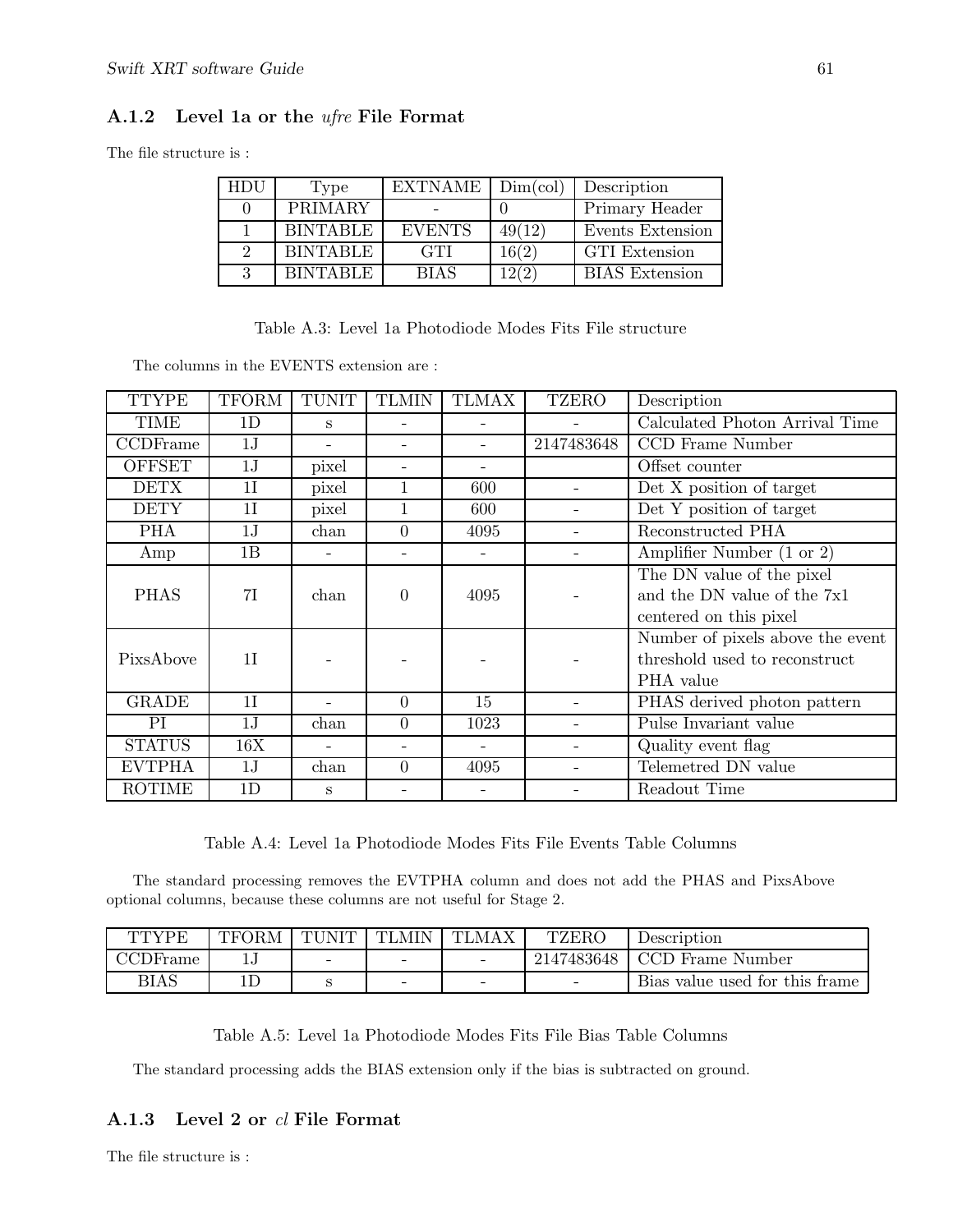| HDU | Type            | <b>EXTNAME</b> | $Dimensions$ (columns) | Description      |
|-----|-----------------|----------------|------------------------|------------------|
|     | PRIMARY         |                |                        | Primary Header   |
|     | <b>BINTABLE</b> | <b>EVENTS</b>  | 24(7                   | Events Extension |
|     | <b>RINTARLE</b> | GTI            | 16(2                   | GTI Extension    |

## Table A.6: Level 2 Photodiode Modes Fits File structure

The columns in the EVENTS extension are :

| TTYPE         | TFORM | TUNIT | <b>TLMIN</b> | TLMAX | TZERO | Description                    |
|---------------|-------|-------|--------------|-------|-------|--------------------------------|
| <b>TIME</b>   | 1D    | S     |              |       |       | Calculated Photon Arrival Time |
| <b>DETX</b>   |       | pixel |              | 600   |       | Det X position of target       |
| <b>DETY</b>   |       | pixel |              | 600   |       | Det Y position of target       |
| <b>PHA</b>    | 1.J   | chan  |              | 4095  |       | Reconstructed PHA              |
| <b>GRADE</b>  | 1 I   |       |              | 15    |       | PHAS derived photon pattern    |
| PI            | 1J    | chan  |              | 1023  |       | Pulse Invariant value          |
| <b>STATUS</b> | 16X   |       |              |       |       | Quality event flag             |

Table A.7: Level 2 Photodiode Modes Fits File Events Table Columns

## A.2 Windowed Timing Mode Fits File Format

## A.2.1 Level1 or the uf File Format

The file structure is :

| HDU | Type            | $EXTNAME$ $Dim,col)$ |        | Description          |
|-----|-----------------|----------------------|--------|----------------------|
|     | PRIMARY         |                      |        | Primary Header       |
|     | <b>BINTABLE</b> | <b>EVENTS</b>        | 39(12) | Events Extension     |
| 2   | <b>BINTABLE</b> | <b>GTI</b>           | 16(2)  | <b>GTI</b> Extension |
| 3   | <b>BINTABLE</b> | <b>BADPIX</b>        | 12(6)  | Bad pixels Extension |

Table A.8: Level 1 Windowed Timing Mode Fits File structure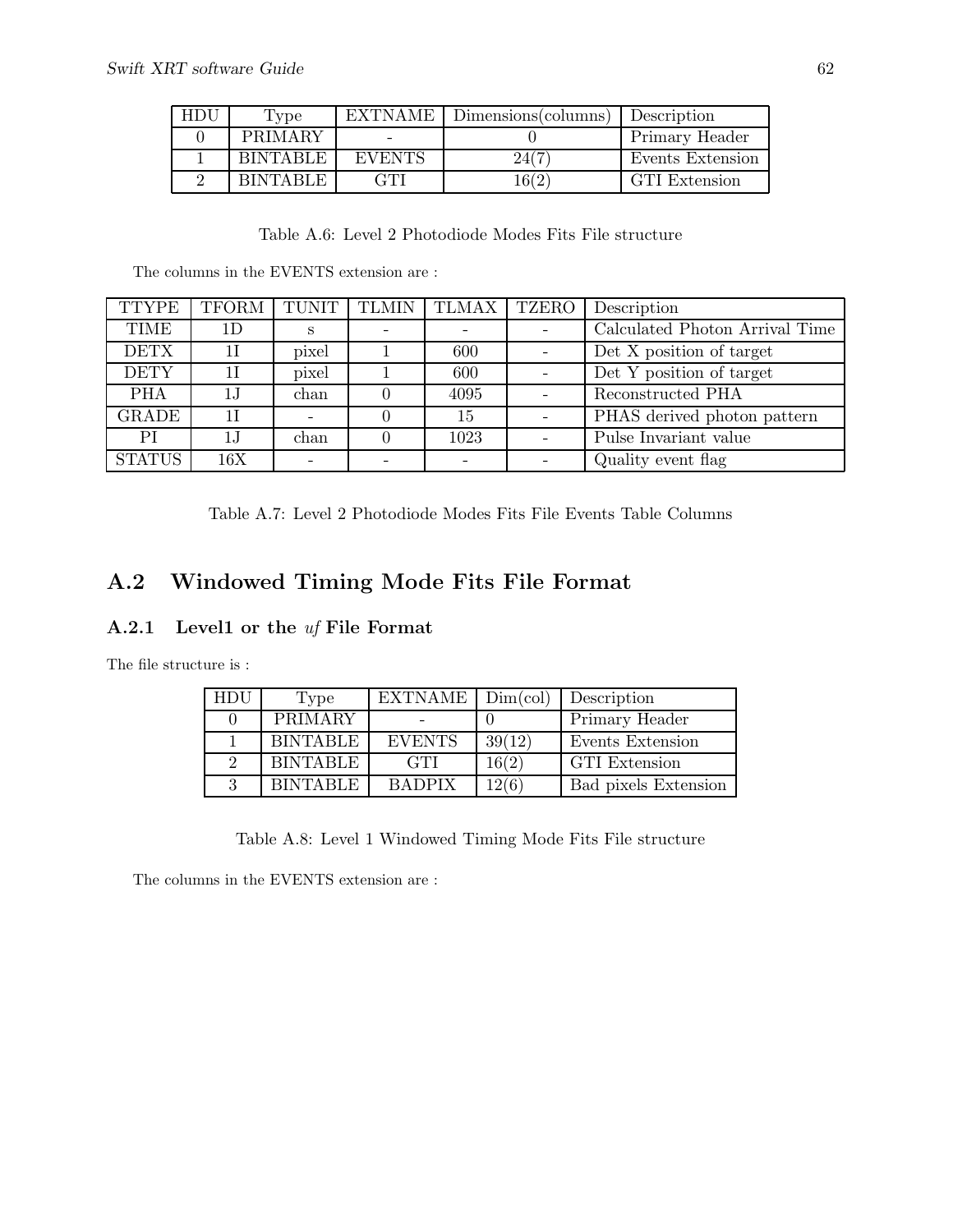| <b>TTYPE</b>  | <b>TFORM</b>   | <b>TUNIT</b> | <b>TLMIN</b> | <b>TLMAX</b> | <b>TZERO</b> | Description                    |
|---------------|----------------|--------------|--------------|--------------|--------------|--------------------------------|
| <b>TIME</b>   | 1D             | S            |              |              |              | Calculated Photon Arrival Time |
| CCDFrame      | 1J             |              |              |              | 2147483648   | CCD Frame Number               |
| Χ             | 11             | pixel        |              | 600          |              | X position of target           |
| Y             | 11             | pixel        |              | 600          |              | Y position of target           |
| <b>RAWX</b>   | 11             | pixel        | $\Omega$     | 599          |              | Raw X position of photon       |
| <b>RAWY</b>   | $1\mathrm{I}$  | pixel        | $\Omega$     | 599          |              | Offset counter                 |
| <b>DETX</b>   | 1 <sup>T</sup> | pixel        |              | 600          |              | Det X position of photon       |
| <b>DETY</b>   | 1 I            | pixel        |              | 600          |              | Det Y position of target       |
| <b>PHA</b>    | 1J             | chan         | $\theta$     | 4095         |              | DN value of this pixel         |
| Amp           | 1B             |              |              |              |              | Amplifier Number (1 or 2)      |
| <b>STATUS</b> | 16X            |              |              |              |              | Quality event flag             |
| <b>ROTIME</b> | 1D             | S            |              |              |              | Frame ReadOut Time             |

Table A.9: Level 1 Windowed Timing Mode Fits File Events Table Columns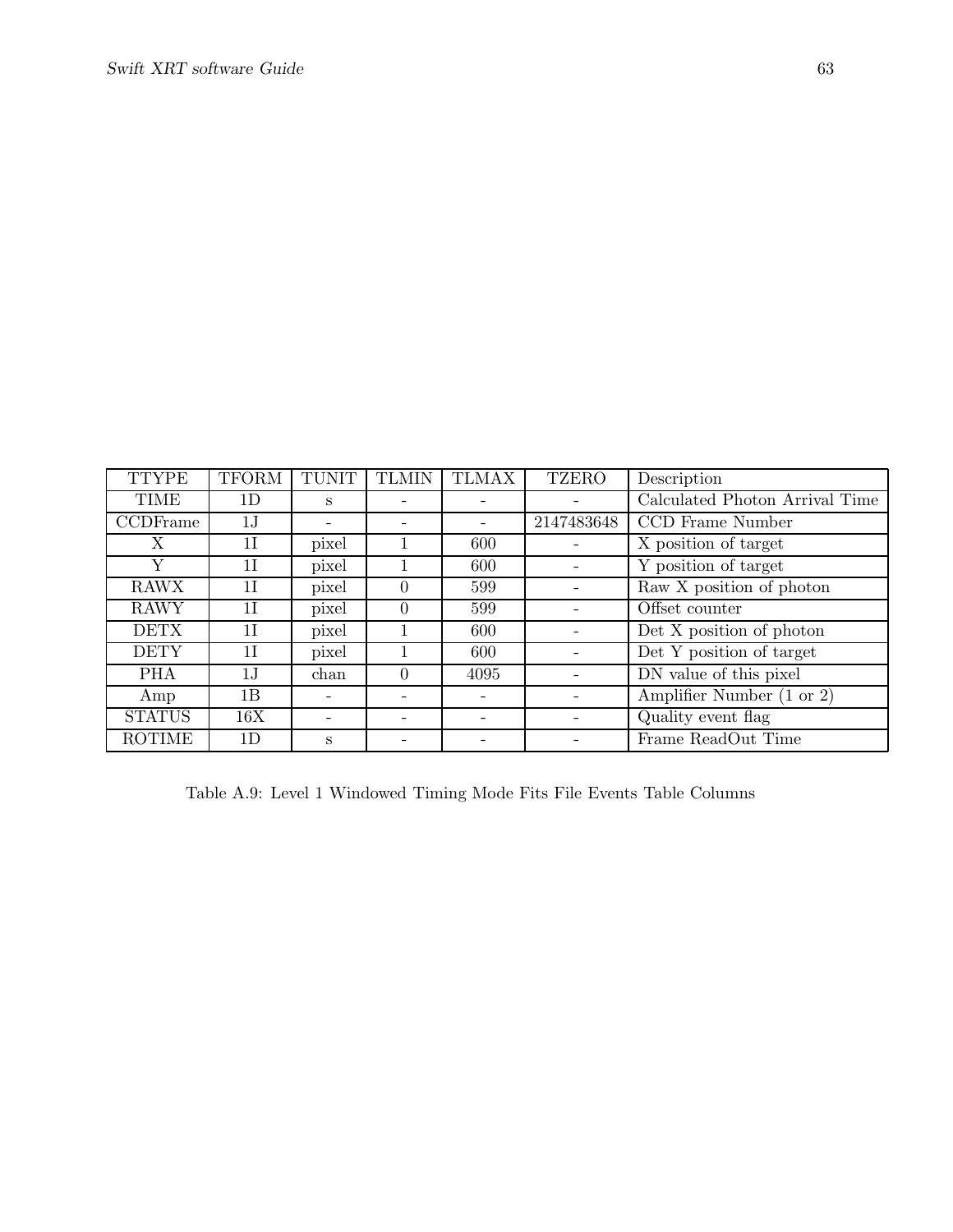### A.2.2 Level 1a or ufre File Format

The file structure is :

| <b>HDU</b> | Type            | $EXTNAME$ $Dim,col)$ |        | Description          |
|------------|-----------------|----------------------|--------|----------------------|
|            | PRIMARY         |                      |        | Primary Header       |
|            | <b>BINTABLE</b> | <b>EVENTS</b>        | 53(15) | Events Extension     |
|            | <b>BINTABLE</b> | <b>GTI</b>           | 16(2)  | <b>GTI</b> Extension |
|            | <b>BINTABLE</b> | <b>BADPIX</b>        | 12(6)  | Bad pixels Extension |

Table A.10: Level 1a Windowed Timing Mode Fits File structure

The columns in the EVENTS extension are :

| <b>TTYPE</b>  | <b>TFORM</b> | <b>TUNIT</b>             | <b>TLMIN</b>             | <b>TLMAX</b> | <b>TZERO</b>             | Description                                  |  |
|---------------|--------------|--------------------------|--------------------------|--------------|--------------------------|----------------------------------------------|--|
| TIME          | 1D           | S                        |                          |              |                          | Calculated Photon Arrival Time               |  |
| CCDFrame      | 1J           |                          |                          |              | 2147483648               | CCD Frame Number                             |  |
| X             | 1I           | pixel                    | 1                        | 600          | $\qquad \qquad -$        | X position of target                         |  |
| Y             | 1I           | pixel                    | 1                        | 600          | $\overline{a}$           | $\overline{Y}$ position of target            |  |
| <b>RAWX</b>   | 1I           | pixel                    | $\overline{0}$           | 599          | $\qquad \qquad -$        | $\overline{\text{Raw X}}$ position of photon |  |
| <b>RAWY</b>   | 1I           | pixel                    | $\overline{0}$           | 599          | $\overline{\phantom{a}}$ | Offset counter                               |  |
| <b>DETX</b>   | 1I           | pixel                    | 1                        | 600          | $\qquad \qquad -$        | Det X position of photon                     |  |
| <b>DETY</b>   | 1I           | pixel                    | 1                        | 600          | $\qquad \qquad -$        | Det Y position of target                     |  |
| <b>PHA</b>    | 1J           | chan                     | $\overline{0}$           | 4095         | $\overline{a}$           | Reconstructed PHA                            |  |
| Amp           | 1B           | $\overline{\phantom{0}}$ |                          |              | $\qquad \qquad -$        | Amplifier Number (1 or 2)                    |  |
| <b>STATUS</b> | 16X          | $\overline{a}$           | $\overline{\phantom{0}}$ | $\equiv$     | $\overline{\phantom{a}}$ | Quality event flag                           |  |
|               |              |                          |                          |              |                          | The DN value of the pixel                    |  |
| <b>PHAS</b>   | 7I           | chan                     | $\overline{0}$           | 4095         |                          | and the DN value of the 7x1                  |  |
|               |              |                          |                          |              |                          | centered on this pixel                       |  |
|               |              |                          |                          |              |                          | Number of pixels above the event             |  |
| PixsAbove     | 1I           |                          |                          |              |                          | threshold used to reconstruct                |  |
|               |              |                          |                          |              |                          | PHA value                                    |  |
| <b>GRADE</b>  | 1I           |                          | $\overline{0}$           | 15           | $\qquad \qquad -$        | PHAS derived photon pattern                  |  |
| PI            | 1J           | chan                     | $\overline{0}$           | 1023         | $\qquad \qquad -$        | Pulse Invariant value                        |  |
| <b>EVTPHA</b> | 1J           | chan                     | $\overline{0}$           | 4095         |                          | Telemetred DN value                          |  |
| <b>ROTIME</b> | 1D           | S                        |                          |              |                          | Readout Time                                 |  |

Table A.11: Level 1a Windowed Timing Mode Fits File Events Table Columns

The standard processing removes the EVTPHA column and does not add the PHAS and PixsAbove optional columns, because these columns are not useful for Stage 2.

### A.2.3 Level 2 or the cl File Format

The file structure is :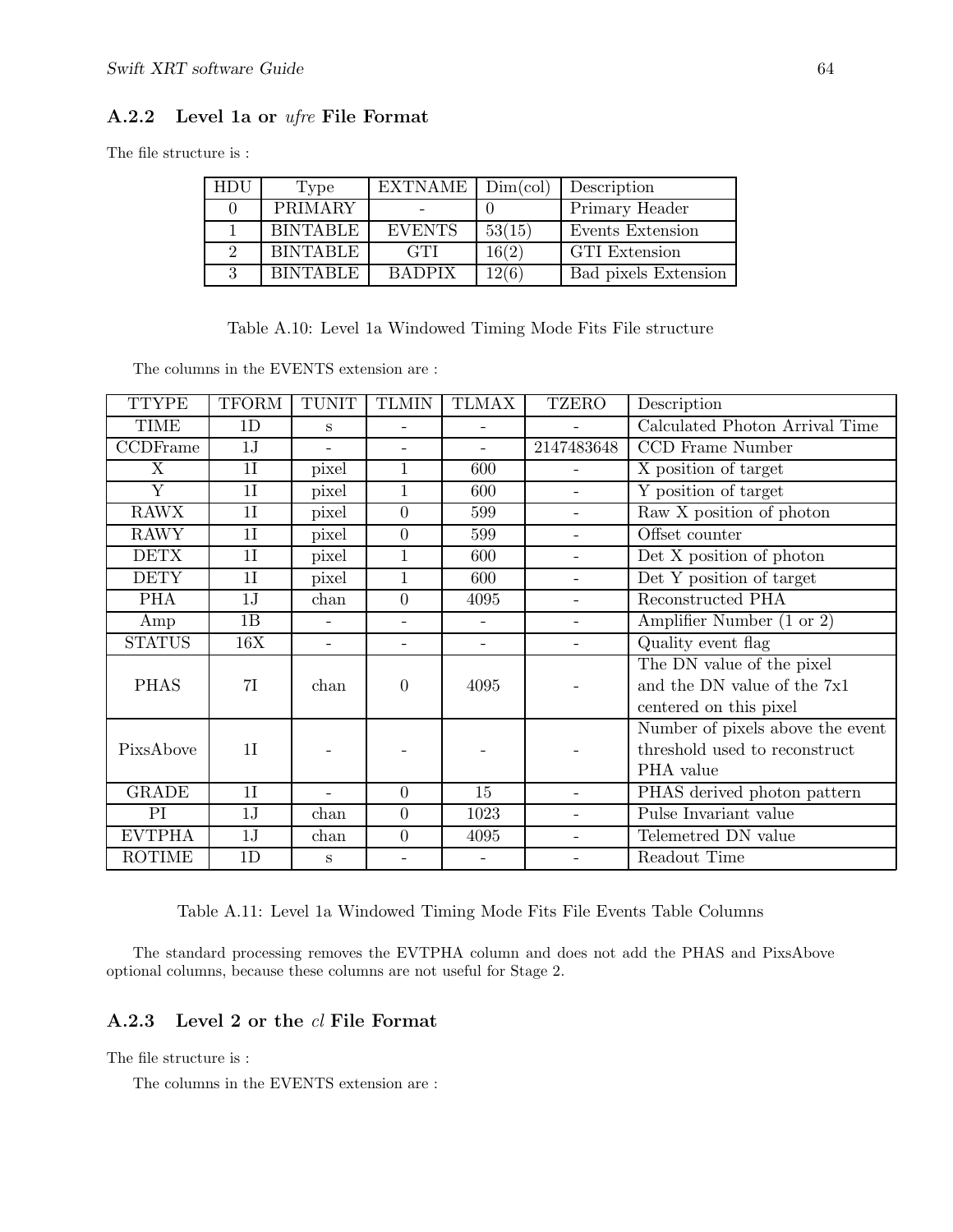| HDU | Type            | $\overline{\text{EXT}NAME}$ Dim(col) |        | Description          |
|-----|-----------------|--------------------------------------|--------|----------------------|
|     | <b>PRIMARY</b>  |                                      |        | Primary Header       |
|     | <b>BINTABLE</b> | <b>EVENTS</b>                        | 53(15) | Events Extension     |
| 9   | <b>BINTABLE</b> | GTI.                                 | 16(2)  | GTI Extension        |
|     | <b>BINTABLE</b> | <b>BADPIX</b>                        | 12(6)  | Bad pixels Extension |

Table A.12: Level 2 Windowed Timing Mode Fits File structure

| <b>TTYPE</b>  | <b>TFORM</b>  | <b>TUNIT</b> | <b>TLMIN</b> | <b>TLMAX</b>      | <b>TZERO</b>             | Description                    |
|---------------|---------------|--------------|--------------|-------------------|--------------------------|--------------------------------|
| <b>TIME</b>   | 1D            | S            | -            |                   | $\qquad \qquad$          | Calculated Photon Arrival Time |
| X             | 11            | pixel        |              | 600               |                          | X position of target           |
| Y             | 11            | pixel        |              | 600               |                          | Y position of target           |
| <b>RAWX</b>   | 11            | pixel        | $\theta$     | 599               |                          | Raw X position of photon       |
| <b>RAWY</b>   | 11            | pixel        | 0            | 599               |                          | Offset counter                 |
| <b>DETX</b>   | 11            | pixel        |              | 600               |                          | Det X position of photon       |
| <b>DETY</b>   | 11            | pixel        |              | 600               |                          | Det Y position of target       |
| <b>PHA</b>    | 1J            | chan         | $\theta$     | 4095              | $\overline{\phantom{0}}$ | Reconstructed PHA              |
| <b>STATUS</b> | 16X           |              | -            | $\qquad \qquad -$ | $\overline{\phantom{a}}$ | Quality event flag             |
| <b>GRADE</b>  | 11            |              | $\theta$     | 15                | $\overline{\phantom{a}}$ | PHAS derived photon pattern    |
| РI            | $1\mathrm{J}$ | chan         | 0            | 1023              |                          | Pulse Invariant value          |

Table A.13: Level 2 Windowed Timing Mode Fits File Events Table Columns

## A.3 Photon Counting mode

The file structure is :

### A.3.1 Level 1 or the uf File Format

| HDU | Type            | EXTNAME       | Dim(col) | Description             |
|-----|-----------------|---------------|----------|-------------------------|
|     | PRIMARY         |               |          | Primary Header          |
|     | <b>BINTABLE</b> | <b>EVENTS</b> | 57(15)   | Events Extension        |
|     | <b>BINTABLE</b> | <b>GTI</b>    | 16(2)    | <b>GTI</b> Extension    |
|     | <b>BINTABLE</b> | <b>RADPIX</b> | 12(6)    | <b>BADPIX</b> Extension |

Table A.14: Level 1 Photon Counting Mode Fits File structure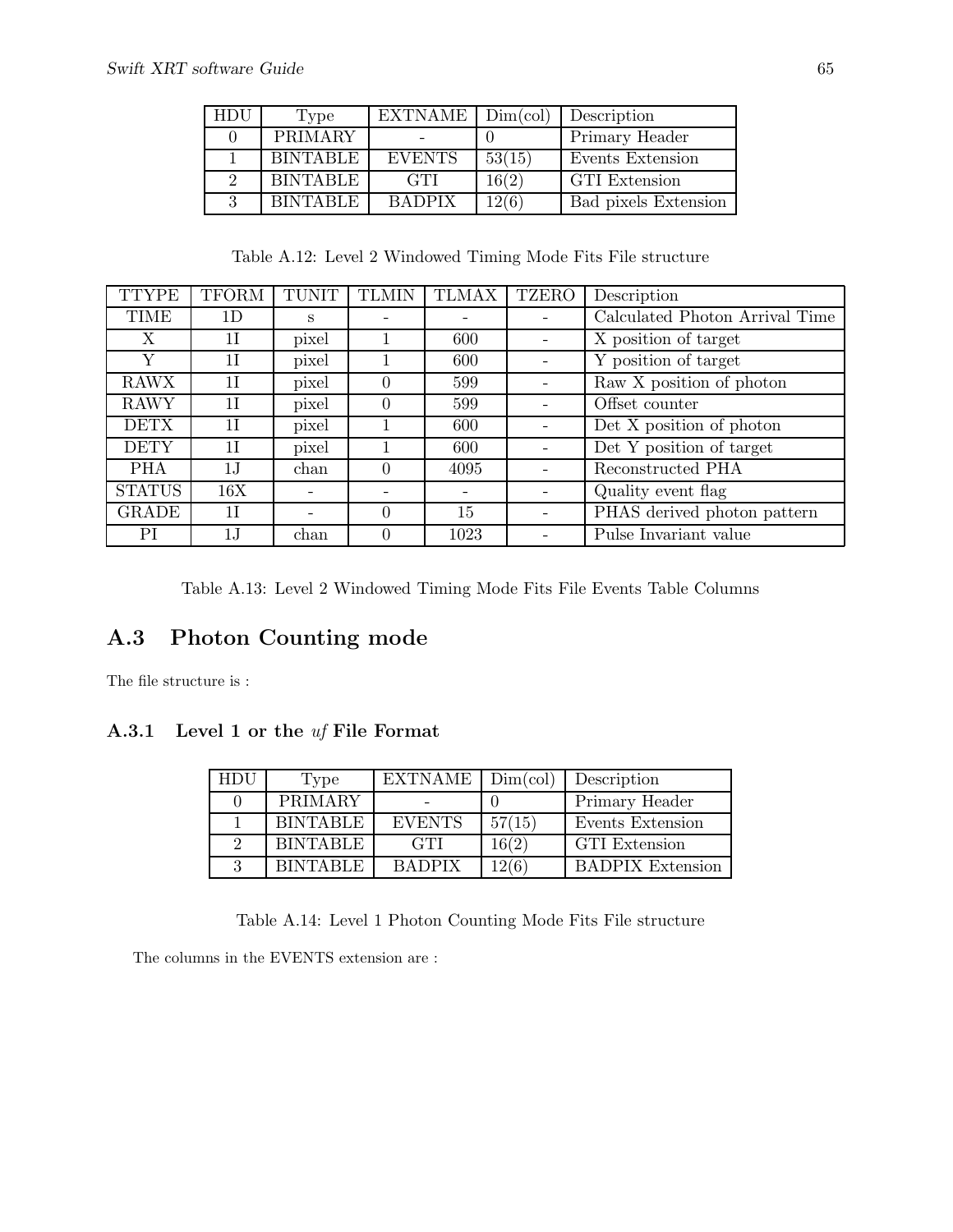| <b>TTYPE</b>  | <b>TFORM</b>   | <b>TUNIT</b> | <b>TLMIN</b>     | <b>TLMAX</b> | <b>TZERO</b>             | Description                      |  |
|---------------|----------------|--------------|------------------|--------------|--------------------------|----------------------------------|--|
| TIME          | 1D             | S            |                  |              |                          | Photon Arrival Time              |  |
| CCDFrame      | 1J             |              |                  |              | 2147483648               | CCD Frame Number                 |  |
| X             | 1I             | pixel        | 1                | 600          | $\overline{a}$           | X pos. on sky                    |  |
| Y             | 1 <sup>I</sup> | pixel        | 1                | 600          | $\overline{\phantom{0}}$ | Y pos. on sky                    |  |
| <b>RAWX</b>   | 1I             | pixel        | $\overline{0}$   | 599          | $\overline{\phantom{a}}$ | Raw X pos. of ph.                |  |
| <b>RAWY</b>   | 1I             | pixel        | $\overline{0}$   | 599          | $\qquad \qquad -$        | Raw Y pos. of ph.                |  |
| <b>DETX</b>   | 1I             | pixel        | $\mathbf{1}$     | 600          | $\overline{\phantom{a}}$ | Det $X$ pos. of ph.              |  |
| <b>DETY</b>   | 1I             | pixel        | 1                | 600          | $\overline{\phantom{a}}$ | Det Y pos. of ph.                |  |
|               |                |              |                  |              |                          | The DN value of the pixel        |  |
| <b>PHAS</b>   | 9I             | chan         | $\boldsymbol{0}$ | 4095         |                          | and the DN value of the 3x3      |  |
|               |                |              |                  |              |                          | centered on this pixel           |  |
| Amp           | 1B             |              |                  |              |                          | Amplifier Number (1 or 2)        |  |
| <b>PHA</b>    | 1J             | chan         | $\overline{0}$   | 4095         | $\overline{\phantom{a}}$ | Reconstructed PHA value          |  |
| PI            | 1J             | chan         | $\overline{0}$   | 1023         | $\overline{\phantom{a}}$ | Pulse Invariant value            |  |
| <b>GRADE</b>  | 1I             |              | $\overline{0}$   | 32           | $\qquad \qquad -$        | PHAS derived photon pattern      |  |
|               |                |              |                  |              |                          | Number of pixels above the event |  |
| PixsAbove     | 1I             |              |                  |              |                          | thr used to reconstruct          |  |
|               |                |              |                  |              |                          | PHA value                        |  |
| <b>STATUS</b> | 16X            |              |                  |              |                          | Quality event flag               |  |

Table A.15: Level 1 Photon Counting Mode Fits File Events Table Columns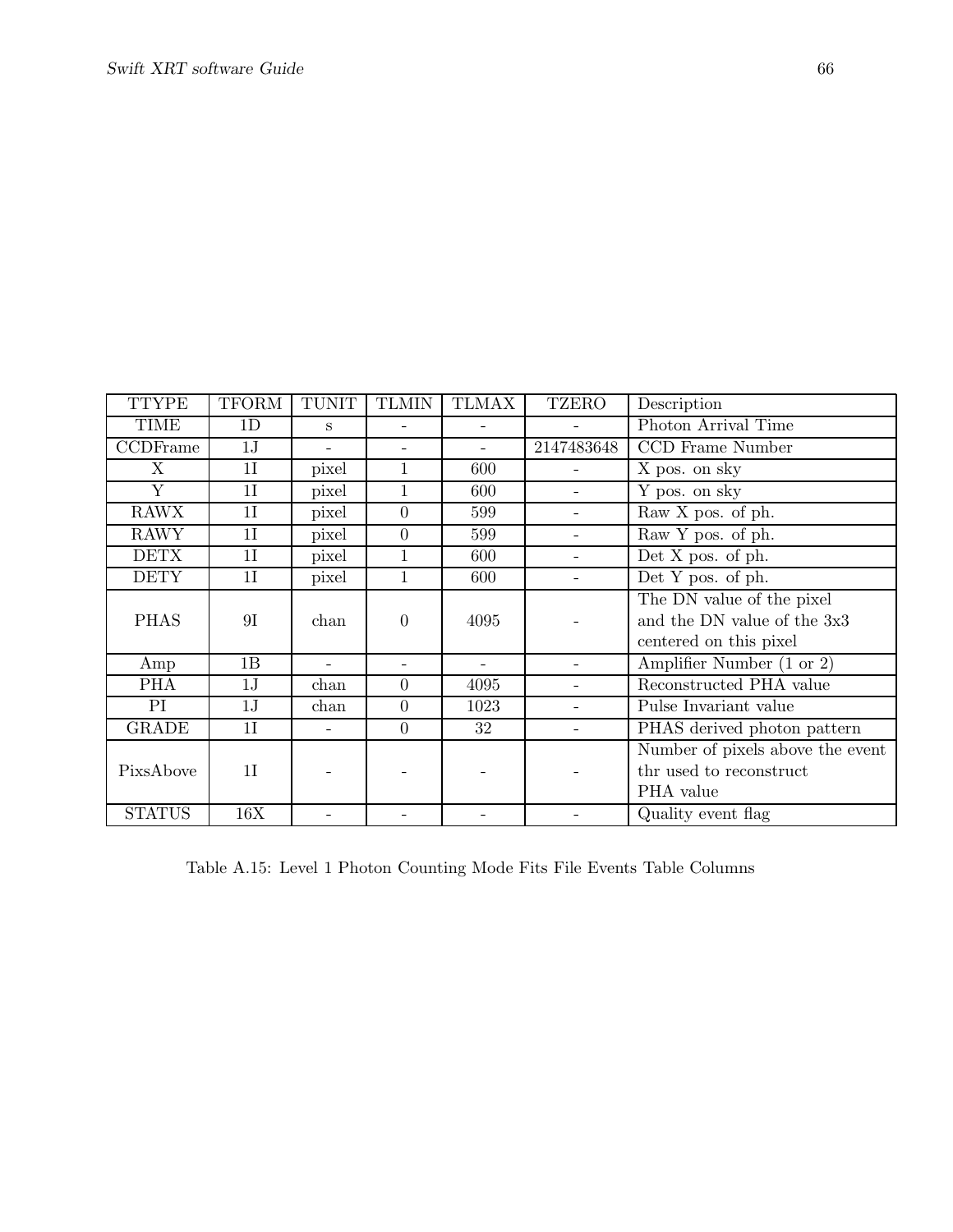### A.3.2 Level 2 or the cl File Format

The file structure is :

| <b>HDU</b> | Type            | <b>EXTNAME</b> | Dim(col) | Description             |
|------------|-----------------|----------------|----------|-------------------------|
|            | <b>PRIMARY</b>  |                |          | Primary Header          |
|            | <b>BINTABLE</b> | <b>EVENTS</b>  | 32(11)   | Events Extension        |
|            | <b>BINTABLE</b> | <b>GTI</b>     | 16(2)    | <b>GTI</b> Extension    |
|            | <b>BINTABLE</b> | <b>BADPIX</b>  | 12(6)    | <b>BADPIX Extension</b> |

Table A.16: Level 2 Photon Counting Mode Fits File structure

The columns in the EVENTS extension are :

| <b>TTYPE</b>  | <b>TFORM</b>   | <b>TUNIT</b> | <b>TLMIN</b> | <b>TLMAX</b> | <b>TZERO</b> | Description                        |
|---------------|----------------|--------------|--------------|--------------|--------------|------------------------------------|
| TIME          | 1D             | S            |              |              |              | Photon Arrival Time                |
| Χ             | 11             | pixel        |              | 600          |              | X pos. on sky                      |
| Y             | 1 <sup>T</sup> | pixel        |              | 600          |              | Y pos. on sky                      |
| <b>RAWX</b>   | 1 I            | pixel        | $\theta$     | 599          |              | Raw X pos. of ph.                  |
| <b>RAWY</b>   | 1 <sup>T</sup> | pixel        | 0            | 599          |              | Raw Y pos. of ph.                  |
| <b>DETX</b>   | 1 I            | pixel        |              | 600          |              | Det X pos. of ph.                  |
| <b>DETY</b>   | 11             | pixel        |              | 600          |              | $\overline{\rm Det}$ Y pos. of ph. |
| <b>PHA</b>    | 1J             | chan         | 0            | 4095         |              | Reconstructed PHA value            |
| <b>PI</b>     | 1J             | chan         | $\theta$     | 1023         |              | Pulse Invariant value              |
| GRADE         | 1 <sup>I</sup> |              | 0            | 32           |              | PHAS derived photon pattern        |
| <b>STATUS</b> | 16X            |              |              |              |              | Quality event flag                 |

Table A.17: Level 2 Photon Counting Mode Fits File Events Table Columns

## A.4 GTI and Bad Pixel table FITS Format

All event files have a GTI extension. The format is :

| <b>TTYPE</b> |  |                          | TFORM TUNIT TLMIN TLMAX   TZERO   Description |
|--------------|--|--------------------------|-----------------------------------------------|
| <b>START</b> |  | $\overline{\phantom{0}}$ | GTI Start Time                                |
| <b>STOP</b>  |  | $\overline{\phantom{a}}$ | GTI Stop Time                                 |

| Table A.18: Generic GTI Table |  |  |  |
|-------------------------------|--|--|--|
|-------------------------------|--|--|--|

The Windowed Timing and Photon Counting modes have a Bad pixel extension. The format is :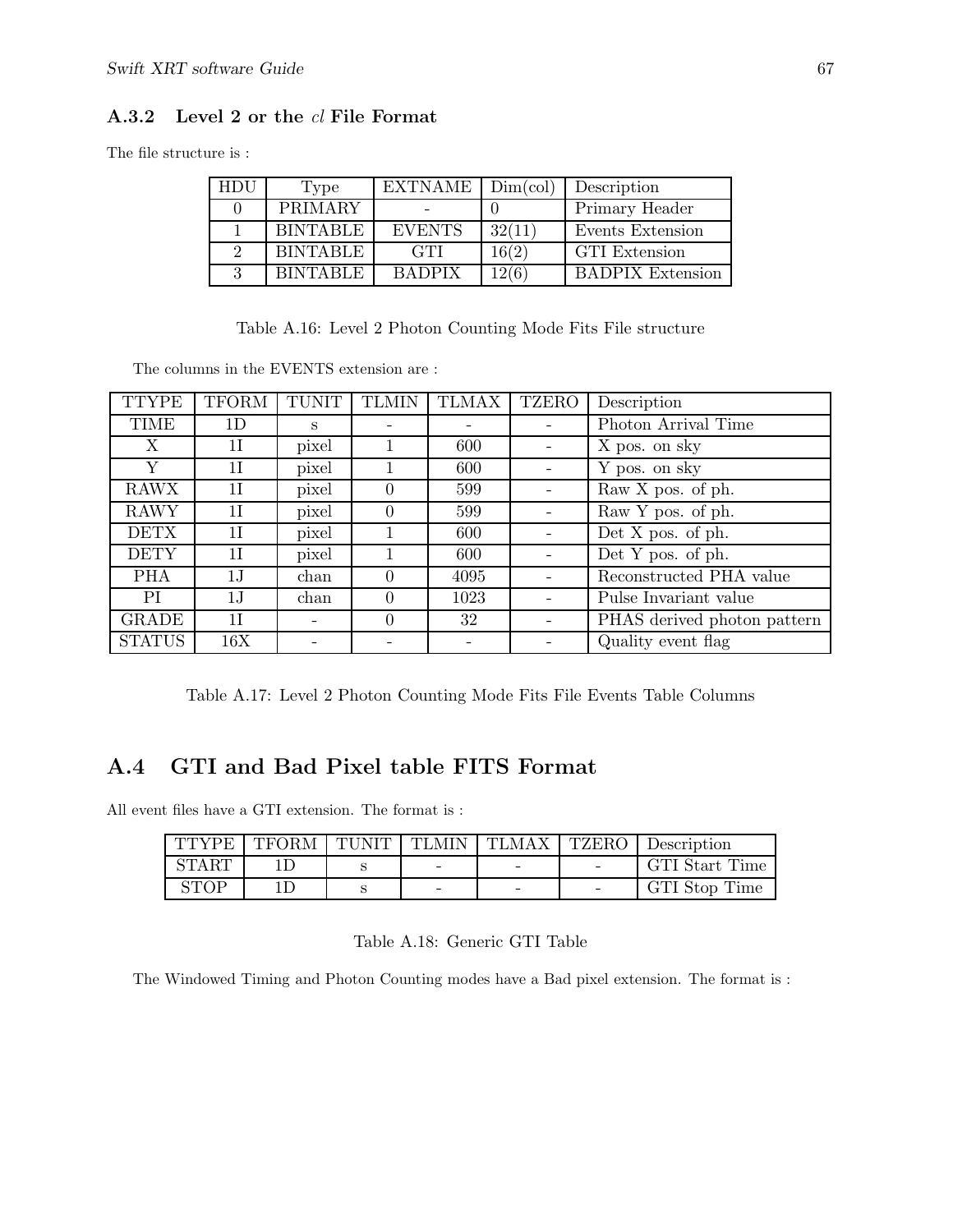| <b>TTYPE</b>   | <b>TFORM</b> | <b>TUNIT</b> | <b>TLMIN</b> | <b>TLMAX</b> | TZERO | Description                 |
|----------------|--------------|--------------|--------------|--------------|-------|-----------------------------|
| <b>RAWX</b>    |              | pixel        |              | 599          |       | Raw X position of bad pixel |
| <b>RAWY</b>    |              | pixel        |              | 599          |       | Raw X position of bad pixel |
| Amp            | 1Β           |              |              |              |       | Amplifier Number (1 or 2)   |
| TYPE           |              | pixel        |              | 600          |       | $1 = Point 2 = Column$      |
| <b>YEXTENT</b> |              | pixel        |              | 600          |       |                             |
| <b>BADFLAG</b> | 16X          |              |              |              |       | Bad pixels flag             |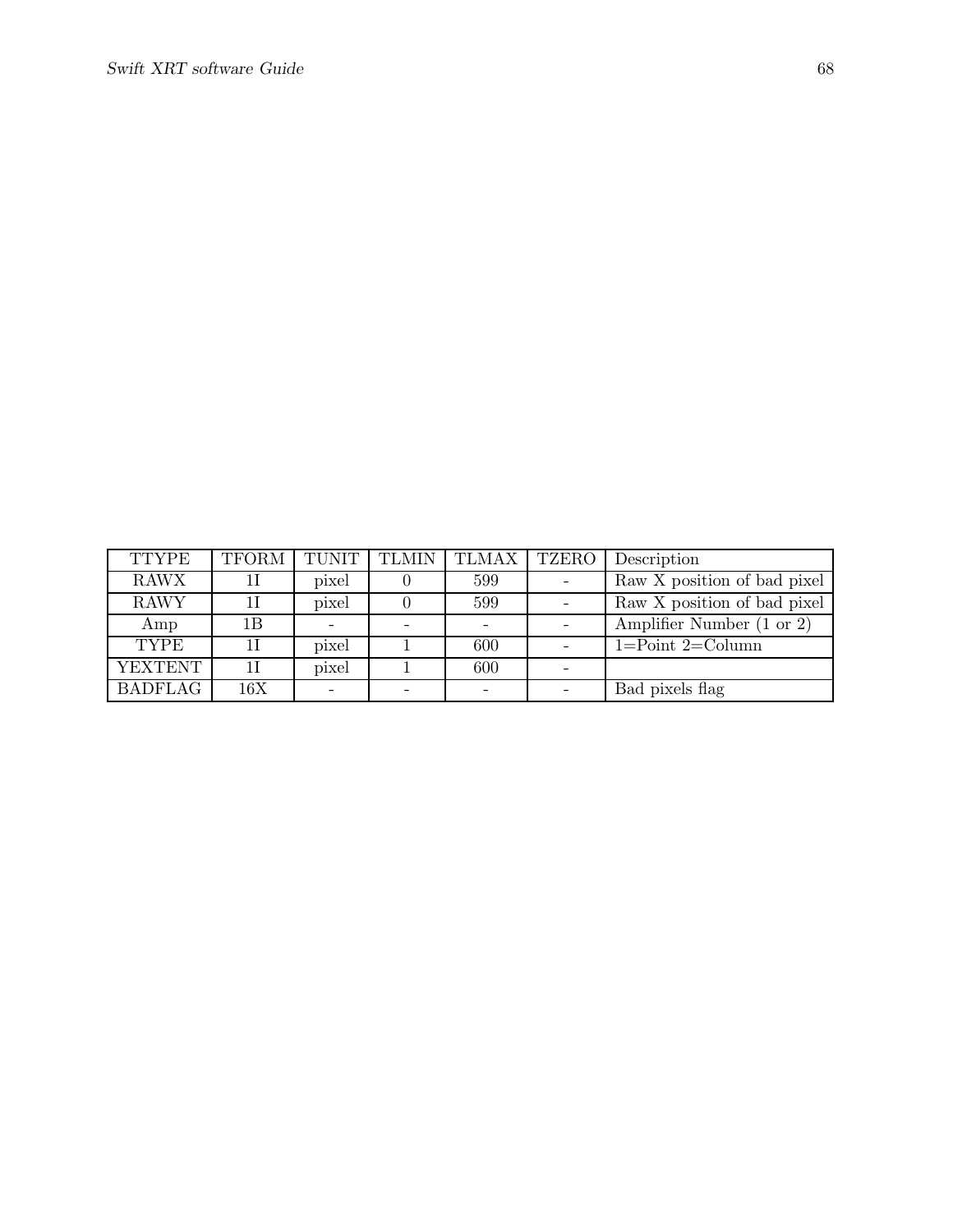## A.5 Short and Long Image Fits File Format

The format for the Short and Long images is identical. The Level 1 where data are in RAW coordinates differs from the Level 2 in sky coordinates by the dimension of the array

## A.5.1 Level 1

| HDU | Type         | <b>EXTNAME</b>                                       | Dim(col) | <b>Description</b>    |
|-----|--------------|------------------------------------------------------|----------|-----------------------|
|     | PRIMARY      |                                                      |          | <b>Primary header</b> |
|     | <b>IMAGE</b> | $\text{SHT}$ XXXXXXXXI   600 x 600   Image extension |          |                       |

Table A.19: Level 1 Short and Long Image Fits File structure

## A.5.2 Level 2

| HDU | Type         | <b>EXTNAME</b>                               | Dim(col) | Description    |
|-----|--------------|----------------------------------------------|----------|----------------|
|     | PRIMARY      |                                              |          | Primary header |
|     | <b>IMAGE</b> | SHTxxxxxxxxI   1000 x 1000   Image extension |          |                |

Table A.20: Level 2 SKY Image Mode Fits File structure

## A.6 hd Housekeeping File

The file structure of the  $hd\;$  HK file is :

| HDU | 1 <sub>ype</sub> | EXTNAME   Dim(col)   Description |         |                |
|-----|------------------|----------------------------------|---------|----------------|
|     | PRIMARY          |                                  |         | Primary Header |
|     | <b>RINTARLE</b>  | <b>FRAME</b>                     | 516(93) |                |

Table A.21: Housekeeping Fits File structure

The columns in the FRAME extension are :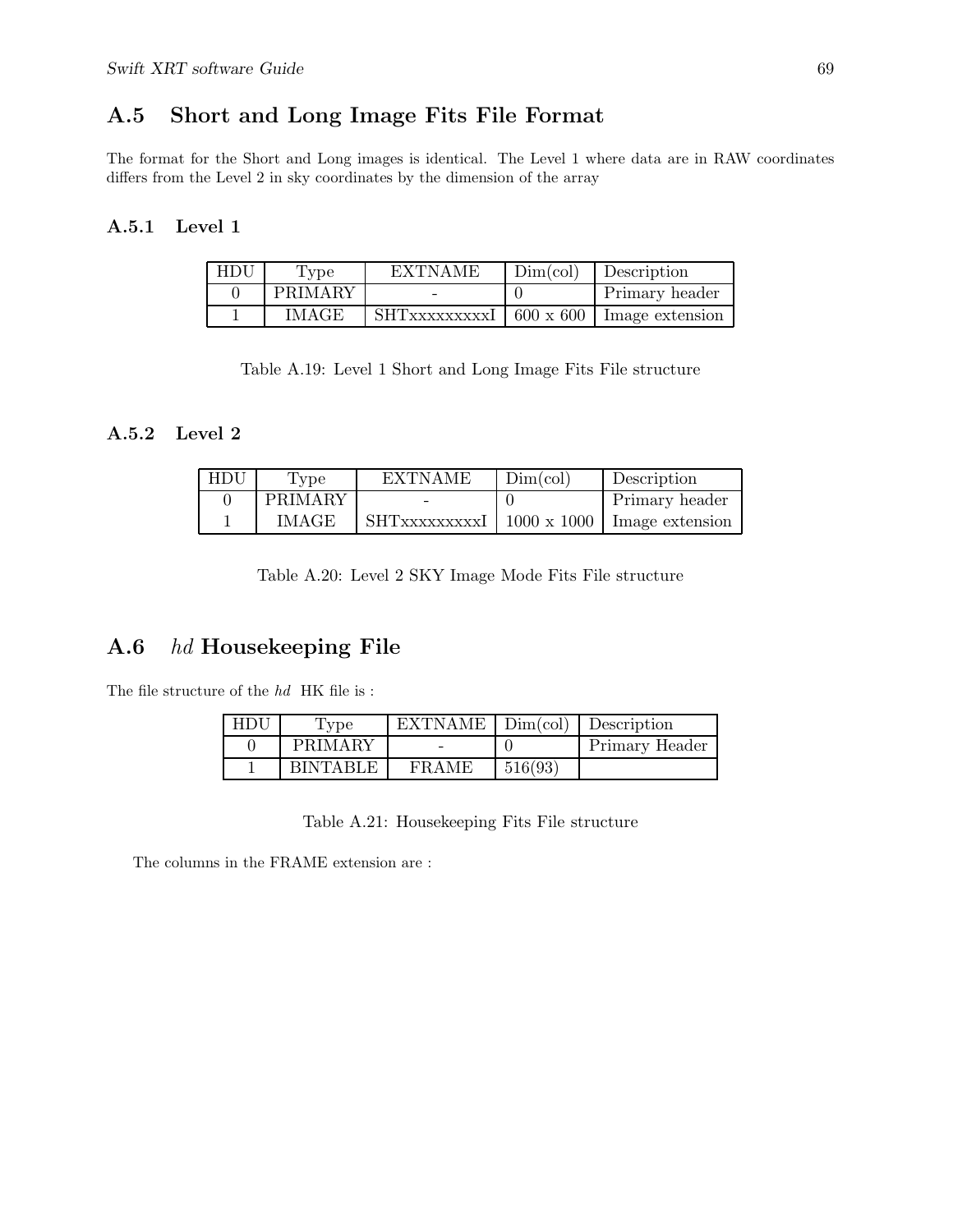| <b>TTYPE</b>                   | <b>TFORM</b>    | <b>TUNIT</b>            | <b>TLMIN</b> | TLMA X       | <b>TZERO</b> | Description                       |
|--------------------------------|-----------------|-------------------------|--------------|--------------|--------------|-----------------------------------|
| FrameHID                       | 1J              |                         |              |              |              | Frame Identifier                  |
| CCDFrame                       | 1J              |                         |              |              |              | <b>CCD</b> Frame Number           |
| <b>TARGET</b>                  | $1\mathrm{J}$   |                         |              |              |              | Target Number                     |
| ObsNum                         | 1I              |                         |              |              |              | <b>Observation Number</b>         |
| RA                             | 1E              | $\deg$                  | $\theta$     | 360          |              | RA of this frame                  |
| Dec                            | 1E              | $\overline{deg}$        | $-90$        | 90           |              | Dec of this frame                 |
| Roll                           | 1E              | $\deg$                  |              |              |              | Roll of this frame                |
| Settled                        | 1X              |                         |              |              |              | Observation mode                  |
| $In 10$ Arcm                   | 1X              |                         |              |              |              | <b>ACS</b> Flag                   |
| <b>InSAA</b>                   | 1X              |                         |              |              |              | <b>SAA Flag</b>                   |
| <b>InSafeM</b>                 | 1X              |                         |              |              |              | <b>XRT</b> Status                 |
| <b>XRTAuto</b>                 | 1X              |                         |              |              |              | XRT auto Flag                     |
| <b>XRTManua</b>                | $\overline{1X}$ |                         |              |              |              | <b>XRT</b> Manual Flag            |
| <b>XRTRed</b>                  | 1X              |                         |              |              |              | XRT Red Flag                      |
| <b>XRTMode</b>                 | 1B              |                         | $\mathbf{1}$ | $\mathbf{1}$ |              | <b>XRT</b> Readout Mode           |
| WaveID                         | 1B              |                         |              |              |              | CCD Waveform use d                |
| $E$ rp $C$ nt $Rt$             | 1E              |                         |              |              |              | ERP count rate                    |
| XPosTAM1                       | 1E              |                         |              |              |              | X Position of TAM 1               |
| YPosTAM1                       | 1E              |                         |              |              |              | Y Position of TAM 1               |
| XPosTAM2                       | 1E              |                         |              |              |              | X Position of TAM 2               |
| YPosTAM2                       | 1E              |                         |              |              |              | Y Position of TAM 2               |
| <b>DNCCDTemp</b>               | 1I              |                         |              |              |              | Frame CCD temperature             |
| $\overline{\text{Vod}1}$       | $\overline{1D}$ | $\rm V$                 |              |              |              | Output drain voltage for Amp 1    |
| $\overline{\text{Vod2}}$       | 1D              | $\overline{\mathrm{V}}$ |              |              |              | Output drain voltage for Amp 2    |
| Vrd1                           | 1D              | $\overline{\mathrm{V}}$ |              |              |              | Reference voltage for Amp 1       |
| Vrd2                           | $\overline{1D}$ | $\overline{\rm V}$      |              |              |              | Reference voltage for Amp $2$     |
| Vog1                           | 1D              | $\overline{\rm V}$      |              |              |              | Output gate voltage for Amp 1     |
| $\rm{Vog2}$                    | 1D              | $\overline{\rm V}$      |              |              |              | Output gate voltage for Amp 2     |
| S1Rp1                          | $\overline{1D}$ | $\overline{\rm V}$      |              |              |              | Serial register clock phase 1     |
| S1Rp2                          | 1D              | $\overline{\rm V}$      |              |              |              | Serial register clock phase $2$   |
| S1Rp3                          | 1D              | $\overline{\rm V}$      |              |              |              | Serial register clock phase 3     |
| R1pR                           | 1 <sub>D</sub>  | V                       |              |              |              | Reset gate clock Amp 1            |
| R2pR                           | 1D              | $\overline{\rm V}$      |              |              |              | Reset gate clock Amp 2            |
| S <sub>2Rp1</sub>              | 1D              | $\overline{\rm V}$      |              |              |              | Serial register clock phase 1     |
| S2Rp2                          | 1D              | $\rm V$                 |              |              |              | Serial register clock phase 2     |
| S <sub>2</sub> Rp <sub>3</sub> | 1D              | $\overline{\rm V}$      |              |              |              | Serial register clock phase 3     |
| Vgr                            | $1\mathrm{D}$   | $\overline{\rm V}$      |              |              |              | Guard ring bias voltage           |
| Vsub                           | 1D              | $\overline{\rm V}$      |              |              |              | Substrate bias voltage            |
| Vbackjun                       | 1D              | $\overline{\mathrm{V}}$ |              |              |              | Back junction bias voltage        |
| Vid                            | 1D              | $\overline{\mathrm{V}}$ |              |              |              | Input diode bias voltage          |
| Ip1                            | 1D              | $\rm V$                 |              |              |              | Image aria parallel clock phase 1 |
| Ip2                            | 1D              | $\overline{\mathrm{V}}$ |              |              |              | Image aria parallel clock phase 2 |
| Ip3                            | $\overline{1D}$ | $\overline{\rm V}$      |              |              |              | Image aria parallel clock phase 3 |
|                                |                 |                         |              |              |              |                                   |

Table A.22: Housekeeping File FRAME Table Columns (1 part)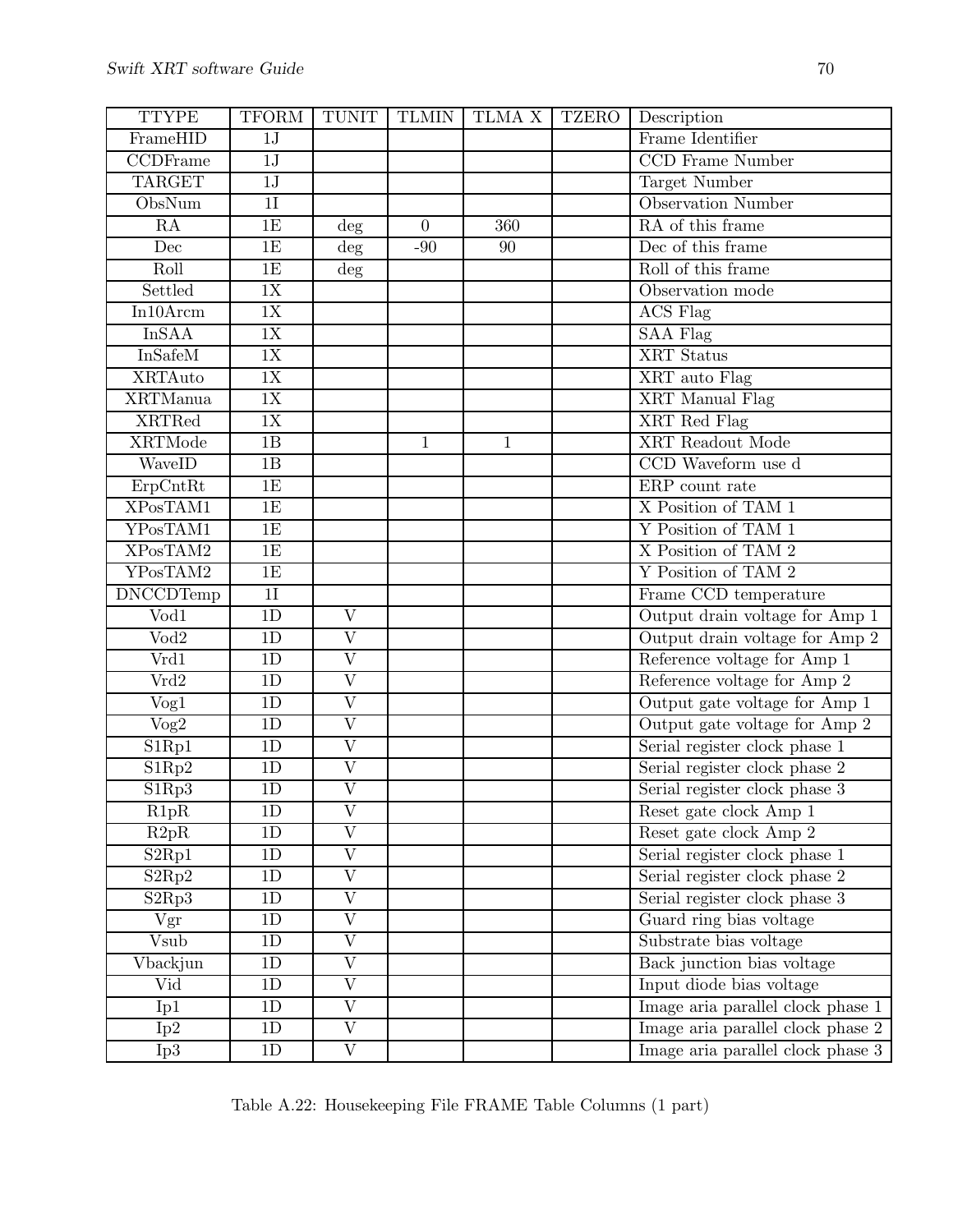| <b>TTYPE</b>     | <b>TFORM</b>    | <b>TUNIT</b>            | <b>TLMIN</b>   | TLMA X         | <b>TZERO</b> | Description                                                   |
|------------------|-----------------|-------------------------|----------------|----------------|--------------|---------------------------------------------------------------|
| Sp1              | 1D              | $\overline{\rm V}$      |                |                |              | store area parall clock ph1                                   |
| Sp2              | 1D              | $\overline{\rm V}$      |                |                |              | store area parall clock ph2                                   |
| Sp3              | 1D              | $\overline{\rm V}$      |                |                |              | store area parall clock ph3                                   |
| CpIG             | 1D              | $\overline{\rm V}$      |                |                |              | Input gate clock                                              |
| BaseLin1         | 1D              | $\overline{\rm{V}}$     |                |                |              | Basel volt signal chain A                                     |
| BaseLin2         | 1D              | $\overline{\rm V}$      |                |                |              | Basel volt signal chain B                                     |
| <b>FSTS</b>      | 1J              | $\mathbf S$             |                |                |              | frame start time (sec)                                        |
| FSTSub           | $\overline{1}$  | $2*10**(-5)s$           | $\overline{0}$ | 49999          |              | frame start time (subsec)                                     |
| <b>FETS</b>      | $1\mathrm{J}$   | S                       |                |                |              | frame stop time (sec)                                         |
| FETSub           | $\overline{11}$ | $\frac{2*10**(-5)}{s}$  | $\overline{0}$ | 49999          |              | frame stop time (subsec)                                      |
| CCDExpos         | $\overline{1J}$ | S                       |                |                |              | Nom. CCD frame time(s)                                        |
| CCDExpSb         | 1I              | $\sqrt{2*10^{**}(-5)}s$ | $\overline{0}$ | 49999          |              | Nom. CCD frame time(subs)                                     |
| EvtLLD           | 1I              |                         |                |                |              | Lower level discriminator                                     |
| PixGtLLD         | 1J              |                         |                |                |              | Pixel greater than LLD                                        |
| EvtULD           | $\overline{1}$  |                         |                |                |              | Upper level discriminator                                     |
| PixGtULD         | 1J              |                         |                |                |              | pixel greater ULD                                             |
| SplitThr         | $\overline{11}$ |                         |                |                |              | Th for splits in 3x3                                          |
| OuterThr         | 1I              |                         |                |                |              | Th for vetos in $5x5$                                         |
| SnglePix         | 1I              |                         |                |                |              | N. of single pixel events                                     |
| SngleSpl         | $\overline{11}$ |                         |                |                |              | N. of singly-split events                                     |
| <b>ThreePix</b>  | 1I              |                         |                |                |              | N. of three pixel events                                      |
| FourPix          | 1I              |                         |                |                |              | N. of four pixel events                                       |
| WinHalfW         | $\overline{11}$ |                         |                |                |              | Half-width in pixels                                          |
| WinHalfH         | $\overline{11}$ |                         |                |                |              | Half-height in pixels                                         |
| Amp              | 1B              |                         | $\mathbf{1}$   | $\overline{2}$ |              | Amplifier                                                     |
| telemRow         | $\overline{11}$ |                         |                |                |              | N. of rows in telem                                           |
| telemCol         | $\overline{11}$ |                         |                |                |              | N. of columns in telem                                        |
| nPixels          | 1J              |                         |                |                |              | N. of pixels following head                                   |
| <b>BaseLine</b>  | $\overline{1J}$ |                         |                |                |              | Offset added to each DN                                       |
| PixOverF         | 1J              |                         |                |                |              | N. of pixels overflows 4095                                   |
| PixUnder         | 1J              |                         |                |                |              | $\overline{N}$ . of pixels underflows 0                       |
| <b>TIME</b>      | 1D              | S                       |                |                |              | Frame start time                                              |
| <b>ENDTIME</b>   | 1D              | S                       |                |                |              | Frame stop time                                               |
| BiasExpo         | 1I              |                         |                |                |              | Total n. of Bias Frame used                                   |
| CCDTemp          | 1E              |                         |                |                |              | CCD temperature                                               |
| LRHPixCt         | 1I              |                         |                |                |              | Total n. of pixels in header                                  |
| LRBPixCt         | 1J              |                         |                |                |              | Tot n. of pix following head                                  |
| LRSumBPx         | 1D              |                         |                |                |              | Sum of val of pix below LLD                                   |
| <b>LRSoSBPx</b>  | 1D              |                         |                |                |              | Sum of Sq of pix below LLD                                    |
| LRBiasPx         | 20I             |                         |                |                |              | $\overline{\rm{DN}}$ of the last $\overline{\rm{20\ pixels}}$ |
| LRBiasLv         | 1D              |                         |                |                |              | LRSumBPx/LRBPixCt                                             |
| <b>LRNoise</b>   | 1D              |                         |                |                |              | LR calculated Noise                                           |
| <b>EVTLOST</b>   | 1D              |                         |                |                |              | $T.$ n. of the lost events                                    |
| <b>PDBIASTHR</b> | $\overline{11}$ |                         |                |                |              | PD Bias Threshold                                             |
| <b>PDBIASLVL</b> | 1D              |                         |                |                |              | PD Bias Level                                                 |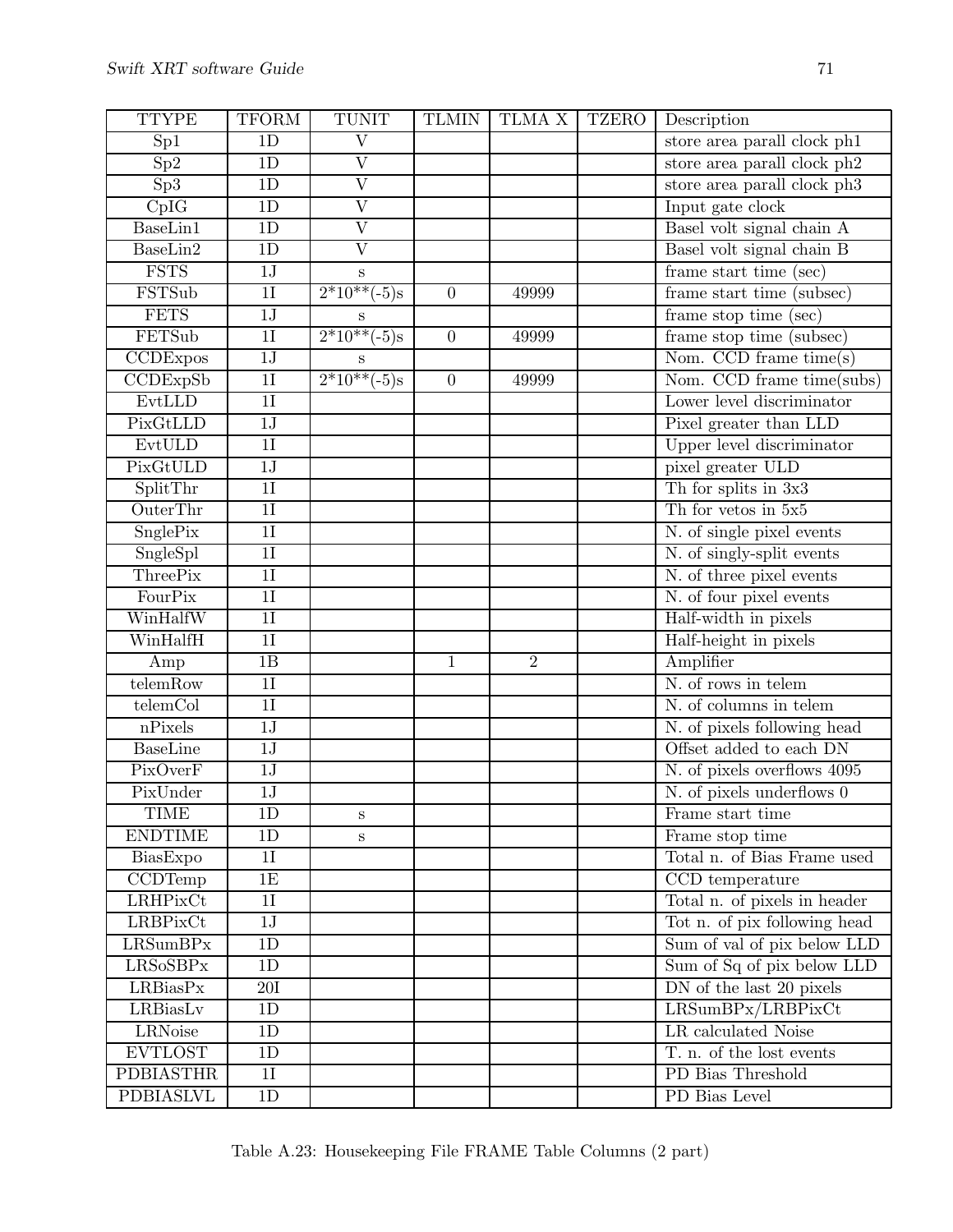| <b>TTYPE</b>  |                |  | TFORM   TUNIT   TLMIN   TLMA X   TZERO | Description                  |
|---------------|----------------|--|----------------------------------------|------------------------------|
| <b>LDPNUM</b> | 1J             |  |                                        | Telemetry LDP Product Number |
| LDPPAGE       | 1J             |  |                                        | Telemetry LDP Page Number    |
| WTHPixCt      |                |  |                                        | Windowed Timing Bias PiXels  |
| WTBiasPx      | 20I            |  |                                        | <b>Observation Number</b>    |
| <b>HKTIME</b> | 1 <sub>D</sub> |  |                                        | Housekeeping readout time    |

Table A.24: Housekeeping File FRAME Table Columns (3 part)

## A.7 Filter File

The columns in the  $\mathit{mkf}$  file are :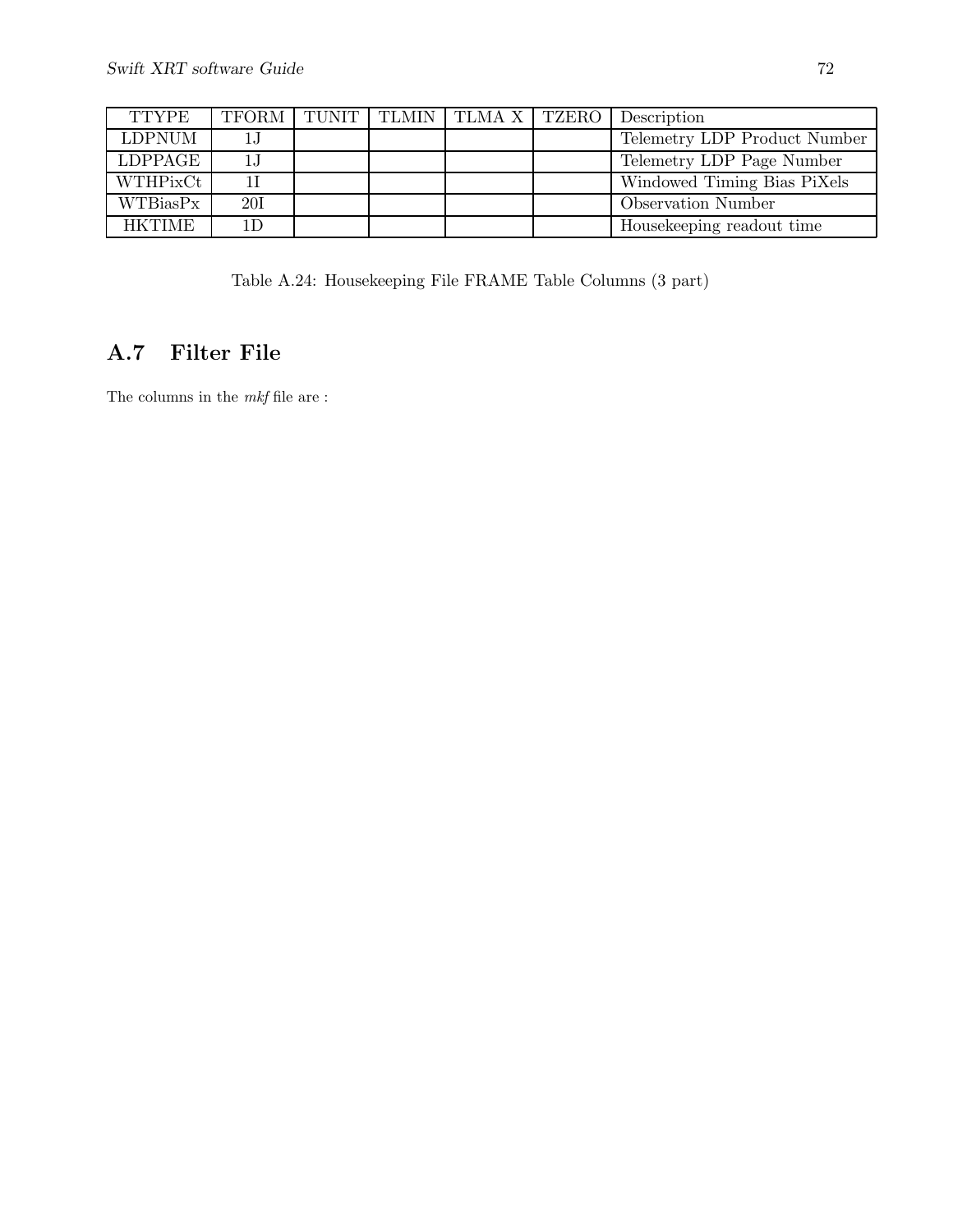| <b>TTYPE</b>                | <b>TFORM</b>    | <b>TUNIT</b>            | <b>TLMIN</b> | <b>TLMAX</b> | <b>TZERO</b> | Description                            |
|-----------------------------|-----------------|-------------------------|--------------|--------------|--------------|----------------------------------------|
| <b>TIME</b>                 | 1D              |                         |              |              |              | Frame start time                       |
| ACS_SAA                     | 1B              |                         |              |              |              | ACS reports in SAA                     |
| <b>SAFEHOLD</b>             | 1B              |                         |              |              |              | ACS reports in SAFE                    |
| <b>SETTLED</b>              | 1B              |                         |              |              |              | ACS reports settled on target          |
| <b>TEN_ARCMIN</b>           | 1B              |                         |              |              |              | ACS reports within 10 arcmin of target |
| <b>ANG_DIST</b>             | 1E              |                         |              |              |              | Inst. point root mean sq. dev.         |
| <b>BR_EARTH</b>             | 1E              |                         |              |              |              | <b>Bright Earth Angles</b>             |
| <b>COR_SAX</b>              | 1E              |                         |              |              |              | Cut-off Rigidity                       |
| DEC                         | 1E              |                         |              |              |              | Declination                            |
| <b>ELV</b>                  | 1E              |                         |              |              |              | Elevation Angle                        |
| <b>FOV_FLAG</b>             | $1\overline{1}$ |                         |              |              |              | Field of View Flag                     |
| <b>MCILWAIN_L</b>           | $\overline{1E}$ |                         |              |              |              |                                        |
| <b>MOON_ANGLE</b>           | 1E              |                         |              |              |              | Moon Angle                             |
| RA                          | 1E              |                         |              |              |              | <b>Right Ascension</b>                 |
| <b>RAM_ANGLE</b>            | 1E              |                         |              |              |              |                                        |
| <b>ROLL</b>                 | 1E              |                         |              |              |              |                                        |
| SAA                         | $\overline{1I}$ |                         |              |              |              | South Atlantic Anomaly                 |
| <b>SAA_TIME</b>             | $\overline{1E}$ |                         |              |              |              | Time in SAA                            |
| <b>SUNSHINE</b>             | 1I              |                         |              |              |              |                                        |
| <b>SUN_ANGLE</b>            | 1E              |                         |              |              |              | Angle with sun                         |
| Baselin1                    | 1D              | $\overline{\mathrm{V}}$ |              |              |              | Basel volt for signal chain A          |
| Baselin2                    | 1D              | $\overline{\mathrm{V}}$ |              |              |              | Basel volt for signal chain B          |
| $\overline{\text{CCDTemp}}$ | 1E              |                         |              |              |              | CCD temperature                        |
| <b>ENDTIME</b>              | 1D              | S                       |              |              |              | Frame stop time                        |
| PixGtULD                    | 1J              |                         |              |              |              | pixel greater ULD                      |
| Vbackjun                    | 1D              | $\overline{\mathrm{V}}$ |              |              |              | Back junction bias voltage             |
| $\overline{\text{Vod}1}$    | 1D              | $\overline{V}$          |              |              |              | Output drain voltage for Amp 1         |
| $\overline{\text{Vod2}}$    | 1D              | $\overline{\mathrm{V}}$ |              |              |              | Output drain voltage for Amp 2         |
| Vrd1                        | 1D              | $\overline{\mathrm{V}}$ |              |              |              | Reference voltage for Amp 1            |
| Vrd2                        | 1D              | $\overline{\mathrm{V}}$ |              |              |              | Reference voltage for Amp 2            |
| <b>Vsub</b>                 | 1D              | $\overline{\mathrm{V}}$ |              |              |              | Substrate bias voltage                 |

Table A.25: Filter File FILTER Table Columns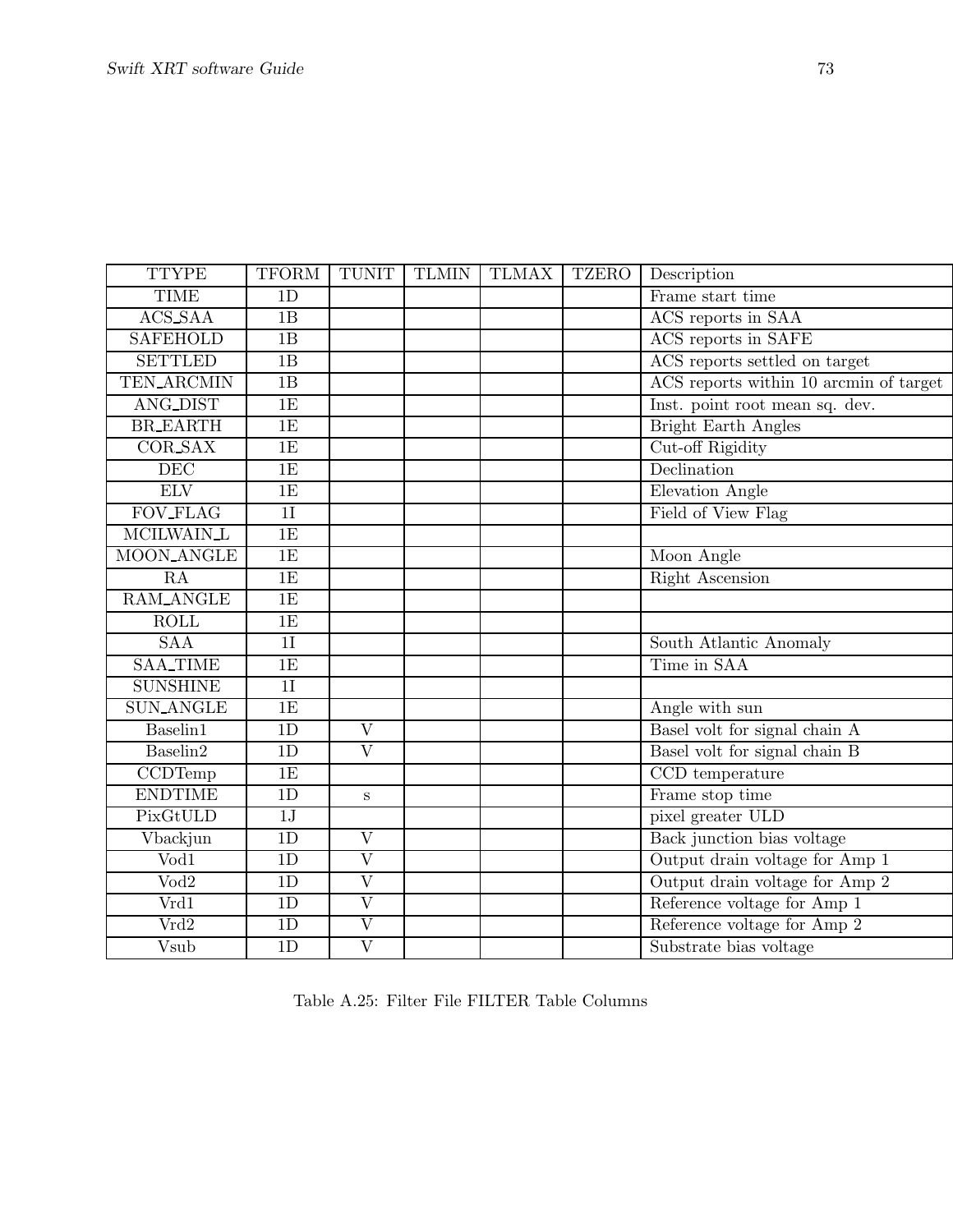## Appendix B

# XRT SOFTWARE HELP

## B.1 xrt tasks

The XRT software consists in the following tasks:

- xrtcalcpi Update PI column in XRT event files (PC, WT and PD modes).
- xrtcentroid Calculate centroid for the PC and IM mode
- xrtevtrec Reconstruct events, calculate PHA and assign grade for the WT and PD modes.
- xrtfilter Run 'prefilter' and 'makefilter' to create a filter file from HK data.
- xrtflagpix Flag events for bad pixels and calibration source location.
- xrthkproc Process XRT housekeeping header packets file.
- xrthotpix Search for hot and flickering pixels for XRT Photon Counting mode.
- xrtimage Subtract bias and clean bad pixels in Imaging Mode data.
- xrtmkarf Generate an ARF file for an input RMF file.
- xrtpcgrade Calculate the PHA values and assign event grades for PC data.
- xrtpdcorr Check the bias and Subtract if necessary for data taken in PD mode.
- xrtproducts Generate high level product data files from a cleaned event file.
- xrtscreen Generate GTIs and use them together with other criteria to screen the data.
- xrttam Calculate corrections to the attitude file using parameters from the TAM device.
- xrttdrss Process XRT TDRSS messages.
- xrttimetag Time tag events and calculate the DETX/DETY columns for the WT and PD modes.

In addition the script *xrtpipeline* run in sequence all the tasks for XRT data processing. The help for the individual tasks is provided below. With the software installed,the help can be viewed by using the command 'fhelp taskname'.

## B.1.1 xrtcalcpi

xrtcalcpi infile outfile [parameter = <value> ...]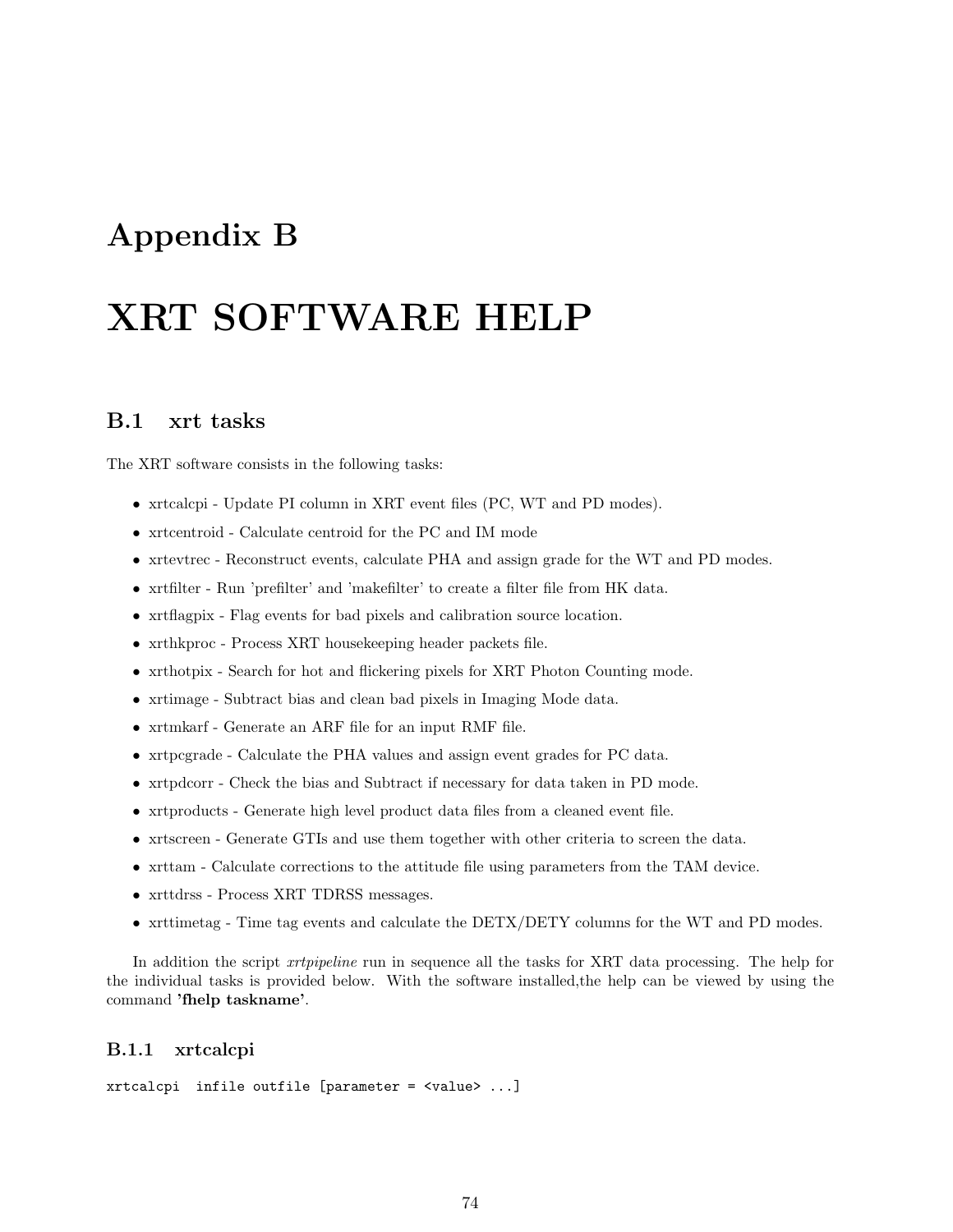#### Swift XRT software Guide 75

xrtcalcpi calculates the Pulse Invariant (PI) values in the Swift XRT event files, for data obtained with the Photon Counting (PC),Windowed Timing (WT) and Photodiode (PD) modes. The PI values are corrected for temporal changes in the gain and for positional gain variation (Charge Transfer Inefficiency, CTI). xrtcalcpi can be re-run on an event file if new calibration information are available. The PI column as well as the keyword XRTPI in the output file are updated by this task.

To calculate the PI values, xrtcalcpi uses the PHA values, stored in the PHA column of the input event file, the nominal gain and a set of coefficients describing the temperature and spatial dependence of the gain. The coefficient values have been evaluated from ground calibration data and are periodically updated based on the results of the flight calibration data analysis. The gain information is stored in the XRT calibration gain files which are included in CALDB. There is one similarly formatted gain calibration file for each of the modes. The nominal gain is in the header keyword **NOM\_GAIN** and the coefficients that describe the temperature and the spatial dependence are stored in the columns GC0 - GC5 containing an array of three values one for each temperature. The gain correction applied to the event data is the result of a double interpolation of the coefficient values one in temperature and one in time, using the temperature and time closest to the temperature and epoch of the observation.

xrtcalcpi by default uses the XRT gain file, appropriate for each mode, stored in CALDB, but it can be replaced with a gain file input by the user (parameter *gainfile*). The user-provided gain file must have the same format as the XRT gain file in the Calibration Database. The algorithm describing the spatial dependence of gain is expressed in raw coordinates, RAWX and RAWY. For the timing modes (WT and PD) since the telemetry does not contain complete spatial information, *xrtcalcpi*, to account for the positional gain correction, assumes all events at the source location. For the WT mode, the RAWX coordinate of the event is known and the RAWY is obtained by transforming the DETY column value. For the PD mode the event detector coordinates are read from the DETX/DETY columns of the event file and transformed into RAWX/RAWY.

The nominal gain of the instrument is currently set to  $10 \text{ eV}$  per channel and is used by *xrtcalcpi*, if the parameter 'gainnom' is set to a negative value (default). Users can adjust the PI values via the parameter offset and gainnom. These values can be obtained with the XSPEC command 'gain' that provides a slope and a constant. The parameter offset should be set equal to the constant obtained by the XSPEC gain command and the parameter *gainnom* should be set equal to the slope obtained by the XSPEC 'gain' command multiplied by the default value of eV per channel.

#### Parameter

• infile [file name]

Name of the input event FITS file. Unix-compressed files are allowed, except when the output file is set to NONE and the input file is overwritten.

- outfile [file name] Name of output event FITS file. The value 'NONE' will cause the input file to be overwritten.
- hdfile [file name] Name of input Housekeeping Header Packets FITS file.
- (gainfile  $=$  CALDB) [file name] Name of the gain file. If the parameters is set to CALDB, the file is read from the calibration database.
- (gainnom  $= -99.9$ ) [real] Nominal gain value (eV/Channel). If 'gainnom' is negative (default),  $xrtcalcpi$  uses the value in the keyword NOM GAIN of the CALDB gain calibration file currently set to 10 eV/channel.
- (offset  $= 0.0$ ) [real] This parameter allows users to specify an offset (in keV) in the channel-energy relationship.
- (randomflag=yes) [boolean] If 'randomflag'=yes (default), the PHA values will be randomized.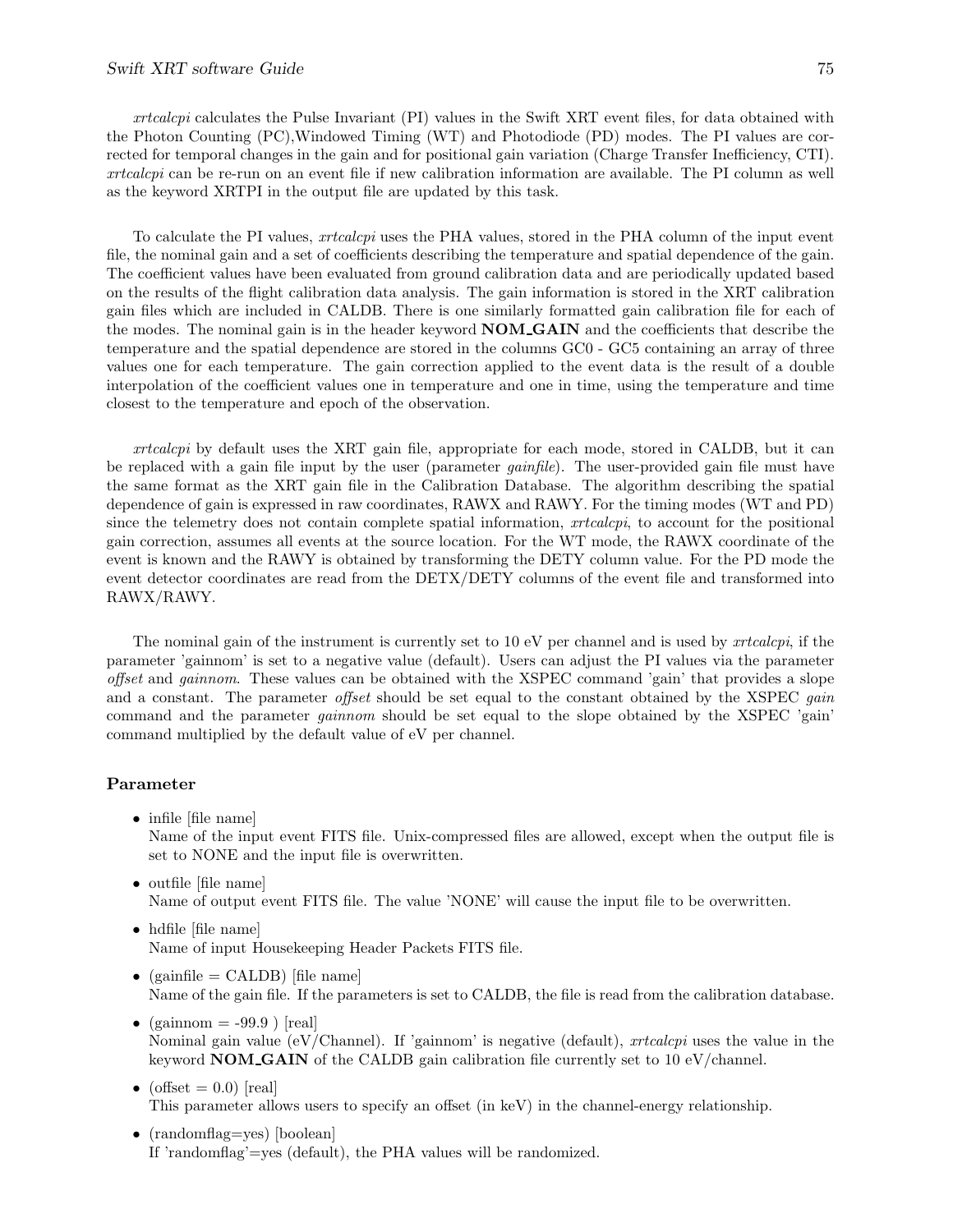- (seed  $= -1457$ ) [integer] Random number generator seed, used to randomize the PHA values.
- (clobber=no) [boolean] If 'clobber'=yes and outfile=filename, the file with the same name will be overwritten if it exists.
- (history=yes) [boolean] If 'history=yes' the parameter values and other information are written in HISTORY keywords.
- (chatter  $= 2$ ) [integer] Chatter Level (min=0, max=5)

## B.1.2 xrtcentroid

xrtcentroid infile outfile outdir [parameter = < value >]

xrtcentroid calculates the source centroid an its associated error for the Swift XRT instrument. xrtcentroid accepts as input file data taken with the Swift XRT Photon Counting mode (event file),sky images taken with the Image mode and TDRSS postage stamp images. The centroid is estimated using the 'centroid' command of the XIMAGE package and it is calculated in a box region whose center and half-width can be specified with the parameters 'boxra', 'boxdec' and 'boxradius'. Alternatively, if the parameter 'interactive' set to 'yes', the box region can be defined interactively with the cursor.

The XIMAGE 'centroid' command calculates in the selected region the first guess for the centroid using two possible methods and then uses this best guess for the final calculation. The first guess for the centroid is obtained via a subsequent rebinning of the selected area until the location of maximum is the same as the last rebin (parameter 'hist'=no, default). The alternative method, selected by setting the parameter 'hist' to yes, determines the X and Y maximum from the distributions obtained by summing the counts in the pixels along the X and Y directions. The first best guess for the centroid is used as new center for the final centroid calculation. This is also achieved via two possible methods. The default method ('deriv'=no) re-evaluates the barycenter in boxes reduced by 80% each time from the original selected area. The alternative, selected by specifying the parameter 'deriv' to 'yes', uses the derivative of partial sums method.

The error circle on the position is derived by adding in quadrature the contributions of fours different components: i) statistical uncertainty on the centroid determination, which depends on the source total (time-integrated) intensity; ii) instrument residual misalignment; iii) spacecraft attitude reconstruction accuracy; iv) systematic error. The first was derived from ground calibration, the others are set to pre-launch nominal values. The four error components are recorded in a calibration file included in CALDB.

xrtcentroid allows also to calculate only the centroid error. In this case the user must provide in input the source total (time-integrated) intensity and its units ('COUNTS' for Photon Counting mode and 'DN' for Imaging mode) through the parameters 'totalint' and 'unit'. The centroid and error are written in an output file.

- infile [file name] Name of the input event or image FITS file.
- outfile [file name] Name of the output file (ASCII).If DEFAULT the stem of the input file is used (option available only if parameter 'calcpos' is set to 'yes').
- outdir [directory name] Name of the output directory.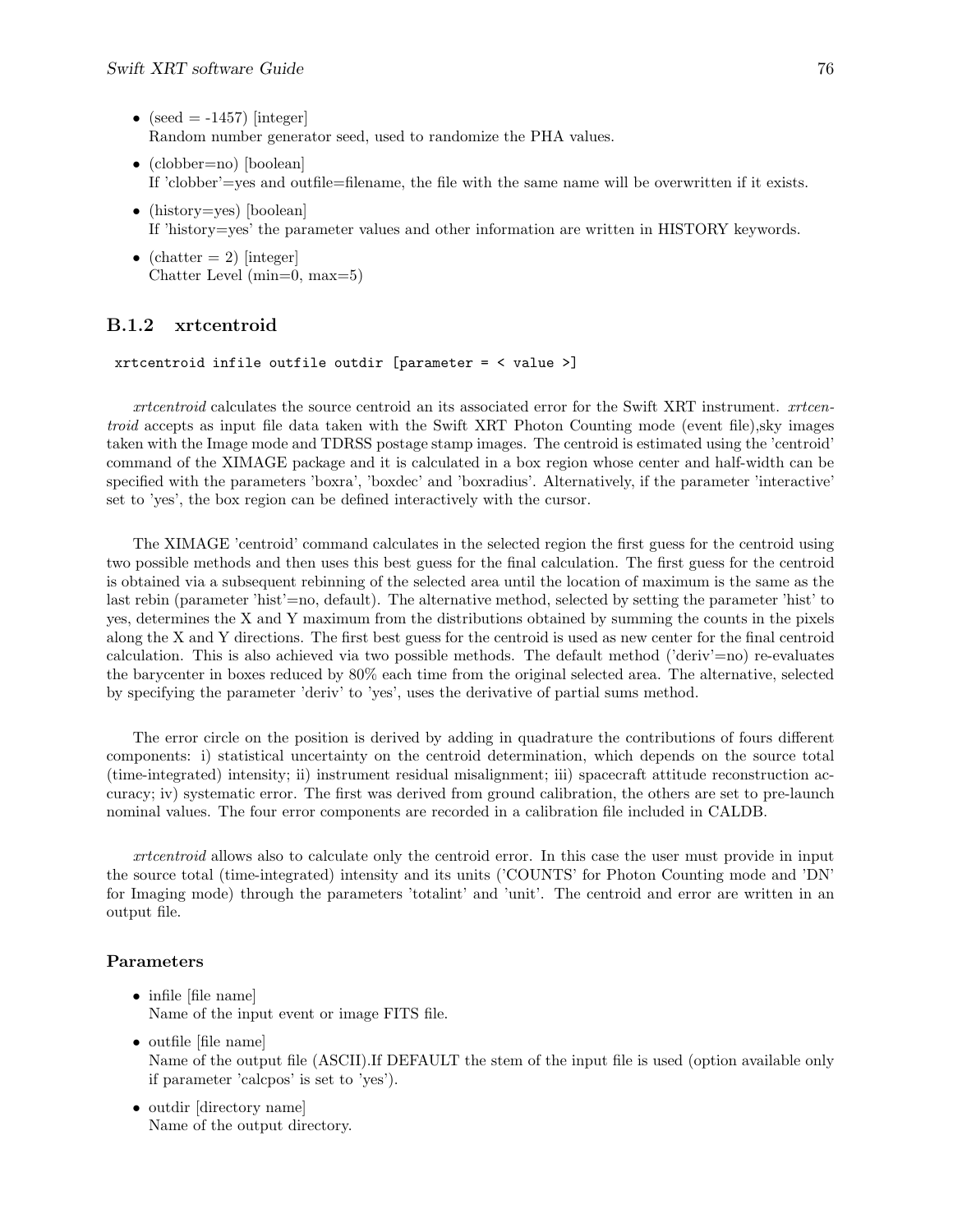• posfile [file name]

Name of the calibration file containing information on the centroid error components. If CALDB is input (default), the file included in CALDB is used.

• calcpos [boolean]

If set to 'yes' calculates the centroid position and its error. If set to 'no' only the position error is calculated and the value of the parameters 'totalint' and 'unit' must be provided.

• totalint [real]

Total (time-integrated) COUNTS (Photon Counting mode) or DN (Imaging mode) of the source. It is used to calculate the centroid position error if parameter 'calcpos' is set to 'no'.

• unit [string]

String indicating the units for the 'totalint' parameter. Allowed units are 'COUNTS' for Photon Counting mode and 'DN' for Imaging mode

- interactive [boolean] If set to 'yes', use the cursor to define center (boxra boxdec) and size of box (boxradius).
- boxra [real] RA of the box center (degrees or hh mm ss.s). To be used if parameter 'interactive' is set to 'no'.
- boxdec [real] DEC of the box center (degrees or hh mm ss.s). To be used if parameter 'interactive' is set to 'no'.
- boxradius [real] Half-width of the box in arcmin.To be used if parameter 'interactive' is set to 'no'.
- (hist=no) [boolean] If set to 'yes' uses histogram method for the first preliminary centroid estimation.
- (deriv=no) [boolean] If set to 'yes' uses partial derivate method for the final centroid determination.
- $(clobber = no)$ If set to 'yes' overwrites the output files with the same name if they exist.
- (chatter  $= 3$ ) [integer] Verbosity Level from 0 to 5.
- (cleanup  $=$  yes) [boolean] If set to 'yes' deletes temporary files.

## B.1.3 xrtevtrec

## xrtevtrec infile outfile [parameter=<value>]

xrtevtrec processes the Swift XRT event files containing data taken with the Windowed Timing (WT) and Photodiode (PD) modes to reconstruct events, calculate their PHA values and assign a grade to each event.

The event reconstruction is carried out by searching for the local maximun in the neighborhood of a 7x1 pixel array. The PHA value of a 'reconstructed' event is obtained by summing up the PHA of the central pixel with that of the surrounding pixels above the split threshold and the result is written in the PHA column. The event grade is assigned using pre-defined patterns for the charge distribution and its value is stored in the GRADE column. A calibration file included in CALDB contains the charge distribution patterns of the different grades.

If the parameter addcol is set to 'yes', the columns PHAS, containing the 7x1 pixel array used for the event reconstruction, and PixsAbove, containing the number of pixels above split threshold, are added to the output file. All the other columns present in the events extension of the input file are copied to the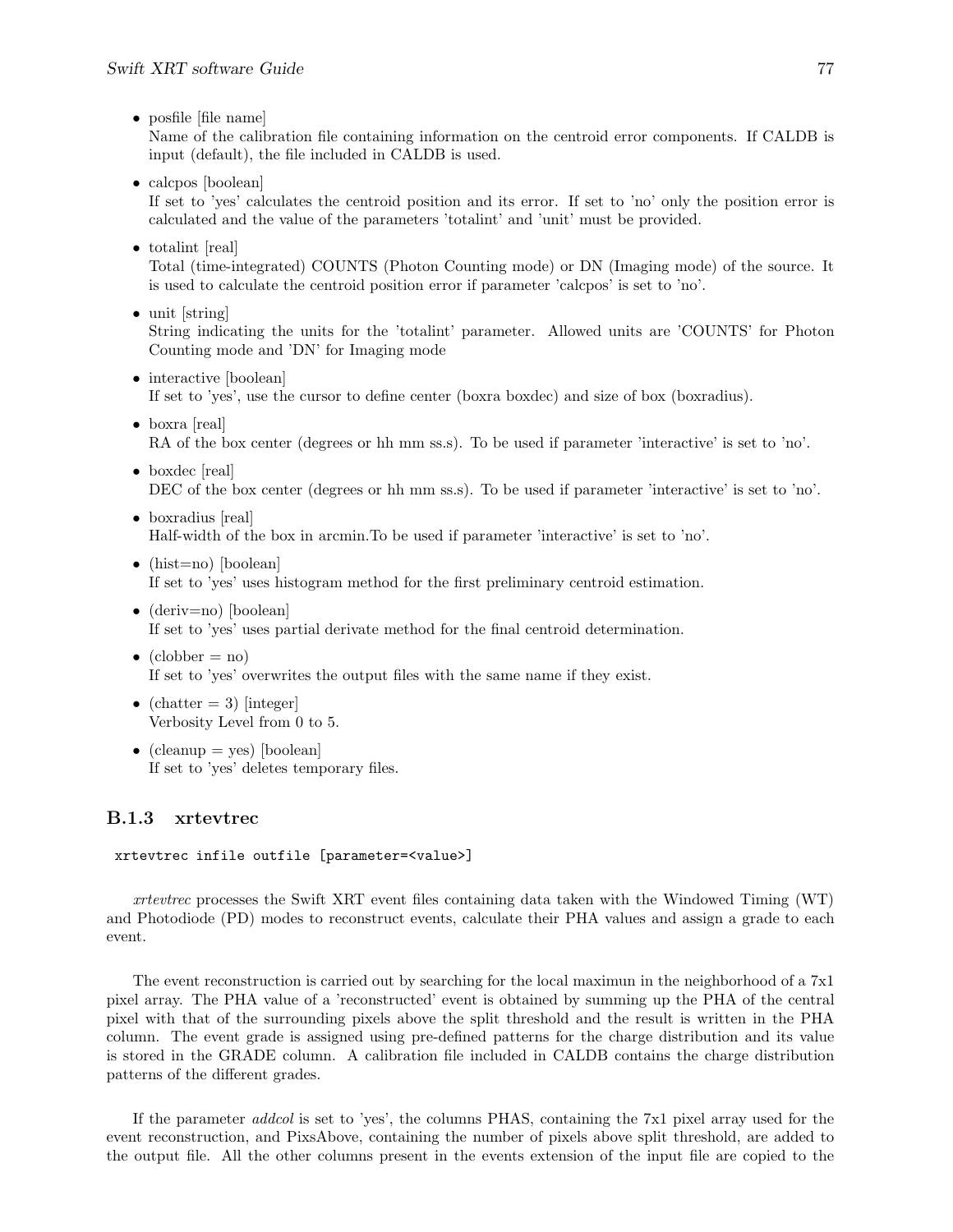output file. The original PHA value of each pixel is copied into a column named EVTPHA.

After the event reconstruction only a subset of pixels are recognized as the event. All pixels associated with a local maximum that have contributed to the reconstruction of one event have the GRADE and PHA columns assigned to NULL. These pixels are by default kept in the output file. However it is possible to exclude them from the output by setting the parameter 'delnull' to 'yes'.

xrtevtrec allows the user to set the event and split thresholds using the parameters 'event' and 'split'. In addition, for the Windowed Timing mode, it is possible to flag a reconstructed event for which the 7x1 pixel array contains a bad column. This is obtained by setting the parameter 'flagneigh' to yes and causes the STATUS column to be updated.

xrtevtrec adds the keyword XRTEVREC to the output file header set to 'T' to indicate that event reconstruction has been done. The values of the event threshold and split threshold used in the calculation are recorded in the keywords EVENTTHR and XRTSPLIT. The percentage of saturated events, the percentage of pixel not included in the reconstruction, and the percentage of pixels with PHA set to NULL are recorded in the keywords SATEVPER, NORECPER, NULLPER, respectively.

The Data Subspace convention (DS keywords) recording the event grade values present in the file (DSVALn, DSTYPn, DSFORMn ) are also added to the output file.

- infile [file name] Name of the input event FITS file. Unix-compressed files are allowed, except when the output file is set to NONE and the input file is overwritten
- hdfile [file name] Name of input Housekeeping Header Packets FITS file.
- outfile [file name] Name of output FITS event file. The value 'NONE' will cause the input file to be overwritten.
- (gradefile=CALDB) [file name] Name of the grade file. If the parameters is set to CALDB, the file is read from the calibration database.
- (addcol=no) [boolean] If set to 'yes', adds 'PHAS' and 'PixsAbove' columns.
- (delnull=no) [boolean] If set to 'yes', deletes NULL events.
- (flagneigh  $=$  no) [boolean] If set to 'yes', the STATUS column will be updated.
- event [integer] Event Threshold Level(negative value will use on-board LLD value).
- split [integer] Split Threshold Level(negative value will use on-board LLD value).
- (clobber=no) [boolean] If set to 'yes', overwrites the output file.
- (history=yes) [boolean] If set to 'yes', writes parameter values and other information in HISTORY blocks.
- (chatter  $= 2$ ) [integer] Chatter Level (min=0, max=5)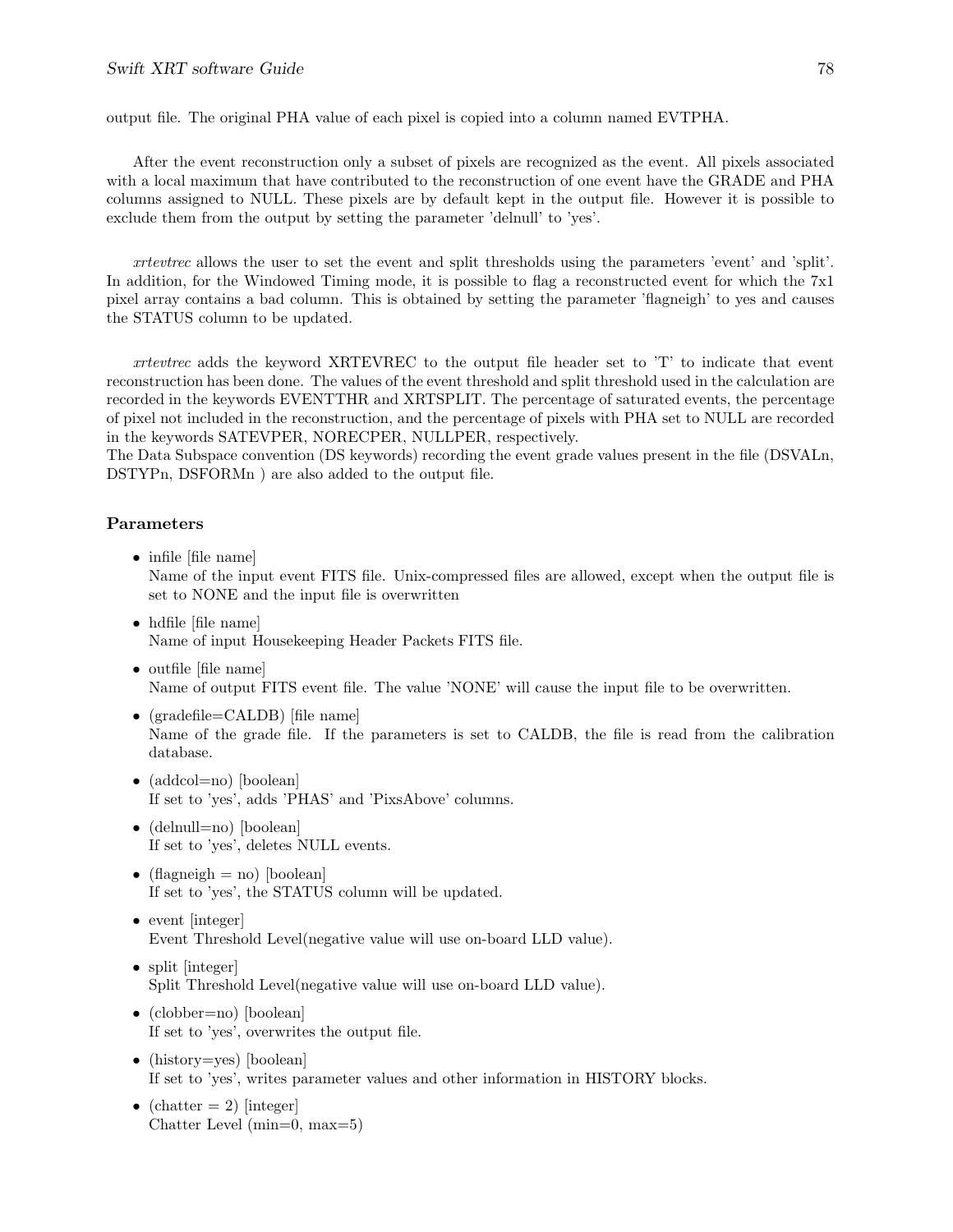## B.1.4 xrtfilter

#### xrtfilter hdfile outdir [parameter=<value>]

xrtfilter creates a filter file, containing all the housekeeping information, to be used in the data screening. This is achived within *xrtfilter* by running in sequence *prefilter* and *makefilter*.

The first step is to derive attitude and orbit related quantities through the *prefilter* task. The satellite attitude information included in the attitude file is interpolated and the NORAD two line elements (TLEs) are propagated to determine satellite ephemeris quantities. This information is used to calculate quantities such as Bright Earth Angle, Sun Angle, Cut off rigidity, etc. The output file of prefilter contains the following default columns :

TIME, POSITION, VELOCITY, QUATERNION, POINTING, POLAR, BORESIGHT, SAT\_ALT, SAT\_LAT, SAT\_LON, Z\_RA, Z\_DEC, Z\_ROLL, ELV, BR\_EARTH, FOV\_FLAG, SUNSHINE, SUN\_ANGLE, MOON\_ANGLE, RAM\_ANGLE, ANG\_DIST, COR\_SAX, SAA, SAA\_TIME.

The default output columns are stored in a CALDB file. A different set of columns can be requested by the user via an input file supplied to the program in the parameter *outcols*. This input file is an ASCII file where column names are listed one per row. The TIME column is mandatory, and the other columns allowed are:

POSITION, VELOCITY, QUATERNION, POINTING, POLAR, BORESIGHT, SAT\_ALT, SAT\_LAT, SAT\_LON, Z\_RA,Z\_DEC, Z\_ROLL, ELV, BR\_EARTH, FOV\_FLAG, SUNSHINE, SUN\_ANGLE, MOON\_ANGLE, RAM\_ANGLE, ANG\_DIST, COR\_ASCA, COR\_SAX, MCILWAIN\_L, SAA, SAA\_TIME.

The second step creates a filter file by running the task *makefilter*. This uses as input the output from prefilter, the house keeping file and a configuration file. The *makefilter* configuration file can be an ASCII file or a FITS file and must contain for each parameter requested the following information: the parameter name, the name of the FITS file, the name of the extension containing the parameter, the interpolation method, the calibration method, the output parameter name and comments for the corresponding keyword in the output filter file. The interpolation method is used when the value of a specific parameter is not present at given times; the calibration method is applied when some simple numerical manipulations on the input HK parameters is needed. Currently, the default of the interpolation method is set to copy the last known value of that parameter. The calibration method has not been implemented yet. The default makefilter configuration file is part of CALDB and includes the following columns:

ELV, BR\_EARTH, COR\_SAX, SAA, SAA\_TIME, ANG\_DIST, FOV\_FLAG, DEC, MCILWAIN\_L, MOON\_ANGLE, RA, RAM\_ANGLE, ROLL, SUNSHINE, SUN\_ANGLE, CCDTemp, PixGtULD, Vod1, Vod2, Vrd1, Vrd2, Vsub, Vbackjun, Baselin1, Baselin2. In addition the task adds the columns TEN\_ARCMIN, SETTLED, ACS\_SAA, SAFEHOLD.

These columns will be included in the output filter file.

- hdfile [file name] Name of the input Housekeeping Header Packets FITS file (swXXXXXXXXXXXXxhd.hk).
- (nonulls=yes) [boolean] If set to 'yes' remove from makefilter file rows with TIME set to NULL.
- outdir [file name] Name of the directory for outputs.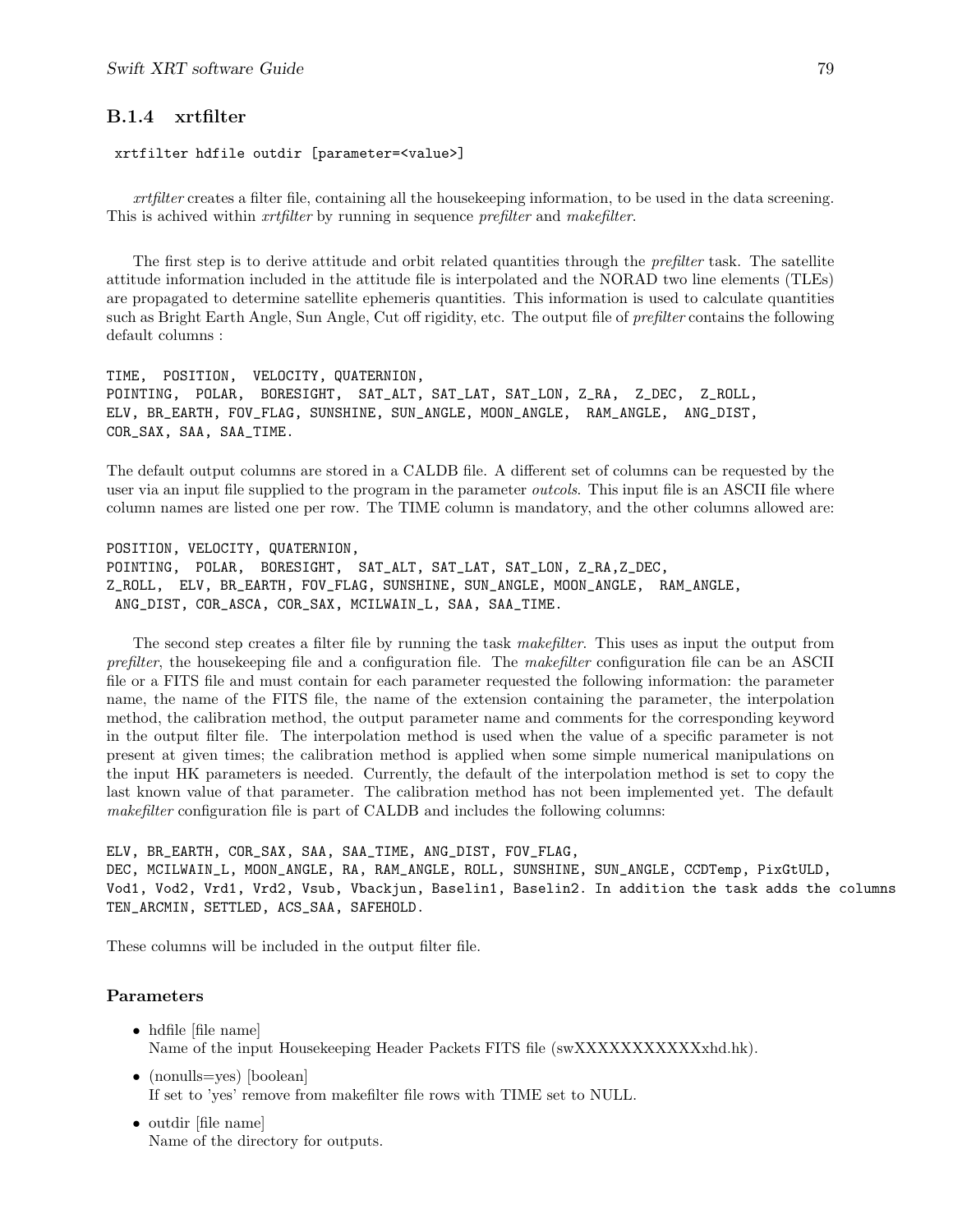- (clobber=no) [boolean] If clobber=yes overwrite the output file.
- (chatter  $= 3$ ) [integer] Chatter Level (min=0, max=5).
- (history=yes) [boolean] If set to 'yes', write history keywords to the output file.
- attfile [file name] Name of the input attitude FITS file.
- alignfile [file name] Name of the input attitude alignment FITS file. Type NONE for none.
- (outfile=DEFAULT) [file name] Name of prefilter outfile. DEFAULT uses the standard naming convention.
- (outcols=CALDB) [file name] —[space-separated-values] Name of prefilter configuration file including the list of parameters, related to attitude and orbit information, to be included in the 'prefilter' output file. The user can also input a list of spaceseparated parameters between quotes on the command line.
- (orbmode=TLE\_TEXT2) [string] Specifies the orbit mode which controls how the file, input through parameter 'orbname', will be processed. See helpfile of the 'prefilter' task.
- (orbfile=\$HEADAS//refdata/SWIFT\_TLE\_ARCHIVE.txt) [file name] Name of the input orbit file.
- (leapfile=\$HEADAS/refdata/leapsec.fits) [file name] Name of FITS leap second file.
- (rigfile=\$HEADAS/refdata/rigidity.data) [file name] Name of the input atFunctions rigidity file.
- (origin=NASA/GSFC) [string] Value for FITS ORIGIN keyword.
- $(interval=1)$  [real] Output interval (seconds).
- ranom [real] Nominal right ascension (degrees).
- decnom [real] Nominal declination (degrees).
- (mkfconfigfile  $=$  CALDB) [string] Name of the input FITS makefilter configuration file. If set to CALDB, the file is taken from the calibration database.
- (configfile  $=$  NONE) [string] Name of the ASCII makefilter configuration file. Type NONE to use 'mkfconfigfile' parameter.
- (hkstem=NONE) [string] Stem of the input Housekeeping file (to be used only if 'configfile' is different from NONE).
- (mkffile=DEFAULT) [file name] Name of the output makefilter file. Type DEFAULT to use the standard name.
- (tprec= $0.001$ ) [real] Time precision in seconds. If the difference between two times falls within the interval of [-tprec, tprec], they will be considered, by xrtfilter to be the same.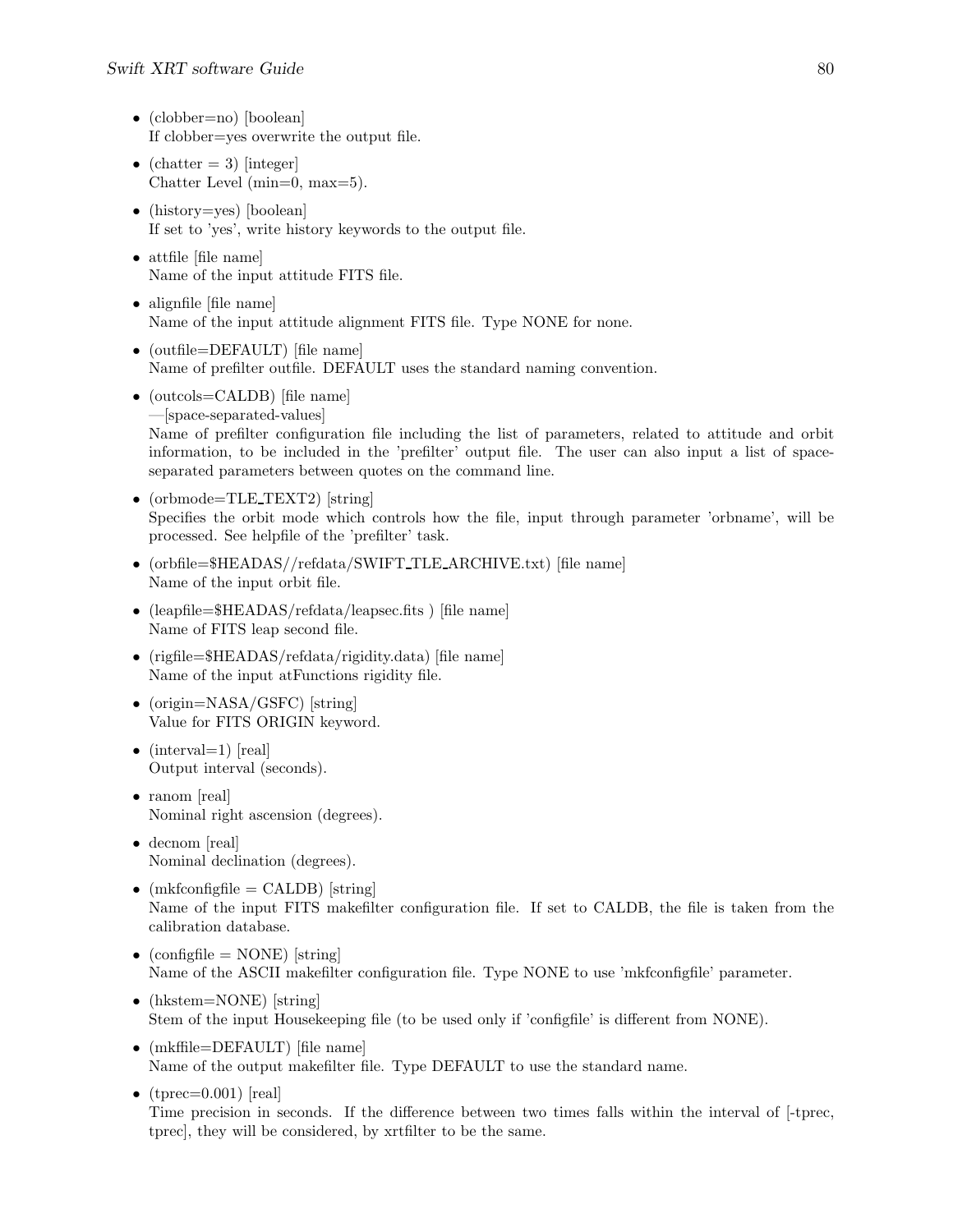## B.1.5 xrtflagpix

#### xrtflagpix infile outfile [parameter = <value>]

xrtflagpix flags events occurring in bad pixels and bad column locations and events associated with the corner calibration sources. Only event files from the Swift XRT modes with positional information, Photon Counting (PC) and Windowed Timing (WT) are processed. Note that, for the WT mode only bad columns are defined and therefore flagged. For the PC mode data by using the parameter 'phas1thr', it is possible to set a threshold for the central pixel (PHAS[1]) of the 3x3 neighborhood and all pixels below that threshold are flagged.

'xrtflapix' allows for three different input files that identify bad pixels. These are:

- the Bad Pixels calibration file which includes the most up to date information about known bad pixels,
- the on-board Bad Pixels Table that includes the list of bad pixels used on-board for that observation and
- a user supplied list of bad pixels (this file has to be of the same format as the CALDB bad pixels file).

In the PC mode, events are flagged bad if any of the 3x3 neighborhood pixels are flagged bad by the on-board computer. For the PC mode the user must input also the Housekeeping Header Packet file (parameter 'hdfile') to consider the bad pixels flagged on-board which are not present in the on-ground Bad Pixels CALDB files. In the WT mode a pixel is flagged also if at least one of its nearby columns is bad.

The CCD has four calibration sources located at the corners of the detector. Events coming from these positions are flagged to allow for their identification during the screening. The locations of the calibration sources are read from a CALDB file specified in the parameter 'srcfile'.

The user has an option to choose which bad pixel list to use. All events are checked and flagged, using the information obtained from the input bad pixels files. The flag is stored as a 16 bit binary number in the column STATUS. The flag, recorded in the column STATUS, indicates if the event is considered good or bad. If the event is bad the flag, indicates why (for example dead or hot pixel) and also the origin of the information (e.g. if the bad pixel was stored in the CALDB file or the on-board Bad Pixels Table). The keyword XRTFLAG is added in the output file by the task. The list of flags is the following:

Events table : STATUS flags

```
b0000000000000000 Good event
b0000000000000001 Event falls in bad pixel from CALDB
b0000000000000010 Event falls in bad pixel from on-board Bad Pixels Table
b0000000000000100 Event falls in dead bad pixel
b0000000000001000 Event falls in hot bad pixel
b0000000000010000 Event falls in user bad pixel
b0000000000100000 Point
b0000000001000000 Column
b0000000010000000 Event has PHAS[1] < Event Threshold
b0000000100000000 Event has a neighbor bad from bad pixels list
b0000001000000000 Bad event
b0000010000000000 Event from calibration source 1
b0000100000000000 Event from calibration source 2
b0001000000000000 Event from calibration source 3
b0010000000000000 Event from calibration source 4
b0100000000000000 Saturated pixel
b1000000000000000 Flickering pixels found in the observation
```
Each event will be associated with a value that is a combination of more than one of the STATUS flags listed above. For example, if an event falls in a single pixel marked as bad in the calibration bad pixels file and also in the on-board Bad Pixels Table, the event flag will be: b0000000000100011.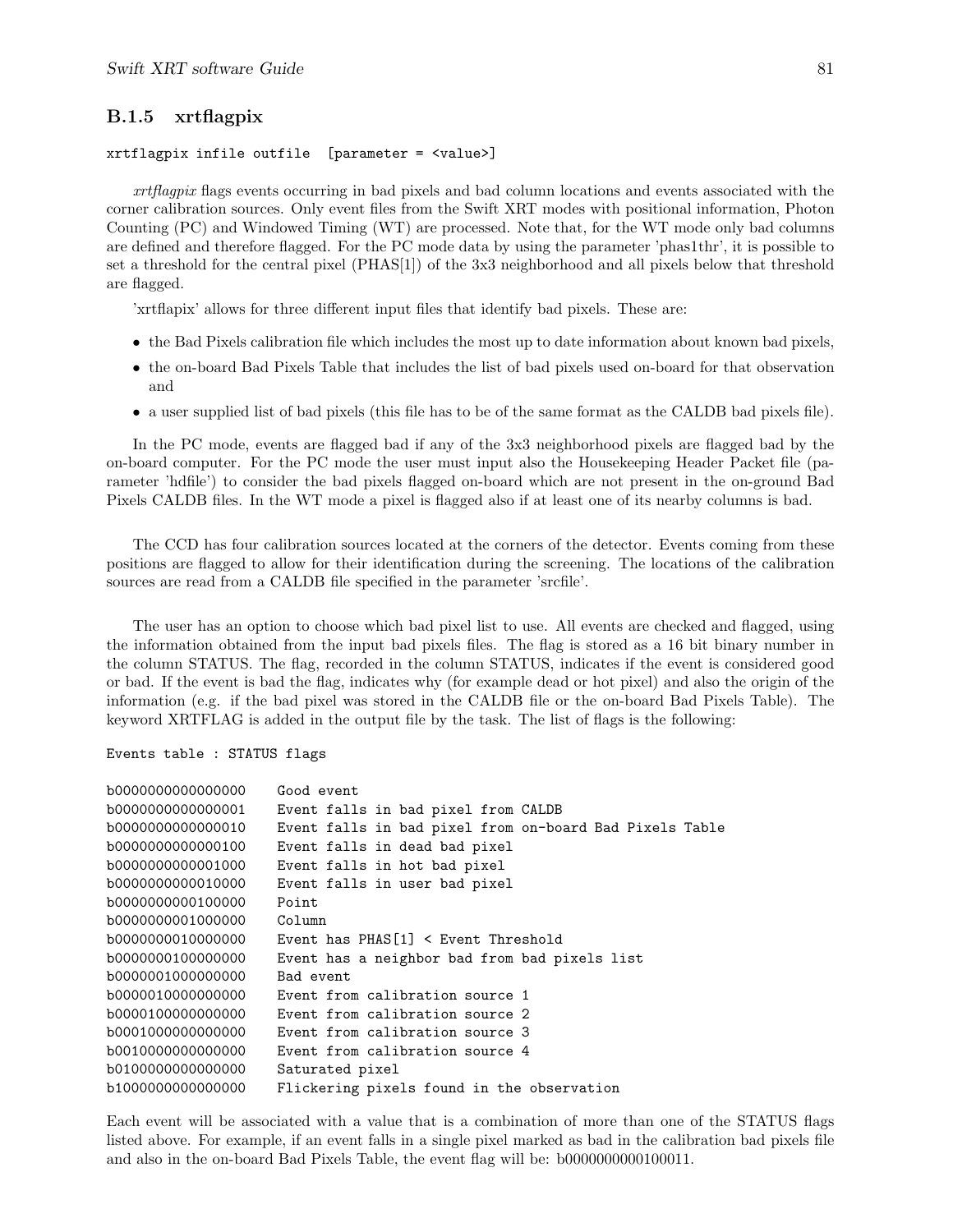#### Swift XRT software Guide 82

If the parameter 'overstatus' is set to 'yes' (default) the STATUS column is overwritten. To update the STATUS column, without erasing the values of the previous 'xrtflagpix' run, the user must set the 'overstatus' parameter to 'no'.

All bad pixels are stored in an extension of the output file. If this already exists and the parameter overstatus is set to 'no', the extension is updated with new bad pixels. If requested by the user the bad pixel table is written in a separate output file. The bad pixels extension or output file contains the following columns: RAWX and RAWY give the raw coordinates of the pixel; Amp the amplifier number; TYPE which identifies whether it is a single pixel (1), a column (2) or a row (3). For columns and rows of bad pixels, RAWX and RAWY indicate the start pixel and YEXTENT the length of the set of consecutive bad pixels included in the bad pixels file. BADFLAG stores a 16 bit binary number which indicates the origin of the bad pixel with the following meaning:

```
Bad pixels table: BADFLAG flags
```

```
b0000000000000001 Bad pixels from CALDB
b0000000000000010 Bad pixels from Bad Pixels Table
b0000000000000100 Pixels dead used on-board in current observation
b0000000000001000 Pixels hot used on-board in current observation
b0000000000010000 Bad pixels in the file provided by the user
b0000000000100000 Saturated pixels
b0000000001000000 Flickering pixels found in the observation
b0000000010000000 Bad pixels found around 3x3
```
- infile [file name] Name of the input event FITS file. Unix-compressed files are allowed, except when the outfile is set to NONE and the input file is overwritten.
- outfile [file name] Name of the output event FITS file. The value 'NONE' will cause the input file to be overwritten.
- hdfile [file name] Name of the input Housekeeping Header Packets FITS file (only for PC mode).
- (srcfile=CALDB) [file name] Name of the file containing the location of the calibration sources. This file is included in CALDB.
- (bpfile=CALDB) [file name] Name of the input bad pixels file. The bad pixels file is read from Calibration Database if 'CALDB' is input. Type NONE if you don't want to consider this input.
- (userbpfile=NONE) [file name] Name of the bad pixel file provided by the user. The default is 'NONE',i.e., no user-provided file is considered.
- (bptable=CALDB) [file name] Name of the on-board bad pixels file. If CALDB is input, the on-board bad pixels file stored in the CALDB is read. If NONE is input, this parameter is ignored.
- (phas1thr  $= 80$ ) PHAS[1] threshold (min=0, max=4095) for the central pixel of a 3x3 neighborhood (only for Photon Counting Mode). Events below the threshold will be flagged.
- (outbpfile=DEFAULT) [file name] Name of the output bad pixels file. If outbpfile=DEFAULT, the standard naming convention is used for the output file. If outbpfile=NONE, no output file is created.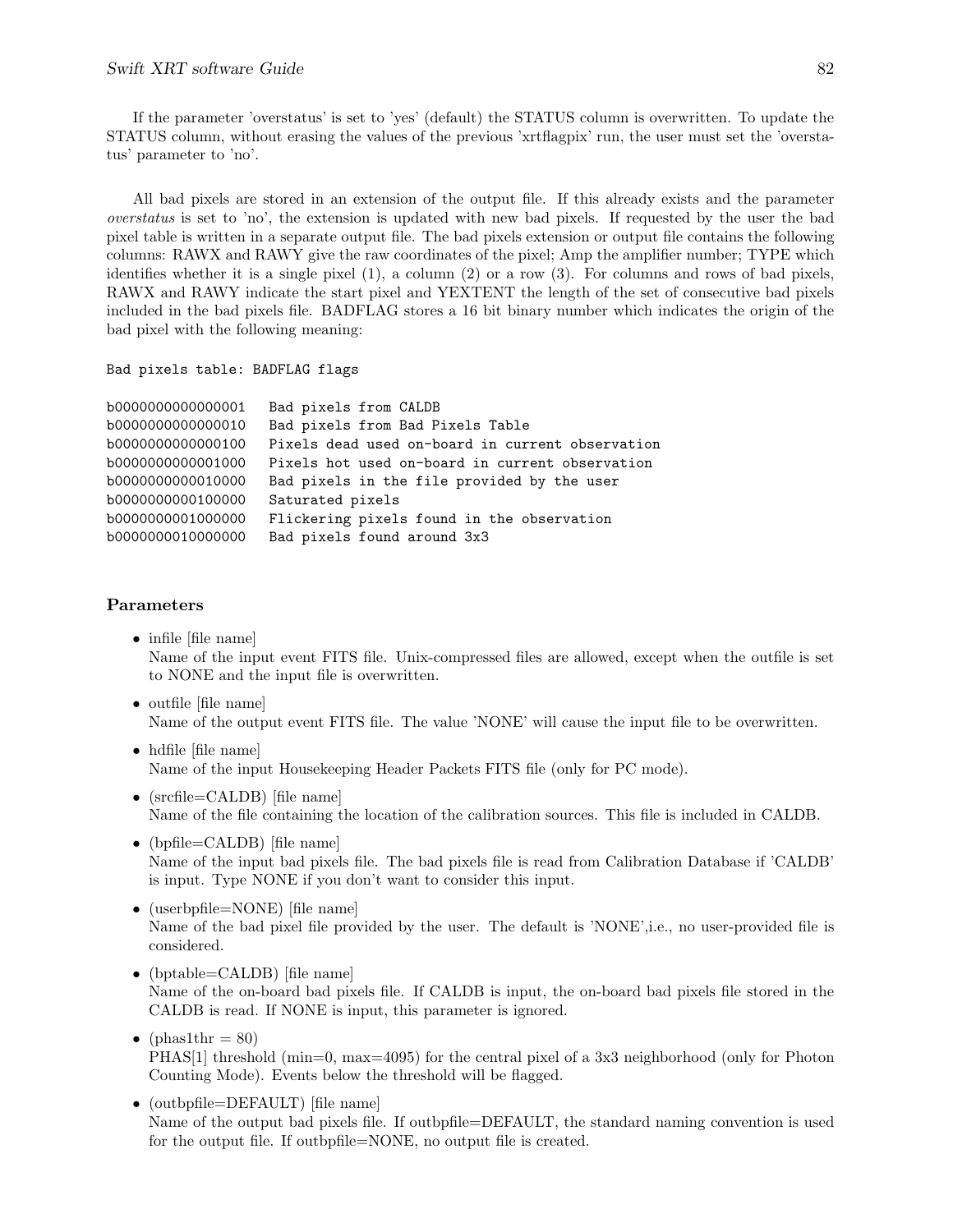- (overstatus=yes) [boolean] If overstatus=yes the STATUS column and the BADPIX extension are overwritten. If overstatus=no, the STATUS column and the BADPIX extension are updated with the new bad pixels.
- (chatter  $= 2$ ) [integer] Chatter level  $(min=0, max=5)$ .
- (clobber = no) [boolean] If clobber=yes, the output event file and bad pixels output file will be overwritten if files with the same names exist.
- (history  $=$  yes) [boolean] Write parameter values in HISTORY block.

## B.1.6 xrthkproc

```
xrthkproc hdfile outfile [parameter = \langle value \rangle]
```
xrthkproc processes the Swift XRT Housekeeping Header Packets file and corrects the TIME and END-TIME columns for the frames corresponding to Windowed Timing (WT) and Photodiode (PD) modes. The time values for the TIME and ENDTIME columns are calculated with the same algorithm used to time tag the events in the WT and PD modes (see xrttimetag help). The algorithm requires the source position that can either provided in detector coordinates via the parameters *srcdetx* and *srcdety* or given the source RA and Dec specified through the parameters *srcra* and *srcdec*) with the RA and Dec of the nominal pointing (parameters ranom and decnom). During the slews data are taken in Photodiode (LR) and the time tag of the events assumes that all the events are at position (300,300) in detector coordinates and the input 'srcra' and 'srcdec' are ignored.

xrthkproc also calculates the values of the column HKTIME that contains the times of when the HK are measured on-board. The keyword XRTTIMES set to TRUE (T) is added to the header to indicate that the file has been already processed by the task and an extra row is added to the the 'hdfile' where the value for the column TIME set equal to the ENDTIME of the previous row.

xrthkproc can be re-run, for example for a different input source position, and the columns can be overwritten.

## Parameters

- hdfile [file name] Name of the input Housekeeping Header Packets FITS file.
- outfile [file name] Name of the output FITS file. Type 'DEFAULT' to use the standard name.
- attfile [file name] Name of the input Attitude FITS file.
- srcdetx [integer]

Source position given in detector coordinate DETX. If set to a negative values, the position of the source is assumed to be provided as RA and Dec and read from the parameters 'srcra', 'srcdec' and used together with the values in the parameters 'ranom', 'decnom' and 'attfile'.

• srcdety [integer]

Source position given in detector coordinate DETY. If set to a negative values, the position of the source is assumed to be provided as RA and Dec and read from the parameters 'srcra', 'srcdec' and used together with the values in the parameters 'ranom', 'decnom' and 'attfile'.

• srcra [real] Source RA position (degrees).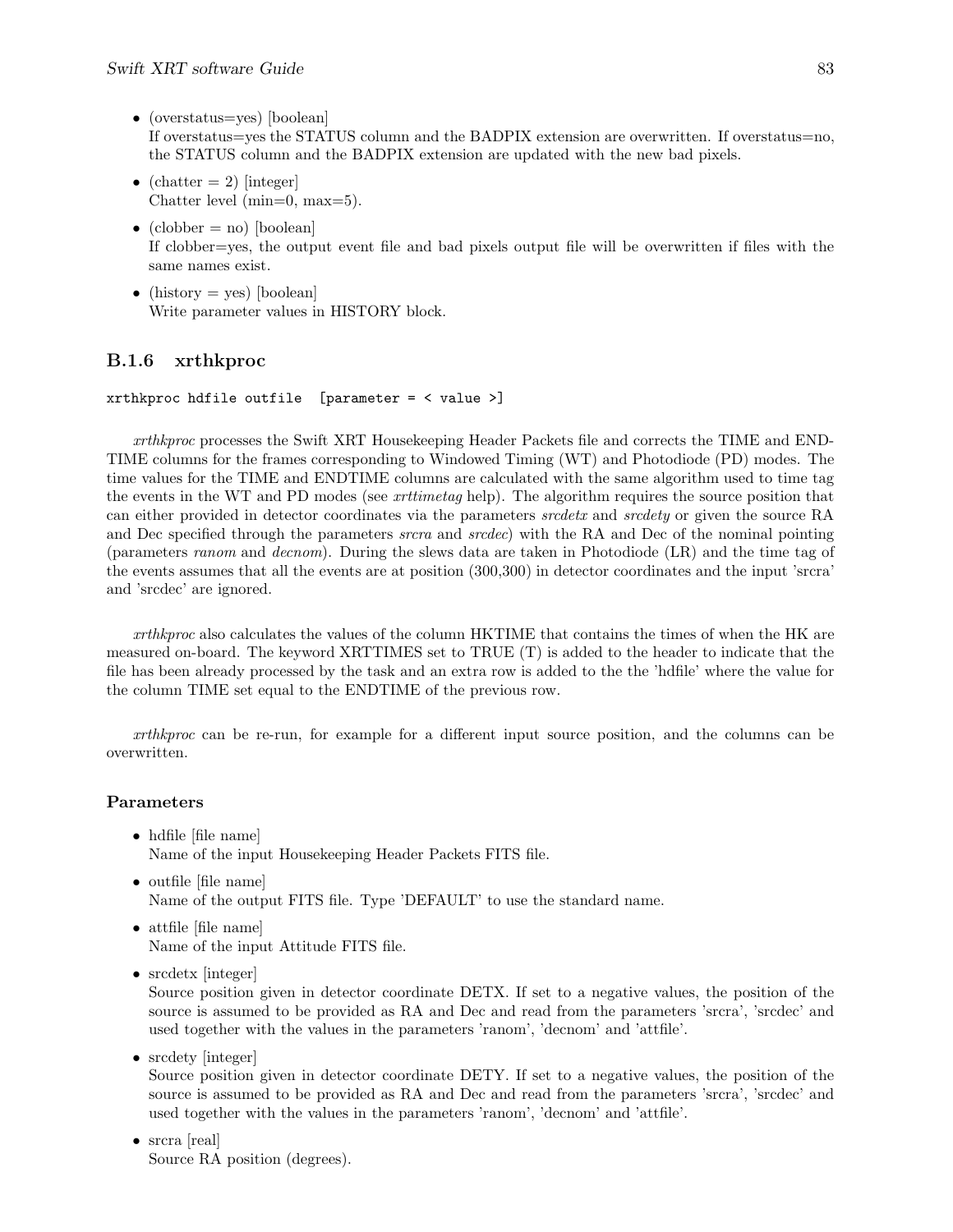- srcdec [real] Source DEC position (degrees).
- ranom [real] Nominal Right Ascension (degrees)
- decnom [real] Nominal Declination (degrees).
- (aberration=no) If set to no, the aberration correction is not applied to the data.
- (attinterpol=no)[boolen] If set to no, the attitude parameters correspond to the closest time value to the time of each frame.
- (teldef = CALDB) [file name] Name of the input TELDEF file. Type CALDB to use the file in the Calibration Database.
- (clobber=no) [boolean] If 'clobber'=yes and 'outfile'=filename, the file with the same name will be overwritten if it exists.
- (history=yes) [boolean] If set to 'yes', write history keywords to the output file.
- (chatter  $= 2$ ) [integer] Chatter level (min=0, max=5)

## B.1.7 xrthotpix

```
xrthotpix infile outfile [parameter = \langle value >]
```
xrthotpix searches for anomalous (hot and flickering) pixels by applying statistical tests to the Swift XRT Photon Counting (PC) mode event file. The events are binned into an image and the counts in each pixel are compared to the mean counts in the whole CCD. For each pixel, the probability for its counts to be a Poisson fluctuation of the background is computed using the incomplete Gamma function  $Gamma(c,b)$ , where  $(c)$ are the counts in the pixel and (b) is the background threshold evaluated using the mean of the total counts on the CCD. The parameter impfact allows the user to adjust this threshold. If the pixel probability is lower than a Poisson probability threshold (set through the parameter logpos), the pixel is considered a hot pixel candidate. The hot pixel candidates are then compared to the surrounding pixels contained in a square cell. By setting the cell size (parameter cellsize) of order PSF core, it is possible to discriminate a hot pixel from a pixel of the X-ray source. If the surrounding pixels have zero counts, the zero background threshold given by bthresh is applied. The search may be iterated by setting the parameter iterate to yes, but this option should be used with caution to prevent the source core from being cut out. Flickering pixels are searched for and flagged by setting the parameter *cleanflick* to yes. The algorithm is based on that implemented in the ASCA "cleansis" task. By setting the parameter 'usegoodevt' to 'yes' (default), the task searches for hot and flickering pixels on an image derived from central pixel events flagged above the threshold set by 'xrtflagpix'. All pixels classified as anomalous are flagged in the STATUS column of the event file as a 16-bit binary number (see the *xrtflagpix*). By default, the column STATUS is updated, however it is possible to overwrite the column by setting the parameter overstatus to 'yes. The anomalous pixels are stored as an extension in the output file. If this already exists and the parameter overstatus is set to 'no', the extension is updated with the new bad pixels. If requested by the user, the bad pixel table is written to a separate output file.

## Parameters

• infile [file name]

The name of the input event FITS file. Unix-compressed file are allowed, except when the output is set to NONE and the input file is overwritten.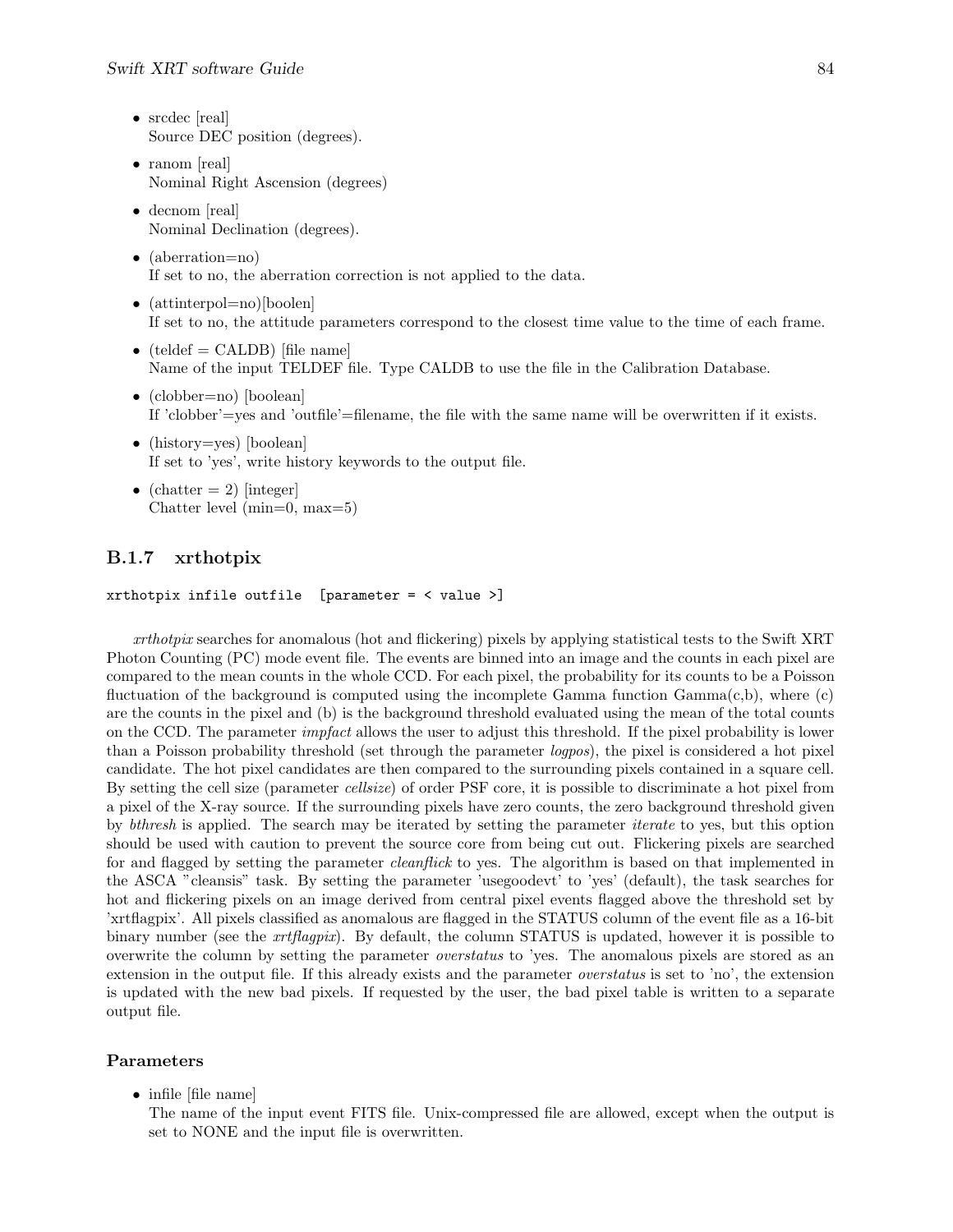- outfile [file name] Name of output event file. The value 'NONE' will cause the input file to be overwritten.
- (outbpfile  $=$  DEFAULT) [file name] Name of the output bad pixel file. If outbpfile=DEFAULT the standard naming convention is used for the output file. If outbpfile=NONE no output file is created.
- (overstatus  $=$  no) [boolean] If overstatus=yes the STATUS column is overwritten. If overstatus=no the STATUS column is updated with the new bad pixels.
- (usegoodevt  $=$  yes) Use only events with PHA of the central pixel (PHAS[1]) greater than the threshold set by the 'xrtflagpix' task.
- (cellsize  $= 5$ ) [integer] Search cell size in units of pixels. Must be an odd integer greater then one.
- (impfac = 1000.0) [real] Value used to compute the background level (input for the incomplete Gamma function).
- (logpos  $= -5.3$ ) [real] Logarithm of the Poisson probability threshold for rejecting a pixel. Must be negative.
- (bthresh  $= 3$ .) [real] Background threshold used if the candidate hot pixel's neighborhood has zero counts.
- (cleanflick  $=$  no) [boolean] If set to yes, search and flag flickering pixels.
- (iterate = no) [boolean] If set to yes, Iterate the search.
- (chatter  $= 5$ ) [integer] Chatter Level (min=0, max=5).
- (clobber = no) [boolean] If set to yes, overwrite existing output file (if outfile!=NONE).
- (history  $=$  yes) [boolean] If set to yes, write HISTORY keywords in the output file.

## B.1.8 xrtimage

## USAGE

## xrtimage infile outfile [parameter=<value>]

xrtimage subtracts the bias (parameter subbias  $=$  yes), cleans the bad and saturated pixels (parameter  $cleanbp = yes)$ , and eliminates the calibration sources (*cleansrc* = yes) for data taken in the Swift XRT Image mode. In this mode, pixel values are proportional to the charge collected in the pixel, not to the number of events. The Swift XRT Image data are stored using the FITS Image extension. If multiple exposures (frames) are taken within an observation, these are included in a single file where each extension correspond to a single frame. 'xrtimage' processes all the extensions. It is possible to exclude frames by screening  $('gtiscreen' = yes)$  the file for an input GTI file specified in the parameter *gtifile*.

In the Swift XRT image mode, the bias is not subtracted on board. The bias is subtracted on ground using a single value valid for all pixels of the CCD. The bias value has been evaluated from ground calibration data and it is stored in a CALDB file. This file is periodically updated by the result analysis of flight calibration data. The bias value can be input in two ways: as a single value specified through the parameter bias or, if the parameter bias is set to a negative value, the task will read the bias value information stored in the file specified through the parameter biasfile. If the biasfile parameter is set to CALDB (default) the latest version of the bias file stored in Calibration Database will be used. As an alternative, the user can input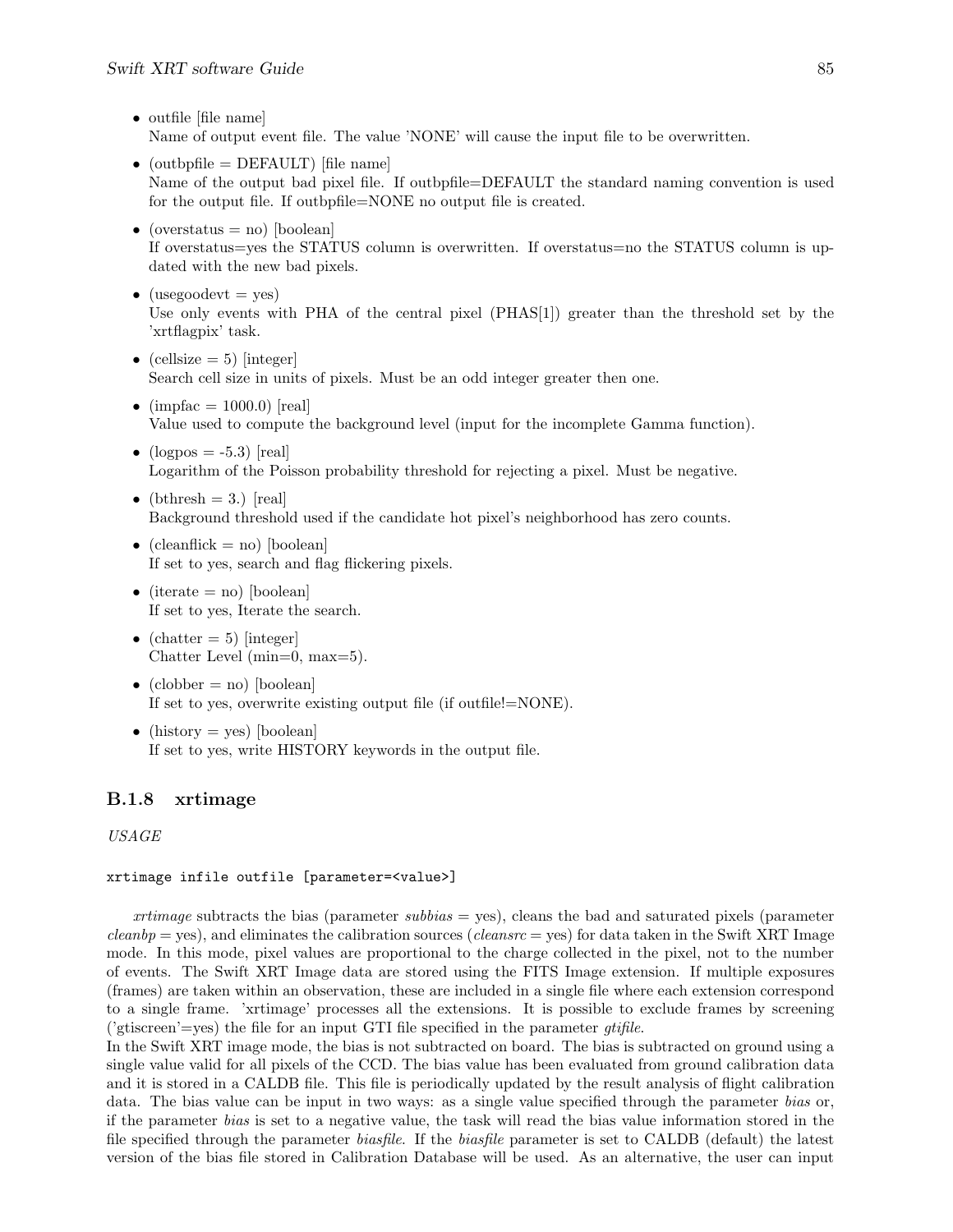their own bias file (with the same format of the CALDB file). The bias file can contain more than one row, each corresponding to bias measurements at different epochs. The value applied to the data is the result of bias values measured at epochs closest to the time of observation.

To clean bad and saturated pixels (if parameter *cleanbp* = yes), xrtimage allows three different input bad pixels list file that identify bad pixels similarly to xrtflagpix. These are:

- the Bad pixels calibration file which includes the most up to date information about known bad pixels,
- the on-board Bad pixels that includes the list of bad pixels used on-board for that observation and
- a user-supplied list of bad pixels (this file has to be of the same format as the bad pixels file in CALDB)

The CCD has four calibration sources located at the corners of the detector. Pixels overlapping with calibration sources location are flagged. The location of the calibration sources are read from a CALDB file specified in the parameter *srcfile*.

The output file always maintains the structure of the input file and three keywords are added or updated in the file headers. The first,'XRTPHACO', is set to 'T' to indicate that the bias correction was done, the second, 'BIAS VAL',contains the bias value which has been subtracted, and the last,'XRTBPCNT', stores the total number of bad and saturated pixels removed.

xrtimage can be run more than once on an input file. If the input file has been already processed (XRTPHACO is set to 'T'), the task adds to all pixels the bias value previously subtracted (stored in the keyword 'BIAS VAL') before applying the new bias correction. The bad and saturated pixels are set to NULL in the image array. The bad and saturated pixels cleaned by xrtimage can be output in a file by specifying the filename in the parameter *outbpfile*. This file contains as many extensions as the input file and each extension lists the raw coordinates of each pixel removed from the relative image and a flag recording why that pixel has been removed. The flag is a 16 bit binary number and the values are defined in the xrtflagpix helpfile.

- infile [file name] Name of the input image FITS file.
- outfile [file name] Name of the output Image FITS file.
- $(srefile = CALDB)$  [file name] Name of the file containing the locations of the calibration sources. If set to 'CALDB' (default value), use the file in the Calibration Database.
- (biasfile  $=$  CALDB) [file name] Name of bias FITS file. If set to 'CALDB' (default value), use the file in the Calibration Database file.
- (bias  $= -40$ ) [integer] Bias value. If the value is negative value, the bias is calculated using the file provided in the 'biasfile' parameter.
- (bpfile  $=$  CALDB) [file name] Name of the input bad pixels file. The bad pixels file is read from Calibration Database if 'CALDB' is input. If NONE is input, this parameter is ignored.
- (userbpfile  $=$  NONE) [file name] Name of the bad pixels file provided by the user. The default is 'NONE',i.e., no user-provided file is considered
- (outbpfile  $=$  DEFAULT) [file name] Name of the output bad pixels file. If outbpfile=DEFAULT, the standard naming convention is used for the output file. If outbpfile=NONE no output file is created.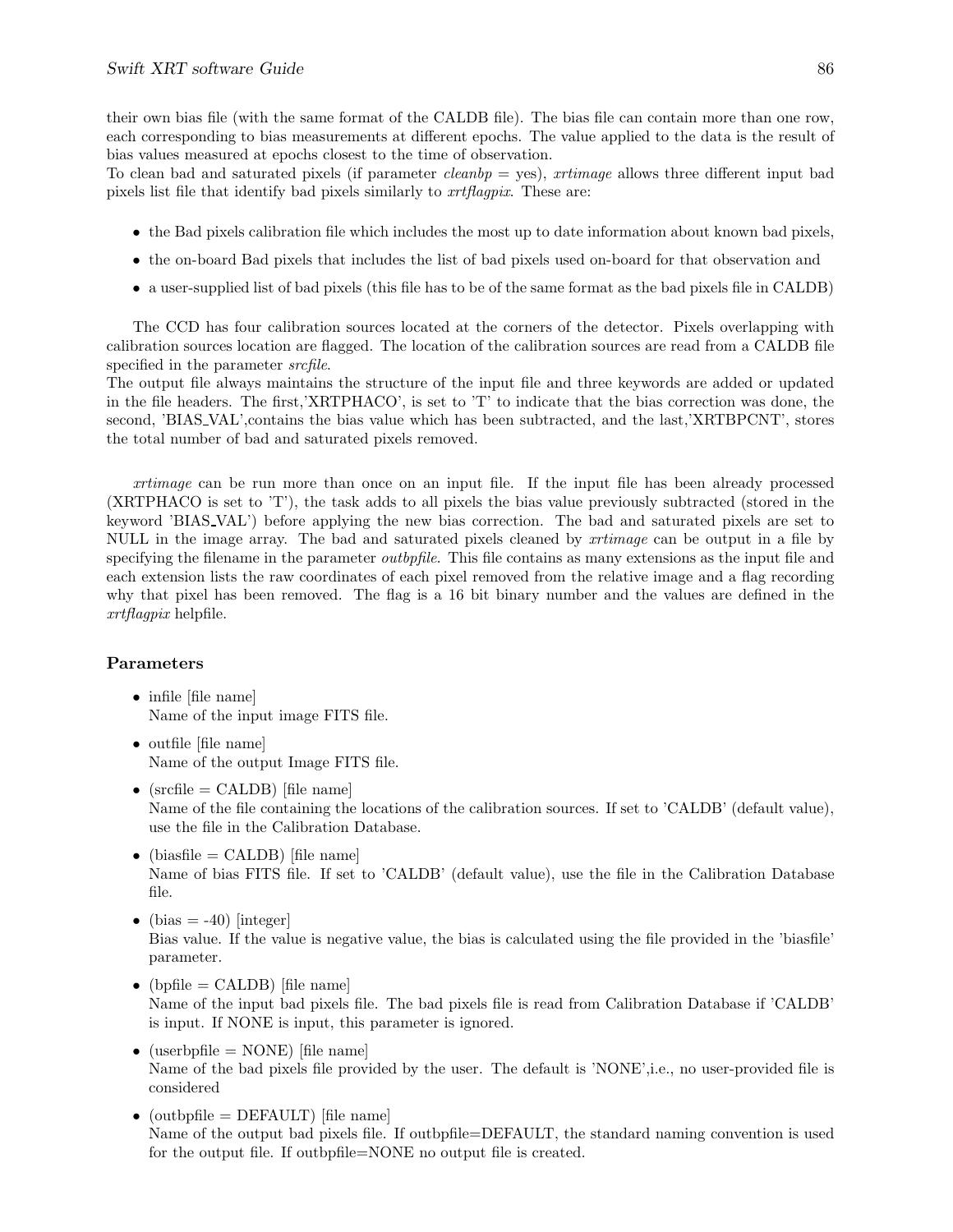- (bptable  $=$  CALDB) [file name] Name of the on board used bad pixels file. If CALDB is input, the on board bad pixels file stored in the CALDB is read. If NONE is input, this parameter is ignored.
- (cleanbp = yes) [boolean] If set to yes, remove bad and saturated pixels.
- (cleansrc = yes) [boolean] If set to yes, clean images from calibration sources.
- (subbias = yes) [boolean] If set to yes, subtract the bias.
- (clobber=no) [boolean]

If 'clobber'=yes, the file with the same name will be overwritten if it exists.

- (gtiscreen  $=$  yes) [boolean] If set to yes, screen for the GTIs.
- gtifile [file name] Name of the input GTI file. If more than one GTI file is necessary, their list must be included in an ASCII file and input by preceeding the file name with a '@'.
- (history=yes) [boolean] If set to yes, write parameter values and other information in HISTORY blocks.
- (chatter  $= 2$ ) [integer] Chatter Level (min=0, max=5).

## B.1.9 xrtmkarf

## xrtmkarf outfile [parameter = < value >]

xrtmkarf generates an OGIP-style Ancillary Response Function (ARF) file which is suitable for input into the spectral fitting program XSPEC. The ARF file contains the effective area of the telescope as a function of energy needed to perform spectral analysis. This is calculated taking into account the following: mirror effective area, filter transmission, vignetting correction and optionally the PSF correction.

xrtmkarf reads the energy grid from the input RMF file (parameter rmffile) and calculates the arf in different ways depending on the 'inarffile' parameter. If set to CALDB an on-axius ARF is read and adjusted for the PSF and Vignetting. If 'inarffile' is set to NONE the ARF is calculated using the mirror effective area (parameter input mirfile) and the filter transmission (parameter input transfile) and a linear interpolation to adapt them to the RMF energy grid. This is then corrected for the vignetting function (always) and the PSF (optional) on the basis of the source position. The PSF correction is calculated for a point-like source taking into account the different geometry for the different operational modes of the telescope. The input files for the RMF, filter transmission, on-axis effective area, PSF and vignetting are, by default, read from the Calibration Database.

The source position in detector coordinates must be input via the parameters srcdetx and srcdety. From the input spectrum (parameter phafile), the extraction region is read from the WMAP extension. Only for the Photon Counting mode, xrtmkarf assumes the center of the extraction region to be the source position, if the srcdetx and srcdety are set to negative values.

## Parameters

• outfile [file name] Name of the output ARF FITS file.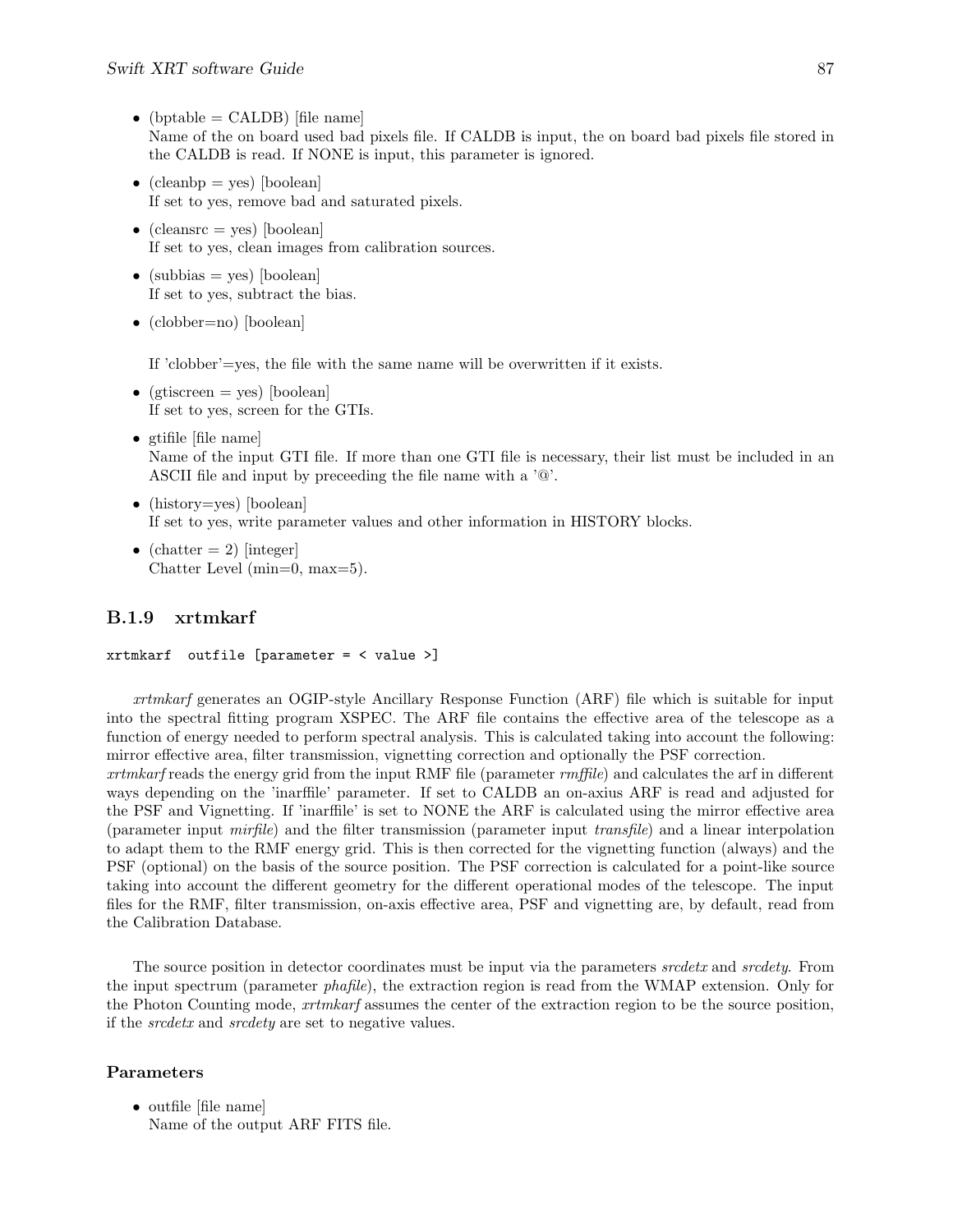- $(rmfile = CALDB)$  [file name] Name of the input RMF file. If set to 'CALDB' (default value), use the file in the Calibration Database, and the RMF is selected based on the information read from the spectral file.
- (mirfile  $=$  CALDB) [file name] Name of the input Mirror on-axis effective area file.If set to 'CALDB' (default value), use the file in the Calibration Database.
- $(transmfile = CALDB)$  [file name] Name of the input Filter Transmission file.If set to 'CALDB' (default value), use the file in the Calibration Database.
- $(inarfile = CALDB)$  [file name] Name of the input on-axis Ancillary Response Function (ARF) file. If set to 'CALDB' (default value), use the file in the Calibration Database. If set to NONE the on-axis effective area is calculated using the parameters 'mirfile' and 'transmfile'.
- ( $psfile = CALDB$ ) [file name] Name of the input PSF FITS file. If set to 'CALDB' (default value), use the file in the Calibration Database.
- psfflag [boolean] If set to 'yes', correct for the PSF for point-like sources.
- (vigfile  $=$  CALDB) [file name] Name of the input vignetting FITS file.If set to 'CALDB' (default value), use the file in the Calibration Database.
- phafile [file name] Name of the input PHA FITS file.
- srcdetx  $\lbrack \text{real} \rbrack$ Source DETX coordinate  $[1-600]$ . For PC mode: if  $[0]$  the task assumes that the extraction region center is coincident with the source position and uses it for the ARF generation.
- srcdety [real] Source DETY coordinate  $[1-600]$ . For PC mode: if  $[0]$  the task assumes that the extraction region center is coincident with the source position and uses it for the ARF generation.
- (clobber=no) [boolean] If set to 'yes', the task overwrites existing output file.
- (history=yes) [boolean] If set to 'yes', write HISTORY keywords in the output file.
- (chatter  $= 2$ ) [integer] Verbosity Level from 0 to 5

## B.1.10 xrtpcgrade

## xrtpcgrade infile outfile [parameter=value ... ]

'xrtpcgrade' calculates a single PHA and assigns an event grade for the Swift XRT Photon Counting (PC) mode data. In PC mode each event has nine PHA values associated with and stored in the column PHAS, which correspond to an array of 3x3 pixels, the central pixel and eight surrounding pixels. *xrtpcgrade* reads the nine elements of the PHAS column, calculates a single PHA value for each event and writes the result in the PHA column of the output file. The PHA value is calculated by summing all the pixels with values above split the threshold. The number of pixels above the split threshold is stored in the column named PixsAbove. The grade values are written in the GRADE column of the output file. All other columns of the EVENTS and the GTI extensions of the input file are copied unchanged to the output file.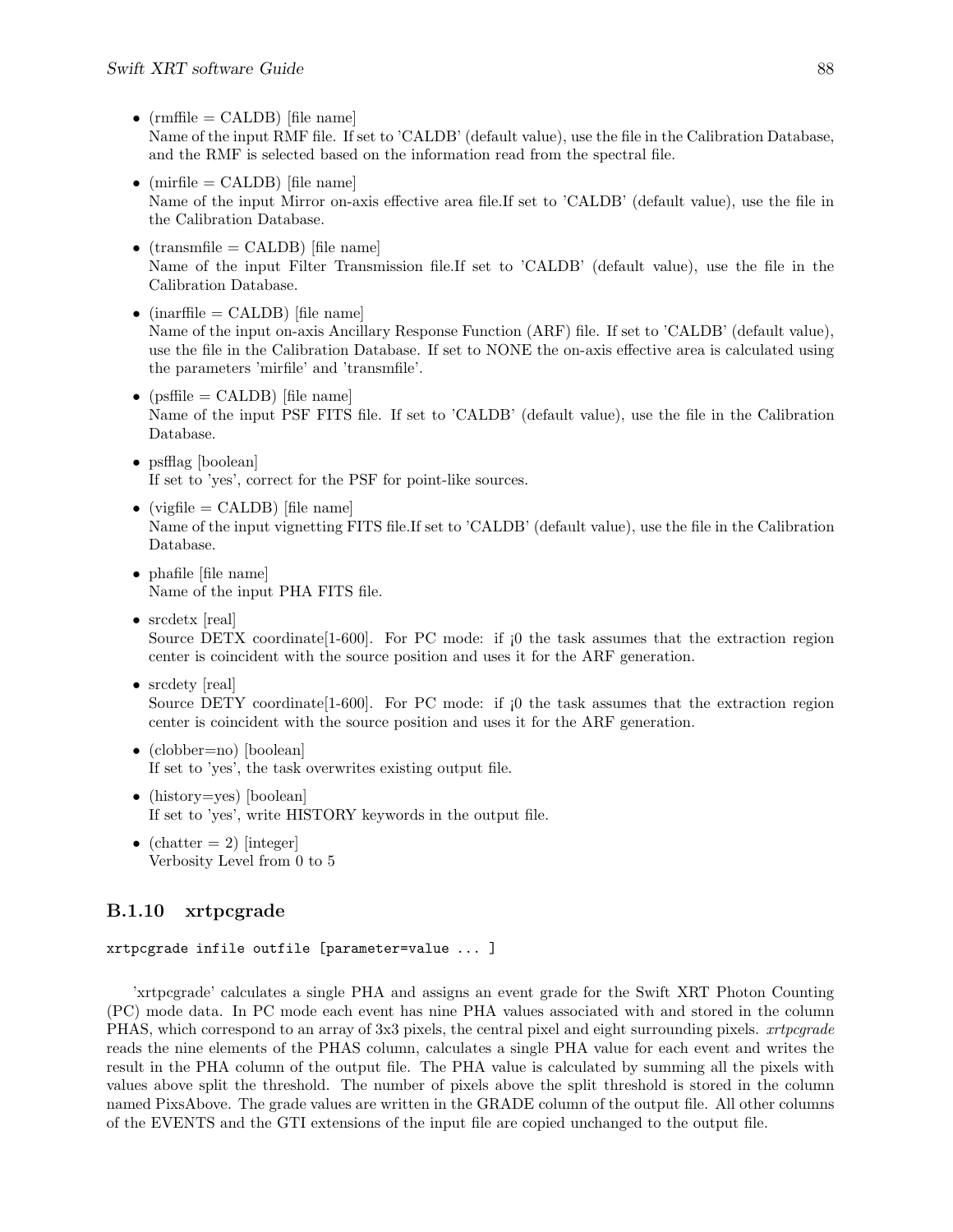The grades for the PC mode are assigned following the XMM-Newton pattern definition and these pattern definitions are stored in a CALDB file. The task also allows the user to assign grades following the ASCA convention, if the option ascagrade is set to 'yes'. In this case the grade definition is done using the routine originally developed for the ASCA task 'faint'. The routine ignores the corner pixels in the computation of the PHA value, except in the case of grade 6 where a corner pixel is included. The results of this computation are included in the two columns ASCAPHA and ASCAGRADE. This option is included only for comparison purposes and, if selected, the XRT and ASCA grades are both included in the output file. Grade selection for the Swift XRT PC data should be done using the XRT pattern convention. xrtpcgrade add the Data Subspace keywords in the header of the event file to record the event grade (DSVALn, DSTYPn, DSFORMn). These keywords are updated by other tasks to record the screening on grades.

#### Parameters

- infile [file name] Name of the input event FITS file. Unix-compressed files are allowed, except when the output file is set to NONE and the input file is overwritten.
- outfile [file name] Name of output event FITS file.The value 'NONE' will cause the input file to be overwritten.
- (gradefile  $=$  CALDB ) [file name] Name of input GRADE file. If set to CALDB (default), use the file in the Calibration Database.
- (split  $= -1$ ) [integer] The split threshold level. If set to a negative value, use the on-board split threshold read from the input file in the keyword 'SplitThr'.
- (ascagrade  $=$  no) [boolean] If ascragrade=yes, the grades are calculated according to the ASCA patterns. The results are written in the 'ASCAPHA' and 'ASCAGRADE'columns.
- (history=yes) [boolean] If set to yes, write parameter values and other information in HISTORY blocks.
- (clobber=no) [boolean] If 'clobber'=yes and outfile=filename, the file with the same name will be overwritten, if it exists.
- (chatter  $= 2$ ) [integer] Chatter Level (min=0, max=5).

## B.1.11 xrtpdcorr

## xrtpdcorr [parameter = < value >]

xrtpdcorr checks to see if the bias subtraction has been applied on-board to the Swift XRT Photodiode mode data and, if not, calculates and subtracts the bias. The on-board software can be set to either subtract the bias on-board before sending down the data (default) or to send down the data without bias subtraction.

The bias can be subtructed on-ground in several different ways:

• User input bias value.

The user can input a bias value through the parameter bias, setting the parameter method to 'CONST'. If the parameter 'bias' is set to a negative value, the task will read the bias value from a file specified through the parameter biasfile. If the biasfile parameter is set to CALDB (default), the bias value is read from the file stored in the Calibration Database, if it is set to a value different from CALDB, the task will look for a file provided by the user. This file must have the same format as the bias file stored in CALDB.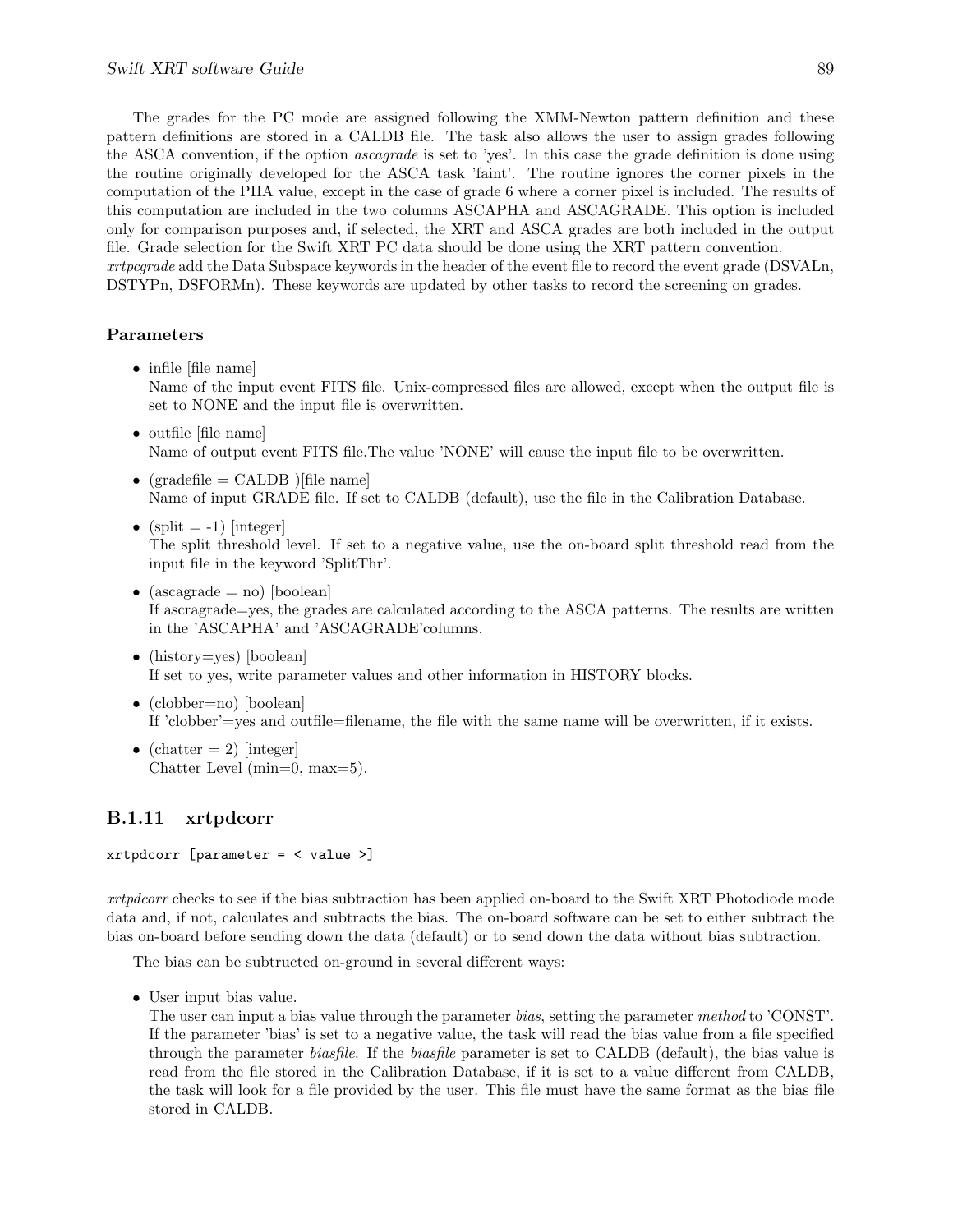• CALDB input bias value.

(The parameter bias set to a negative value, biasfile set to 'CALDB', and the method set to 'CONST'). A constant bias value has been evaluated by on-ground analysis of calibration data and is stored in a CALDB file that will be periodically updated using in-flight calibration.

• Calculate bias value using a statistical method.

A subset of telemetered PHA values is used to calculate the bias. For the Low Rate Photodiode data, the bias is calculated using the last 20 pixels below threshold telemetered in each frame and stored in the HK Header file. For the Piledup Photodiode data, the bias is calculated using the PHA values of all the pixels below threshold. xrtpdcorr creates an histogram of the PHA values and evaluates the bias by computing the mean value, or fitting them to a Single Gaussian or to a Double Gaussian, depending on the value of the parameter method. It is possible to perform a sigma clipping by setting the parameter  $nclip$  to a number greater than 0 and the number of sigma to clip can be input through the parameter nsigma. If it is not possible to perform the fit, the task uses the bias value from CALDB, giving a warning to the user that it has been done so.

After the correction the keyword XRTPHACO, in the EVENTS extension, and the BIAS extension are added or updated. The keyword is set to 'T' to indicate that the correction was done and the BIAS table stores the list of the bias values subtracted for each frame. The input event file can be supplied in the compressed format except in the case of outfile=NONE when the input file will be overwritten.

## Parameters

- infile [file name] Name of the input event FITS.
- hdfile [file name] Name of the input Housekeeping header Packets FITS file. This file contains the 20 pixels used to calculate the bias for the LR. (Necessary only for the LR mode, set to 'NONE' for PU mode).
- outfile [file name] The output file name. The value 'NONE' will cause the input file to be overwritten.
- (bias) [integer]

Bias value. If a negative value is input, the bias value is read from the file specified in the 'biasfile' parameter.

• (nframe  $= 20$ ) [integer]

Number of consecutive frames included in the bias calculation If set to 0 or to a negative value, all frames available are taken into account in the bias calculation.

- (nevents  $= 20$ ) [integer] Minimum number of Photodiode events with DN value under the Low Level Discriminator included in the bias calculation when the chosen method is either MN or a Gaussian fit. (see 'method' parameter).
- $(nclip = 1)$  [integer] Number of iterations to compute the Photodiode bias value. The value for this paramter is is used for the MN,SG or DG methods (see 'method' parameter). If set to 0 no clipping will be done.
- (nsigma  $= 2$ ) [integer] Number of sigmas used in the sigma clipping algorithm (Used only if 'nclip'  $i$ , 0).
- (biasth  $= -99$ ) [integer]

The event threshold used to select the events to compute Photodiode bias value with MN,SG or DG methods (see 'method' parameter). If a negative value is input, the task uses the on-board Lower Level Discriminator value stored in the LLVLTHR keyword.

• (biasfile  $=$  CALDB) [file name]

Filename containing the bias value for the Photodiode mode. If the parameter is set to CALDB (default), the bias value is read from the file stored in the Calibration Database, if it is set to a value different from CALDB, the task will look for a file provided by the user. This file must have the same format as the bias file stored in CALDB.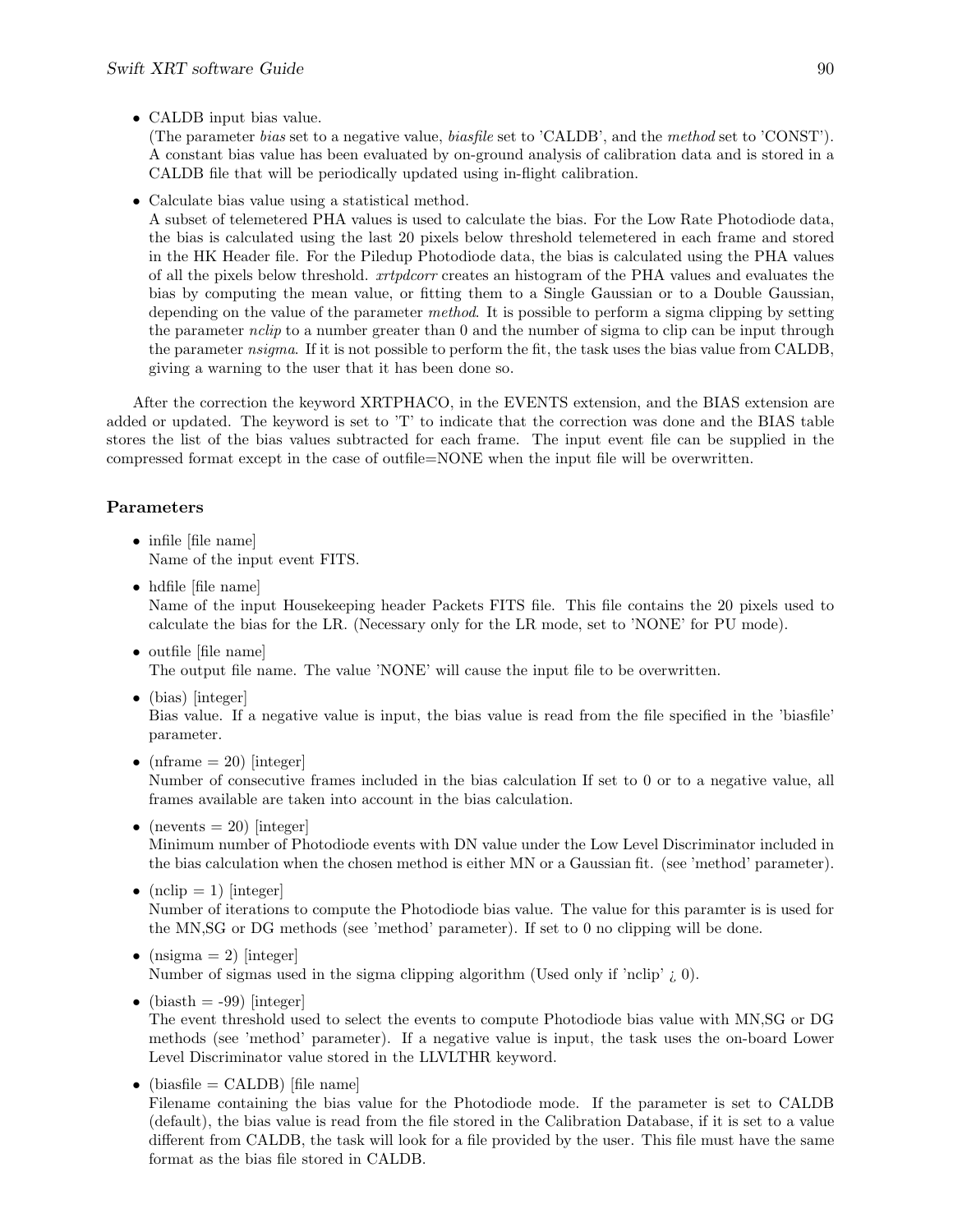• method [string]

Methods to calculate Photodiode Bias value. The methods allowed are: MN,SG,DG or CONST. 'MN' calculates a mean from the histogram generated taking number of events,input through 'nevent' parameter, under the threshold. 'SG' or 'DG' fit the histogram with a single gaussian or a double gaussian. 'CONST' uses a constant bias value taken either from the PD Bias Calibration file or from the value input in the parameter 'bias'. For the 'MN' ,'SG', 'DG' methods a sigma clipping can be applied setting the 'nclip' parameter value ¿ 0.

- (fittol = 1.E-8) [real] Relative tolerance of fit error computing PD bias value with SG or DG method (see 'method' parameter).
- (clobber=no) [boolean] If set to yes, overwrite the output file.
- (history=yes) [boolean] If set to yes, write parameter values and other information in HISTORY blocks.
- (chatter  $= 2$ ) [integer] Chatter Level  $(min=0, max=5)$

## B.1.12 xrtproducts

xrtproducts infile outdir  $[parameter = \langle value \rangle]$ 

xrtproducts extracts high level product data files, i.e. spectra, light curves and images, for the XRT Photon Counting (PC), Windowed Timing (WT) and Photodiode (PD) modes data using as input the calibrated and screened event file (Level 2). For the XRT Image mode data, 'xrtproducts' produces a sky coordinates image plot.

- The Photon Counting mode products are: spectrum, light curve and image. The source spectrum and light curve are extracted by filtering the data on a spatial region in sky coordinates. If the parameter 'regionfile' is set to DEFAULT the user, through the parameters 'ra', 'dec' and 'radius', can specify the Right Ascension and Declination of the center and the radius of a circular extraction region. A region file with an arbitrary shape can be input through the parameter 'regionfile'. This file should have a format compatible with 'xselect' and 'ds9'. A full field of view image in sky coordinates is produced if the parameter 'imagefile' is different from 'NONE'.
- Windowed Timing mode products are: spectrum, light curve and image. The WT mode has only information in one one spatial dimension. If the parameter 'regionfile' is set to DEFAULT spectrum and light curve of the target are produced by filtering the data on a spatial region with a box shape specified by the parameters 'width', 'height' and 'roll' and centered on the source position ('ra'and 'dec' parameters). A region file with an arbitrary shape can be input through the parameter 'regionfile'. An image in RAW coordinates is produced if the parameter 'imagefile' is different from 'NONE'.
- Low rate and Piledup Photodiode modes products are: spectrum and light curve. The PD modes, Low Rate and Piledup, do not have spatial information and all the events are used to create a spectrum and a light curve.
- Image mode products are: image plot. The task 'xrtproducts' generates a plot of the full field of view image in sky coordinates.

Spectra and light curves for all modes are not background subtracted. For the PC and WT modes, the region definition is assumed to be always in sky coordinates. The user can set the binsize (in seconds) and the minimum and maximum PI channels of the extracted light curve via the parameters 'binsize', 'pilow' and 'pihigh', respectively. Moreover, the user can apply a time filter to the event file providing in input a fits GTI file (parameter 'gtifile'). If the parameter 'phafile' is different from 'NONE' the spectrum is extracted and the ARF file is calculated via the task 'xrtmkarf'. Only for PC mode, if parameter 'regionfile' is different from 'DEFAULT' the source position in detector coordinates, needed to compute the ARF file, must be given in input through the parameters 'srcdetx' and 'srcdety'. The ARF file can also be generated by running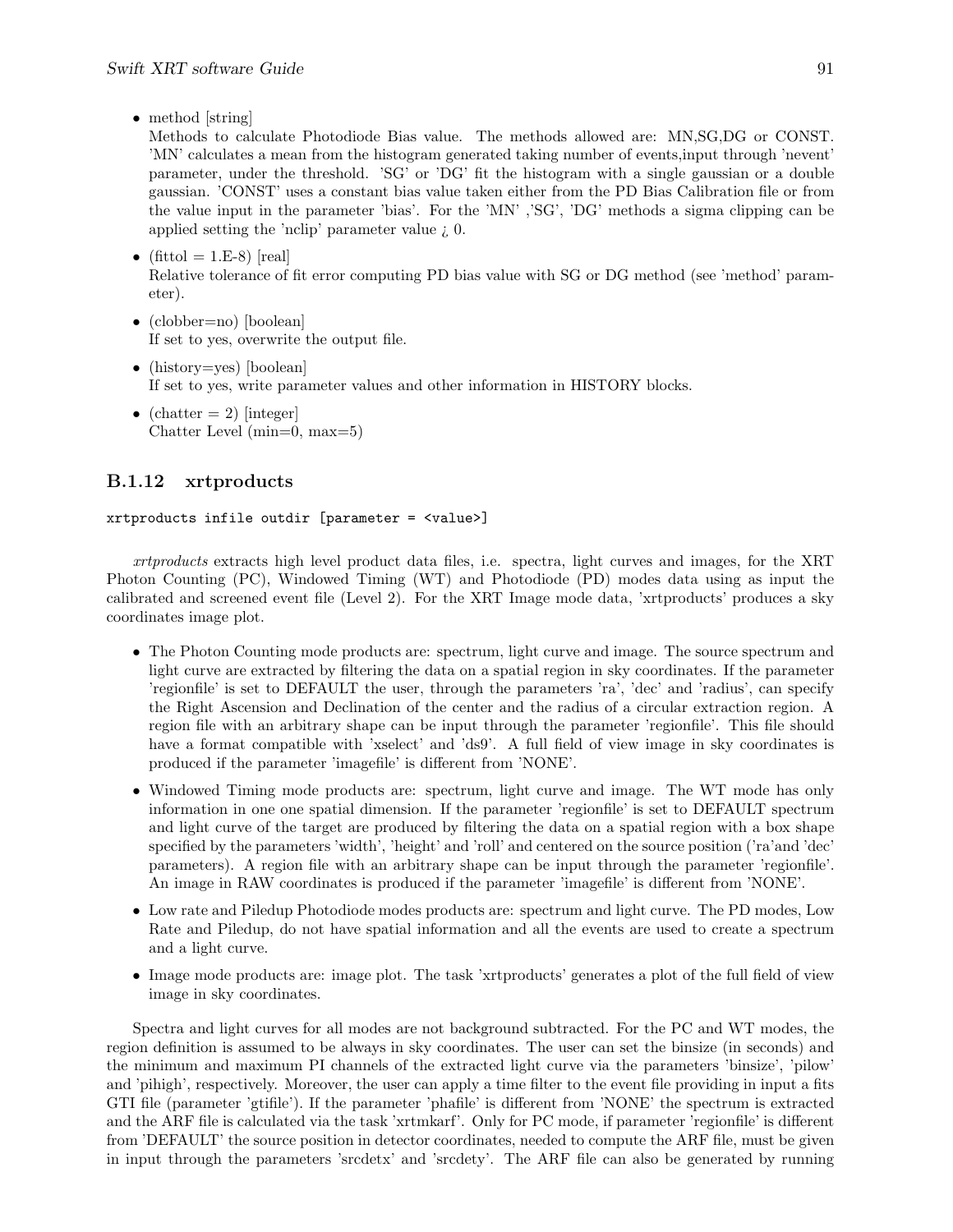separately 'xrtmkarf' (see 'xrtmkarf' help).

By setting the parameter 'plotdevice' to GIF or PS, the user can choose the device for the plots of the image, light curve and spectrum generated.

## Parameters

- infile [file name] Name of the input FITS event file to be processed. Unix-compressed file are allowed
- regionfile [file name] Name of the region file for spatial filtering. If set to DEFAULT , a standard region is used. For PC mode the standard spatial region is a CIRCLE specified through the parameters 'ra', 'dec' and 'radius'. For WT mode the standard spatial region is a BOX specified through the parameters 'ra', 'dec', 'height', 'width' and 'roll'.
- outdir [directory name] Directory for the output files.
- stemout [string] Stem for the output files. Input 'DEFAULT' to use Standard Naming Convention.
- ra [real] Right Ascension (J2000.0) of the center of the region to be used for spatial filtering.
- dec [real] Declination (J2000.0) of the center of the region to be used for spatial filtering.
- srcdetx [real] Source DETX position (used for ARF file generation) (min=1, max=600).
- srcdety [real] Source DETY position (used for ARF file generation) ( $min=1$ ,  $max=600$ ).
- roll [real]

Spacecraft roll angle in degrees. It is used to rotate the BOX shape region for spatial filtering for WT mode.

- radius [real] Radius of the circular region for spatial filtering in pixel (Only for PC).
- width [real] Width of the box shape region for spatial filtering in pixel (Only for WT).
- height [real] Height of the box shape region for spatial filtering in pixel (Only for WT).
- binsize [real] Bin size (seconds) for the light curve. If  ${}_{1}0$  a default value is used (10 s for PC, 1 s for WT and PD).
- (display  $=$  no) If 'yes' is input, plots the image of the field on the screen.
- lcfile [file name] Name of the output light curve file or DEFAULT to use stem or NONE for none.
- phafile [file name] Name of the output spectrum file or DEFAULT to use stem or NONE for none.
- imagefile [file name] Name of the output image file or DEFAULT to use stem or NONE for none.
- (gtifile  $=$  NONE) [file name] Name of the input GTI file for spectrum and light curve extraction or NONE for none.
- $(\text{arfile} = \text{DEFAULT})$  [file name] Name of the output ARF file. DEFAULT to use stem.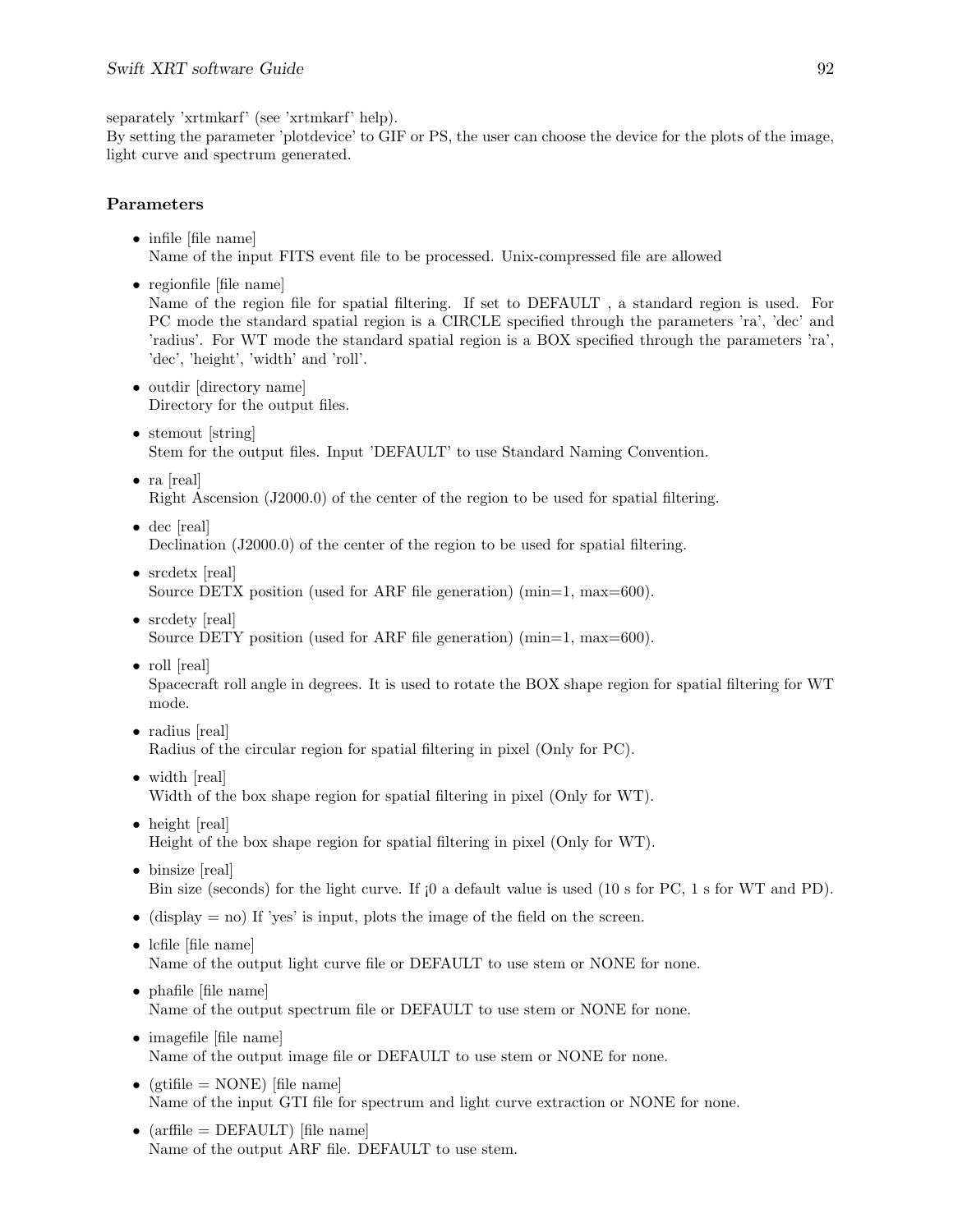- $(rmfile = CALDB)$  [file name] Name of the input RMF file. If CALDB is input (default), use the file in the Calibration Database.
- (mirfile  $=$  CALDB) [file name] Name of the input mirror on-axis effective area file. If CALDB is input (default), use the file in the Calibration Database.
- $(transmfile = CALDB)$  [file name] Name the input filter transmission file. If CALDB is input (default), use the file in the Calibration Database.
- $(psffile = CALDB)$  [file name] Name the input psf FITS file. If CALDB is input (default), use the file in the Calibration Database.
- (vigfile  $=$  CALDB) [file name] Name input vignetting FITS file. If CALDB is input (default), use the file in the Calibration Database.
- ( $psfflag = yes$ ) [boolean] If set to 'yes', correct for the PSF when calculates the ARF.
- (plotdevice  $=$  gif) Device for plots (gif or ps).
- (pilow  $= 20$ ) [integer] Minimum PI value for light curve extraction
- (pihigh  $= 1000$ ) [integer] Maximum PI value for light curve extraction
- (clobber  $=$  no) If set to 'yes', overwrites the output files with same name if they exist.
- (chatter  $= 3$ ) [integer] Verbosity Level from 0 to 5.
- (history  $=$  yes) [boolean] If set to 'yes', include history records.
- (cleanup = yes) [boolean] If set to 'yes', delete temporary files.

## B.1.13 xrtscreen

## xrtscreen gtiexpr exprgrade expr infile outdir createattgti createinstrgti gtiscreen evtscreen mkffile outfile [parameter=<value>]

xrtscreen allows to : i) generate a GTI file based on attitude and/or instrument HK parameters; ii) screen the data using these GTIs; and iii) screen events using a GRADE filter and/or a selection on the STATUS column. xrtscreen supports all the XRT science modes and requires in input the Level 1 (or 1a) event or image file and the filter file (output of *xrtfilter*).

The GTIs are calculated considering two different set of parameters, one related to the satellite attitude and ephemeris (createattgti=yes) and the other related to instrument housekeepings (createinstrgti=yes). The GTI file is created via 'maketime' and contains the time intervals where events are considered good for science data analysis. Setting the input parameter 'gtiexpr' to 'DEFAULT' and 'hkrangefile' to 'CALDB', the attitude and instrument HK parameters screening expressions are built using the standard criteria contained in the HKRANGE Calibration file. If parameter 'obsmodescreen' is set to 'yes' (default) the task adds to the GTI generation expression the selection based on the observation mode (POINTING, SETTLING or SLEW) using the columns 'SETTLED' and 'TEN ARCMIN' of the input filter file. The user may supply attitude and/or instrument non standard criteria through the parameter 'gtiexpr' providing a boolean expression (e.g.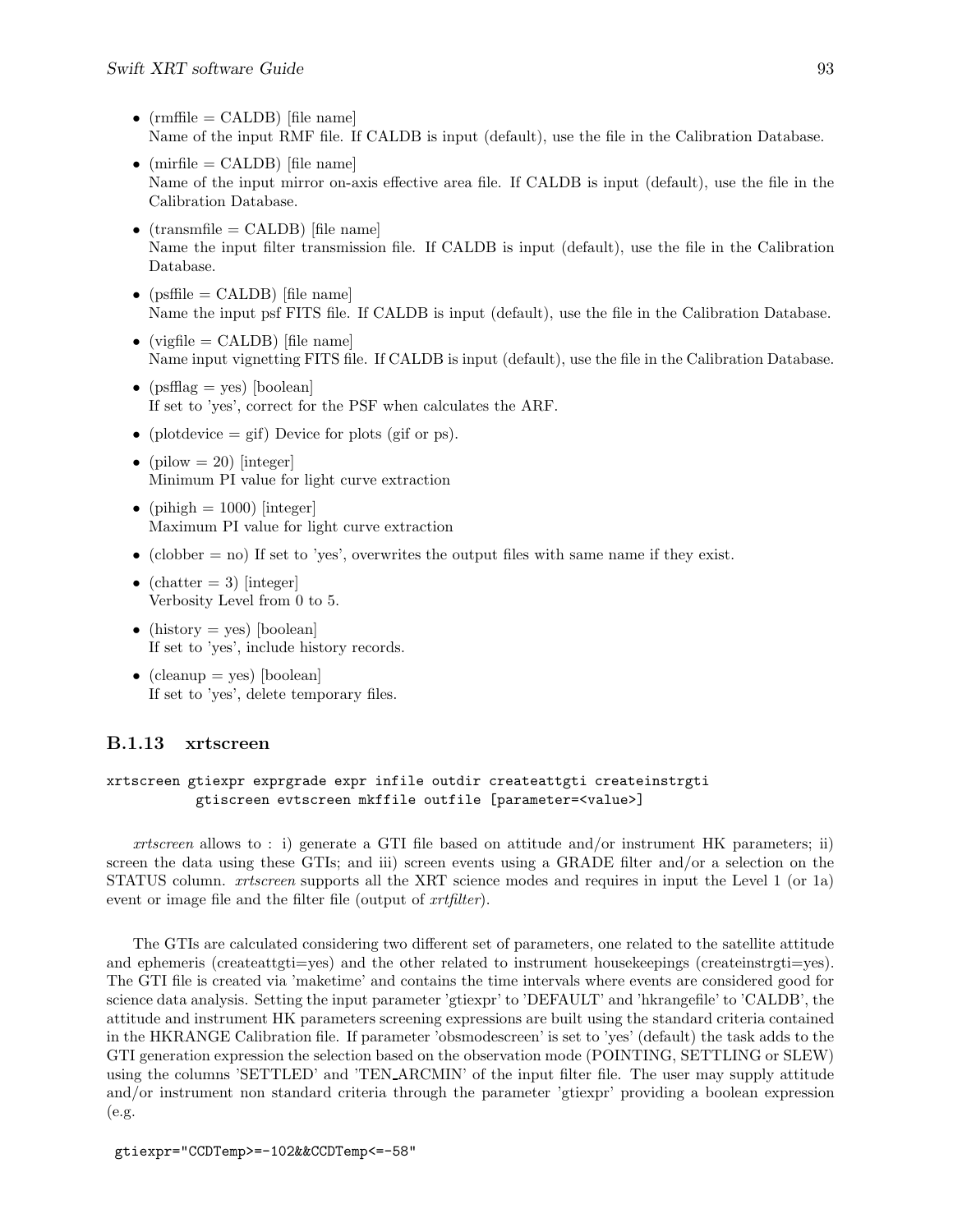). The calculated GTIs are used to screen the events by setting the parameter 'gtiscreen' to 'yes'. A GTI file provided by the user is also accepted in input through the 'usrgtifile' parameter.

xrtscreen allows to screen the events previously flagged bad in the STATUS column (i.e. elimination of bad pixels and calibration sources) and/or to apply a grade selection by setting the 'evtscreen' parameter to 'yes'. The standard screening criteria for GRADE and STATUS are defined in the EVTRANGE Calibration file and to use these the user should set the parameter 'evtrangefile' to CALDB and 'exprgrade' and 'expr' parameters to 'DEFAULT'.

Non standard screening criteria can be specified using the parameters 'exprgrade' and 'expr'. The first is for the selection on the GRADE column and the values can be input as a range or a single number (e.g.exprgrade=0-5 to select GRADE range between 0 and 5; exprgrade=0 to select only GRADE equal to 0). These inputs are used with the 'filter grade' command in 'xelect'. The second is for the selection on the STATUS column and the value should be input as a boolean expression, e.g. expr="STATUS==b0" to select only good events (see 'xrtflagpix' help for the definition of the values in the STATUS column).

The parameters 'gtiexpr' and 'expr' accept the expression directly from the command line or written into a text file and input by preceding the filename with '@' (e.g. expr=@file.txt). The expression in the file can be arbitrarily complex and can extend over multiple lines of the file. Lines that begin with 2 slash characters ('') are ignored and can be used to add comments.

If all the screening parameters are set to 'yes', the output events file contains only good events and the GTI extension is updated.

#### Parameters

• gtiexpr [string]

Expression to generate attitude and/or instrument HK GTIs. If set to 'DEFAULT', the boolean expression is constructed using the information in the file specified with the parameter 'hkrangefile'. A text file containing the expression can be specified by preceding the filename with '@', such as '@file.txt' If the paramater is set to 'NONE', the GTI are not calculated.

• expressede [string]

Expression to select the column 'GRADE' in the input event file input as a single value or a range. If set to 'DEFAULT', the string is constructed using the information in the file specified with the parameter 'evtrangefile'. If the paramater is set to 'NONE', the GRADE selection is not set .

• expr [string]

Expression to select events using the STATUS column in the input event file. If set to 'DEFAULT', the expression is contructed using the information in the file specified with the parameter 'evtrangefile'. A text file containing the expression can be specified by preceding the filename with '@', such as '@file.txt' If the parameter is set to 'NONE', the selection on the STATUS column is not set.

- infile [file name] Name of the input FITS event file. Unix-compressed file are allowed.
- outdir [string] Name of the output directory for products.
- (clobber=no) [boolean] If set to 'yes', the task overwrites existing output files.
- (chatter  $= 3$ ) [integer] Verbosity Level from 0 to 5.
- (history=yes) [boolean] If set to 'yes', the task writes history keywords in the output files.
- createattgti [boolean] If set to 'yes', the GTI file includes good time intervals based on attitude parameters.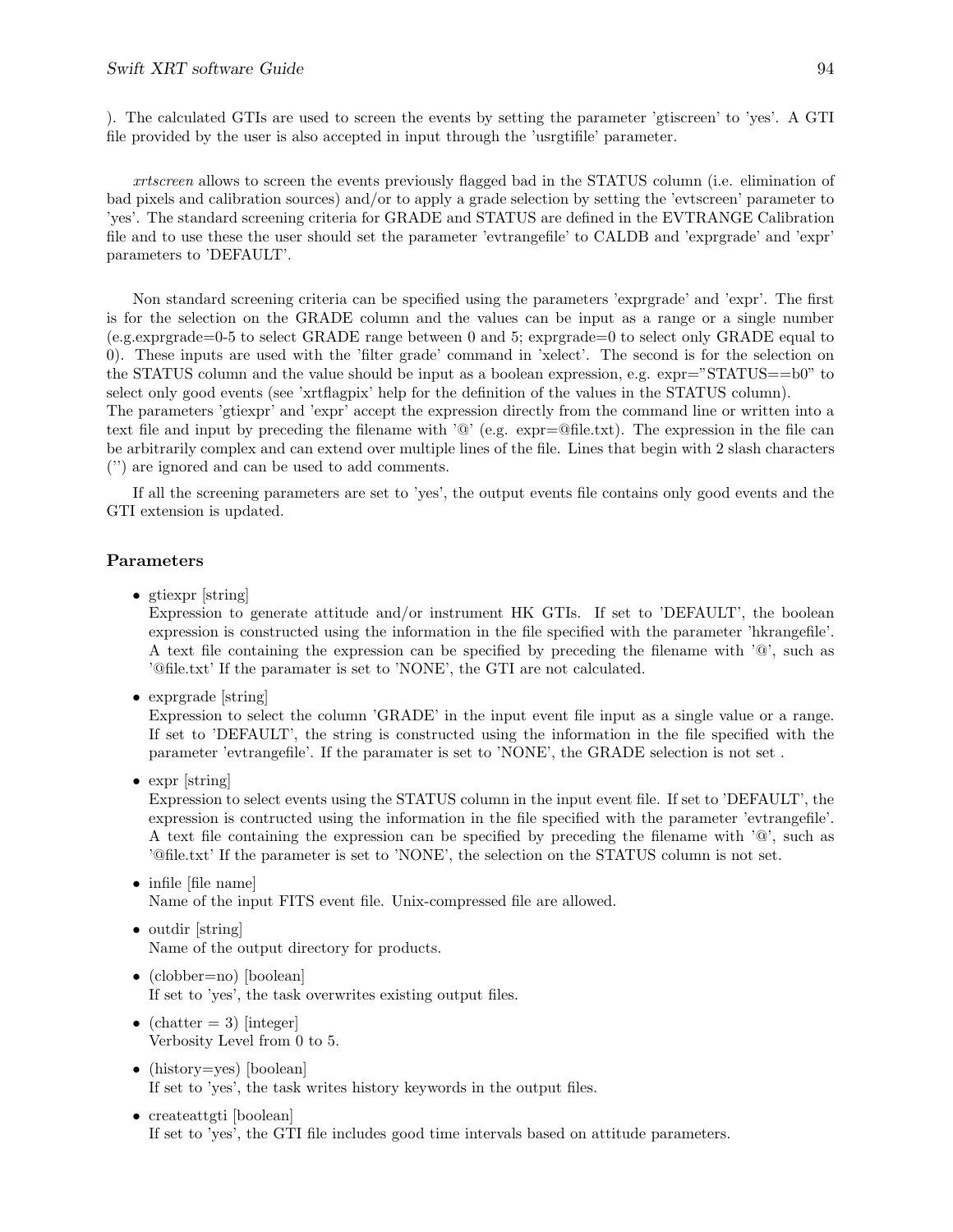- createinstrgti [boolean] If set to 'yes', the GTI file includes good time intervals based on instrument HK parameters.
- gtiscreen [boolean] If set to 'yes', the events file is screened for attitude and/or instrument HK GTIs generated using the parameter 'gtiexpr'.
- evtscreen [boolean] If set to 'yes', the events file is screened for the expressions specified in the 'expr' and 'exprgrade' parameters.
- obsmodescreen [boolean] If set to 'yes' the task adds to the GTI generation expression the selection based on the observation mode (POINTING, SETTLING or SLEW).
- mkffile [file name] Name of the input filter file.
- (gtifile  $=$  DEFAULT) [file name] Name of the output GTI file. If set to 'DEFAULT', the standard naming convention is assumed for the filename.
- (usrgtifile  $=$  NONE) [file name] Name of the user input GTI file. A text file containing a list of GTI files can be specified by preceding the filename with '@'. If set to 'NONE' (default), this parameter is ignored.
- (hkrangefile  $=$  CALDB) [file name] HKRANGE Calibration File Name. If set to 'CALDB' (default), the attitude and instrument HK allowed ranges are from a file in the Calibration Database. This parameter is used only if 'gtiexpr' is set to 'DEFAULT'.
- (timecol = TIME) [string] Name of the TIME column in the input event file.
- outfile [file name] Name of the output screened event file. If set to 'DEFAULT', the standard naming convention is assumed for the filename.
- (gtiext  $= GTI$ ) [string] Name of the GTI extension in the event file.
- (evtrangefile  $=$  CALDB) [string] Name of the input EVTRANGE Calibration File Name. If set to 'CALDB' (default), the event selection expression is contructed from the values stored in a CALDB file. This parameter is used only if 'exprgrade' and/or 'expr' are set to 'DEFAULT'.
- (cleanup =yes) [boolean] If set to 'yes', the task deletes temporary files.

## B.1.14 xrttam

```
xrttam hdfile outdir [parameter = <value>]
```
xrttam calculates the corrections to the attitude file using parameters derived from the Telescope Alignment Monitor (TAM) device by running in sequence 'det2att' and 'attcombine'. The corrected attitute is applied to the XRT event data to transform the detector coordinates of the XRT instrument in sky position. After this correction, the reconstructed XRT sky positions have an accuracy of a few arcseconds.

The TAM device on-board Swift monitors the alignment between the XRT focal plane camera and the optical axis of the mirror system. The TAM system consists of a redundant pair of LEDs mounted near the XRT focal plane, an optical assembly, a mirror on the Star tracker subsystem and an optical camera which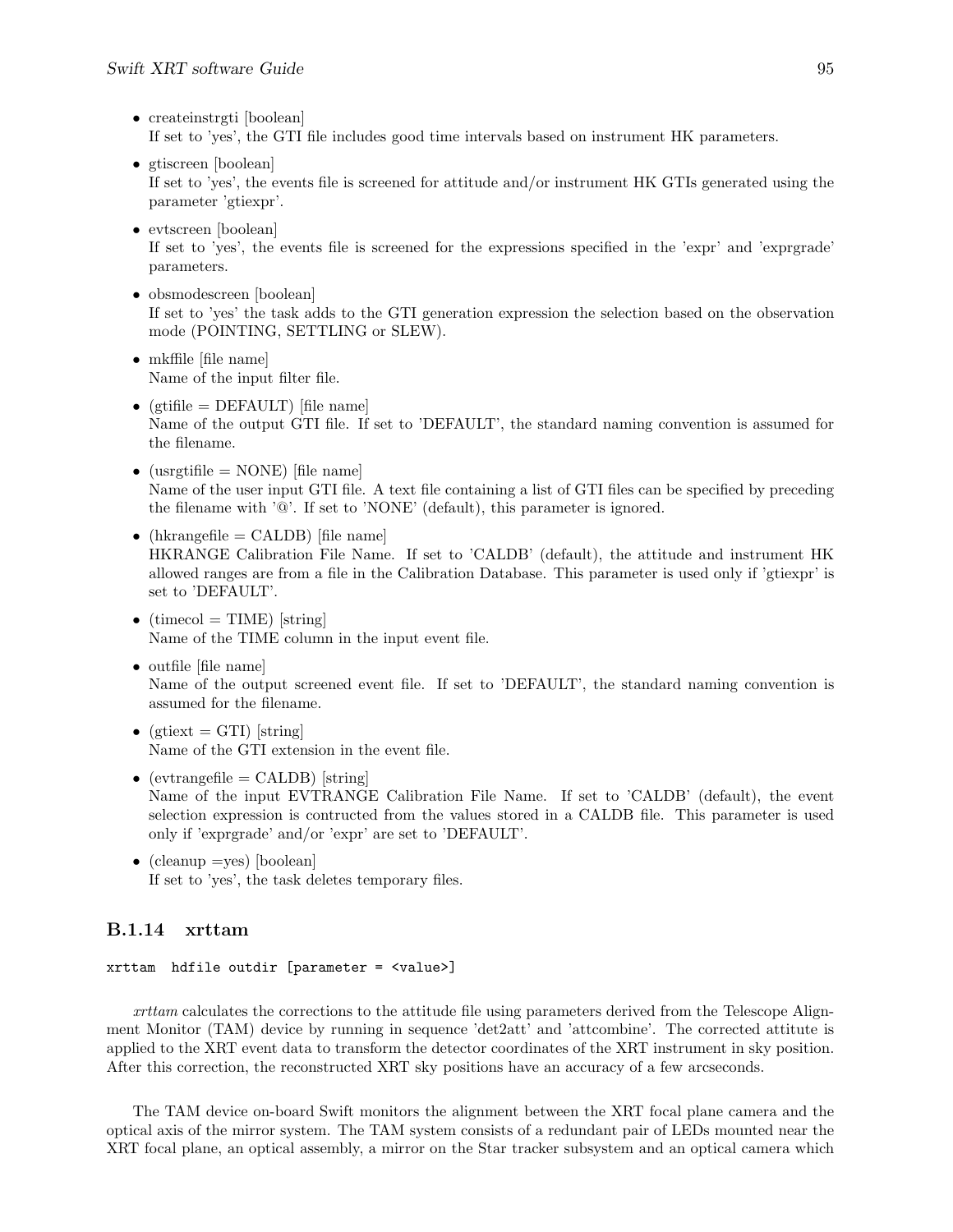The first image, the Primary TAM image, records the movement of the focal plane. The second image, the Star tracker image, is sensitive to both the Star tracker boresight and the XRT boresight, so that it is necessary to subtract the offset of the Primary image from the offset of the Star tracker image to isolate the contribution from the Star tracker boresight. Changes in the TAM centroid positions are related to distortions of the position of a photon on the CCD. To obtain the correct position of an event on the XRT and then in sky coordinates, the information obtained by the TAM device must be taken into account. The coordinates of the two image centroids on the TAM camera (included in the housekeeping data) are compared to the LED reference positions on the TAM (stored in the CALDB) in order to detect either distortions of the XRT structure or offsets induced by the Star tracker movements. The LEDs reference positions can be provided also by the user through the parameters 'tamrefx1', 'tamrefy1','tamrefx2', 'tamrefy2'.

xrttam translates the offsets of the TAM images into corrections to the detector coordinates on the XRT. These corrections are stored in a FITS file ('outtamfile') containing three columns with TIME, delta DETX and delta DETY information. The corrections to the detector coordinates are then transformed in corrections to the attitude, running the task 'det2att'. The 'det2att' output and the original attitude file are combined using the task 'attcombine' producing a corrected attitude file. The latter is applied to the event file when calculating sky position of the events (X and Y coordinates). The keyword 'XRTTAM' set to 'T' is added to the output corrected attitude file to prevent from applying the TAM correction more than once.

- hdfile [file name] Name of the input FITS Housekeeping Header Packets Fits File to be processed.
- outdir directory name Directory for the output files.
- $\bullet$  (tamfile = CALDB) Name of the input TAM calibration file. If set to 'CALDB'(default), use a file from the Calibration Database.
- outattfile [file name] Name of the output TAM corrected attitude file. If set to 'DEFAULT', the standard naming convention is assumed for the filename.
- attfile [file name] Name of input attitude FITS file.
- $\bullet$  (teldef = CALDB) Name of input teldef file. If set to 'CALDB'(default), use a file from the Calibration Database.
- outtamfile [filename] Name of the output FITS file containing the corrections to the XRT detector coordinates deduced by TAM images. If set to 'DEFAULT', the standard naming convention is assumed for the filename.
- (tamrefx1 = -99) X coordinate of the reference position of the Primary TAM image. If set to a negative number, use the values stored in the file specified via the 'tamfile' parameter.
- (tamrefy  $1 = -99$ ) Y coordinate of the reference position of the Primary TAM image. If set to a negative number, use the values stored in the file specified via the 'tamfile' parameter.
- (tamrefx2 = -99) X coordinate of the reference position of the Secondary TAM image. If set to a negative number, use the values stored in the file specified via the 'tamfile' parameter.
- (tamrefy  $2 = -99$ ) Y coordinate of the reference position of the Secondary TAM image. If a negative value is input the value stored in the file specified by 'tamfile' parameter is used.
- (clobber  $=$  no) If set to 'yes', overwrites the output files with the same name if they exist.
- (chatter  $= 3$ ) [integer] Verbosity Level from 0 to 5.
- (history=yes) [boolean] If set to 'yes', write HISTORY keywords in the output file.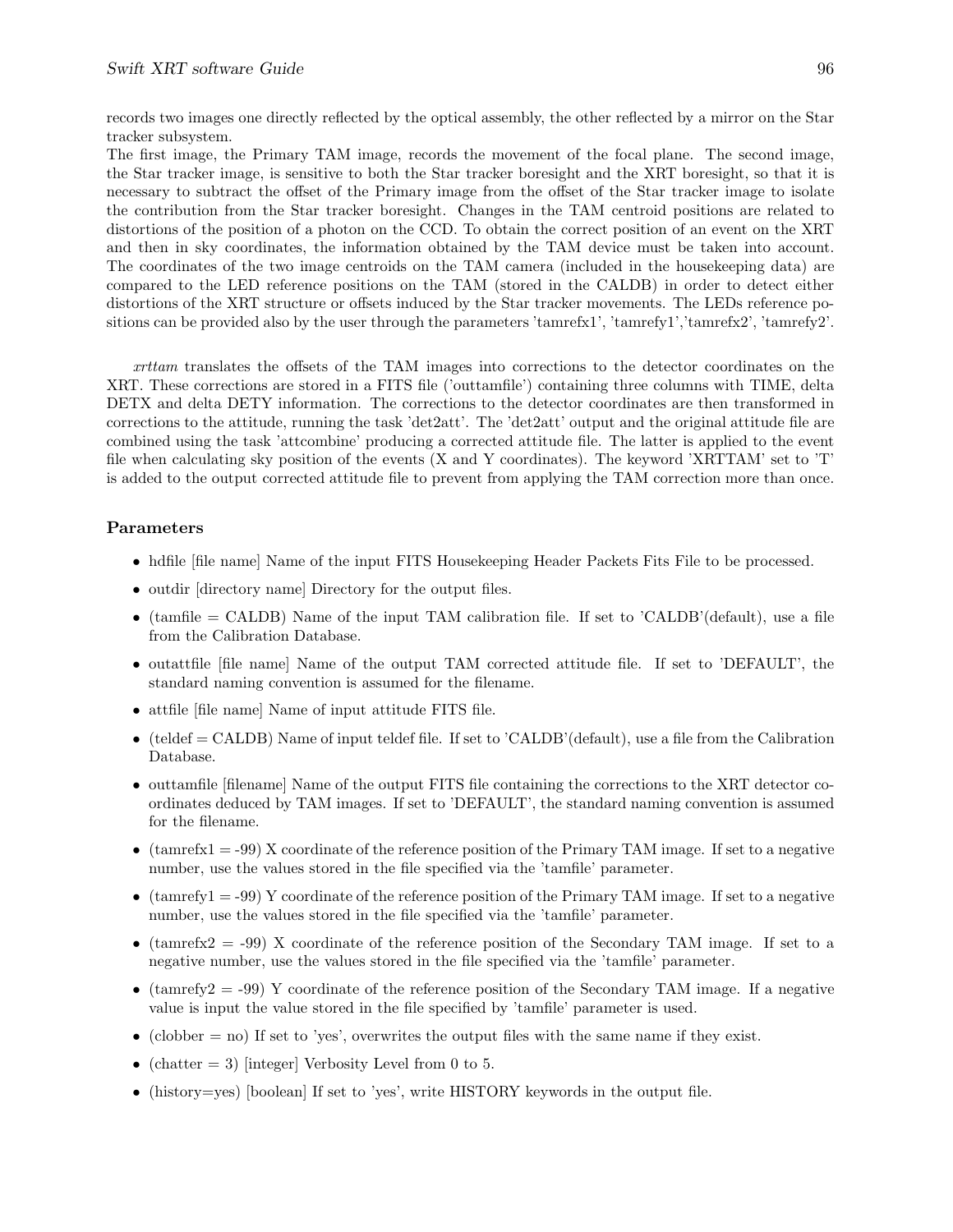## B.1.15 xrttdrss

#### xrttam [parameter = <value>]

xrttdrss processes the XRT image and the spectra generated on-board soon after a GRB is detected. These data are sent via TDRSS as messages and distributed first via the GCN. Because of the real time nature of the data, the messages can be processed individually or simultaneously by properly setting the input file name parameters.

IMAGE: The XRT uses the Image mode when first looks at a new GRB and generates a postage stamp image. The array transmitted contains a subset of the field of view (51x51 pixel) centered on the GRB position. The array is in RAW coordinates and the bias is not subtracted with each pixel containing the total charge detected. xrttdrss derives sky coordinates and subtracts the bias. It transforms the array from RAW coordinates to detector coordinates and adds the WCS keywords in the header to project the image in the sky. Note that the image is rotated respect to the celestial north. The bias is subtracted using a constant value. The bias value was derived during pre-launch calibration activities and recorded in a calibration file stored in CALDB.

In addition *xrttdrss* calculates the total flux from the source and the error circle on the source position and writes both values in keywords of the image header. The source flux is obtained by summing all pixel values in the array (a region of 4 arcmin). The flux in ergs/ $\text{cm2/s}$  is derived using a standard conversion factor, corresponding to a CRAB spectrum. Total flux and conversion factor are written in the keywords FLUX and CONVFACT respectively. The error circle on the position is derived by adding in quadrature the contributions of fours different factors: error due to the centroid calculation which depends on the source intensity, error due to the instrument alignment, error due to the attitude reconstruction and a systematic error. The first was derived from ground calibration, the other are set to pre-launch nominal values and all recorded in a calibration file included in CALDB. The resulting error circle is written in arcsec in the image header keyword ERRCTRD.

SPECTRA: After the Image mode, the XRT operates first in the Low Rate Photodiode (LR) mode and after switches to the Windowed Timing (WT) mode. Two separate spectra are calculated and sent down via TDRSS. The first is in LR, the second is either in WT (default) or a cumulative spectrum where LR and WT data are summed together. The LR data are taken on-board either with the bias already subtracted (default) or the bias not subtracted (obsolete). *xrttdrss* checks the bias and applies a constant value if not subtracted on board. The bias subtracted in the spectrum on ground was derived during prelaunch calibration activities and recorded in a calibration file included in CALDB. For the second spectrum, xrttdrss checks first if the spectrum contains only WT data or the cumulative LR and WT data. If the second spectrum contains only WT data no further process is necessary. Instead if the spectrum is the sum of the WT and LR, *xrttdrss* subtracts the first original LR spectrum to the cumulative (WT and LR) spectrum and recalculates the proper exposure for the subtracted spectrum. Both spectra are in PHA (not in PI) with 1024 channel (rebinned by a factor of 4 compared to original PHA array) and they are not background subtracted. Note: *xrttdrss* can operate on the second spectrum only after the first was processed. *xrttdrss* searches for a temporary file made during the processing of the first spectrum (an actual copy of that spectrum) and if not found it gives an error.

- imagefile [file name] Name of the input TDRSS image file. Type 'NONE' to not process the image file.
- spec1file [file name] Name of the input TDRSS first spectrum file. Type 'NONE' to not process this spectrum file.
- spec2file [file name] Name of the input TDRSS second spectrum file. Type 'NONE' to not process this spectrum file.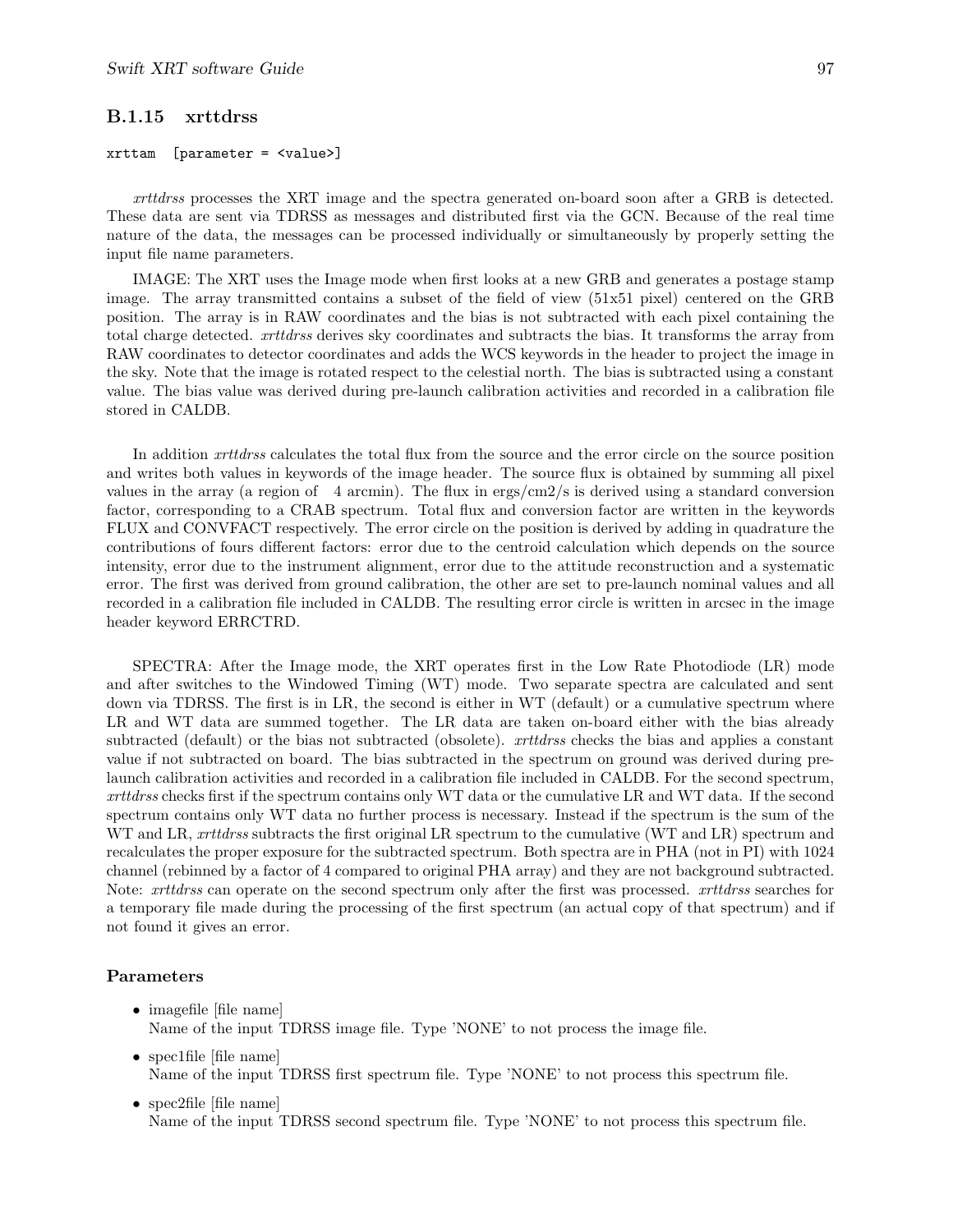- $(posfile = CALDB)$  [file name] Name of the calibration file containing the different components that contribute to the error on the position. If set to CALDB, the file is read from the calibration database.
- (imbias  $= -1$ ) [integer] Bias value for the Image mode data. If set to a negative number, xrttdrss uses the values in the file input via the parameter 'imbiasfile'
- (pdbias  $= -1$ ) [integer] Bias value for the Photodiode mode data. If set to a negative number, xrttdrss uses the values in the file input via the parameter 'pdbiasfile'
- (imbiasfile) [file name] Name of the calibration file containing the bias value for the Image mode. If set to CALDB, the file is read from the calibration database.
- (pdbiasfile  $=$  CALDB) [file name] Name of the calibration file containing the bias value for the Photodiode mode. If set to CALDB, the file is read from the calibration database.
- (outimagefile) [file name] Name of the output TDRSS image file. Default set to xrt proc image.fits
- (outspec1file) [file name] Name of the output for the first TDRSS spectrum file. Default set to xrt proc spec1.fits
- (outspec2file) [file name] Name of the output for the second TDRSS spectrum file. Default set to  $xrt\_proc\_spec2.fits$
- (tmpspec1file) [file name] Name of the spectral temporary file (created when processing the first spectrum). Default set to xrt raw spec1temp.fits.
- (clobber=no) [boolean] If 'clobber'=yes and outfile=filename, the file with the same name will be overwritten if it exists.
- (history=yes) [boolean] If set to yes, write parameter values and other information in HISTORY keywords.
- (chatter  $= 3$ ) [integer] Chatter Level (min=0, max=5)
- (convfact) [real] Conversion factor to flux in ergs/cm2/s. The default is 2.42e-12.
- (cleanup=yes) [boolean] Clean all the temporary files.

## B.1.16 xrttimetag

## xrttimetag [parameter = < value >]

xrttimetag calculates the photon arrival time for data taken with the Swift XRT Windowed Timing (WT) and Photodiode (PD) modes and writes the DETX/DETY columns. The time tag of the events requires the knowledge of the source location on the CCD. This is usually determined using data collected when the instrument operates in imaging mode. Since the WT and PD have either a limited or no spatial resolution, it is not possible to discriminate between source and background events, and the time tagging is done assuming that all the events are from the source. The source location can be input either in detector or sky position (J2000.0) using either the 'srcdetx' and 'srcdety' or the parameters 'srcra' and 'srcdec'. The task expect by default the sky coordinates unless the parameters 'usesrcdet' is set to yes, when the detector ccordinates are expected. During the slews data are taken in Photodiode (LR) and the time tag of the events assumes that all the events are at position (300,300) in detector coordinates and the input 'srcra' and 'srcdec' or 'srcdetx'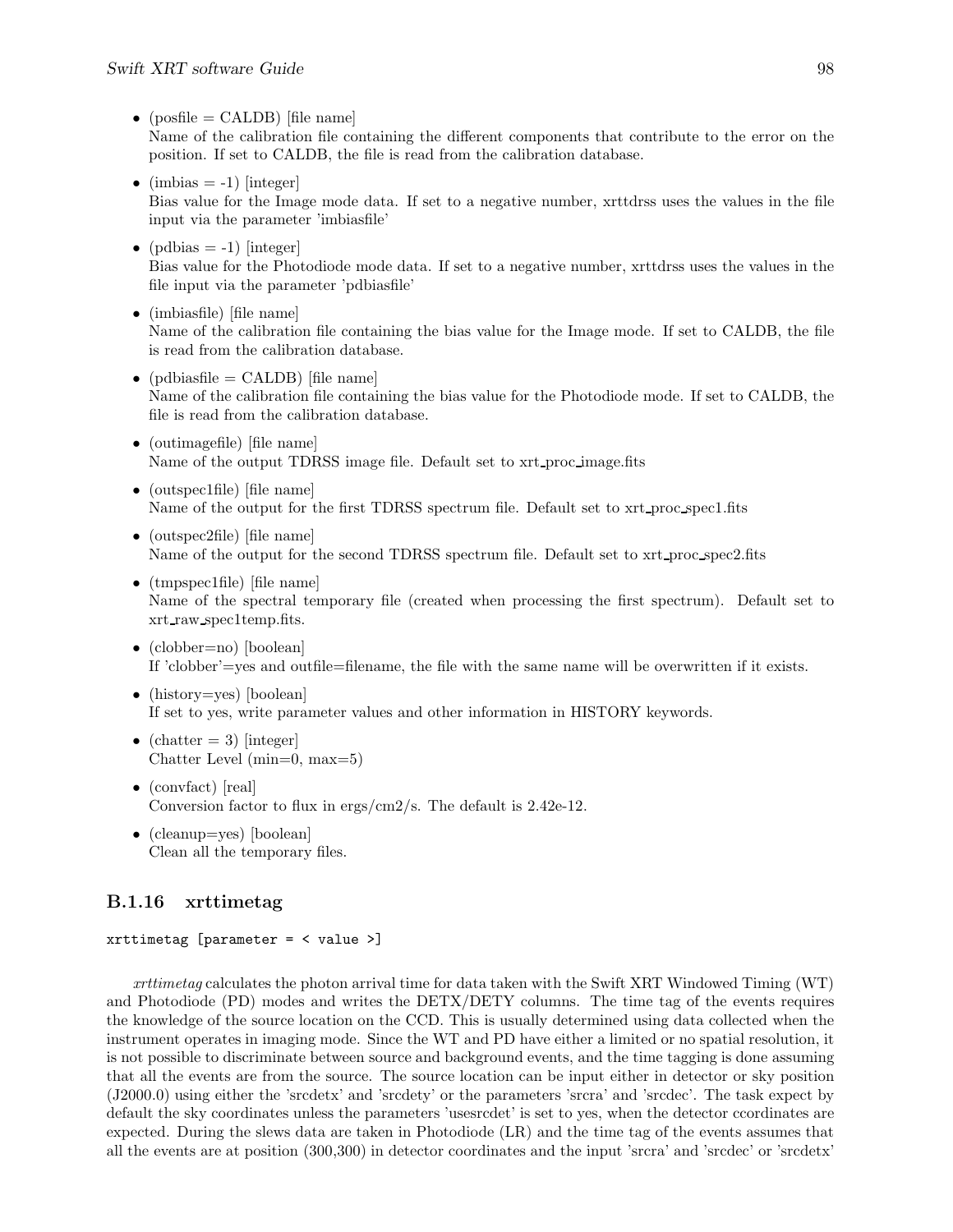and 'srcdety' are ignored.

xrttimetag uses the readout time values stored in the ROTIME column and writes the calculated time value in the TIME column of the output file. A keyword XRTTIMES set to TRUE (T) is added to the header to indicate that the file has been already processed by the task. The columns TSTART and TSTOP in the GTI extension are updated by the task as are the keywords ONTIME, LIVETIME, DEADC and EXPOSURE.

xrttimetag calculates also for the WT and PD mode the DETX and DETY values. For the Windowed Timing mode, the RAWX coordinates are transformed to DETX using the teldef file stored in CALDB. The calculated DETX and the source DETY are stored in the DETX/DETY columns of the output file. xrttimetag also converts the detector coordinates into sky coordinates and writes their values in the  $X/Y$ columns of the output files. For the Photodiode mode, the input source sky position are transformed to the detector coordinates of the source. The latter are then written in the DETX/DETY columns.

The first frame taken in PD mode contains pixels which are not completely exposed. These pixels can be eliminated by setting the parameter 'npixels'. In addition, it is possible to exclude PD frames considered piled-up (parameter 'percent'), by calculating the percentage of events per frame that have a DN value above the on-board upper level discriminator. Non completly exposed pixels and piled-up frames are excluded from the GTI.

xrttimetag can be re-run on the same event file if a better source position is known and the 'TIME', 'DETX', 'DETY', 'X' and 'Y' (WT only) columns are then recalculated and overwritten. All the other columns of the EVENTS extension of the input file are copied to the output file without changes.

#### Parameters

- infile [file name] Name of the input events FITS file. Unix-compressed file are allowed, except when the output file is set to NONE and the input file is overwritten.
- outfile [file name] Name of output FITS file.If set to NONE, the input file is overwritten.
- hdfile [file name] Name of the input Housekeeping Header Packets FITS file.
- attfile [file name] Name of the input attitude file.
- (usehkkey=yes) [boolean] If set to 'yes', the parameters 'srcra', 'srcdec', 'ranom', 'decnom' are set to the values of the keywords 'XRA OBJ' and 'XDEC OBJ','XRA PNT', 'XDEC PNT' contained in the Housekeeping Header Packets file.
- (usesrcdet=no) [boolean]

If set to 'no' the detector coordinates are calculated using the parameters 'srcra','srcdec', 'ranom','decnom' and 'attfile'. If set to 'yes' the detector coordinates are set to the fixed values specified through the parameters 'srcdetx' and 'srcdety'.

- srcdetx [integer] Source detector coordinate x. Used if usesrcdet=yes and usehkkey=no.
- srcdety [integer] Source detector coordinate y. Used if usesrcdet=yes and usehkkey=no.
- srcra [real] RA coordinate (J2000.0) of the source (degrees).
- srcdec [real] Dec coordinate (J2000.0) of the source (degrees).
- ranom [real] RA coordinate (J2000.0) of nominal pointing (degrees).
- decnom [real] Dec coordinate (J2000.0) of nominal pointing (degrees).
- (aberration=no)[boolen] If set to no, the aberration correction is not applied to the data.
- (attinterpol=no)[boolen] If set to no, the attitude parameters correspond to the closest time value to the time of each event.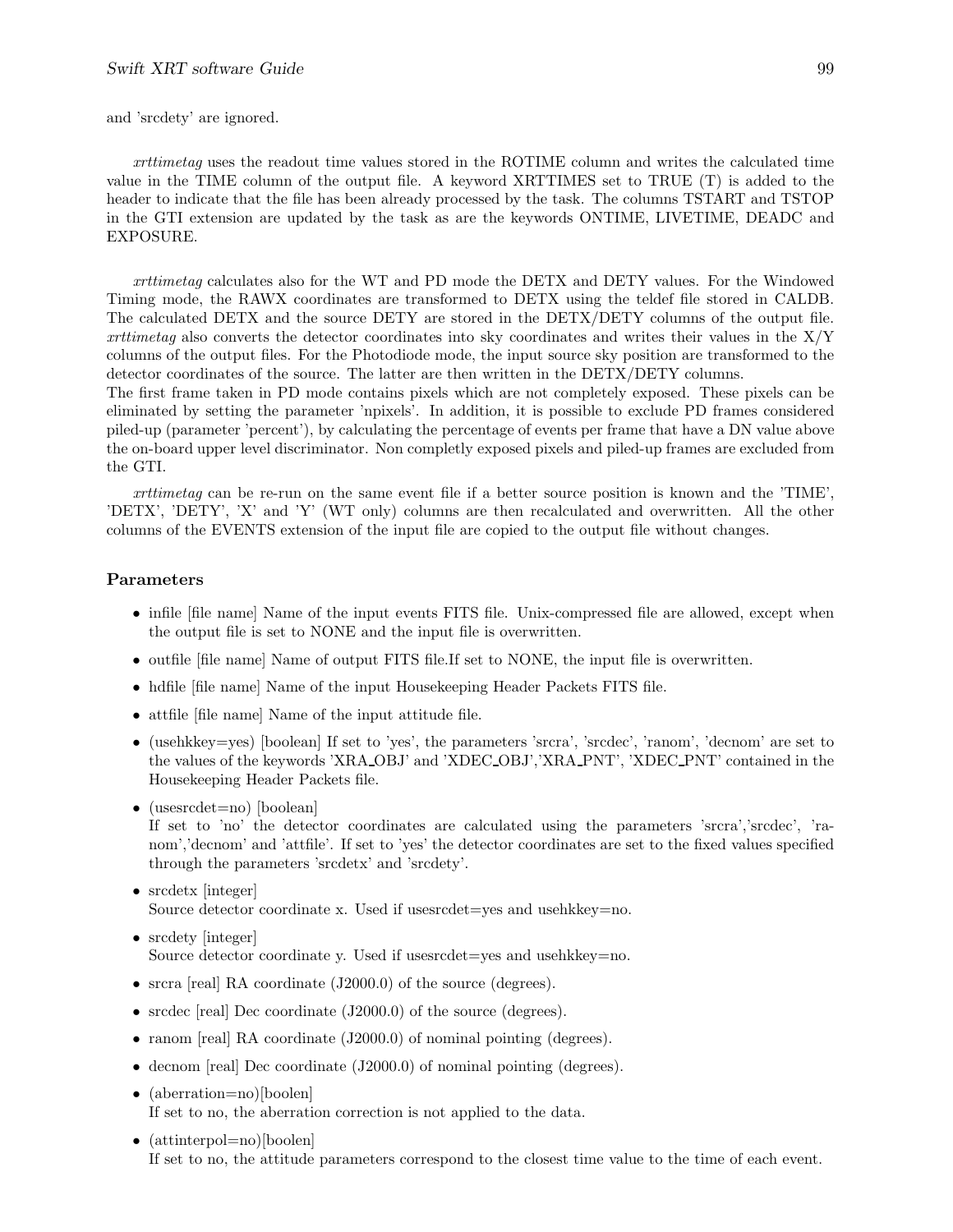- (teldef = CALDB) [filename] Name of teldef file. If set to CALDB, use the file in the Calibration Database.
- (npixels  $= 1850$ ) [integer] Number of pixels not completely exposed to be erased from the first frame taken in the Photodiode mode.
- (percent  $= 50.0$ ) [real] Percentage of events with DN value over the on-board Upper Level Discriminator within one Photodiode frame. The percentage gives an indication of pile-up in the frame. Frames considered piled-up are then not included in the good time intervals.
- (clobber=no) [boolean] If 'clobber'=yes and 'outfile'=filename the output file will be overwritten if it exists.
- (history=yes) [boolean] If set to 'yes', write history keywords to the output file.
- (chatter  $= 2$ ) [integer] Verbosity Level from 0 to 5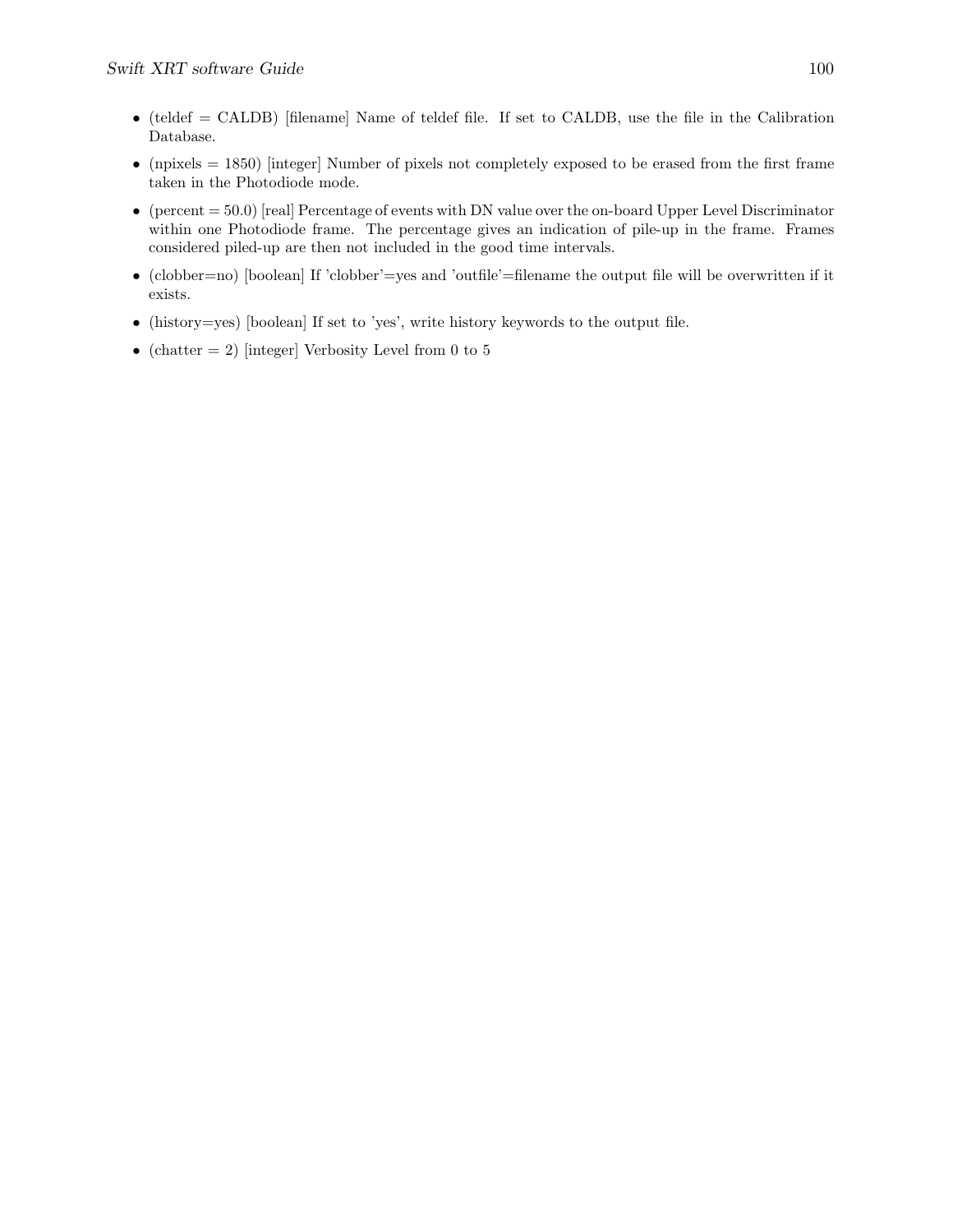## Appendix C

# ERROR CONDITION and WARNING MESSAGES

## C.1 Introduction

This appendix lists the most common errors and warnings reported by the XRT tasks together with suggestions on how to recover from the errors and/or explanation for the warnings. The errors/warnings are listed by task, with those common to multiple tasks reported in the *Common* section. Errors and warnings generated by XRT tasks written in Perl are not included here.

## C.1.1 Common

The following are common errors not specific to any of the tasks.

• Error: Unable to rename temporary file.

In order to not corrupt the input/output file, the XRT tasks create a temporary file. This error occurs when there is not enough disk space in the directory, or the permissions are not set correctly to write in that directory.

• Error: Unable to query CALDB.

The XRT tasks use CALDB to provide access to the calibration files. This error occurs because CALDB can not be accessed. If CALDB has been installed locally, check that the installation is correct and the CALDB environment variable is properly set. If CALDB is accessed remotely, check that the proper configuration file is correct and that the CALDB environment variable is set properly. Information on the CALDB installation and remote access are available from :

 $http://heasarc.gsfc.nasa.gov/docs/heasarc/caldb/calb.intml$ 

and

 $http://heasarc.gsfc.nasa.gov/docs/heasarc/caldb/calb$  remote access.html

respectively.

## C.1.2 xrtcalcpi

```
• Error: XRTTIMES keyword not found or unset
         in <filename> file.
         Photon arrival times are not been calculated
         in <filename> file.
         To calculated them, please run 'xrttimetag' task on
```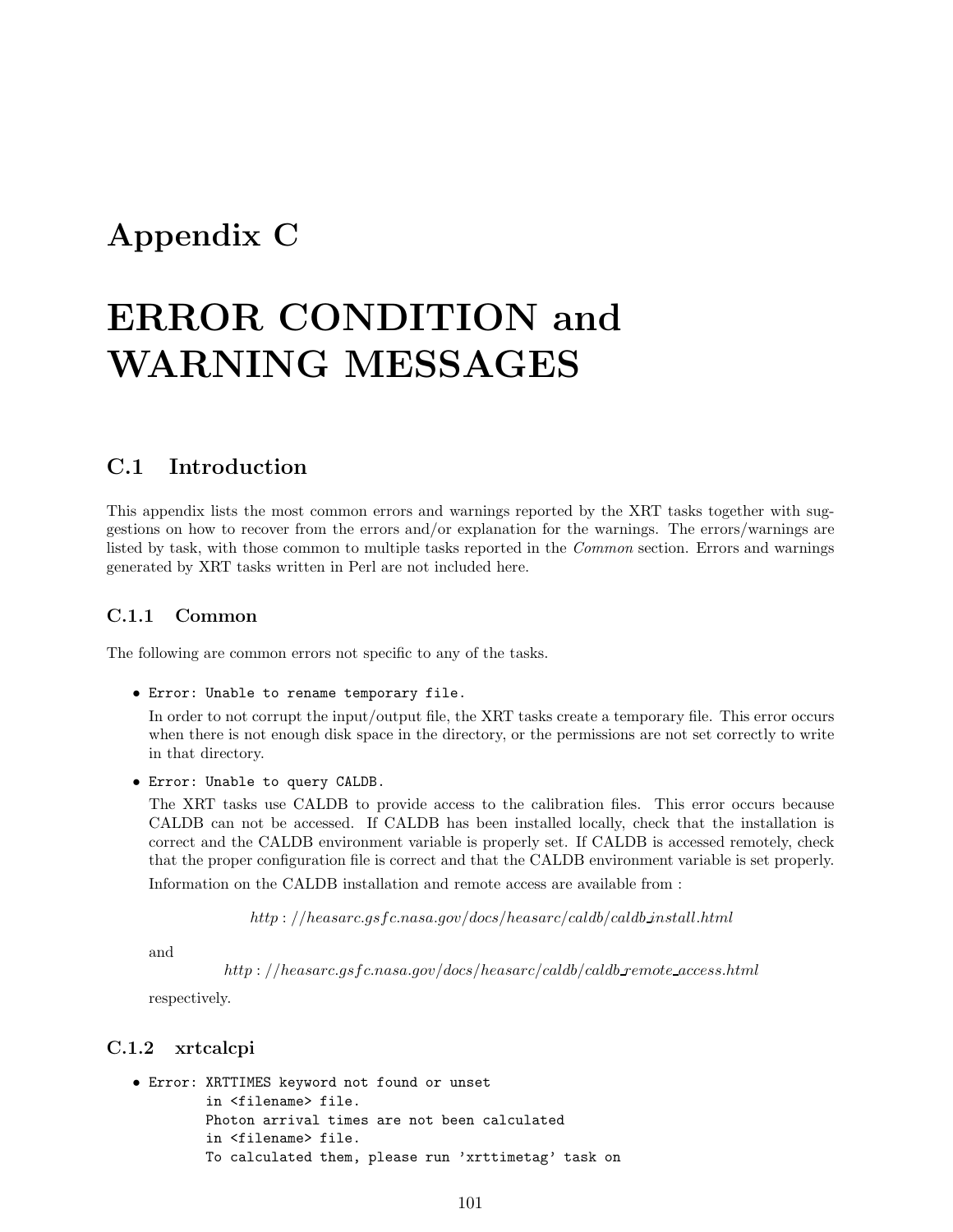.

'<filename>' file. Unable to calculate PI values.

For the XRT Photodiode and Windowed timing modes, *xrtcalpi* should be run after the time tagging of the events. xrtcalpi checks that the keyword XRTTIMES, inserted by xrttimetag, is present in the file (and set to 'T') and, if not, reports an error.

• Error: Observation start time is not included in the validity time range of the GAIN file.

The GAIN file is one of the calibration files stored in CALDB, and this error indicates that the current GAIN file does not cover the time of the observation. Users should check that the GAIN file in CALDB is up-to-date. The latest Swift XRT calibration information are available from:

http://heasarc.gsfc.nasa.gov/docs/heasarc/caldb/swift/

```
• Error: XRTPHA keyword not found or unset
         in '<filename>' file
        The <filename> file
        has the PHA column empty, the PI values cannot be calculated.
         To fill it, please run 'xrtpcgrade' task
         on '<filename>' event file.
```
For the XRT Photon Counting mode, *xrtcalpi* should be run after the events have been graded. *xrtcalpi* checks that the keyword XRTPHA, inserted by *xrtcalpi*, is present in the file (and set to  $T$ ), and, if not, reports an error.

• Error: BIASONBD or XRTPHACO keyword not found or unset

in '<filename>' file. No bias subtraction has been applied on PHA column, the PI values can not be calculated. Please run 'xrtpdcorr' task on '<filename>' event file.

For the XRT Photodiode mode, *xrtcalpi* checks that the bias has been applied to the data via two keywords BIASONBD and XRTPHACO. The first, BIASONBD, flags if the bias has been applied on board. If not, the second, XRTPHACO, flags that the bias has been applied on ground via xrtpdcorr. If both are unset, xrtpdcorr should be run before xrtcalpi.

## C.1.3 xrtevtrec

.

• Warning: the input parameter 'addcol' is set to 'no' but the <column name> column exists in <filename> file. The <column name> will be deleted.

This warning is specific to two of the columns present in the event file: PHAS, containing the array to grade the events, and PixsAbove, containing the number of pixels above threshold. Whether or not these columns are present in the input file, if the 'addcol' is set to 'no', the output file will not contain them. They are unnecessary for further analysis, and might be useful for debugging purposes.

• Warning: TLMIN keywords for GRADEID column not found in <grade file name> file TLMAX keywords for GRADEID column not found in <grade file name> file.

This warning is related to the CALDB file containing the GRADE definition. If users see this warning, they should check that CALDB is up-to-date. The latest calibration information is available from :

http : //heasarc.gsfc.nasa.gov/docs/heasarc/caldb/swift/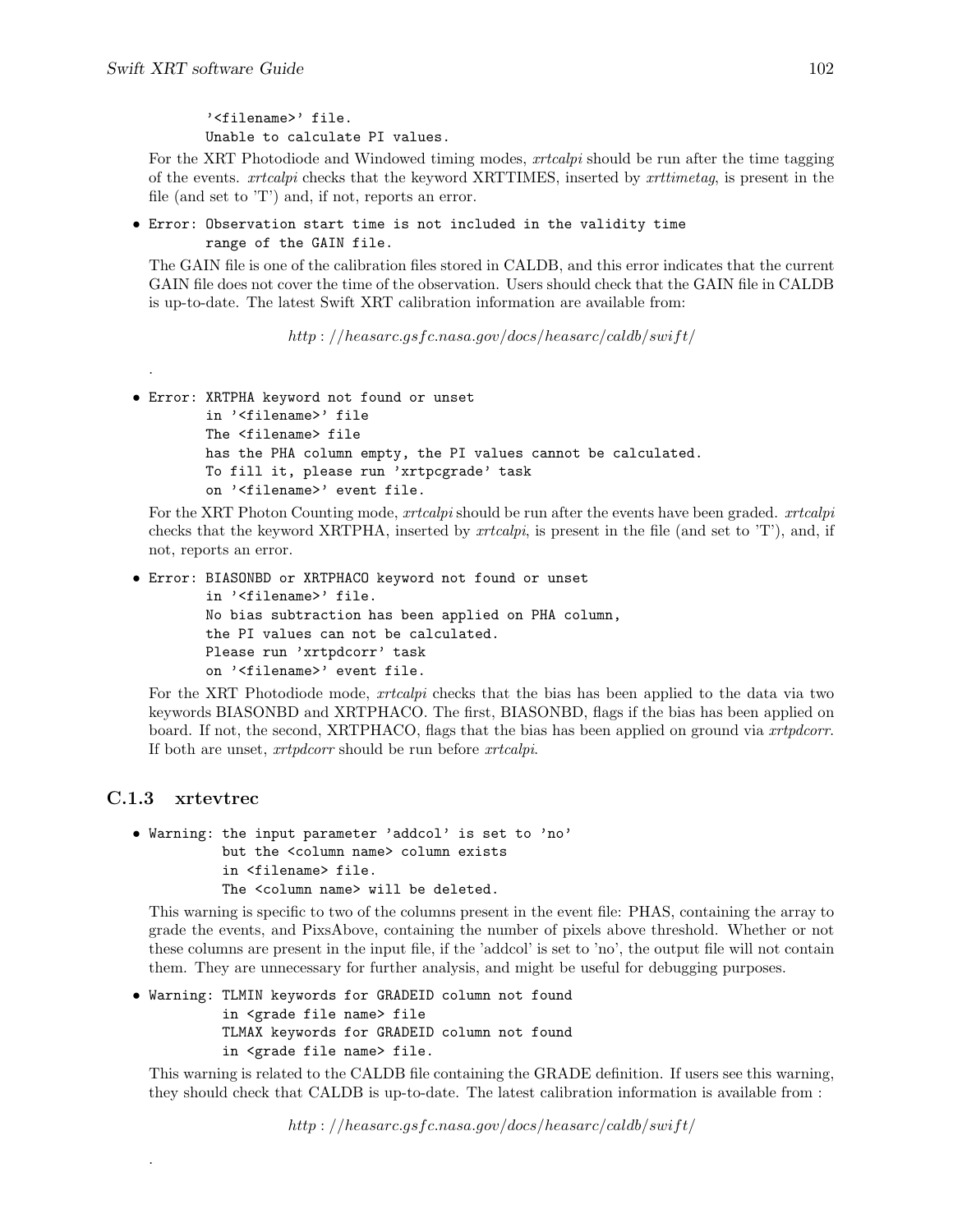• Error: BIASONBD or XRTPHACO keyword not found or unset in '<filename>' file. No bias subtraction has been applied on PHA column, the event reconstruction cannot be applied. Please run 'xrtpdcorr' task.

For the XRT Photodiode mode, xrtevtrec checks that the bias has been applied to the data via two keywords BIASONBD and XRTPHACO. The first, BIASONBD, flags if the bias has been applied on board. If not, the second, XRTPHACO, flags that the bias has been applied on ground via xrtpdcorr. If both are unset, *xrtpdcorr* should be run before *xrtevtrec*.

## C.1.4 xrtflagpix

- Warning: event with rawx=<rawx> rawy=<rawy> is out of range. This warning is given when pixels are flagged as bad because they are out of the nominal array space.
- Warning: Unable to find '<ext name>' extension in '<br/>bad pixels filename>' file. Check for 'BADPIX' extension.

This warning is related to the file listing the bad pixels. Typically the bad pixel table is read by CALDB, but users can entered their own when running xrtflagpix. If users see this warning, they should check that CALDB is up-to-date or that the user-supplied table conforms to the bad pixel table format as stored in CALDB. The latest calibration information and their file format are available from :

http : //heasarc.gsfc.nasa.gov/docs/heasarc/caldb/swift/

.

## • Error: Unable to read Calibration sources information Unable to get Calibration Sources Position.

This error is related to the calibration file containing the position of the Calibration sources. Users should check that CALDB is up-to-date (the latest calibration information is available from http://heasarc.gsfc.nasa.gov/docs/heasarc/caldb/swift/).

• Error: Unable to read 'BaseLine' value from <header packet filename> file.

#### Error: The <hd filename> file is not appropriate for <filename> events file.

These errors occur when the HK file containing the packet frame headers  $(hd)$ , and the science event file are not for the same time interval. Users should check that the TSTART and TSTOP keywords in the HK file include the times that are in the event file.

## C.1.5 xrthkproc

• Warning: The source is out of the CCD for the frame number <frame number>.

Warning: Unable to calculate times for this frame.

Warning: Unable to calculate times for all the TIMING modes' frames.

These warnings are given when the source position is outside of the CCD area and the time for a frame cannot be calculated. The last warning is given when, for all Timing modes' frames, the times could not be calculated and the HK output file has the values set to -1 for all rows corresponding to the TIMING modes. Users should check that the attitude file is correct for this observation and/or that the latest telescope definition file is available in CALDB.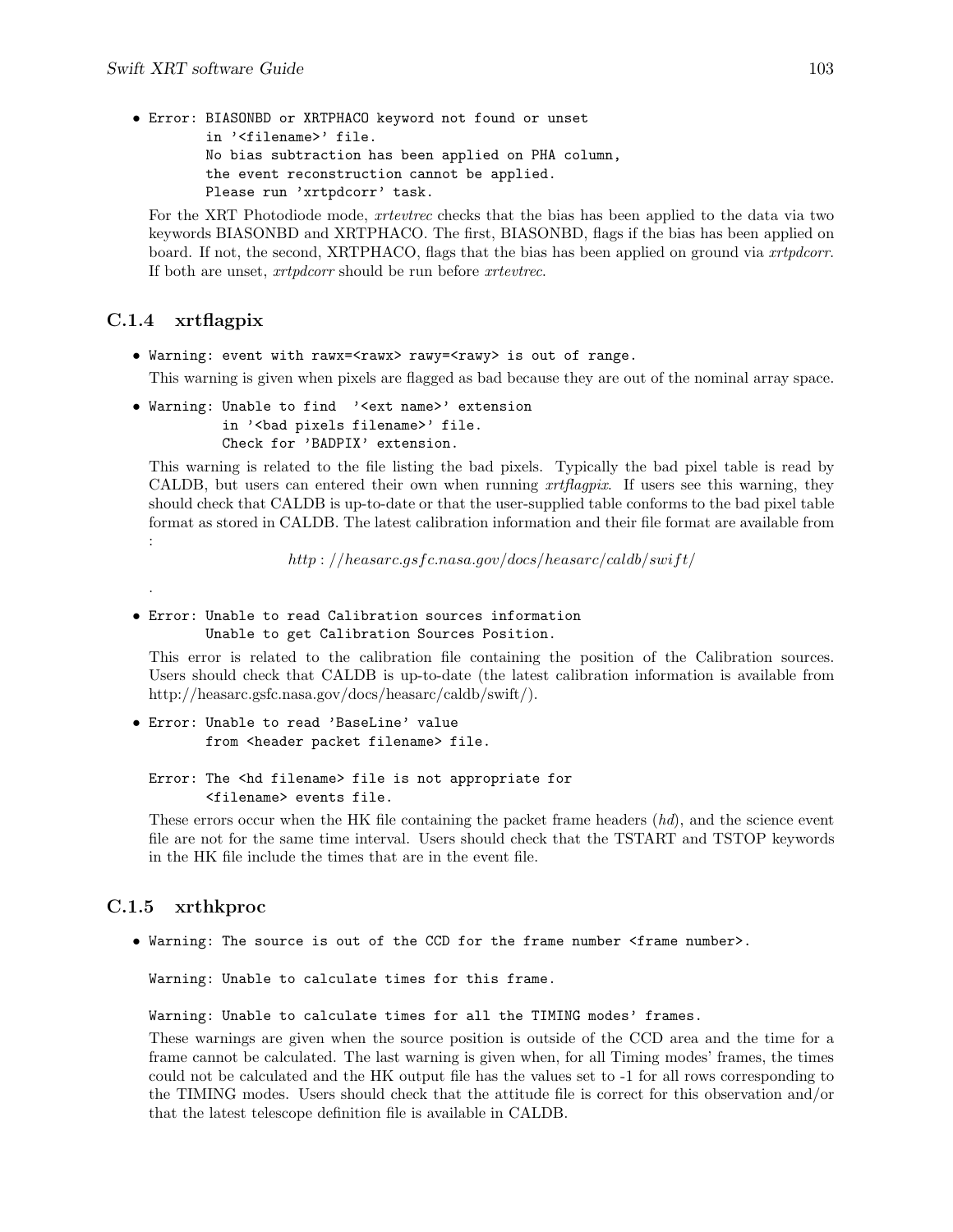• Warning: CCD Frame Time: <frame time> is not included in the time range of the <attitude filename> Attitude file.

This warning is given when the HK file, containing the packet frame headers (hd), and the attitude file do not cover the same time interval. Users should check that the TSTART and TSTOP keywords in the attitude file include the times that are in the HK file.

• Error: <RA\_NOM || DEC\_NOM> and <RA\_PNT || DEC\_PNT> keywords not found in <hd filename> file. Please use <ranom || decnom> input parameter.

Error: <RA\_OBJ || DEC\_OBJ> keywords not found in <hd filename> file. Please use <srcra || srcdec> input parameter.

xrthkproc needs the pointing direction coordinates. These are read from the header of the input HK file (hd) using RA NOM and DEC NOM or RA PNT and DEC PNT or from the input parameters 'ranom' and 'decnom'. This error indicates that keywords RA NOM and DEC NOM or RA PNT and DEC PNT are not found and the user has to re-run the task by entering the pointing direction coordinates via the 'ranom' and 'decnom' parameters.

• Error: <Nominal || Source> <RA || DEC> value is out of valid range.

This error indicates that the coordinates (source or pointing) that were entered were out of the valid range. The valid range for RA and DEC is 0-360 and -90-90 degrees respectively.

• Error: Unable to calculate source SKY coordinates.

Error: Unable to calculate source DET coordinates.

These errors occur for different reasons: either the attitude file is not appropriate for the HK input file (check if the time ranges of the two files overlap), the teldef file is incorrect (check that CALDB is up-to-date), or the input RA and DEC coordinates are incorrect.

### C.1.6 xrthotpix

• Warning: pixel rawx=<rawx value> rawy=<rawy value> is out of range. Ignored.

xrthotpix checks that each pixel has their RAW coordinates (which are the telemetered values) within the allowed range (0-599) and gives this warning if some pixels are out of the allowed range.

• Error: 'cellsize' parameter value is not valid. 'cellsize' parameter value must be > 1. 'cellsize' parameter must be odd.

Error: 'logpos' parameter value is not valid. 'logpos' parameter value must be < 0.

These errors occur when the input parameter 'cellsize' or 'logpos' are entered with a value which is not expected. Users should check the input values.

• Error: Unable to build counts image.

xrthotpix works on Photon Counting mode data and this error is given if the input event file has a format different from that expected. Users should check that the file is for the Photon Counting mode (header keyword DATAMODE='PHOTON').

• Error: Unable to search hot pixels.

#### Error: counts image is empty.

These errors occur when the input event file is empty. Users should check that the outputs produced by previous tasks were non-empty files.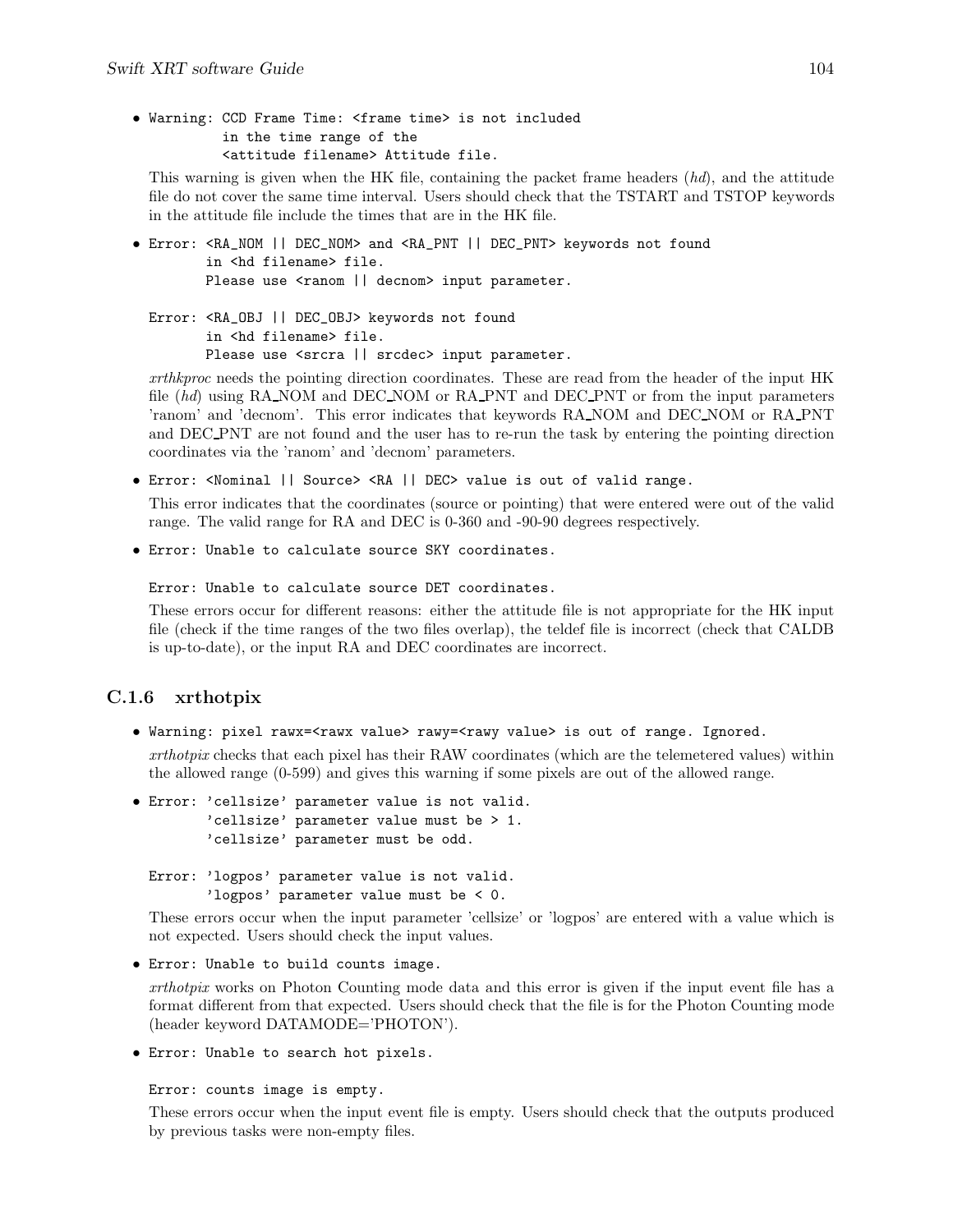```
• Error: Unable to flag hot and flickering pixels
         in <filename> temporary file.
```
The task writes an extension containing the hot and flickering pixels detected. This error occurs when there is not disk space available to add this additional extension to the event file.

## C.1.7 xrtimage

• Warning: GTI range is empty.

```
Warning: All images are out of the GTIs range
         All images are rejected
         no output file will be created.
```
xrtimage allows screening if an image exposure is within the time interval where the instrument is working with nominal parameters (GTI). These warnings are printed only if the parameter 'gtiscreen' is set to 'yes'. The first warning is given when there are no GTIs in the file, and the second when all the exposures taken in image mode are outside of the GTI and therefore have been rejected.

• Warning: all input parameters flag set to 'no'. Nothing to be done!

The following input parameters 'cleanbp', gtiscreen', 'cleansrc' and 'subbias' set how xrtimage operates on the input image. If all are set to 'no', xrtimage can not perform any of these operations.

• Warning: all screen parameters set to 'no' and bias value is 0. Nothing to be done!

This warning occurs when the input parameter 'subbias' is set to yes and 'cleanbp', gtiscreen', 'cleansrc' are set to 'no', but the calculated value for the bias is 0. The result is that *xrtimage* can not perform any calculation (similar to the previous warning).

• Warning: Calculated bias value is 0.

The calculated bias value is 0 and nothing is thus subtracted from the input image. This occurs when the bias CALDB file does not have a value for the time interval of the observation. Users should re-run the task and input the bias value in the parameter 'bias'.

```
• Error: The times in the
```

```
<filename> file
are not included in the GTIs.
<filename> file range is:
TSTART = <tstart value> and TSTOP = <tstop value>
GTI range is:
TSTART = <gti tstart value> and TSTOP = <gti tstop value>
```
This error occurs when the times in the input file do not match the time in the GTI. This may indicate that the GTIs are not appropriate for this file. To recreate a new GTI, users should run *xrtfilter* and xrtscreen.

```
• Error: Unable to get Calibration sources information
        but 'cleansrc' set to 'yes'.
```
This error is related to the calibration file containing the positions of the Calibration sources. Users should check that CALDB is up-to-date (the latest calibration information is available from http://heasarc.gsfc.nasa.gov/docs/heasarc/caldb/swift/).

• Error: This task does not process Image with <coordinate system> coordinate system. Valid coordinate system is: RAW.

The input image file for *xrtimage* should be in RAW coordinates (see the header keywords CTYPE). If the file is in DET or sky the task gives this error.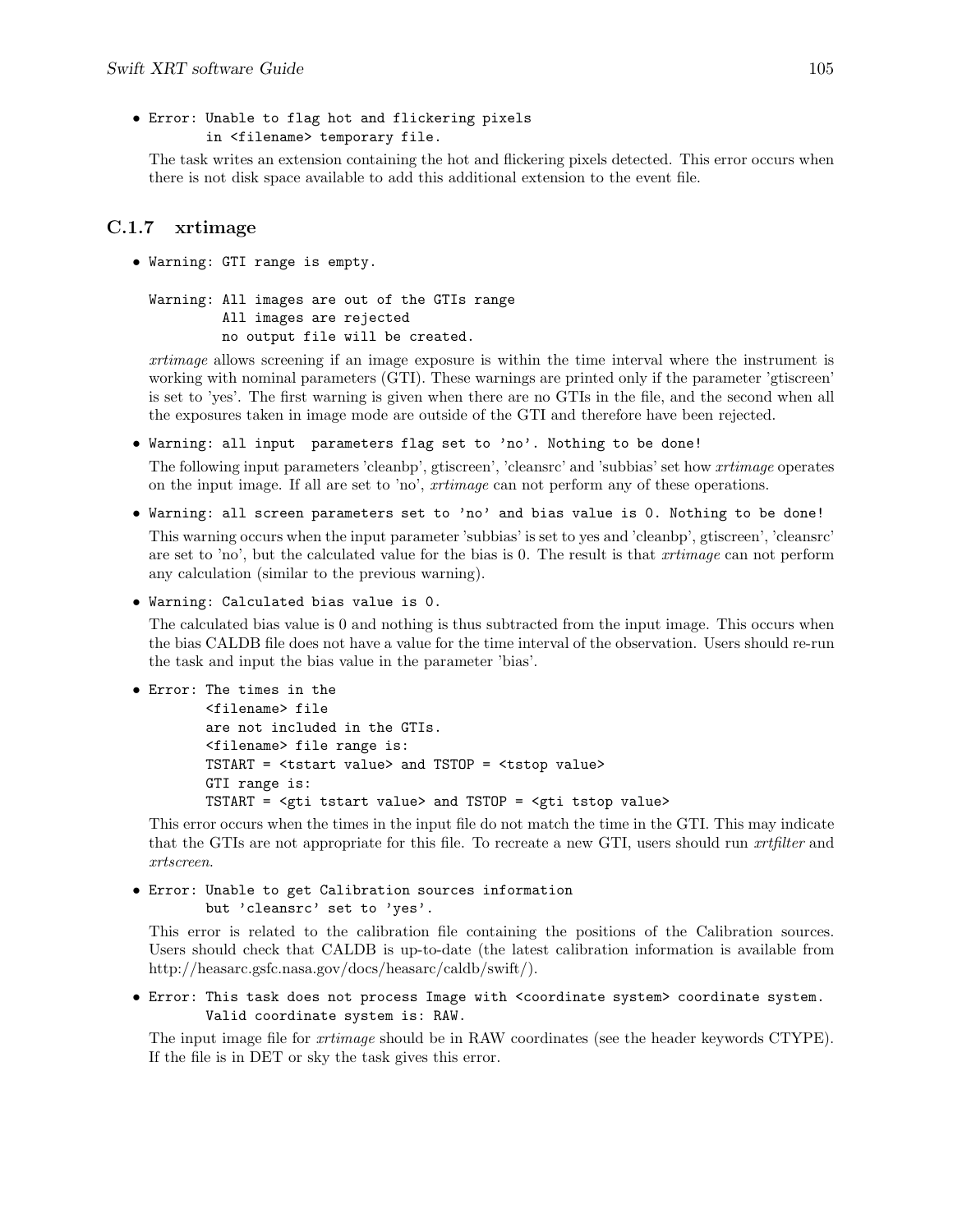### C.1.8 xrtmkarf

• Error: Unable to calculate vignetting correction.

Error: Unable to calculate PSF correction. Error: Unable to apply PSF correction.

Error: Unable to correct Mirror Effective Area.

Error: Unable to calculate filter transmission value

These errors are related to the calibration files containing the vignetting and PSF coefficients, the mirror effective area and the filter transmission. They indicate that either CALDB was not found or that the format of the files are not as expected. Users should check that their CALDB setting was correct and up-to-date. The latest calibration information is available from :

http : //heasarc.gsfc.nasa.gov/docs/heasarc/caldb/swift/

#### • Error: Source coordinates are out of range.

The source position is an input parameter to *xrtmkarf* and should be entered in DET coordinates. This error is given when the position is outside of the expected range (1-600).

- Error: Unable to read WMAP
	- : in <pha filename> file.

xrtmkarf uses the extraction region for the appropriates modes, written in the primary header WMAP of the input spectral file to calculate the ARF. This error occurs when the input spectral file does not contain the WMAP. Users should re-extract the spectrum via xselect.

### C.1.9 xrtpcgrade

.

```
• Warning: TLMIN keywords for GRADEID column not found
           in <grade file name> file
           TLMAX keywords for GRADEID column not found
           in <grade file name> file.
```
This warning is related to the CALDB file containing the GRADE definition. If users see this warning, they should check that CALDB is up-to-date (the latest calibration information is available from http://heasarc.gsfc.nasa.gov/docs/heasarc/caldb/swift/).

• Error: The multiplicity of the PHAS column is: <col multiplicity> but should be: 9

xrtpcgrade works on Photon Counting mode data and this error is given if the input event file has a format different from that expected. Specifically the column PHAS should contains an array of 9 values. Users should check that the file is for Photon Counting mode (header keyword DATA-MODE='PHOTON').

### C.1.10 xrtpdcorr

• Warning: Unable to create bias histogram.

This warning is given when there are not enough pixels/events to calculate the bias. For the Low Rate Photodiode, *xrtpdcorr* uses the 20 pixels stored in the HK file containing the science header packets. For the Piled-up Photodiode, it uses the events below threshold found in the event file. Users can try to change the input parameters, decrease the 'nevents' or 'biasth', increase 'nframe' or use a different method to calculate the bias.